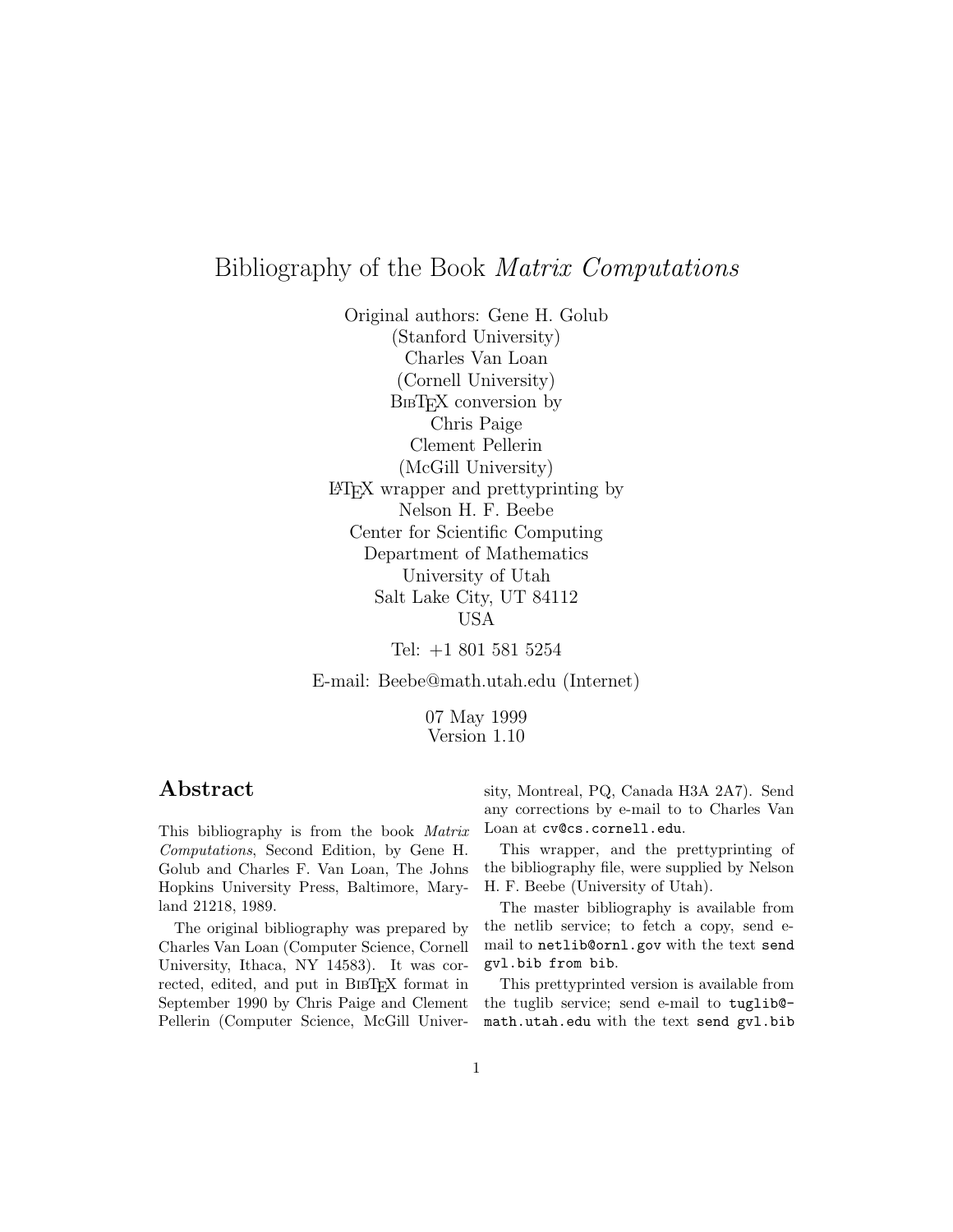from tex/bib.

### **Title word cross-reference**

 $(A - \lambda B)x = 0$  [Sch74]. <sup>-1</sup> [KW87]. A [PW69, You72].  $A - \lambda B$ [Kåg85, Kåg86, TW70].  $A = 1 + H$  [Buc74].  ${a_{ij}}$  [Asp59].  $a_{ij} = 0$  [Asp59].  $AX + XB = C$  [BS72, GNL79].  $AX - XB<sup>T</sup> = C$  [Bye84].  $Ax = \lambda Bx$ [Erd67, GUW72, MW68c, PW69, PW70a, Rod73, Ste72, Ste75b].  $Ay = \lambda By$  [TW72].  $B$  [PW69].  $\ell$  [Hoc83]. H [Buc74]. ijk [OR88].  $j > i + p$  [Asp59]. k [NV83].  $L_1$ [BCS78, BR73, CP76].  $L_2$  [GV74].  $L_{\infty}$ [BCC78]. M [Bar87, MdV77]. N [JH88].  $O(n^2)$  [Dor73].  $R^N$  [Bjö88].  $\sum f_p(A)Xg_p(A)$  $[WZ72]$ .  $||A^{-1}||$   $[Var76]$ .

**-Cube** [JH88]. **-Matrix** [Bar87, MdV77]. **-Scaling** [GV74]. **-Solutions** [CP76]. **-step** [NV83].

**100** [LV75, NV75]. **10P** [DD88].

**2** [CDH84]. **200/VF** [DD88].

**3090** [DD88]. **3090-200** [DD88]. **3090-200/VF** [DD88].

**4** [DH86]. **400** [KL88].

**Accelerating** [Ste69]. **Acceleration** [YJ80]. **Accuracy** [Don83, DMW83, Hig88a, Pai80, Rob77, Sco85, War77]. **Accurate** [DK88]. **ADI** [CMdP84]. **Adjoint** [GK69]. **Advances** [Wil77]. **after** [Ruh69b]. **Aid** [LO83]. **Algebra** [Bun87, CDH84, DJK<sup>+</sup>88, DCHH88a, DGK84, DH86, DS86, FF63, FF77, Fox64, GJM87, GJMS88, Gol74, Hag88, Hel78, Hig85, Joh87a, Kah66, Kan66, Lau85,

LHKK79a, LHKK79b, Leo80, Mir55, ND77, Str88, Wil77, WR71, DCDH88, DCHH88b]. **Algebraic** [AL84, Bye83, FM67, Nas75, Rob77, Wil63, Wil65a, Wil68c, vdS70]. **Algebraically** [Cul78, CD74]. **Algorithm** [AC84, APP88, AL73, AL85, AC76, Bai88a, BP75a, BR73, BS79, Bjö84, BB71, BG84b, BG69, Bye86, Cha82a, Cha82b, CD87, CP77, CVD88, Cra86, CD74, CWL83, Cyb80, Cyb84, DT71, DCHH88a, DE84, DS87a, Dub70, DMW68, Eld84, Eld88, FH72, GJMS88, GPS76a, Gol74, GUW72, Gra86, Gre81, HL69, Hel76, HP78, Hua81, HV88a, HV88b, HVH87, JP71, Kåg86, KR80a, KR80b, Kar74, Kau74, Kau77, Ker82, LH69, LHKK79a, LPS87, Loa75a, MPW70, MRW70, MW68b, MP82, MS73b, ML82, Nan85, O'L80a, Paa71, Pai76, Pai80, PD86, PS78, PS82a, PS82b, Par65, Par66, Par68, Par80a, PR81, PS79, PSS82, Ros69, Ruh69a, Saa82, SS86, Sco79b, SB79, Sim84, Ste70, Ste76a, Ste79a, Ste85, Sto73, Swa79, Swe74, Swe77, Tre64, War75, Wat73, Wat82, Wil68b, Wil79, Win68, Zoh69]. **Algorithmic** [CdB80]. **Algorithms** [AL84, BG76, BS86, Bis88b, BE73, BMRW68, Bre70, Bud64, Bun87, Bye83, Cal86, CDH84, CW77, CW85b, CW85a, Cyb78, DGKS76, DGK84, DH86, DSS86, Doo83, DGR79, EHHR88, Eld77a, FOH87, GR84, GPS76b, Hea78, Hel78, Hig86b, Hig87b, JH87a, JH88, KNP87, KNP88, KP74, Knu81, Kub61, Lew77, Loa73, Mod88, MvdV87, O'L76, OS85, Pai81, Par71, Pry85, Ris73, Ruh79, Sam71, SHW86, Wil65b, Woz80]. **Allowing** [SS79]. **Almost** [Ruh75, Wed73a, Wil68a]. **Alternating** [CJZ83, JH87b]. **Alternative** [MC86]. **Among** [Par76]. **Analogue** [Fra61]. **Analyses** [Mei83]. **Analysis** [Abd71, APP88, AL85, Bel70, Bjö87, Bre70, Bun71a, CdB80, Cyb78, Dem88, Eld77b, Elm86, FNO87, Gen73a, GL80, Gre52, HN81, Hig87b, Hig89, Hoa77, Hoc65, Hot57, Hou74, Huf87, IP87, JO74, KP74, Kie87,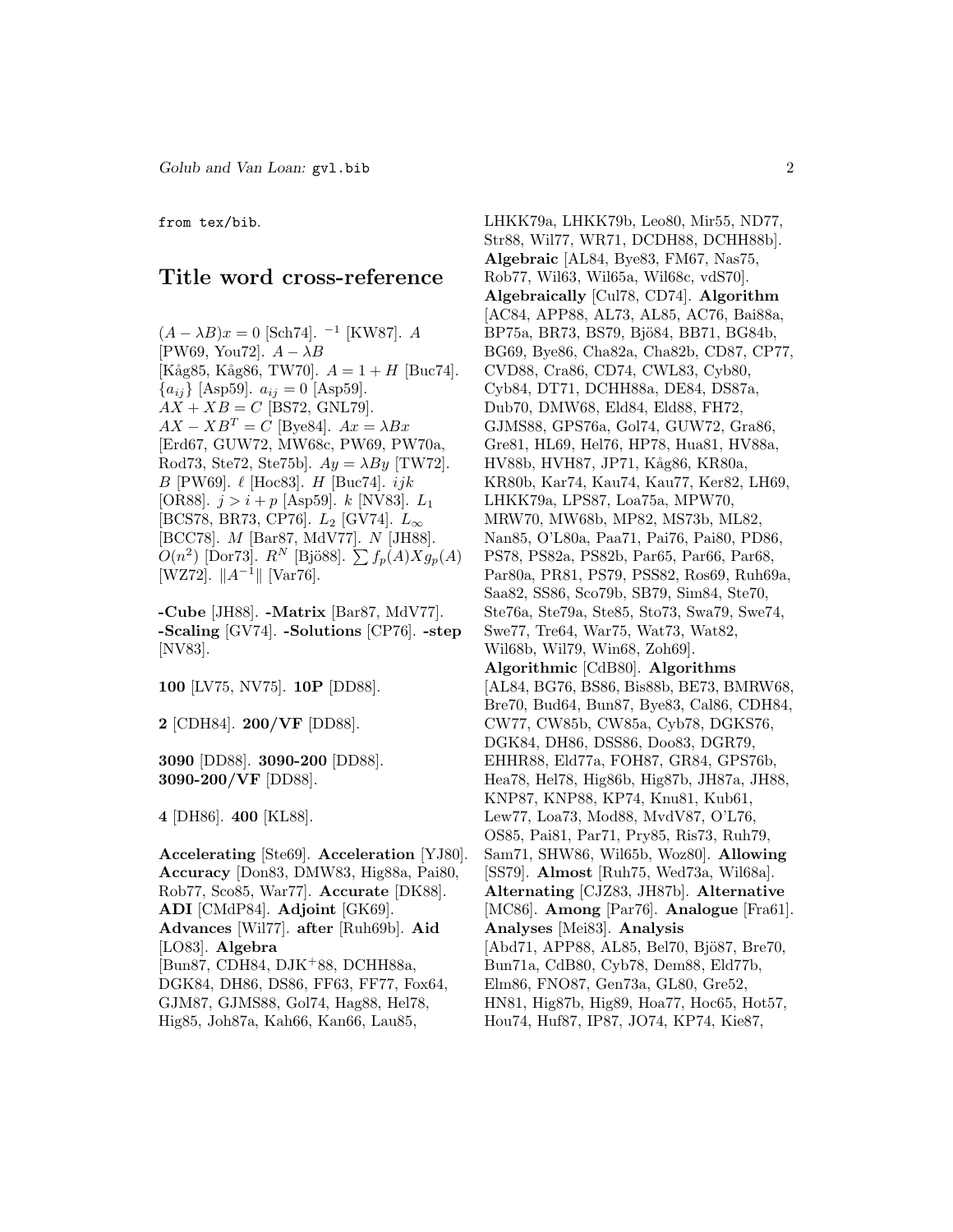Loa83, MS78, MM83, NV83, Ort72, Pai73, Pai76, Pai79a, Par71, Ple86, Pry85, Sco78, Sim84, Sor85, Sun83, Var62, Wil61, Wil68c, Wil71, Woz80, dBP77]. **Analyst** [Dem83b]. **Angles** [BG73]. **Application** [ES86, FU69, JO71, Kau79, Loa77a, McC72, Ris73, Sch09, Ste80]. **Applications** [AG87, AG88, Bar87, BS68, Fox88, Fra64a, Fra64b, GLR86, GT81, HL69, Hig86a, Hig88d, Hig88e, LH69, Leo80, Loa73, Nas76, Opp78, RW72a, Str88, TG81, Van71, Var73]. **Applied** [Hag88, HY81, ND77, Ple86]. **Applying** [PR68]. **Approach** [CdB80, Doo81b, HV87, KP81, KM86a, McC72]. **Approaching** [DH86]. **Approximate** [AP86, KPJ82, OP64, Ste71]. **Approximating** [DGR79, Loa84]. **Approximation** [BR73, GHS88, Gre52, Loa77a, Saa86]. **Approximations** [FL70]. **Arbitrary** [HS88, Hua75, JH87a, Lot56, Ruh68, Sch79, Swe77]. **Architectures** [Bis87, Joh84, Joh85, Joh86, Joh87b, JH88, Kun82]. **Arguments** [Var76]. **Arising** [Saa86, Var72]. **Arithmetic** [Gre81, KM86b, Ste81a, Yoh79]. **Array** [BL86, KB84, Luk86b, Sch86]. **Arrays** [AC84, BL85, ES86, GK82, ST86, SHW86]. **Art** [IP87]. **Aspect** [Nic74]. **Aspects** [Hel76, Lau85, Ruh79, Ruh83, Rut69]. **Assignment** [MP82, OS86]. **Associated** [HVH87, Ste73b, SW80]. **Asymptotic** [Ste84a]. **aufzul¨osen** [Jac46]. **Augmented** [Cox81]. **Automatic** [KdV77]. **Average** [TS87]. **Axis** [EY39].

**Backward** [ADD88, dBP77]. **Balancing** [PR69, War81]. **Band** [All73, Boh75, CKS78, CS87, Cox81, Cra73, JO77, Joh86, MRW70, MW65, MW67, PW69, Rei67, Ruh79, Sch68, Sco84, Tre74]. **Banded** [DS84, Eld84, Joh85, WAC<sup>+</sup>88]. **Bandwidth** [Cut72, GPS76a, GPS76b]. **Based** [Cal86, CW80, HN81]. **Basic** [DCHH88a, Joh87a, LHKK79a, LHKK79b,

Par68, DCDH88, DCHH88b]. **Bauer** [Rut69]. **be** [Bus68]. **Behavior** [Gre81, Ste84a]. **Best** [BB71, GV74]. **Between** [AR85, BG73]. **Bibliographical** [Ste76b]. **Bidiagonalization** [OS81, Pai74a, PS78]. **Biharmonic** [BD74]. **Bilineari** [Bel73]. **Binary** [Ste81a]. **Biorthogonalization** [Saa82]. **Bisection** [BMW67]. **Bisectors** [Par71]. **Björck** [Hig87b]. **Bj¨orck-Pereyra** [Hig87b]. **BLAS** [DD88, KL88]. **BLAS3** [GJM87]. **Block** [AP86, BS79, Bis87, Bun76, Cal86, CGM85, CD74, Dem83a, DHS87, ER88, FV62, Geo74, GLO81, GT81, GU77, Hel76, KB84, Mer85, Meu84, O'L80a, Ple86, Ris73, RW84a, RW84b, Saa80, SP87, Sco79a, SHW86, SS87, Swe77, TG81, Uhl73, Und75, Var72, Wat73]. **Block-Oriented** [Cal86]. **Block-Tridiagonal** [Var72]. **Boolean** [JH87a, JH87b, JH88]. **Both** [Mad59]. **Bound** [PNO85, Var75]. **Boundary** [FU69]. **Bounding** [Sco85, Var76]. **Bounds** [AK75, Boh75, Bro73, CR79, Des63, FL74, Hen62, Kåg77a, KPJ82, Lem73, OP64, Ruh70a, Ste71, Ste73b, Ste77b, Ste79c, SW80, Var68b, Wed72].

**Calculating** [BK77, GK65, Ste75c, Ste76a]. **Calculation** [BMW67, BS70, CGP76, GW69, KG83, LS78, MW67, PR69, PW71, Var68a]. **Calculations** [FF77, Fos86, JMP83, TW72]. **Calculus** [Dav73]. **Can** [Bus68, Pan84]. **Canonical** [Dem83b, Doo79, GW76, MW31, Par67, TA61, Uhl76, Wil78, Wil79]. **Case** [TS87, Wed73a]. **CDC** [LV75]. **CDC-STAR** [LV75]. **Certain** [All73, Buc77, HZ68, JO77, Ste73b, Var72]. **Chains** [Bar87, GM86]. **Changes** [SS79]. **Characteristic** [Hou68, Lot56, Sch09]. **Characterization** [GV74]. **Characterizing** [Hoc83]. **Chebychev** [BP75a, GO88, GV61]. **Cholesky**

[BBDdH87, GH85, GHL86, HHP88, Hig89,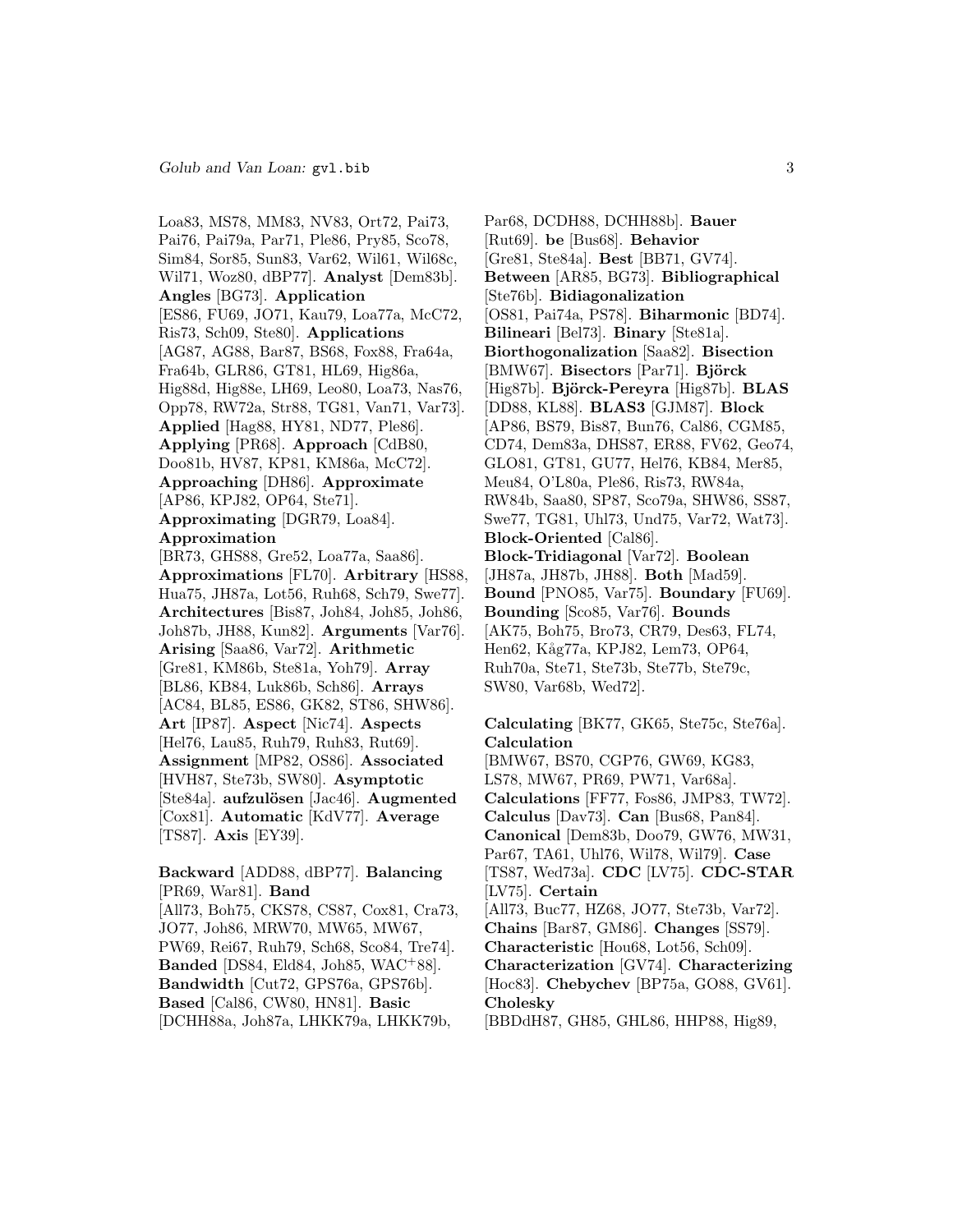Kie87, Man79, Mei83, ST86, Ste79a]. **Choosing** [GHW79]. **Circle** [FV62, Sco85]. **Circulant** [Cha88]. **Class** [Eis84, MP74, Ros69, Ser80, WG78, Wid78, Woz80]. **Classes** [Bud64]. **Cline** [BCC78]. **Close** [Wil68a]. **Closed** [Ste71]. **Closeness** [Ruh75]. **Closest** [Pea01, Ruh87]. **Clusters** [CD87, Kah67]. **Coarse** [Bis88b]. **Codes** [Hig88d]. **Coefficient** [Kog55, MdV77]. **Coefficients** [OP64, Ste77c]. **Collection** [DH84]. **Collinearity** [HV87, Ste87]. **Column** [Dav86, Fos86, Ste84b]. **Combination** [Cra86, CM83, War75]. **Combinations** [Bau65, Mah79]. **Comments** [Huf88]. **Communication** [GR84, Joh87a, SS85a]. **Compact** [Bun69]. **Comparison** [BG76, DR76, GPS76b, GWM76]. **Compatibility** [OP64]. **Complement** [Cot74]. **Complete** [Kub61]. **Complex** [AL73, AL76, BMPW66, BGG88, BG69, Ebe70, Ebe71, FH60, Fro65, Hig88d, KR80a, KR80b, MW68b, Mue66, Saa86, Sea69, Ser80, Var68a, Var68b]. **Complexity** [GR84, Mil75]. **Computation** [BLL85, Cha85, Cul78, CW79, Doo79, Eld85, FG86, Giv58, Gol69, GW76, Jen77b, JP71, Kåg77b, KR80a, KR80b, Mod88, Pai71, Par74a, Ruh79, Rut69, SP87, War77, WG78, Wra73, Wra75]. **Computational** [FF63, Kan66, KF64, Mil75]. **Computations** [BR76, CL88, CW85b, CW85a, DHS87, FMM77, Gen73b, GL89, Joh87a, Lau81, Lau85, Luk78, Mol86, OS85, Pai79b, Ple86, Ric81, Rod82a, Rod82b, Ste73c]. **Compute** [GM86, ML78]. **Computed** [Don83, DMW83]. **Computer** [CMR88, FM67, FMM77, GL81a, KM86b, LV75, NV75, Pai79a, Sam71]. **Computers** [DKH86, DS86, Hoc83, HJ88, KB84, Meu84, Meu89, OV85, PO87, Sch87]. **Computing** [AK75, Bai88a, BS79, Bis88a, BL86, BB71, BG73, Cha82a, Cha82b, CP77, CVD88,

CD74, CWL83, CL86, DK87, FH60, GMS75, GLO81, GU77, HLPW86, HS86, Hen58, Hig86a, Hig87a, Hig88b, HVH87, Kåg86, Loa78a, Loa85a, Luk80, Luk86a, Luk86b, Pai81, Pai86, PD86, Sch87, Sco84, SB79, Ste76d, Ste83, Ste85, Var70a, Hig86b]. **Concepts** [AS83]. **Concerning** [PT57]. **Concurrent** [AS83, DSS86, FJL+88]. **Condensed** [DHS87, DR75]. **Condition** [AR85, Bro73, Bye84, CP77, CCL82, CMSW79, CR83, Dem83a, FL74, GL81b, Hag84, Hig87c, Hig88d, Lem73, Loa87, Loi69, O'L80b, Ric66b, Saa86, Smi67, Ste80, vdS69, vdS70, Hig86b]. **Conditioned** [Eld77a, Eld84, Eld85, FH72, Gau75b, GW76, PW79, Ruh70b, Var73, Wil72]. **Conditioning** [MS73a]. **Conditions** [FM84]. **Conference** [Hea86, KR83]. **Configured** [JH87b, JH88]. **Confluent** [BE73, GP71]. **Conjectures** [Dem87a]. **Conjugate** [Ada85, Ash87, AMS88, Axe80, Cli76b, CGM85, CGO76, CW77, CW80, DT87, Eis84, FM84, Gin71, Gre81, Hes80, HS52, JY83, Jen77a, JMP83, Jor84, Mel87, Meu84, O'L76, O'L80a, Rei71b, Rei72, RW72b, Sea86, Ste73a, Ste75a, Woz80, YJ80, vdSdV86]. **Connected** [BLL85]. **Connection** [Wed72]. **Conquer** [Cup81, KM86a]. **Considerations** [AGG88, Wra73, Wra75]. **Consistency** [vdSV79]. **Consistent** [BV68, Nic74, You72]. Constrained<sup>[BNP88, Bjö84, Eld77b, Eld83,</sup> Hea78, KP81, Loa83, Loa85c, SS79, Dem87c]. **Constraint** [Gan81]. **Constraints** [Eld80, GU70, Mer85]. **Construction** [EN83, BPS86a, BPS86b]. **Control** [DJK<sup>+</sup>88, DK88, Lau85, Loa82]. **Controllability** [Pai81]. **Convection** [CMdP84]. **Convection-Diffusion** [CMdP84]. **Converge** [Sco79b]. **Convergence** [AL73, AR85, Bai88a, BP75b, GO88, Har82, Hen58, HP78, Hua81, Jen77a, Loi72, PD86, Par65, Par68, Ruh67, Ruh68, Saa80, Sch64, SS87, Ste75a, Wil65b, Wil68b,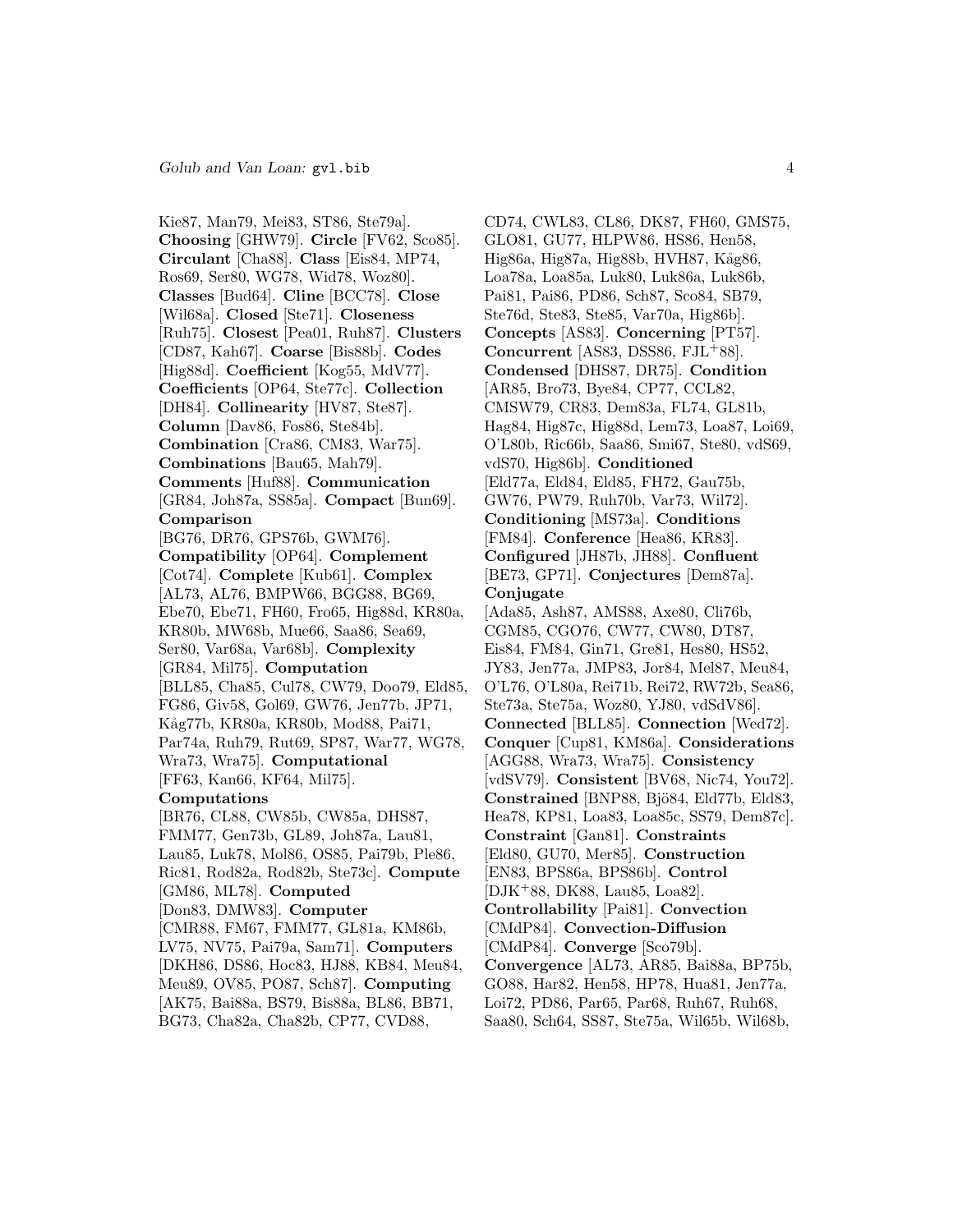You70, vK66, vdSdV86]. **Coordinate** [Sch74]. **Corresponding** [CD74, GLO81]. **Cosine** [SB79]. **Counter** [CR83]. **Counterexample** [Dem87a]. **Course** [Ort72, Ort88]. **Cray** [Bai88b, Cal86, CDH84, DD88, DE84, DH86, Ker82, Sea86]. **Cray-1** [Ker82]. **Cray-2** [Bai88b, Cal86, DD88]. **Criterion** [Kar74, Lev47]. **Cross** [Eld85, GHW79]. **Cross-Validation** [Eld85, GHW79]. **Crout** [For60, McK62]. **Cryptograms** [MM83]. **CS** [Loa85a, Pai84]. **Cube** [JH87a, JH87b, JH88]. **Cyclic** [BP75b, DF76, EHHR88, FH60, Han63, Hel76, Hen58, Joh84, RW84a, RW84b, Swe74, Swe77, vK66, HZ68].

**D** [Enr79]. **DAP** [MP85]. **Data** [AC76, CR79, FG86, GH84, Hoa77, OS85, SS85a, SS79]. **Decomposition** [AG87, AG88, Bai88a, Bis88a, Bre70, BLL85, Bun82, BKP76, BG69, Cha82a, Cha82b, Cha84, CM88, CVD88, CMR86, Cup83, Eld88, Fos86, GR70, GT81, Ham85, HN81, Hig86a, Hig89, HS88, Kåg85, Kar74, Loa76, Loa82, Loa85a, Luk80, MPW65, MW65, Meu89, Nas75, Pai85, Pai86, PD86, PL81, PS81, Par67, Phi71, Ris73, Ste83, Ste85, TG81, WAC<sup>+</sup>88, Wed72]. **Decompositions** [BS86, BGG88, Gen73a, Gol69, HI83, Pai84, Ste84a]. **Deficient** [Wed73a]. **Definite** [AR85, BR70, Cra86, CM83, CL86, DI86, GL81a, GL79, MPW65, MPW66, MW65, Nic74, PR70, Ste79c, Sun82, Hig89]. **Definitions** [Rin55, Doo83]. **Deflated** [Cha84]. **Deflation** [Bus71b, Ste81b]. **Degeneracy** [GKS76, Ste84c]. **Degree** [FG65]. **Denelcor** [DH84]. **Dense** [BS86, DGK84, DH86, ISS86, Kau79]. **Descent** [Cli76a]. **Design** [GJMS88, GR84, Lau85, Lev47]. **Determination** [Ruh69a]. **Determined** [DR76, Var70a]. **Developing** [DS87b]. **Diagonal** [Bun71a, Var76, Wil68a].

**Diagonalization** [BS79, Ebe71, GH59, Kog55, MP85, PT57, Sea69, Uhl73]. **Diagonalize** [Dem83a]. **Diagonalizes** [AL73]. **Diagonally** [FV62, FNP82]. **Diagonals** [MRK76]. **dif** [KW87]. **Difference** [She55, Var72]. **Differentiable** [BCS78]. **Differential** [CGO76, DNT83, Lan50, Meu89, Nan85, OV85, Var61, Wil78]. **Differentiate** [GM86]. **Differentiation** [GP70, GP73, GP76]. **Difficult** [Dem88]. **Diffusion** [CMdP84]. **Digital** [KM86b, Opp78]. **Dimension** [Swe77]. **Dimensional** [Fro65, Hal58]. **Direct** [BCC78, BP71, BD74, BDGG71, BGN70, CG73, Dor70, Dor73, DER86, Hoc65, JO74, SS73, Wil61]. **Direction** [CJZ83, Hes80, JH87b, Ste73a]. **Directions** [DT87]. **Discrete** [BR73, BDGG71, Dor70, Dor73, ES86, SS73]. **Discretizations** [OS81]. **Disk** [SS73]. **Dissection** [Geo73]. **Distance** [Dem87b]. **Distributed** [Bis88a, Bis88b, EHHR88, HR88, LC88, Mol86, PJV87]. **Distributed-Memory** [LC88]. **Divide** [Cup81, KM86a]. **Divisors** [Wil84]. **Domain** [Meu89]. **Dominance** [Var76]. **Dominant** [FV62, FNP82]. **Downdating** [BBDdH87, HHP88, Ste79a]. **Dubious** [ML78]. **Durbin** [Cyb80].

**E.** [Enr79]. **Eberlein** [Har82]. **Eckart** [GHS88]. **Economical** [Ste76c]. **Effect** [Ske81]. **Effectiveness** [Pai80]. **Effects** [LS78, Ste77c, Ste79a]. **Efficient** [CVD88, CG73, Eis84, Enr79, Hig86b, HVH87, Joh87a, LS78, Lau81, MP85, Ruh78, SL89, Ste80, Sto73, Mel87]. **Eigendecompositions** [DK87]. **Eigenproblem** [AL84, BE68, BNS78, Cup81, Ebe70, MW68c, Nas75, Pai80, PW70a, Ruh70b, Wil72]. **Eigenproblems** [Jen72, PR81, Und75]. **Eigensolution** [JS75]. **Eigenspace** [CD74]. **Eigenstructure** [Doo81a]. **Eigensystem**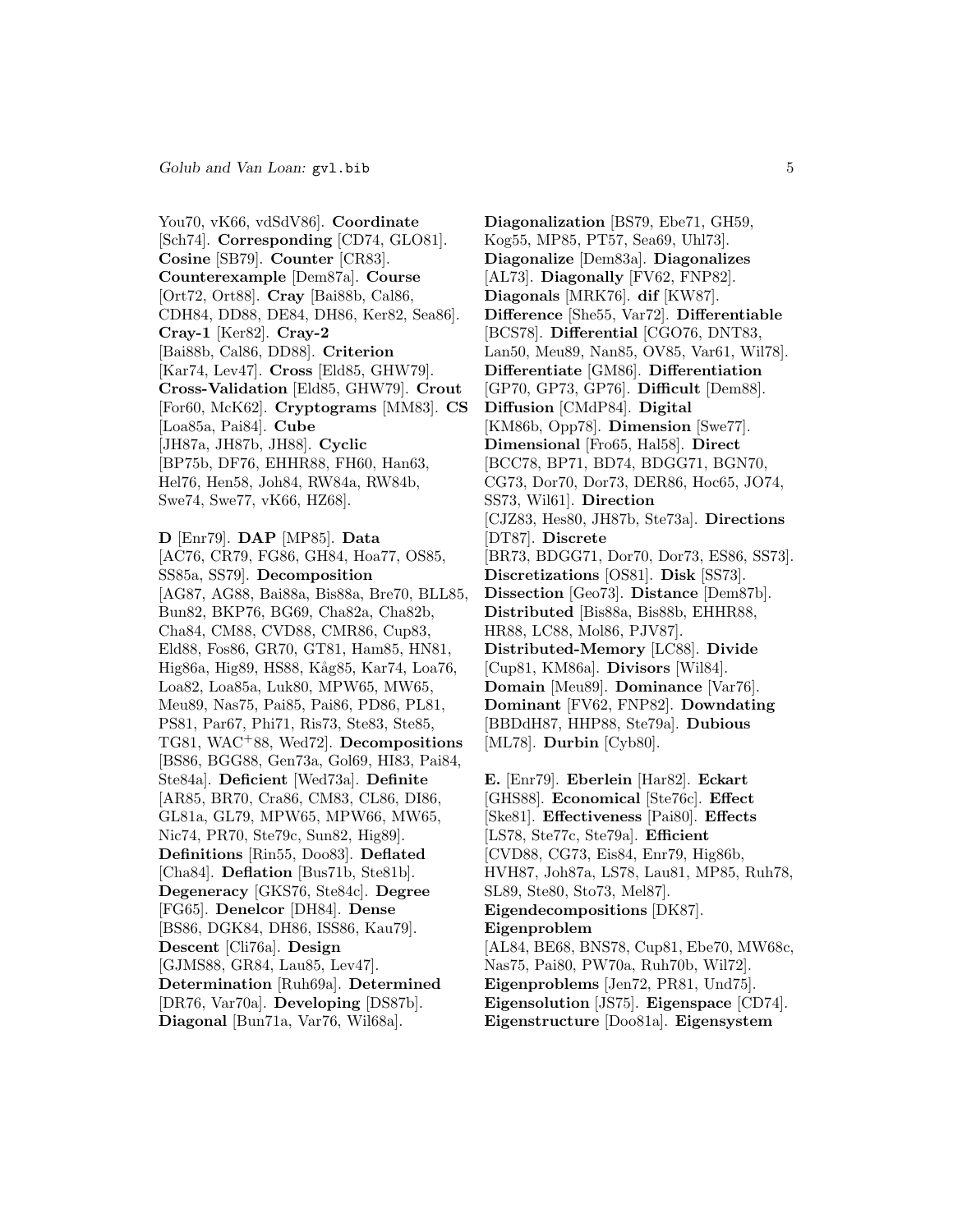[GBDM72, SBI<sup>+</sup>70, Var68b, Var70a, WG78]. **Eigensystems** [GW76, KPJ82]. **Eigenvalue** [AGG88, Arn51, BW73, BS70, BS86, BG78, BL85, BG84b, CJ71, Cra73, Cra76, CW85b, CW85a, CW86, CL86, DNT83, DHS87, DKH86, DS87a, Doo81b, ES82, ER80, FH72, Fri75, Fri77, FNO87, Gol73, Gup72, Jen77a, JO77, KdV77, Kau74, Kau77, Kub61, KF64, Lan50, Lew77, LPS87, Loa75a, McC72, MS73b, Paa71, Par80b, PSS82, PW69, Rod73, Ruh74, Rut58, Sch86, Sco79a, SHW86, Smi67, Ste72, Ste73b, Ste74, Ste75b, Ste76b, Ste78, Ste79c, SW80, War81, Wil65a]. **Eigenvalues** [BMW67, Bud64, CP77, CJ70, Cul78, CD74, DMW83, GWDF88, GU77, Hen58, Kah67, KM86a, Loa84, Loa87, MW67, Pai71, Pai74b, PNO85, PR69, Ruh70a, Ruh75, Ruh79, SLN75, Sco84, Ste76a, Van71, Wil68a, vdS75a]. **Eigenvector** [BS70, SW80]. **Eigenvectors** [Bud64, CP77, CJ70, DK70, DMW83, GWDF88, Loa87, Pai71, PR69, PW71, Sco84, Ste69, Ste75c, Var68a]. **Eigenwerteinschliessungen** [Leh63]. **EISPACK** [GBDM72, SBI<sup>+</sup>70]. **Element** [Geo73]. **Elementary** [CdB80, Gou70, Wil84]. **Elements** [Par76]. **Elimination** [Bau65, Boh75, Bro73, Bus71a, Cli73, Coh74, CMR88, Cry68, DK77, DP88, Geo74, HH89, Ple74, Rei71a, Ske79, Ske80, Sor85, Str69, TS87]. **Elliptic** [BPS86a, BPS86b, CG73, CGO76, She55, Wac66]. **Engineers** [Jen77b]. **Ensemble** [Joh84, Joh85, Joh86, Joh87b, JH88]. **Environment** [DS87b]. **Equality** [BNP88, Eld80, Loa83, Loa85c]. **Equality-Constrained** [Loa83]. **Equation** [BS68, BS72, BD74, BDGG71, Bye83, Bye84, Cal86, CMdP84, DF76, DH84, Dor70, Dor73, Erd67, Hoc65, KNP87, KNP88, KW87, Sto75a, Sto75b, SS73, WZ72]. **Equations** [AL84, Axe77, Axe80, Axe85, BG76, BP75a,

Bau65, Bjö87, Bjö88, BP70, BMPW66,

Bun85, BP71, BGN70, Cli76a, CG73, CGO76, Cox81, Cyb80, DNT83, DS83, Doo81b, DR76, ED83, Joh84, Kog55, Lan70, MP74, MPW66, MW67, MdV77, Meu89, Nan85, OP64, OV85, Pai73, Pai74a, PS75, PS78, PS82a, PS82b, Par80a, PR70, PW79, Rei67, Rei71b, Rei72, Rob77, RO88, Ros69, Sch09, She55, Smi70, Ste73a, Ste81b, Sto73, Swa79, Var61, Var72, Vet75, Wid78, Wil78, dV77]. **Equilibration** [Bun71b, McK62, Ske81, vdS69, vdS70]. **Equivalence** [CW77, Dem83a, Rin55]. **Ergodic** [Bar87]. **Error** [Abd71, ADD88, AL85, Bre70, Cyb78, Gen73a, Hig87b, JO74, Kie87, Lev47, Mad59, Mei83, OP64, Pai73, Pai76, PNO85, Pry84, Pry85, Rob77, Ste71, Ste73b, Ste79a, SW80, Wil61, Wil68c, Wil71, Woz80, dBP77]. **Errors** [Boh75, Coc68, HV87, HS66, LS78, Ste77c, Wil63]. **Estimate** [BB71, CMSW79, HZ68, War77, GM86]. **Estimates** [Dem87d, Gau75a, Hag84, Kan66, Rob77]. **Estimating** [Hig88d, Loa87, O'L80b, PSS82]. **Estimation** [GL81b, Hig87c, Hig88d, Huf87]. **Estimator** [Bye84, CCL82]. **Estimators** [CR83, GWM76, Ste80, KW87]. **ETA** [DD88]. **ETA-10P** [DD88]. **Euclidean** [Blu78]. **Evaluate** [PS73]. **Evaluation** [CJ70, Loa78b]. **Even** [Joh84]. **Exact** [All73]. **examples** [CR83]. **EXCHNG** [Ste76a]. **Exclusion** [BF60a, BF60b]. **Execution** [AC84]. **Existence** [Cha85, FM84, TW72]. **Expansion** [Ste84d]. **Experiences** [CDH84, KL88]. **Experiments** [PT57, Ric66a]. **Explicit** [Dav73, Lan70]. **Exploratory** [Hoa77]. **Exponential** [FL70, K˚ag77a, Loa75b, Loa77a, Loa77b, Loa78a, ML78, War77, Wra73, Wra75]. **Extended** [DCHH88a, DCHH88b]. **Extension** [GBDM72]. **Extensions** [HL69, LH69]. **Extra** [Bai88b]. **Extremal**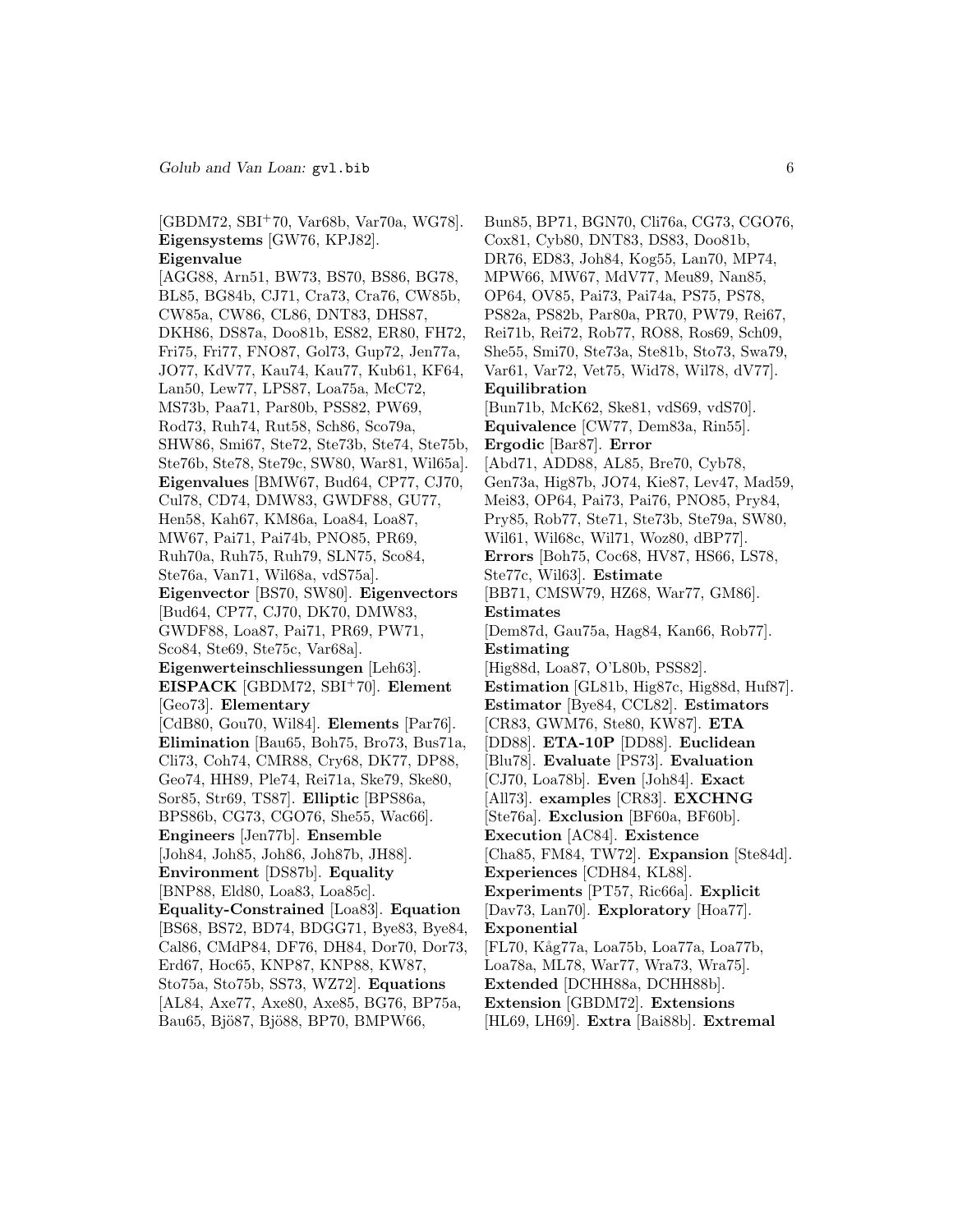[AM65]. **Extreme** [Ste75a].

**F.L** [Rut69]. **FACR** [Hoc83]. **Factor** [Gre52, Hot57]. **Factoring** [Ris73, Ser80]. **Factorization** [AP86, Bis88b, BBDdH87, BBdH86, DGKS76, DD88, DSS86, Elm86, ER74, GH85, GH86, GHL86, GM76, GM86, HS86, Kie87, Luk86a, Man79, Mei83, Mer85, OS86, OR88, PJV87, SS79, ST86, Ste77b, Ste79a]. **Factorizations** [Cha85, Cha87, CJZ83, GGMS74]. **Factorized** [Gol76]. **Factorizing** [Fle76]. **Factors** [GMS75, HH89]. **Far** [KP76]. **Fast** [CG73, Hig88c, HS88, Hoc65, MP74, Pai79b, Rat82]. **Few** [Cul78, Sco84]. **Fields** [Hen62]. **Filter** [Lev47]. **Find** [Blu78, Cra86]. **Finding** [Bud64, CM83, GWDF88, Van71]. **Finite** [Geo73, Gre81, Hal58, Tre64, Var72]. **Finite-Difference** [Var72]. **First** [Hea86]. **Fit** [Pea01]. **Fitting** [Dur60, Mad59]. **Floating** [Mol67, Ste81a]. **Flow** [FG86, OS85]. **Form** [Aas71, Bus69, Cup83, Dem83b, Doo79, Giv58, GW76, KR80a, KR80b, MW68c, MW68d, MW31, Uhl76, Wat73, Wil78, Wil79, DHS87]. **Forms** [DR75, GU70, OR88]. **Formulation** [FNO87]. **Fortran** [Blu78, DCHH88a, DCHH88b, DE84, DH79, Hig88d, KW87, LHKK79a, LHKK79b, Ste76a]. **Found** [Ruh87]. **Fourier** [Hoc65]. **Frequency** [Lau81]. **Fully** [DS87a]. **Function** [Eld85, Rin55]. **Functional** [Dav73]. **Functions** [BCS78, Des63, Fra64a, Fra64b, Kåg77b, Mir60, Par74a, Par76, PT57]. **Funzioni** [Bel73].

**Game** [TW72]. **Gauge** [Mir60]. **Gauss** [BR70, GW69, KP81]. **Gauss-Jordan** [BR70]. **Gauss-Markov** [KP81]. **Gaussian** [Boh75, Bro73, Bus71a, Coh74, CMR88, Cry68, DK77, DP88, HH89, Rei71a, Ske79, Ske80, Sor85, Str69, TS87]. **General** [Bjö84, FJL<sup>+</sup>88, Giv58, Kåg85, KP81,

Loa75a, MW68d, McC72, Pai85, Ruh69a, Swa79, Var68a, Var68b, Var70a]. **Generalization** [GHS88, Gou70, Ruh68, You72]. **Generalizations** [BV68, FV62, Par74b]. **Generalized** [AL84, BG84b, CGO76, Cra73, Cra76, DT87, Doo81a, Doo81b, Eld83, Eld85, ES82, ER80, FH72, FNP82, GHW79, JY83, JO77, Kåg85, KW87, KdV77, Kau74, Kau77, Kau87, KF64, Loa73, Loa83, Loa85a, MS73b, Nas76, Pai79a, Pai79b, Pai85, Pai86, PS81, PW70a, SS86, Sch66, Ste75b, Ste76b, Ste78, Ste79c, Ste83, Sun83, Swe74, Van71, War81, YJ80, dV77, dV82a]. **Generalizing** [CCL82, Loa76]. **Generate** [Uhl76]. **Generation** [AOU87, Ste80]. **Geometric** [PP73]. **Geometrical** [Nic74]. **Geometry** [AM65]. **Gershgorin** [FV62, Joh71, Sco85, Ste75b, Var70b]. **Gigaflop** [DH86]. **Given** [OP64]. **Givens** [Duf74, Gen73a, Gen73b, GH80, Ham74, MC86, Rat82]. **Gleichungen** [Jac46]. **Global** [Har82, HP78, Par68, Wil68b]. **GMRES** [SS86, Wal88]. **Go** [KP76]. **Good** [GHW79]. **Gradient** [Ada85, Ash87, AMS88, Axe80, Cli76b, CGM85, CGO76, CW77, CW80, Eis84, FM84, Gin71, Gre81, JY83, Jen77a, JMP83, Jor84, Mel87, Meu84, O'L76, O'L80a, Rod73, Sea86, Woz80, YJ80]. **Gradients** [HS52, Rei71b, Rei72, RW72b, Ste75a, vdSdV86]. **Grain** [Bis88b]. **Gram** [Abd71, Bjö67b, DGKS76, Ric66a, Ruh83, Saa86]. **Gram-Schmidt** [Abd71, Bjö67b, DGKS76, Ric66a, Ruh83]. **Grands** [GM83]. **Granularity** [CDH84]. **Group** [GM86]. **Growth** [DP88, HH89]. **GSV** [Pai84]. **GSYLV** [KW87]. **GSYLV-** [KW87]. **Guang** [Pai84]. **Guide** [DBMS78, GBDM72, Mol80, MLB87, SBI<sup>+</sup>70].

**Hamiltonian** [Bye83, Bye86, Loa84, PL81]. **Hand** [OP64, Saa87]. **Handbook** [BE68, CL88, AL76]. **Hankel** [Phi71, Ris73]. **having** [Cox81]. **Havsbad** [KR83]. **HEP**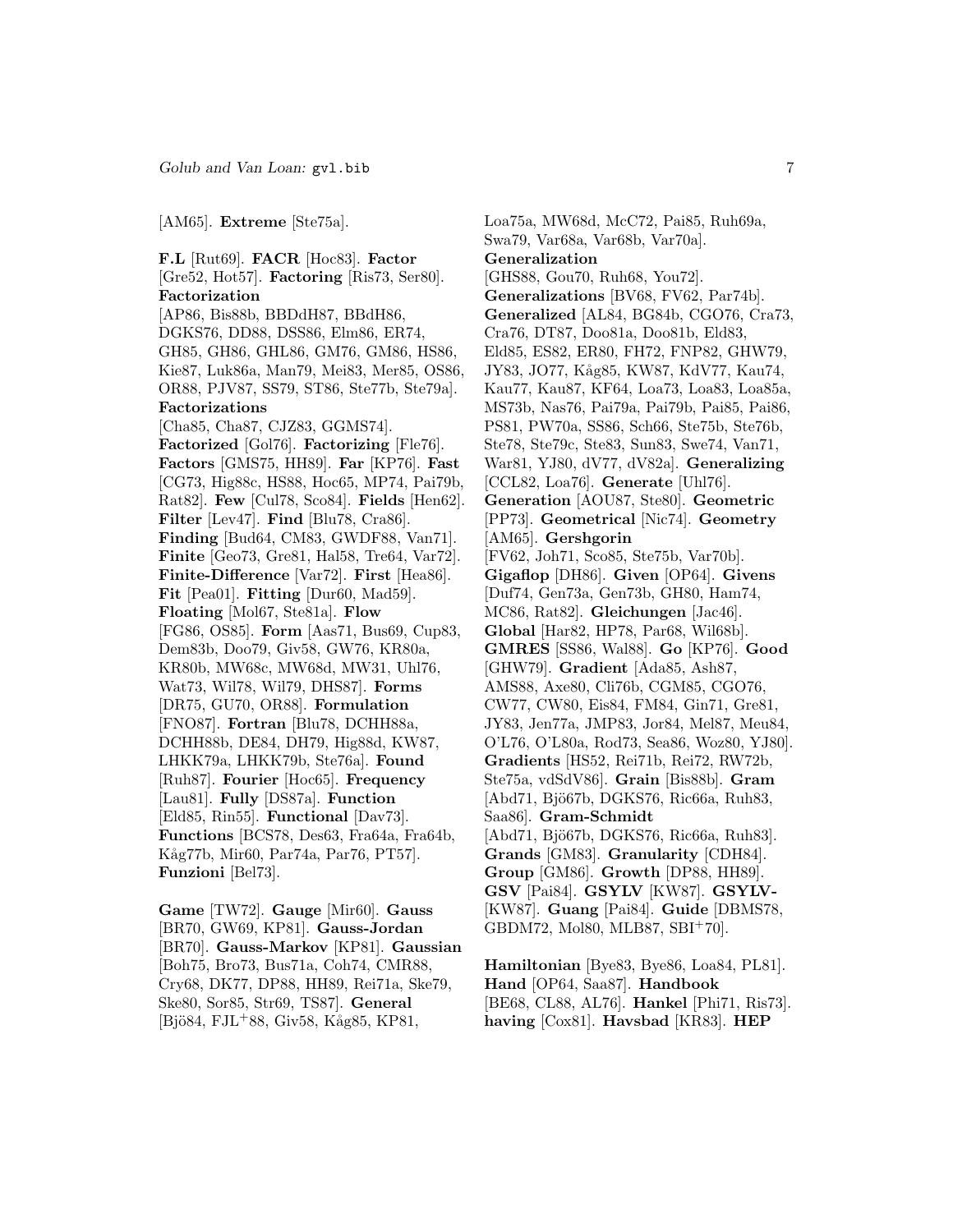#### [DH84, LO83]. **Hermite** [GP71]. **Hermitian**

[AG87, AG88, BBI71, CM83, DT71, EY39, Gou70, Hen58, Kah67, Kah75, Mah79, Mue66, Pai74b, Sch79, Ste69, Ste76d]. **Hessenberg** [Bus69, Bus71b, GNL79, Gra86, Ike79, Loa82, MPW70, MW68b, MW68d, Par67, Par68, Ste76a]. **Hessenberg-Schur** [GNL79]. **Hestenes** [Han88]. **Hierarchical** [GJM87, GJMS88]. **High** [Bai88b, DKH86, DS86]. **Higher** [Var61]. **Higher-Order** [Var61]. **Householder** [BL87, BG67, BG65, CM88, Cup84, HL69, Kau79, Kau87, LH69, MW68a, Mue66, PR68, Rei67, SL89, Tsa75, Wal88]. **HQR3** [Ste76a]. **Hybrid** [O'L76]. **Hyperbolic** [APP88, DI86]. **Hypercube** [Bis87, Dav86, Ebe87, FOH87, GH85, GH86, GWDF88, Hea86, Hea87, HHP88, Joh87a, KNP87, MvdV87]. **Hypercubes** [SS85a, SS85b, WAC<sup>+</sup>88]. **Hypermatrix** [NV75].

**IBM** [DD88, KL88]. **ICCG** [Ker82, PO87, dV82b]. **Identity** [Bre70]. **II** [Bjö68, BPS86b, Fra61, Fra64a, GV61, Hou68, MS78, OR88, Wra75]. **III** [DK70]. **Ill** [Dem87b, DK88, Eld77a, Eld84, Eld85, ES86, FH72, GW76, OS81, PW79, Ruh70b, Var73, Wil72]. **Ill-Conditioned** [Eld77a, Eld84, Eld85, FH72, GW76, PW79, Ruh70b, Var73, Wil72]. **Ill-Posed** [Dem87b, DK88, ES86, OS81, Var73]. **ILLIAC** [Luk80]. **Impact** [GJMS88, GR84]. **Implementation** [CVD88, DCHH88a, DSS86, Eis84, KL88, LO83, Mel87, MP85, Ruh79, Wal88]. **Implementations** [MvdV87]. **Implementing** [DGK84, DH86, Tsa75]. **Implicit** [Dub70, DMW68, Ste81b, Var61]. **Implies** [JW77, Ske80]. **Improved** [BR73, Cha82a, Cha82b]. **Improving** [Don83, DMW83]. **Inaccurate** [CR79]. **Inclusion** [Kah67]. **Incomplete**

[CJZ83, Elm86, Man79, RW84a, RW84b]. **Inconsistent** [Axe80]. **Incorporating** [Ste70]. **Indefinite** [AG87, AG88, BG76, BP71, Fle76, PS75, Saa84]. **Independent** [Ste77c]. **Inequalities** [MM64]. **Inertia** [BK77]. **Inexact** [GO88]. **Influence** [Jen77a]. **Inner** [Win68]. **Integral** [JP71, Lan50, Sch09, Smi70]. **Integrals** [Loa78a]. **Interchanges** [Fos86]. **Intermediate** [SLN75]. **Interpretation** [CW80]. **Interpreting** [Jor87]. **Interval** [Yoh79]. **Intervals** [CW79]. **Introduction** [Bel70, Fox64, GK69, Lue73, Mir55, Ste73c, TA61]. **Invariance** [Ste84b]. **Invariant** [Dem87d, GLR86, MP82, Mir60, Par66, Ruh70a, Ste71, Ste76d, Var70a]. **Inverse** [Asp59, BG78, DGR79, Fri75, Fri77, FNO87, GK65, PW71, PW79, RW72b, Var68a]. **Inverses** [All73, Gau75a, GP73, GP76, Hen62, Ike79, Nas76, PW70b, Ste77a, Wed73b]. **Inversion** [BR70, GM86, Tre64, Tre74, Wat73, Wil61, Zoh69]. **Involving** [Hig88c, Loa78a].

**Irregular** [BD74, BDGG71]. **Isolated** [Ste75a]. **Iterates** [Hen62]. **Iteration** [CJ70, CJ71, JO71, JS75, Lan50, Man77, McK62, Par74b, PW71, PW79, RW72b, Rut69, Rut70, Ste69, Ste75c, Ste76d, Var68a]. **Iterations** [Arn51, PP73]. **Iterative** [Axe77, Axe85, BI75, BNP88, BS70, Bjö67a, Bjö68, BB71, BG67, Bun69, DGR79, Eva84, GO88, GV61, GW66, HY81, JW77, MPW66, McC72, MdV77, Mol67, NV83, Ple86, Ske80, Und75, Var62, Wac66, You71, YJ80, EN83]. **IV** [Fra64b, Luk80].

**J** [Pai84]. **J.-Guang** [Pai84]. **Jacobi** [AL76, AR85, BS86, Bis87, BG78, BG84a, BE68, BP75b, Ebe70, Ebe87, FH60, GH84, Han62, Han63, Hen58, HZ68, Hua75, KG83, Loi72, MP85, PT57, Ruh67, Ruh68, Rut66, Sam71, Sch64, SHW86, Sea69, SS87, Ste85, vK66]. **Jacobi-Like** [Sam71, Ste85]. **Jacobi-Type** [AL76, BE68, Ebe70, Hua75]. **JNF** [KR80a].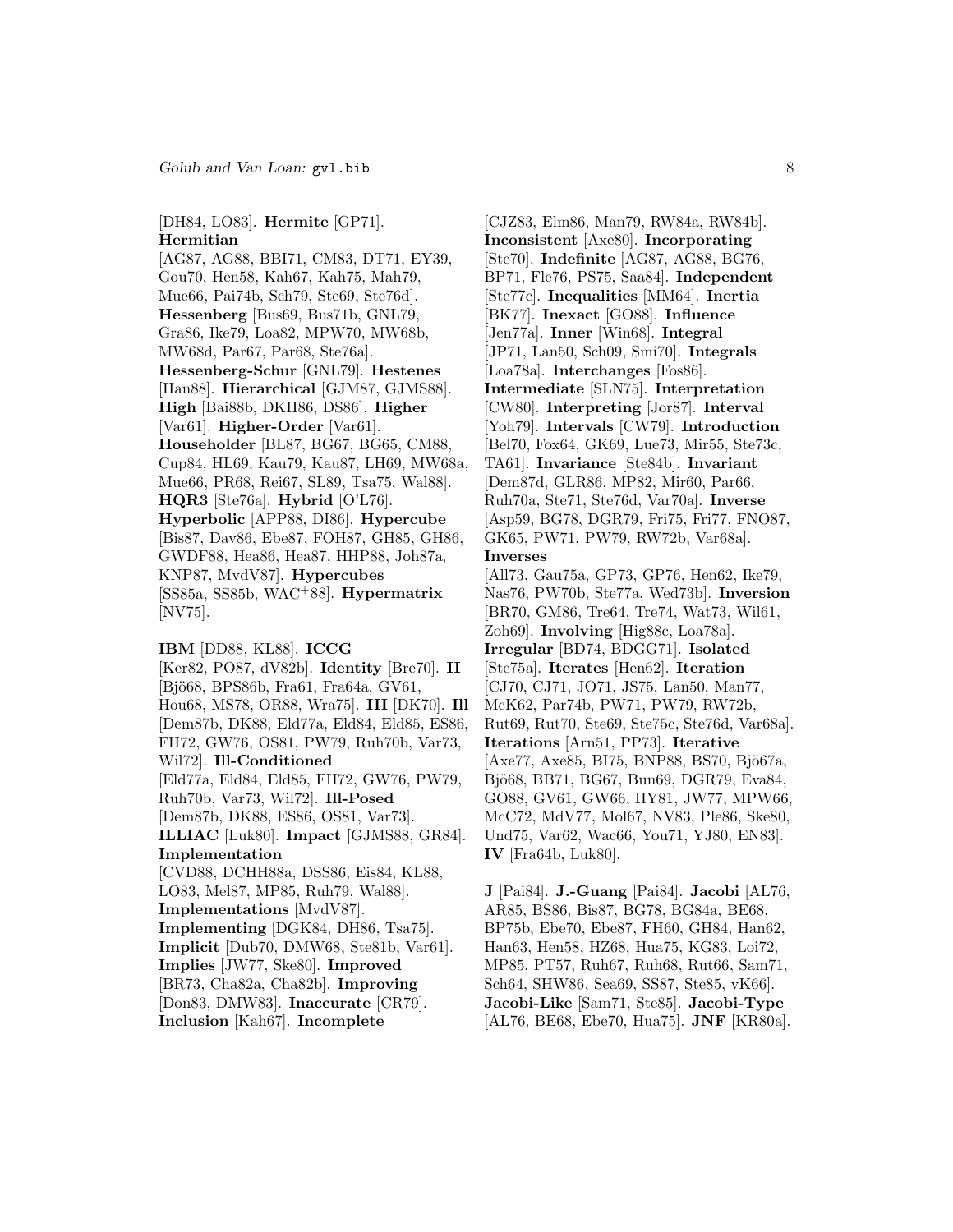**Jordan** [BR70, Dem83b, GW76, KR80a, KR80b, Loi69].

#### **Kogbetliantz**

[Bai88a, CD87, CVD88, PD86]. **Kronecker** [Doo79, K˚ag86, Wil78, Wil79]. **Krylov** [Saa81, Saa84].

**Lanczos** [CGP76, CD74, CW77, CW79, CW80, CW85b, CW85a, CWL83, ER80, Gol74, GLO81, GU77, GUW72, KP74, KP76, KdV77, Pai70, Pai76, Pai80, Par80a, PR81, PS79, PSS82, Ruh79, Saa80, Saa82, Saa87, Sco78, Sco79a, Sco79b, Sim84, Und75, Wid78, dV82a]. **Large** [BPS81, Cul78, CD74, CW79, CW85b, CW85a, CW86, CWL83, Enr79, ER80, GL81a, GM76, HH89, Jen72, OS81, Pai71, PR81, Rei71b, Ruh74, Ruh79, Saa81, Saa82, Ste74, Ste76b, Und75, Van71, You71]. **Large-Scale** [BPS81]. **Largest** [Cul78, CD74, PSS82]. **Latent** [GWM76]. **Lattice** [Cyb84]. **LDV** [GMS75]. **Least** [Abd71, APP88, AK75, BNP88, Bau65, Bjö67a, Bjö67b, Bjö68, Bjö84, BG67, BG65, Cli73, Cox81, Cyb84, Eld77a, Eld77b, Eld80, Eld83, Eld84, Eld85, Gan81, Gen73b, GH80, Gol65, GKS76, GL80, GP73, GP76, GR70, GW66, GWM76, HL69, Huf87, Huf88, HV87, HV88a, HV88b, JO74, Kar74, KP81, LH69, LH74, Lin61, Loa83, Loa85c, Pai79a, Pai79b, PS78, PS82a, PS82b, PW70b, Ple74, PR68, Rei67, Saa86, SS79, Ste77a, Ste87, Wed73a, vdS75b, Dem87c]. **leichtes** [Jac46]. **Level** [DD88, DCDH88, KL88]. **Level-3** [DD88]. **Levinson** [Cyb80]. **Levinson-Durbin** [Cyb80]. **Like** [Sam71, Ste85, Hig88c]. Limitation [Loa77a]. Linéaires [GM83]. **Linear**

[Abd71, AM65, ADD88, AC76, Axe77, Axe80, Axe85, BCC78, BCS78, BG76, BP75a, BR73, Bau65, Bjö67a, Bjö67b, Bjö68, Bjö84, BG67, BG73, BMPW66, Buc77, Bun76, Bun87, BK77, BP71, BG65, Cal86, CDH84,

Cli73, CP76, Cox81, Cra86, CM83, Cyb84, DJK<sup>+</sup>88, DCHH88a, DGK84, DH84, DH86, DS86, Doo81a, DR76, DS58, Eld80, ES86, Enr79, FF63, FF77, FM67, Fox64, GJM87, GJMS88, Geo74, GH80, GK69, Gol65, Gol74, GL79, GO88, GU70, Hag88, HL69, Hel76, Hel78, HS52, Hig85, ISS86, JY83, Joh87a, Kah66, Kan66, Kar74, Kat66, Ker82, Kog55, KP81, LV75, Lan50, Lan70, Lau85, LH69, LHKK79a, LHKK79b, Leo80, Lue73, Mah79, Mak75, MP74, Man77, MG76, MdV77, MP82, Mir55, NV83, ND77, OP64, Pai74a, Pai79b, Pai85, PS75, PS78, PS82a, PS82b, Par80a, PR70, Ple74, PR68, Rei67, Rei71b, Rei72, Rob77, Ros69, Saa81, Saa84, SS86, SK78, Sch09, SS79, Ste71, Ste73a, Ste77a, Ste77c, Ste81b, Sto73, Str88, Var73, Vet75, WAC<sup>+</sup>88, Wid78, Wil77, Wil78, WR71, You71, dBP77, vdS70, vdS75b, DCDH88, DCHH88b]. **Lines** [Mad59, Pea01]. **LINPACK** [CCL82, DBMS78, Bye84]. **Linpack-Style** [Bye84]. **Local** [Cal86]. **Local-Memory-Based** [Cal86]. **Logarithms** [Hel68]. **Look** [Par80a]. **Loops** [DH79]. **Low** [AG87, AG88]. **Lower** [Var75]. **Lowers** [Wat88, Dem87c]. **Lowest** [BS70]. **LR** [Fra61, MW68b, Wil65b]. **LSQR** [PS82a, PS82b]. **LU** [Cha85, Dav86, DD88, Elm86, PP73, WAC<sup>+</sup>88]. **Lyapunov** [BS68, BN87]. **LZ** [Kau74].

**m** [Ada85]. **m-step** [Ada85]. **Machine** [DGK84, Var68b]. **Macros** [LO83]. **Make** [Sco79b]. **Manifestations** [Cot74]. **Markov** [Bar87, GM86, KP81, SS76]. **Mathematical** [FMM77, Hoa77, Ric81]. **MATLAB** [Mol80, MLB87]. **Matrices** [All73, AL76, AOU87, AG87, AG88, AR85, AC76, Asp59, AP86, Bau63, BR68, BR70, BBI71, BL87, BBdH86, BG78, BG84a, BMRW68, Buc74, Bud64, Bun71b, Bun74, Bun82, BGG88, Bus68, Bus71b, Cra86, CM83, CD74, CW79, CWL83, Cup84, Cut72, DT71, Des63, DGK84, DHS87, Dub70,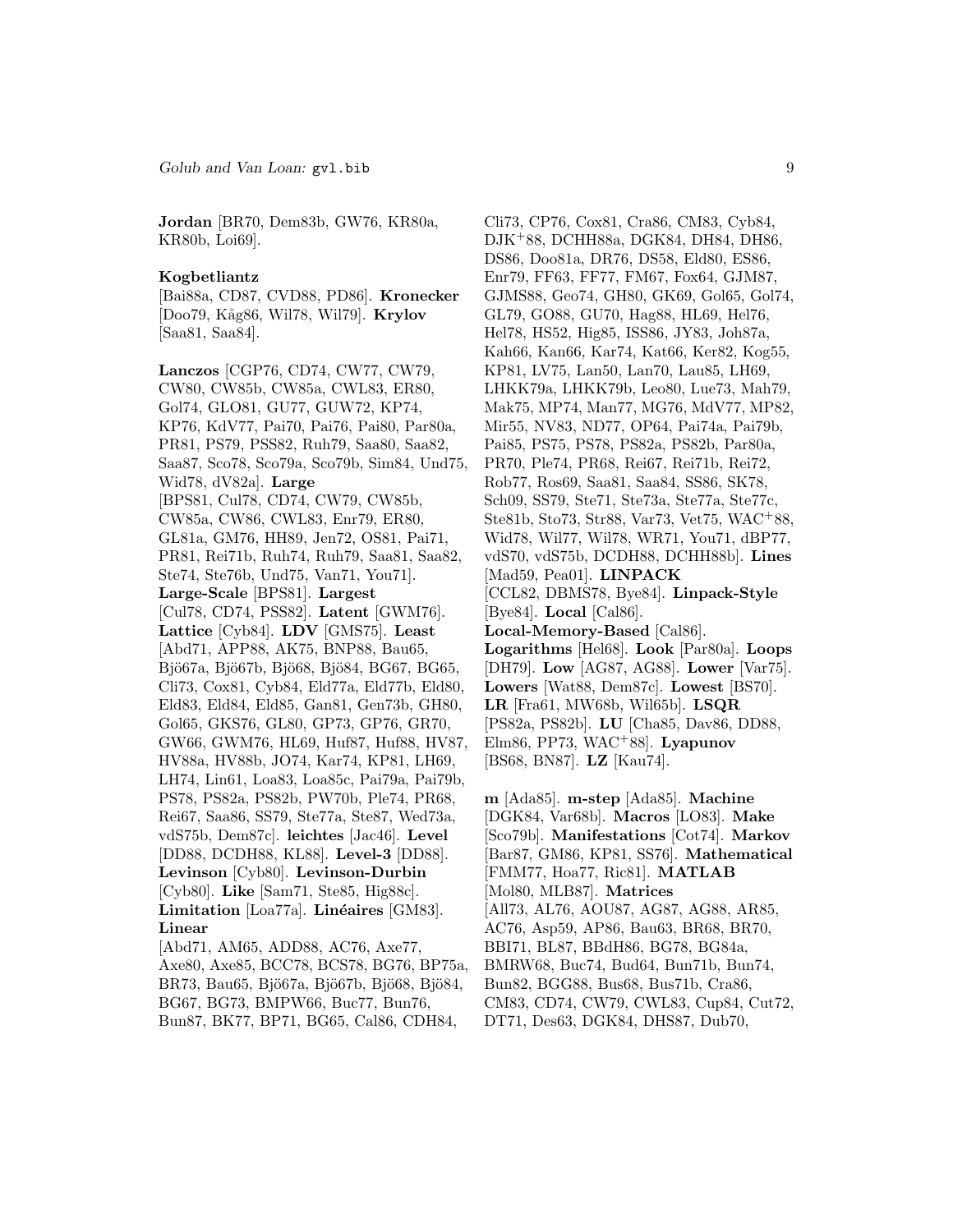Duf74, DER86, DR75, Ebe65, Ebe71, EY39, FV62, FL74, FU69, Fle76, Fou84, Fri75, Fro65, FNP82, Gan59a, Gan59b, Gau75a, Gau75b, GWDF88, GLR86, GH59, Gou70, Gra86, GH84, GL81b, Har82, HLPW86, Hel68, Hen58, Hen62, Hig87c, Hou74, Hua81, Ike79, JO77, JS75, Joh71, JH87a, Kah67, Kah75, KP74, KPJ82, Kau87, KG83, LT85, Lem73, Loi69, Loi72, Lot56, Mah79, MPW70, MRW70, MW65, MW67, MW68b, MS73a, Mue66, MW31, Nic74, Osb60, Paa71, Pai71, Pai74a, Pai74b, PL81, Par66, Par67, Par68, Par74a, Par74b, Par76, Phi71, PT57, RB68, Ris73, RW72a, Ruh67, Ruh68, Ruh74, Ruh75, Ruh79, Rut66, Rut70, Saa86, SLN75, Sch79, Sea69, Ser80, Ste70, Ste75c, Ste76d, Ste80, Tre64, Tre74, TA61, Uhl73, Uhl76, Van71, Var70b, Var79, WAC<sup>+</sup>88, WG78, Wat73, Wil68a, Wil72, Wil84, vdS69, vdS75a]. **Matrix**

[Aas71, AK75, AL73, Arn51, Bai88b, Bar87, BI75, BMW67, BS68, Bel70, BS70, BB71, BH83, BPS81, BG78, Bre70, BKP76, BR76, Bus69, BG69, CP77, CS87, CJ70, CMSW79, CL88, CMR86, Cul78, CL86, Dem83a, DK87, DSS86, DGR79, Duf77, DS78, ER88, Erd67, ER74, FH60, Fos86, FOH87, Fra64a, Fra64b, FG86, GBDM72, GH86, GK82, GPS76a, GGMS74, GM76, GMS75, Giv58, Gol69, Gol73, GK65, GL89, GLO81, GNL79, GT81, GV74, HS86, Hig86c, Hig87a, Hig88b, Hig88d, Hig88e, Hig89, HS88, Hou58, Hua75, HVH87, Jen77b, Joh86, JH88, JP71, Kåg77a, Kåg77b, KR80a, KR80b, KR83, Kau79, Kau83, Kog55, KM86a, Lan70, Lew77, Loa75a, Loa75b, Loa77a, Loa77b, Loa78a, Loa78b, Loa84, Loa85b, Luk78, MRK76, MM64, MPW65, MW68a, MW68d, MdV77, Mod88, Mol86, ML78, MS73b, O'L80b, OS85, OS86, Ort88, Pai73, Pai76, Pan84, PR69, PR70, Pry85, Ric81, Rin55, Ris73, Rod73, Ruh69a, Ruh69b, Ruh70b, Ruh78, Ruh87, Sch68, Sco84, Sco85, SB79, Smi67, SBI<sup>+</sup>70, Ste69, Ste73c, Ste76a, Ste77b, Ste85,

Sun82, TG81, TW72, Var62, Var68a, Var68b, Var70a, Var75, Vet75, War77, Wat88, Wil61, WZ72, Wra73, Wra75, Zoh69, Hig86b]. **Max** [Bun71b]. **Max-Norm** [Bun71b]. **Maximizing** [PT57]. **Means** [Ruh70a]. **Measure** [Pry84]. **Measurement** [Coc68]. **Measurements** [HN81, Jor87]. **Measures** [Ebe65]. **Mechanics** [BW73]. **Memory** [Cal86, EHHR88, GJM87, GJMS88, GHL86, HR88, JH87a, KNP88, LC88, Mol86, PJV87]. **Mesh** [BLL85, Geo73]. **Method** [Abd71, AL76, AR85, Bar71, BCC78, BMW67, Bis87, Bjö87, BH83, BG84a, BE68, Bun71a, Cli73, Cli76a, CGP76, CJ71, CGM85, CGO76, Cup81, DF76, Ebe70, Ebe87, ER80, FM84, FH60, Gin71, GHW79, GLO81, GNL79, GU77, Gup72, Han87, Han88, Har82, HS86, Hig86c, Hua75, Jen77a, JO71, KW87, Lan50, Lin61, Loa84, Loa85c, Loi72, Luk86a, MP74, MdV77, Meu84, MP85, Mue66, Nas75, Pai73, PJ84, PW79, PT57, PR68, Rei71b, Rod73, Ruh67, Ruh68, RW72b, Rut66, Rut69, Rut70, Saa87, Sch74, SS79, Sea69, Ste75a, Ste83, Und75, Wal88, Wid78, vK66]. **Methods** [Ada85, Ash87, AMS88, Axe77, Axe80, Axe85, AP86, BNP88, BW73, BR70, BV68, BG73, BP75b, Bun76, Bun85, BK77, BP71, BGN70, Cli76b, CG73, Dem87d, DS83, DER86, DR76, EN83, Eis84, Eld77b, Eva84, FF63, FMM77, FNO87, GGMS74, GMS75, Gol65, Gol76, GO88, GV61, HY81, Han62, Han63, Hen58, Hes80, HS52, Hot57, JY83, JH87b, KMN88, Kau83, KF64, Loa83, McC72, Mel87, Meu89, NV83, O'L80a, OR88, PO87, Ruh74, Saa80, Saa81, Saa82, Saa84, SS87, Sim84, Ste73a, Ste75c, Van71, Var61, Wil61, You70, YJ80, dV82b]. **Metric** [Gol76]. **MGS** [Ple74]. **MIMD** [CMR88]. **Minimal** [SS86, Var70b]. **Minimization** [BCS78]. **Minimized** [Arn51]. **Minimum** [CL86]. **Mirsky** [GHS88]. **Missized** [FG86]. **Model** [DCHH88a, KP81, Pai85]. **Modelling** [AC84]. **Models** [Dur60, HS66, SS76]. **Modern** [Wil71].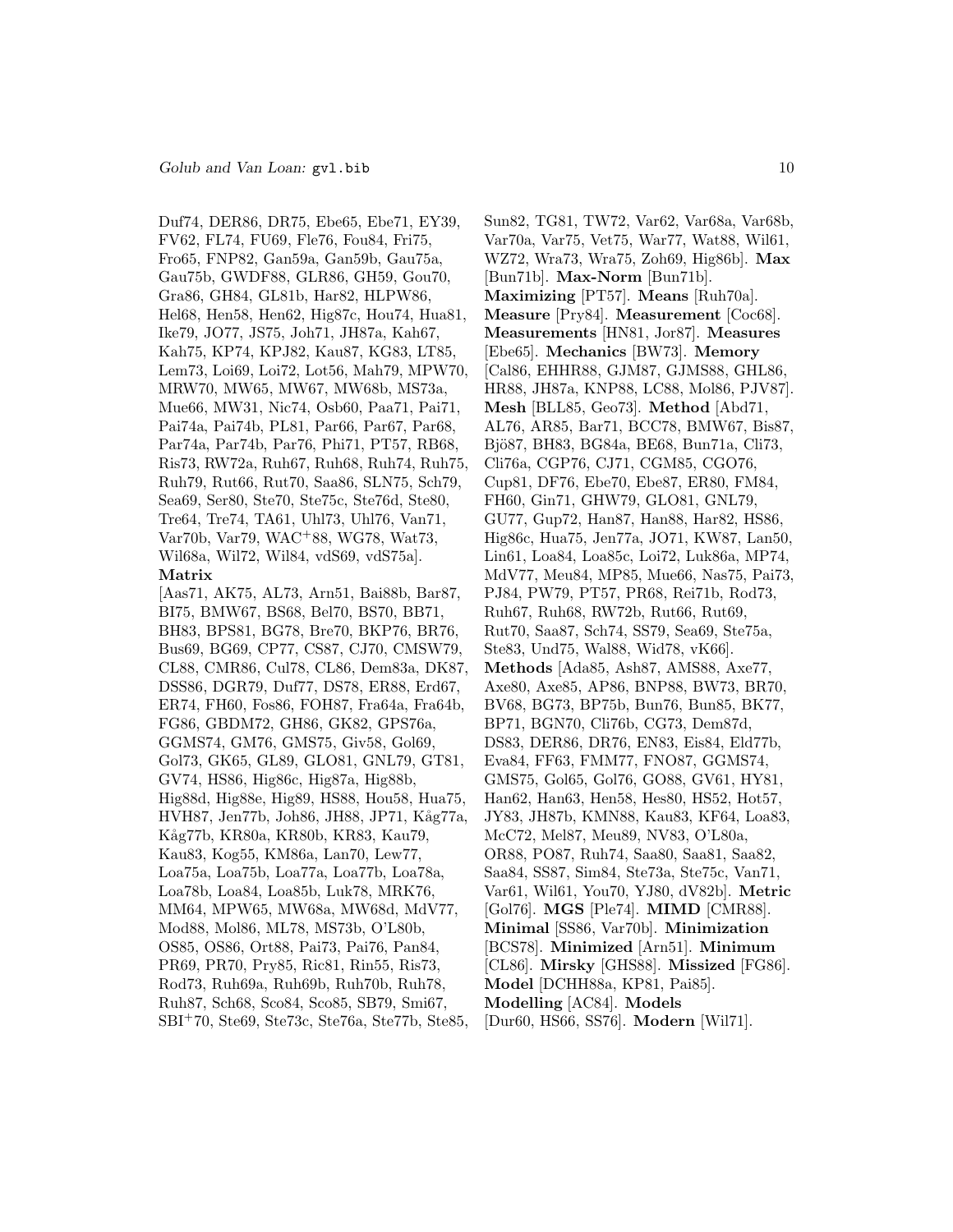**Modes** [CGP76]. **Modification** [AGG88, BNS78]. **Modifications** [Ham74]. **Modified** [BG84a, EHHR88, Gol73, MW68b, Sea69]. **Modifying** [GGMS74, GMS75]. **Moments** [Hou68]. **Monitoring** [Bus71a, ER74, KdV77]. **Monitors** [LO83]. **Most** [DE84, DKH86]. **MP** [CDH84, DH86, Sea86]. **Multicolor** [PO87]. **Multidimensional** [GP70]. **Multiple** [JH87b, Wil68a]. **Multiplication** [Bai88b, Bre70, CS87, FOH87, MRK76, Pan84]. **Multiplications** [PS73]. **Multiplicative** [Fri75, Pry85]. **Multiplying** [JH87a]. **Multiprocessing** [CDH84]. **Multiprocessor** [BS86, BL85, Dav86, GH85, GWDF88, GHL86, KNP87, LC88, LPS87, PJ84, PJV87]. **Multiprocessors** [EHHR88, Hea86, Hea87, HR88, Joh87a, JH87b, Mol86]. **Multitasking** [DH86]. **Multivariable** [Lau81]. **Multivariate** [Ham85, Hot57]. **Narrow** [Joh85]. **Near** [Loa85b]. **Nearest** [Dem87b, Hig88b]. **Nearly** [Cha84, Kah75, Ste81b]. **Nearness** [Hig85, Hig88e]. **Necessary** [FM84, PS73]. **Neighboring** [Wil84]. **Nested** [Geo73]. **Networks** [HI83]. **Newer** [Hot57]. **Newton** [BR68, Hig86c, PW79, RB68]. **Nineteen** [ML78]. **Non** [BS70, Bun69, Ebe65, EY39, GK69, Hen62, Ste76d]. **Non-Hermitian** [EY39, Ste76d]. **Non-Iterative** [Bun69]. **Non-Normal** [Hen62]. **Non-normality** [Ebe65]. **Non-Self-Adjoint** [GK69]. **Non-Symmetric** [BS70]. **Nongeneric** [Huf88]. **Nonhermitian** [Ste85]. **Nonlinear** [DS83, GP73, GP76, Lue73]. **Nonlinearly** [Hea78]. **Nonnormal** [KPJ82, Par74b, vdS75a]. **Nonnormality** [Loi69]. **Nonscalar** [PS73]. **Nonseparable** [CG73]. **Nonsingular** [Uhl76].

#### **Nonsymmetric**

[Hou58, Man77, Saa84, SS86, Wid78].

**Nonsymmetrizable** [JY83, YJ80]. **Norm** [BP75a, Blu78, BE68, Bun71b, Des63, Ebe70, Gau75a, Hig88d, Ruh69b]. **Norm-Reducing** [BE68, Ebe70]. **Normal** [CGP76, GH59, Hen62, Hua81, KR80a, KR80b, Loi72, Ruh67, Ruh75, Ruh87]. **normality** [Ebe65]. **Norms** [BF60a, BF60b, HZ68, Mir60]. **Notations** [AS83]. **Note** [Bai88a, BBI71, BBDdH87, Buc74, Bun82, Coh74, Dub70, Eld85, GW66, Ham74, Kie87, Loa78b, Pai84, Rei67, Rei71a, Ruh78, Ste79b, Sun82, Tsa75, Wil72]. **Null** [Fos86, Ste84b]. **Number** [Bro73, CMSW79, CR83, Dem83a, GL81b, Han88, Hig87c, PS73, Saa86, Hig86b]. **Numbers** [AR85, CP77, FL74, Lem73, Loi69, O'L80b, Smi67, vdS69]. **Numerical** [BG73, Bun87, Bus71a, CdB80, CG73, CGO76, Cyb80, Cyb84, Dem83b, Dem84, Dem88, DS83, Eld77b, Enr79, ER80, Fox64, FNO87, GP70, GR84, Gol65, Gol74, Hag88, Hea78, Hel78, Hig85, Hou74, IP87, JW77, Kåg77b, KR80a, KR80b, Kah66, KMN88, Lau85, Mil75, Ort72, Pai81, Ruh69a, Ruh83, She55, Ske79, Ske80, Ste74, Var73, War77, Wil77, dV77]. **Numerically** [Bus71b, GH84, Pai79b]. **Numérique** [GM83]. **numerisch** [Jac46].

**O.** [Enr79]. **Oblique** [Gre52, Saa82]. **Observation** [Lin61]. **observations** [Cli76b]. **Oceans** [CGP76]. **Odd** [Joh84]. **Odd-Even** [Joh84]. **One** [BNS78, Hig88d, McC72, Nas75]. **One-Norm** [Hig88d]. **One-Sided** [Nas75]. **One-Step** [McC72]. **Operations** [Dor73, ER88]. **Operator** [BN87, FL70]. **Operators** [DS58, GK69, HZ68, Kat66, Lan50, Ste71]. **Optimal** [AC76, BI75, Cha88, MS73a, Str69]. **Optimale** [Leh63]. **Optimally** [Bau63, Bus68, FL74, Gau75b]. **Optimization**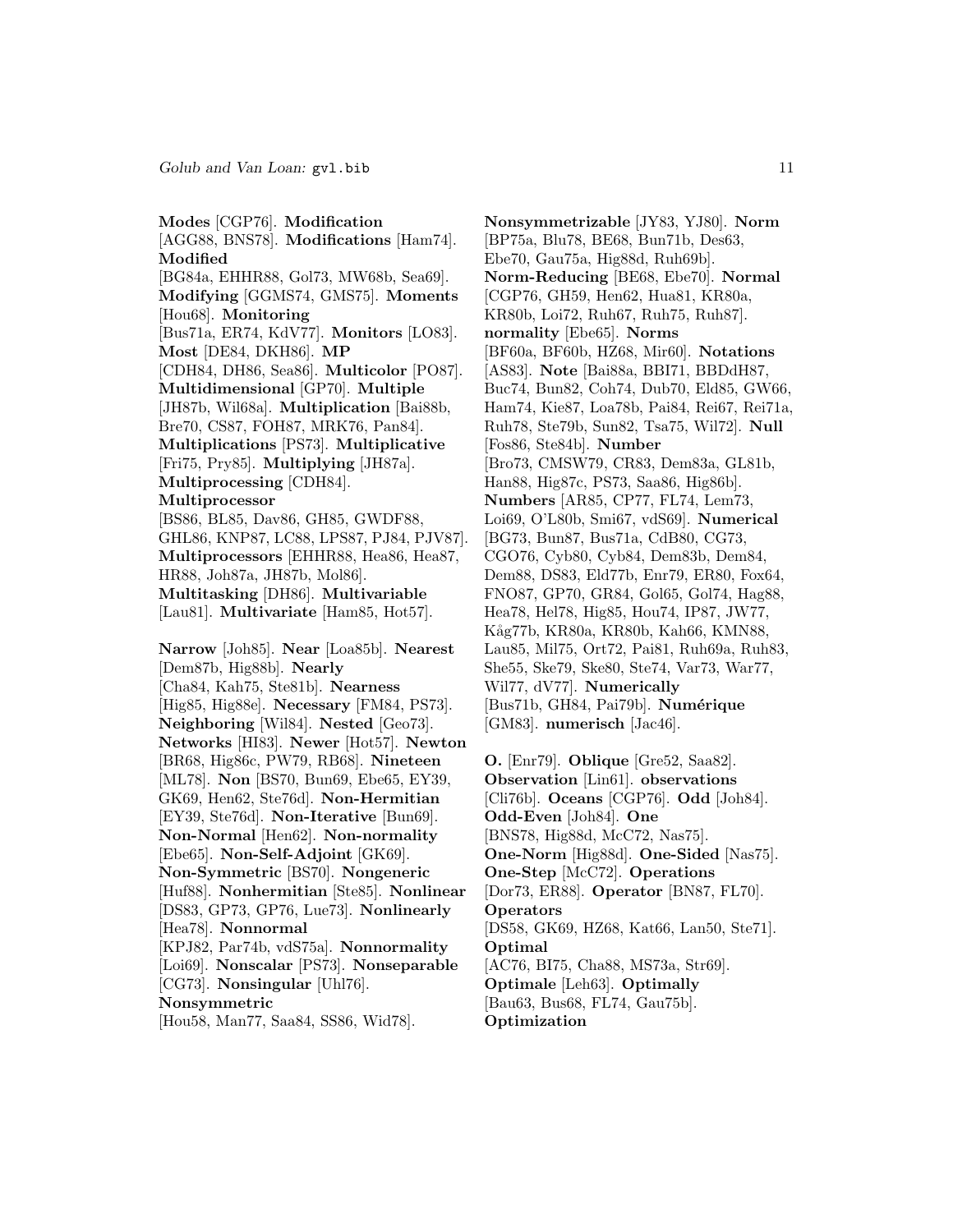[CW80, DS83, Gol76, Hea78, Hes80]. **Optimizing** [Hoc83]. **Order** [GV61, Ste84d, Var61]. **Ordering** [Duf74, MC86, Nic74, Ste76a, You72]. **Orderings** [BV68]. **Ordinary** [DNT83]. **Oriented** [Cal86]. **Origin** [Hua81, Ste70, Wil68b]. **Orthogonal** [AOU87, BB71, ER88, GM76, Gre52, HI83, Hig88c, MW31, PJV87, Rat82, Sch66, Ste69, Ste80, vdSV79]. **Orthogonalization** [BI75, Bjö67b, PS79, Ric66a, Ruh83]. **Other** [GP76, Saa82, LO83]. **Over-Determined** [DR76]. **Over-Relaxation** [BV68, GV61, PJ84, You70]. **Overdetermined** [BCC78, BCS78, BP75a, Cli76a, Cox81].

**Package** [Yoh79]. **Padé** [FL70, Loa77a]. **Pair** [Uhl76]. **Pairs** [Sun82]. **Pairwise** [Sor85]. **Parabolic** [Var61]. **Parallel** [AP86, BBD<sup>+</sup>87, CM88, CKS78, CMR86, CMR88, DI86, DH84, DS84, DS87a, DS87b, Eld88, Eva84, ED83, FF77, FG86, GJM87, GR84, GH85, GHL86, HR88, Hel78, Hoc83, HJ88, Jor84, Jor87, KNP87, KNP88, LC88, Luk78, LO83, MRK76, Meu89, Mod88, ML82, OS85, OS86, OR88, OV85, Ple86, Rod82a, Rod82b, RO88, Sam71, SK78, SHW86, Sto73, Sto75a, Sto75b, Swa79]. **Parallelized** [PJ84]. **Parallelizing** [Sea86]. **Parameter** [GHW79, Huf87]. **Part** [DS58, Fra64a, Fra64b]. **Partial** [Bun74, CGO76, HV88a, HV88b, JS75, Meu89, OV85, Ske81, Var61]. **Partitioned** [Joh71, Var70b]. **Parts** [Fra61, GV61]. **PC** [MLB87]. **PC-Matlab** [MLB87]. **PDFIND** [Cra86]. **Pencil** [Doo79, Ruh78, Uhl76]. **Pencils** [BBI71, Dem83a, DK87, Kåg86, KR83, TW72]. **Pereyra** [Hig87b]. **Performance** [DKH86, DS86, Jor87]. **Periodic** [BG78, BG84a]. **Permutations** [GP74]. **Perturbation** [DK70, Eld80, ES82, Kåg77a, Kat66, Pai79a, Ruh70a, Ste73b, Ste77a, Ste77b, Ste78,

Ste79b, Ste79c, Ste84d, Sun83, Wat88, Wed72, Wed73b, Dem87c]. **Perturbations** [AG87, AG88, Sch79, vdS75a]. **Perturbed** [Pai74b, Ste84b]. **Phenomena** [CW80]. **Piecewise** [BCS78]. **Pipeline** [DGK84]. **Pipelined** [HS86]. **Pite** [KR83]. **Pivot** [Coh74, Cry68, Duf74]. **Pivoting** [Bun71a, Bun74, Dav86, DK77, For60, HH89, Ser80, Ske81, Sor85, vdS70]. **pivots** [Cha85]. **Plane** [Giv58, Ham74, Saa86, Ste76c]. **Planes** [Pea01]. **Point** [Mol67, PJ84, Ste81a]. **Points** [Pea01, Ste75a]. **Poisson** [Bun69, BD74, BDGG71, BGN70, DF76, Dor70, Dor73, Hoc65, Hoc83, SS73]. **Polar** [Hig86a, HS88]. **Pole** [MP82]. **Polynomial** [Ash87, FG65, JMP83]. **Polynomials** [Hig88c, Loa78b, PS73, Ris73]. **Poorly** [Var70a]. **Portable** [Blu78, BBD<sup>+</sup>87, DS87b, Yoh79]. **Posed** [Dem87b, DK88, ES86, OS81, Var73]. **Positive** [AR85, Bar87, BR70, Cra86, CM83, CL86, DI86, GL81a, GL79, Hig88b, MPW65, MPW66, MW65, Nic74, Ris73, dBP77]. **Possessing** [Rei72]. **Power** [PP73]. **Practical** [CKS78, ML82, Pai70, Saa84, Wra75]. **Precision** [Gre81]. **Preconditioned** [Ada85, Axe85, Eis84, Mel87, Meu84]. **Preconditioner** [Cha88]. **Preconditioners** [BPS86a, BPS86b, JMP83, Jor84]. **Preconditioning** [Ash87, CMdP84, CGM85, Osb60, RW84a, RW84b]. **Prediction** [Cyb84, Lev47, Mak75, MG76]. **Presence** [CD87]. **Primatives** [JH87a]. **Principal** [EY39, FH60]. **Principle** [Arn51]. **Principles** [Lin61]. **Priori** [Wil68c]. **Probabilistic** [HS66]. **Probabilities** [GM86]. **Probability** [Dem88]. **Problem** [AGG88, AC76, Arn51, BG78, BG84b, CJ71, Cra73, Cra76, DNT83, Dem87b, Dem88, DS87a, Doo81a, Eld80, ES82, FH72, GL80, GNL79, GUW72, Hig88f, Huf87, Huf88, Kåg85, Kar74, Kau74, Kau77, Kub61, KF64,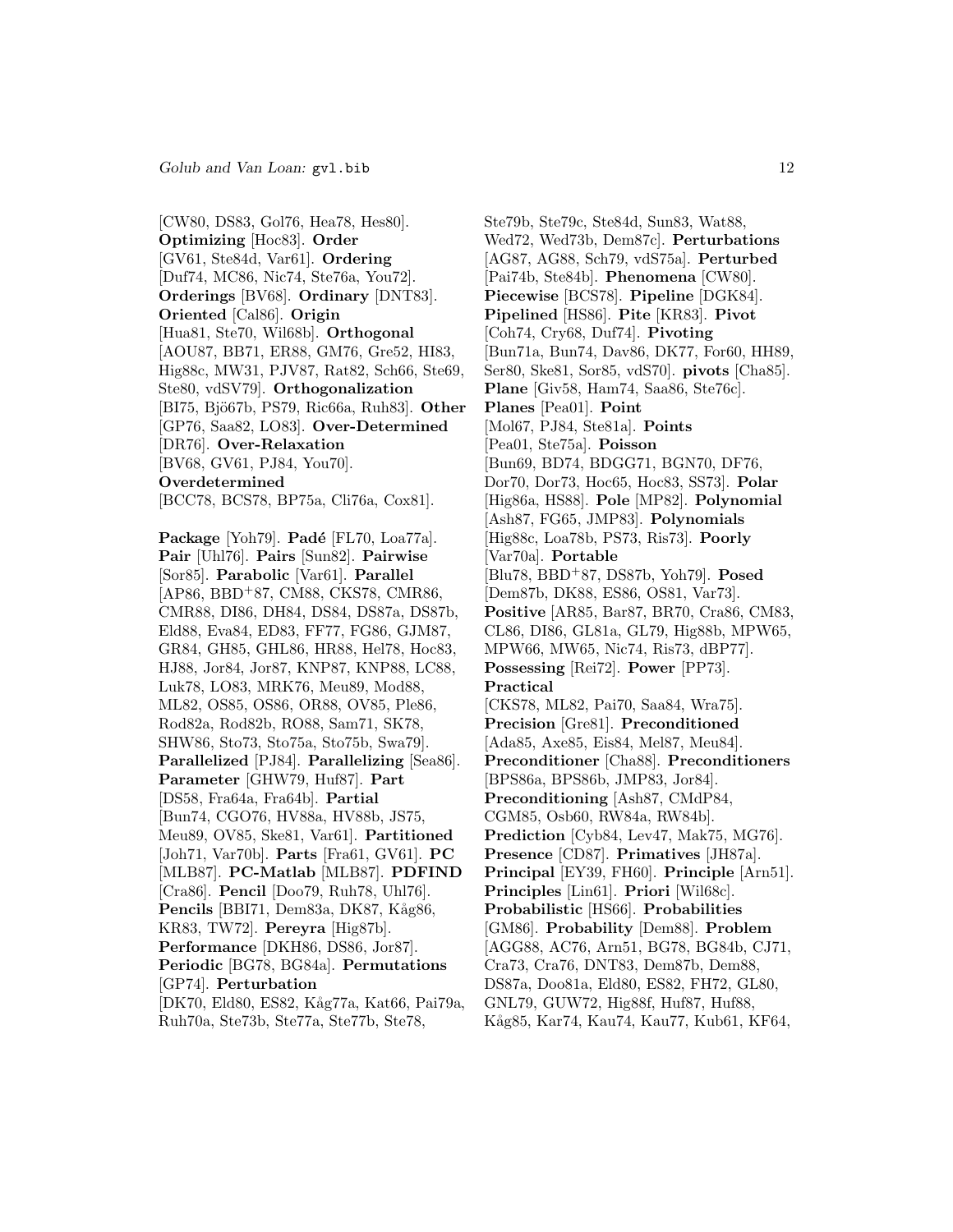Lan50, LPS87, Par80b, PW70b, Rod73, Ruh74, Sch66, Smi67, Ste72, Ste75b, Ste76b, Ste78, Ste79c, Sun83, War81, Wed73a, Wil65a, vdS75b]. **Problems** [Abd71, BNP88, BW73, Bau65, Bjö67b, Bjö84, BPS81, BPS86a, BPS86b, BL85, Cli73, CW86, Cyb84, DK88, Eld77a, Eld83, Eld84, Eld85, ES86, ER80, FU69, FJL<sup>+</sup>88, Fri75, Fri77, FNO87, FG86, GH80, Gol65, Gol73, GKS76, GP73, GP76, Gup72, HL69, Hig85, Hig88e, HV87, JO71, JO77, KdV77, Kau83, LH69, LH74, Lew77, Loa85c, MW68c, McC72, MS73b, OS81, Pai79a, Pai79b, PS78, PS82a, PR68, Rut58, Sch86, SS79, Sco79a, Ste73b, Ste74, Ste77a, Var73, Dem87c]. **Procedure** [BS70, GH59, OS81]. **Proceedings** [DS78, Hea86, KR83]. **Process** [Bro73, KP76, Pai70, Sch64, Sco78]. **Processes** [SS76, Wil63, Wil68c]. **Processing** [APP88, Cyb78, ML82, Opp78]. **Processor** [AC84, GJM87, Jor87, Luk86b, MRK76]. **Processors** [AP86, Bis88a, BL86, BBD<sup>+</sup>87, BLL85, DGR79, FJL<sup>+</sup>88, ISS86, Jor84, LO83]. **Procrustes** [Hig88f, Sch66]. **Product** [Cup83, HLPW86, Win68]. **Products** [BL87, Cup84, SL89]. **Profile** [GPS76a, GPS76b]. **Program** [Blu78, CP77]. **Programming** [AS83, Lue73, LO83]. **Programs** [BBD<sup>+</sup>87, CW85b, DCHH88a, DS87b]. **Progress** [PR81]. **Projection** [Saa82, vdSV79]. **Projections** [Ste77a]. **Proof** [HP78]. **Propagation** [HS66]. **Properties** [AM65, FU69, Pai81, Ruh70b, SS85b, You70, Doo83]. **Property** [Rei72, You72]. **Proposed** [Ste81a]. **Pseudo** [GK65, GP73, GP76, PW70b, Ste77a, Wed73b]. **Pseudo-Inverse** [GK65]. **Pseudo-Inverses** [GP73, GP76, PW70b, Ste77a, Wed73b]. **Pseudoinverse** [Eld83].

**Q** [CD74]. **QL**

[BMRW68, Dub70, DMW68, HP78]. **QR** [BR68, Bis88b, BBdH86, BMRW68, Bye86, Cha87, CMR86, DGKS76, DT71, Eld88, Fra61, Gen73a, GM86, Gra86, HS86, Hua81, Kar74, Luk86a, MPW70, MRW70, Nan85, Par65, Par66, Par68, PP73, RB68, Ste70, Ste77b, Ste84a, Wat82, Wil65b, Wil68b]. **Quadratic** [AL73, Bai88a, Gan81, GU70, Loi72, PD86, Ruh67, Ruh68, Sch64, Wil84, vK66]. **Quadrature** [GW69]. **Quasicyclic** [Han62, Hen58]. **Queueing** [Kau83]. **Quotient** [Par74b]. **QZ** [Kau77, War75, Wil79].

**Random** [AOU87, Ste80]. **Rank** [AG87, AG88, AGG88, BNS78, Cha87, Fos86, GKS76, Ste84c, TW70, Wat88, Wed73a, vdSV79, Dem87c]. **Rank-Deficient** [Wed73a]. **Rank-One** [BNS78]. **Rank-Revealing** [Cha87]. **Rate** [Jen77a, vdSdV86]. **Rates** [Saa80]. **Ratio** [GU70]. **Rational** [BR68, RB68]. **Rayleigh** [Par74b, Van71]. **Real** [AR85, BS70, BMPW66, Bud64, CJ70, Cra86, CD74, CW79, Har82, Hig87a, Hig88d, JS75, Mah79, MPW70, MW31, Rut66, Sco85, Ste76a, Uhl73, Uhl76]. **Realistic** [SW80]. **Reasonable** [Yoh79]. **Reconfigurable** [KB84]. **Reconstruction** [GH84]. **Rectangle** [Dor70]. **Rectangular** [BD74, CMR86]. **Recurrence** [Par76]. **Recursive** [APP88]. **Reducing** [BS79, BE68, Bus69, Cut72, Doo83, Ebe70, GPS76a, Han88, Kåg86, TW70]. **Reduction** [Aas71, Cra73, DF76, DHS87, Duf74, DR75, GPS76b, Hel76, Joh84, MW68c, MW68d, RW84a, RW84b, Swe74, Swe77]. **Reductions** [Rei67]. **Refined** [Mei83, PNO85]. **Refinement** [Bjö67a, Bjö68, BG67, GW66, JW77, MPW66, Mol67, Ske80]. **Refining** [Dem87d]. **Reflections** [Par71]. **Reflectors** [SP87].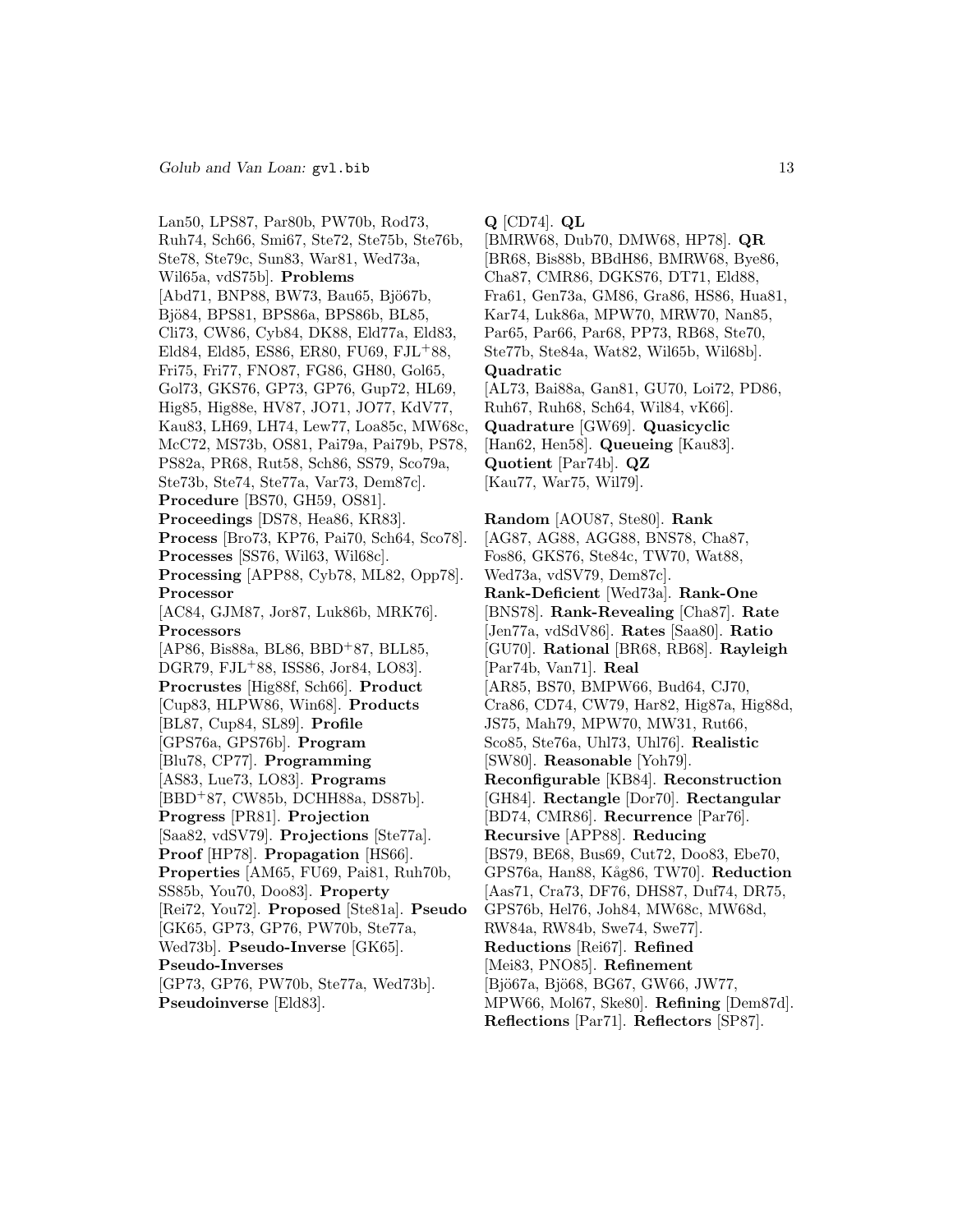**Regions** [BD74, BDGG71]. **Regression** [GWM76, Ste77c, Ste87]. **Regular** [FJL<sup>+</sup>88, Geo73]. **Regularization** [Eld77a, Eld77b, Eld84, Han87, OS81]. **Regulator** [AC76]. **Related** [MW68c, O'L80a, Pai81, Wil65b]. **Relations** [AR85, Hot57, TW72]. **Relative** [Pry84]. **Relaxation** [BV68, GV61, PJ84, Sch74, You70]. **Reliability** [Dem84]. **Reliable** [Enr79, HVH87]. **Reorthogonalization** [DGKS76, Pai70, Sim84]. **Representation** [BL87, SL89, SS76]. **Research** [Duf77]. **Residual** [KPJ82, SS86, Ske81]. **R´esolution** [GM83]. **Response** [Lau81]. **Restoring** [vdSV79]. **Restricted** [AGG88]. **Restructuring** [BG84a]. **Result** [Pai84]. **Revealing** [Cha87]. **Review** [Mak75]. **RGSVD** [K˚ag86]. **Riccati** [AL84, Bye83, Doo81b]. **Richardson** [GO88, GV61]. **Ridge** [GHW79]. **Right** [OP64, Saa87]. **Rigorous** [Var68b]. **Ring** [BL86, ISS86]. **RMS** [Lev47]. **Root** [BH83, GWM76, Hig86c]. **Roots** [Gen73b, Hig87a, Hou68, Sch09, TW72]. **Rotation** [APP88, DK70, Ham74, Luk86a]. **Rotations** [DI86, GH80, Giv58, PT57, Rat82, Ste76c]. **Rounding** [Boh75, Kie87, Ste79a, Wil63]. **Roundoff** [Abd71, HS66, LS78, MS78, Woz80]. **Routine** [Cra86]. **Routines** [DH84, GBDM72, KL88, KW87, SBI<sup>+</sup>70]. **Row** [Bau65, Duf74]. **Rowwise** [PJ84]. **Rules** [GW69]. Säculärstörungen [Jac46]. Sample [AC76]. **Sample-Data** [AC76]. **Satisfy** [Asp59]. **Scale** [BPS81, CW86, OS81]. **Scaled** [Bau63, Bus68, FL74, Ste84a]. **Scaling** [GV74, Ske79, Ste84b]. **Scattered** [CM88].

**Scheduling** [OS86]. **Scheme**

[NV75, Ple86, dV82a]. **Schemes** [KdV77]. **Schmidt**

[Abd71, Bjö67b, DGKS76, Ric66a, Ruh83]. **Schur** [BH83, Cot74, GNL79, KW87, PL81, Ste85]. **Scientific** [Sch87]. **Scientists** [Jen77b]. **Second** [FG65, GV61, Ort72, Ort88, Ste84d]. **Second-Degree** [FG65]. **Second-Order** [GV61]. **Sectioning** [Jen72]. **Selection** [Duf74, HV87]. **Selective** [PS79]. **Self** [GK69]. **Semi** [EN83, GV61, Hig89]. **Semi-definite** [Hig89]. **Semi-Iterative** [GV61, EN83]. **Semidefinite** [Hig88b]. **Seminormal** [Bjö87]. **Seminumerical** [Knu81]. **Seminumerical-Algorithms** [Knu81]. **Sense** [BCC78]. **Sensitivity** [GM86, Loa77b, Pai84, Ste72, Ste77c]. **Separable** [GP76]. **Separate** [GP73]. **Separation** [Var79]. **Sequence** [Gup72]. **Series** [Dur60]. **Set** [CR83, DCDH88, DCHH88a, DCHH88b]. **Sets** [Var70b]. **Several** [Cli76b, Cut72, GPS76b, Saa87]. **Shapes** [JH87a]. **Shared** [GHL86, JH87a, KNP88]. **Shift** [BR68, RB68, War75]. **Shifted** [DT71, Man79]. **Shifts** [Hua81, Ste70, Wil68b]. **Short** [Dub70]. **Should** [KP76]. **SIAM** [Hea86]. **Sided** [Bis87, Nas75]. **Sides** [OP64, Saa87]. **Signal** [APP88, Cyb78, Opp78]. **Signals** [DJK<sup>+</sup>88]. **Similarity** [DR75, MW68d, Rat82, Ruh69b]. **Simple** [SW80]. **Simplex** [Bar71]. **Simplification** [JY83]. **Simultaneous** [CJ70, CJ71, Cul78, JO71, JS75, Rut69, Rut70, Ste75c, Ste76d, Uhl73]. **Single** [Ker82]. **Singular** [AK75, Bai88a, Bar87, BS86, Bis88a, BL85, BLL85, BGG88, BG69, BN87, Cha82a, Cha82b, Cha84, CVD88, CWL83, Cup83, Don83, Doo79, Eld83, GK65, GLO81, GR70, Ham85, HN81, HVH87, Kåg85, Kåg86, Kar74, Loa73, Loa76, Loa85a, Luk80, Luk86b, MM83, Nas75, Pai85, Pai86, PD86, PS81, Par66, Ruh75, Sch86, Ste79b, Ste81b, Ste83, Ste84a, Ste84d, Sun83, Var75, Wed72]. **Size** [Coh74, Cry68, Ske81]. **Skew** [Buc74,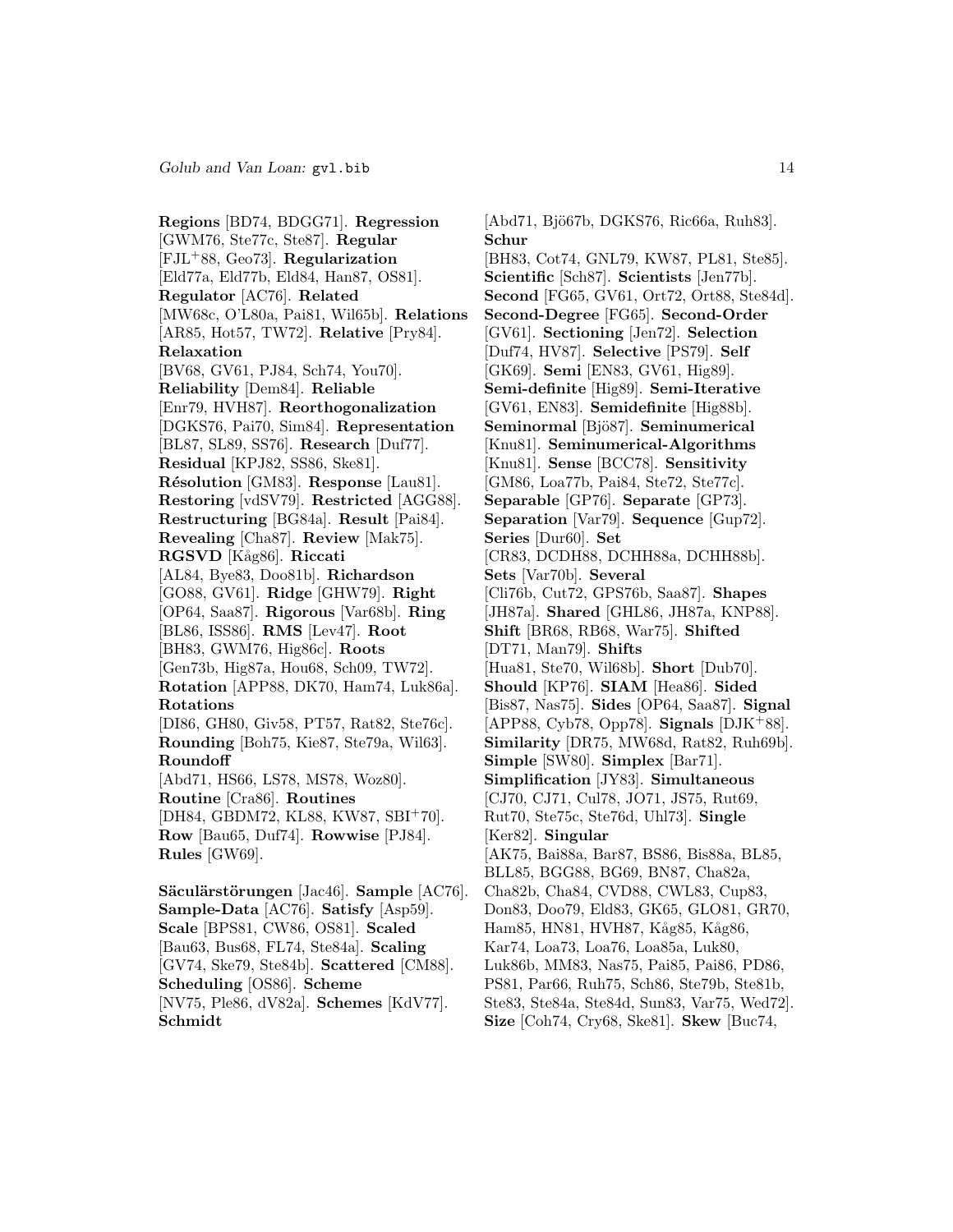Buc77, Bun82, KdV77, Paa71, WG78]. **Skew-Symmetric** [Buc74, Buc77, KdV77, WG78]. **Slowly** [Sco79b]. **Small** [CDH84, Ste84d, Cha85]. **Smallest** [Bar87, Cul78, HVH87, Var75, Wat88, Dem87c]. **Social** [SS76]. **Software** [AL84, Dem84, Hoa77, KMN88, MS78, Ric81, Sco79a, Yoh79]. **Solution** [Abd71, Arn51, Axe77, BCS78, BP75a, BS72, BW73, Bjö67a, Bjö68, Bjö88, BP70, BE68, BMPW66, BL85, Buc77, BD74, BDGG71, Cal86, Cli73, Cli76a, CG73, CGO76, Cox81, DI86, DF76, Dor70, Dor73, DR76, Ebe70, Enr79, ER80, ED83, FM67, GP70, GH80, GL81a, GW66, Gup72, HR88, Hig88c, Hoc65, Huf88, Jen72, Joh84, Ker82, Kog55, Kub61, KF64, LV75, Lan50, Lan70, MPW66, MW67, MdV77, ML82, OV85, Pai74a, Pai79a, PS75, PR70, Rei67, Rei71b, RO88, Ruh78, Rut58, Sch66, SS79, She55, Sto73, SS73, Und75, Var72, Var73, Wac66, WAC<sup>+</sup>88, You71]. **Solutions** [BG67, BG65, Cha84, CP76, CR79, DK88, GR70, Hig88a, OP64, Vet75, vdS75b]. **Solve**

[Kau74]. **Solver** [Bun69, Hoc83, LC88]. **Solvers** [CKS78, DKH86, DS84, Joh86, SK78, Sto75a, Sto75b]. **Solving** [ADD88, AL85, BCC78, BG76, Bau65, Bjö67b, Bun76, Bun85, BK77, BP71, BGN70, CMdP84, Doo81b, EHHR88, GP71, Gol65, GO88, HL69, HS52, Hig87b, Joh85, Joh87b, KNP87, KNP88, KW87, KB84, Kau77, LH69, LH74, MP74, Pai73, Par80a, Ros69, Saa81, Saa82, Saa84, Saa87, SS86, Sch86, Ste73a, Swa79, Swe77, Var61, WZ72]. **Some** [BS68, Bro73, BK77, Cyb78, DS84, DSS86, DR76, FL74, FU69, Gol73, Gol74, Hel76, Kan66, Kau77, Kub61, Loa83, Par74b, Saa84, Saa86, Wil77, dV82b]. **SOR** [Eva84, Nic74, Ruh74]. **Space** [Fos86, Pea01]. **Spaces** [AM65, Hal58]. **Sparse** [ADD88, Bun76, BR76, Cul78, CD74, CW79, Duf74, Duf77, DER86, DR75,

DR76, DS78, ER74, ER80, Geo74, GH80,

GL81a, GPS76a, GM76, GL81b, HS86, Kau79, Kau87, Lew77, Luk78, Pai71, PS75, PS78, PS82a, PS82b, Rei71b, RW72a, Ruh74, Ruh79, SLN75, Ste76b, Und75]. **Special** [Ros69, vK66]. **Specified** [CW79, PW71]. **Spectra** [Kah75]. **Spectral** [AG87, AG88, Des63, ER80, GH84, Hen62]. **Spectrum** [CW79, Jen77a, Ste75a]. **Speech** [MG76]. **Speed** [Bai88b, Hen58, Pan84, PT57]. **Sphere** [FG65]. **Spread** [Sco85]. **Square** [BH83, CM88, Eld77b, Gen73b, Hig86c, Hig87a]. **Squares** [Abd71, APP88, BNP88, Bau65, Bjö67a, Bjö67b, Bjö68, Bjö84, BG67, BG65, Cli73, Cox81, Cyb84, Eld77a, Eld80, Eld83, Eld84, Eld85, Gan81, Gen73b, GH80, Gol65, GKS76, GL80, GP73, GP76, GR70, GW66, GWM76, HL69, Huf87, Huf88, HV87, HV88a, HV88b, JO74, Kar74, KP81, LH69, LH74, Lin61, Loa83, Loa85c, Pai79a, Pai79b, PS78, PS82a, PS82b, PW70b, Ple74, PR68, Rei67, Saa86, SS79, Ste77a, Ste87, Wed73a, vdS75b, Dem87c]. **Squeezing** [DE84, DKH86]. **Stability** [Bjö87, Bun85, Bun87, Bus71a, Cyb80, Cyb84, Dem87a, Elm86, ER74, JW77, Mil75, Rei71a, Ske79, Ske80, TS87, vdS75b]. **Stabilization** [Bar71]. **Stable** [Bun82, BK77, Bus71b, Cra76, DGKS76, DK87, GH84, Loa85b, Pai79b, SK78, Var61]. **Staircase** [Fou84]. **Standard** [MW68c, Ste81a]. **STAR** [LV75, NV75]. **STAR-100** [NV75]. **State** [IP87, JP71]. **Stationary** [FG65, GM86, GU70]. **Statistical** [Gol69, Hot57]. **Statistics** [Coc68, Ham85]. **Step** [McC72, Ada85, NV83]. **Stewart** [Sun82]. **Storage** [Mer85, SL89, Ste76c]. **Straight** [Mad59]. **Strapdown** [BI75]. **Stratagem** [CM88]. **Strategies** [Bun74, Cut72]. **Strategy** [Buz86]. **Strong** [Bun87]. **Structural** [BW73, Ple86]. **Structure** [Cox81, Gre52, K˚ag86, Ruh69a]. **Structures** [Vet75]. **Study** [Loa75b]. **Sturm** [Gup72].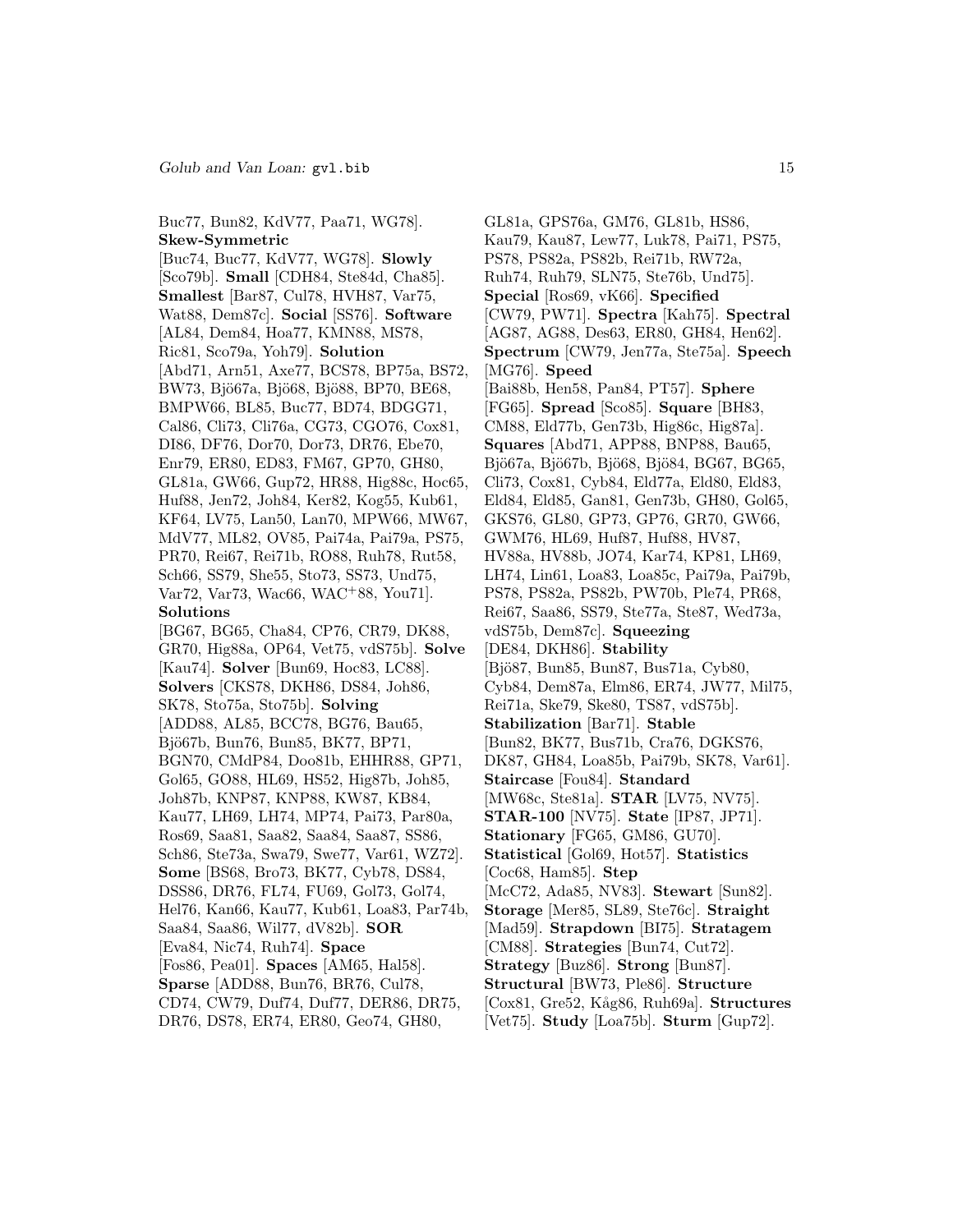**Style** [Bye84]. **Subject** [AG87, AG88, GU70, Mad59]. **Submatrix** [Wat88, Dem87c]. **Subprograms** [DCHH88a, LHKK79a, LHKK79b, DCDH88, DCHH88b]. **Subroutines** [Ste76a]. **Subsequent** [SS79]. **Subset** [HV87]. **Subspace** [HVH87, Saa81, Saa84]. **Subspaces** [BS79, BG73, Dem87d, Doo83, GLR86, Kåg86, Ruh70a, Ste71, Ste73b, Ste76d, Var70a]. **Substitution** [Sch09]. **Substructuring** [BPS86a, BPS86b]. **Successive** [BV68, GV61, PJ84]. **Sufficient** [FM84]. **Suitable** [AP86]. **Sulle** [Bel73]. **Summability** [NV83]. **Sun** [Pai84]. **Supercomputers** [Mel87]. **Survey** [Axe85, Duf77, Hel78, Hig87c, MM64]. **SVD** [BL86, CD87, Han87, HLPW86, Loa83]. **Sweeps** [Han88]. **Sylvester** [KNP87, KNP88, KW87]. **Symmetric** [Aas71, AL73, AL76, AGG88, BG76, BMW67, BR68, BS70, BBI71, BS86, BMRW68, BL85, Buc74, Buc77, Bud64, Bun71b, Bun74, Bun82, BG84b, BGG88, BK77, BKP76, BNS78, BP71, Bus71b, CJ70, Cra73, Cra86, Cul78, CD74, CW79, CW85b, CW85a, Cup81, CL86, DK77, DNT83, DI86, DS87a, Dub70, Ebe71, ER80, Fle76, GUW72, Hig88b, Hig88f, Jen72, KP74, KdV77, KM86a, LPS87, Mah79, MPW65, MRW70, MW65, MW67, MW68a, MW68c, MdV77, Mir60, Paa71, Pai70, Pai76, Pai80, Par80a, Par80b, PR70, PR81, PW69, PT57, RB68, Ruh79, Rut66, Rut70, Saa87, SLN75, Sch68, Sco78, Sco79a, Sco84, Sco85, Sea69, Ser80, Sim84, Ste70, Uhl73, Uhl76, Und75, WG78, You70]. **Symplectic** [Bye83, Loa84]. **System** [AL85, BCS78, BP75a, Bis88a, DS84, Doo81a, Joh86, MPW66, ML82, PR70, Rei67, SK78, Sto73, dV77]. **Systèmes** [GM83]. **Systems** [ADD88, Axe77, Axe80, Axe85, BCC78, BG76, Bis88b, BE73, BP70, Boh75, BMPW66, Buc77, Bun76, Bun85, BK77, BP71, Cha84, Cha88, CKS78, CS87, Cli76a, CP76, CR79, Cyb80, DJK<sup>+</sup>88, DI86,

DR76, EHHR88, Enr79, ED83, FM67, Fou84, GJMS88, GP70, GP71, Geo74, GL81a, GL79, GO88, HR88, Hel76, HS52, Hig87b, Hig88a, Hig88c, ISS86, JY83, Joh84, Joh85, Joh87b, JH87b, KB84, Ker82, LV75, MP74, Man77, MdV77, MP82, ML82, NV83, OR88, PS75, Par80a, Rei72, Rob77, RO88, Ros69, Ruh78, Saa81, Saa82, Saa84, Saa87, SS86, Ste73a, Ste81b, Swe77, Var72, Var73, Wac66, WAC<sup>+</sup>88, Wid78, You71, dBP77, vdS70]. **Systolic** [ES86, GK82, HI83, Kun82, Sch86, ST86, SHW86].

**Tales** [GP76]. **Taxonomy** [AMS88]. **Tchebychev** [Man77]. **Techniques** [BCS78, DK77, FJL<sup>+</sup>88, Kan66, KB84]. **Test** [DCHH88a]. **Tests** [HS66]. **Their** [FU69, RW72a]. **Theorem** [FV62, GHS88, Sco85, Sun82]. **Theorems** [BF60a, BF60b, ES82, Joh71, Kah67]. **Theoretical** [AGG88, Wra73]. **Theorie** [Jac46]. **Theory** [BV68, CW85a, DK88, Doo81a, Eld80, Gan59a, Gan59b, GK69, Hou74, Kat66, LT85, Lin61, Loa82, MM64, Nic74, NV83, Ort88, PP73, Ric66b, Sch09, SP87, Ste75b, Ste78, TW72, TA61, Wed73b]. **Thoughts** [Kau77]. **Three** [CR83, Dem87d]. **Time** [AC84, Dur60, MP82]. **Toeplitz** [BBdH86, Bun85, Cha88, Cyb80, CL86, Ris73, Tre64, Tre74, Wat73, Zoh69]. **Topological** [SS85b]. **Torus** [FG86]. **Total** [GL80, Huf87, Huf88, HV87, HV88a, HV88b, Dem87c]. **Totally** [dBP77]. **Tour** [Ste76b]. **Tracking** [PR81]. **Transformation** [BR68, BG67, EY39, ER80, Fra61, Kau87, Nas75, Pry85, Ruh69b, Rut58, Tsa75]. **Transformations** [AM65, BG65, Dem83a, DR75, Fro65, Gen73a, Gen73b, Kau79, MW31, RB68, SL89, Wal88]. **Transforming** [Giv58]. **Transition** [JP71]. **Transposition** [JH88]. **Trapezoid** [Lem73]. **Treatment** [Ste74, dV77]. **Trees** [ER88]. **Trench** [Zoh69]. **Triangular**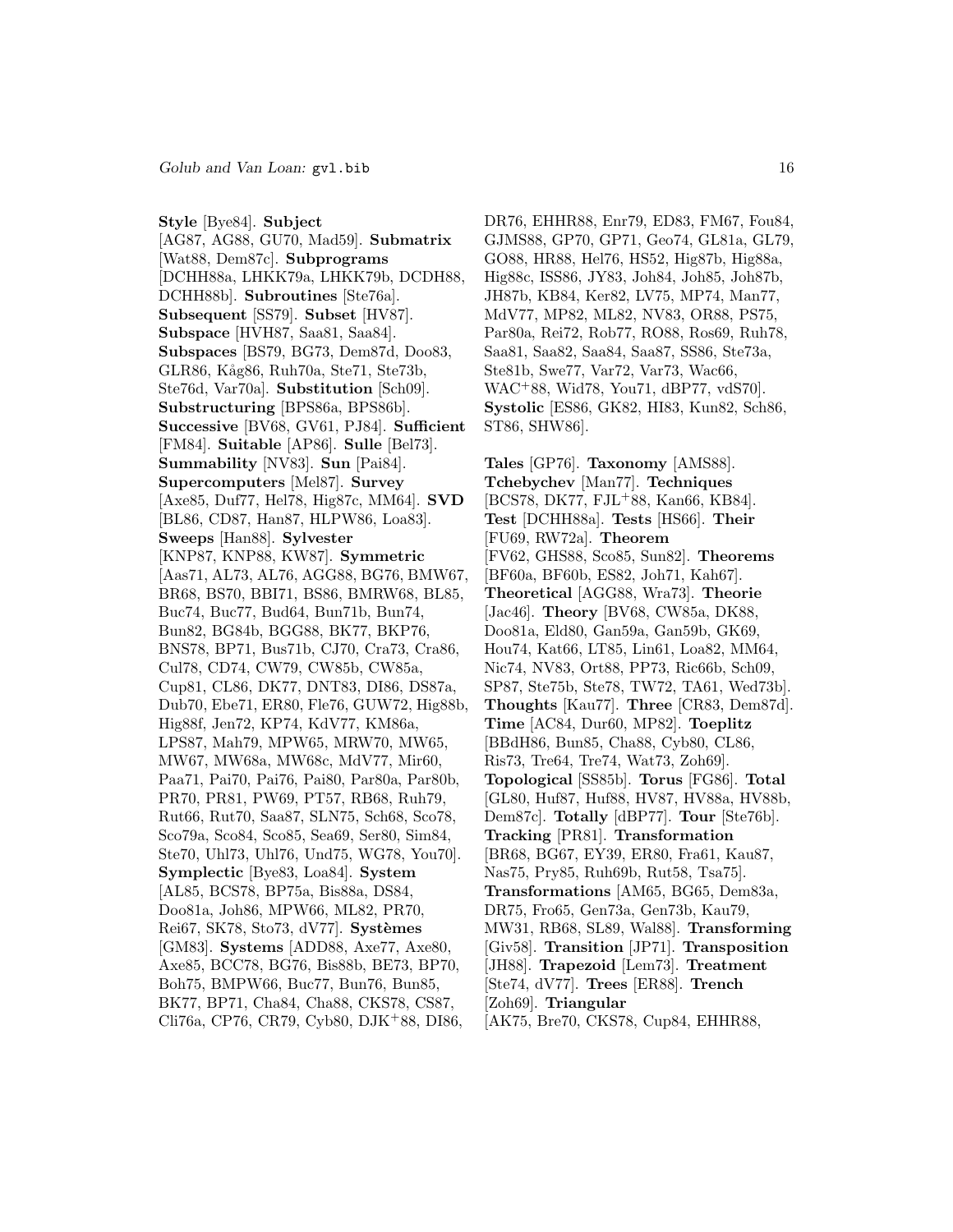ER74, ED83, Giv58, HR88, Hig87c, Hig88a, KNP87, KNP88, Lem73, LC88, Luk86b, ML82, Par74a, Par76, Phi71, Ris73, RO88]. **Triangularization** [Fro65, GK82, Hou58]. **Triangularizing** [Hua75]. **Tridiagonal** [Aas71, BMW67, BR68, Bus71b, Dub70, FU69, Hel76, HP78, Joh84, Joh87b, JH87b, KB84, Ker82, KM86a, LV75, LPS87, MP74, RB68, Ros69, Ste70, Sto73, Sto75a, Sto75b, Swa79, Swe77, Var72, Wil68b, Hig86b]. **Tridiagonalization** [CM88, GP74, MW68a, Sch68]. **Tridiagonalizing** [Pai76]. **Tridiagonals** [Mer85, PNO85]. **Truncated** [Han87]. **Truncation** [Kar74]. **Tutorial** [Mak75]. **Two** [Bis87, Bud64, Cra86, CM83, Fro65, HLPW86, Uhl73, Var79, Dem87a]. **Two-Dimensional** [Fro65]. **Two-Sided** [Bis87]. **Type** [AL76, Axe80, BE68, Ebe70, GP71, Hua75]. **Unconstrained** [DS83, Gol76]. **Undamped** [JO71]. **Underdetermined** [AL85, CP76]. **Underflow** [Dem84]. **Undersized** [Sch86]. **Understanding** [Wat82]. **Unicomputers** [Hoc83]. **Uniform** [Cli76a]. **Uniprocessor** [Cal86]. **Unit** [FG65]. **Unitarily** [Mir60]. **Unitary** [AM65, Fra61, Fro65, Giv58, Gra86, Hou58]. **Unrolling** [DH79]. **Unstable** [Loa85b]. **Unsymmetric** [Axe80, CJ71, GWDF88, GL79, JO77, MW67, Saa81, Saa82, You70]. **Updating** [Bjö84, Cup84, DGKS76, PNO85, ST86]. **Upper** [Ste76a]. **Usage** [LHKK79a, LHKK79b]. **Use** [Cli76b, CG73, DD88, DGR79, GJM87, Huf87, Pai70, PNO85, Rei72, Saa84]. **Used** [RW72b]. **User** [Mol80]. **Users** [DBMS78, MLB87]. **Uses** [Gol74]. **Using** [Bre70, BLL85, CM88, CGP76, DH86, Ebe87, ER88, Fos86, GWDF88, GH80, GM86, Hoc65, HV87, JH87a, Loa82, PT57, SHW86, Sea69, Wal88].

**Validation** [Eld85, GHW79]. **Value** [AK75, Bai88a, Bar87, BS86, Bis88a, BL85, BLL85, BGG88, BG69, Cha82a, Cha82b, CVD88, Cup83, FU69, GR70, Ham85, HN81, Kåg85, Loa76, Loa85a, Luk80, MM83, Nas75, Pai85, Pai86, PD86, PS81, Sch86, Ste83, Ste84a, Sun83, Var75, Wed72]. **Values** [CWL83, Don83, Eld83, FG65, FH60, GK65, GLO81, GU70, Hen62, HVH87, Loa73, Lot56, Luk86b, Ruh75, Ste79b, Ste84d]. **Vandermonde** [BE73, BP70, GP70, GP71, Gau75a, Gau75b, GT81, Hig87b, Hig88c, TG81, dV77]. **Vandermonde-like** [Hig88c]. **Variable** [Gol76]. **Variables** [GP73, HV87, Mad59, Ste77c]. **Variant** [dV82b]. **Variation** [Hen62]. **Vector** [AP86, Bis88a, Blu78, DGK84, DGR79, Hal58, Jor84, MRK76, Mel87, Meu84, OV85, PO87, Sch87, Vet75]. **Vectorizable** [dV82b]. **Vectorization** [Buz86, Ker82]. **Vectors** [BN87, CWL83, GLO81, Pry84, Ruh83, Ste84b]. **Verfahren** [Jac46]. **Very** [Pai71, Ruh70b, Wil72]. **VF** [DD88, KL88]. **VF/400** [KL88]. **Vibration** [JO71]. **VLSI** [CS87]. **Vol** [FJL<sup>+</sup>88]. **Volume** [CW85b, CW85a]. **vorkommenden** [Jac46].

**W.F** [Zoh69]. **Ways** [ML78]. **Weak** [Bun87]. **Weighted** [Bau65, Eld83]. **Weighting** [AC76, Loa83, Loa85c]. **Weiner** [Lev47]. **Which** [Asp59, Bus68, MdV77, Dem87c, Wat88]. **Whose** [GP73, PR70]. **Winograd** [Bre70]. **Without** [Gen73b, Ser80, CP77, Fos86]. **WR** [Rut58]. **WY** [BL87, SL89].

**X** [CDH84, DH86, Sea86]. **X-MP** [Sea86]. **X-MP-2** [CDH84]. **X-MP-4** [DH86].

**Young** [GHS88].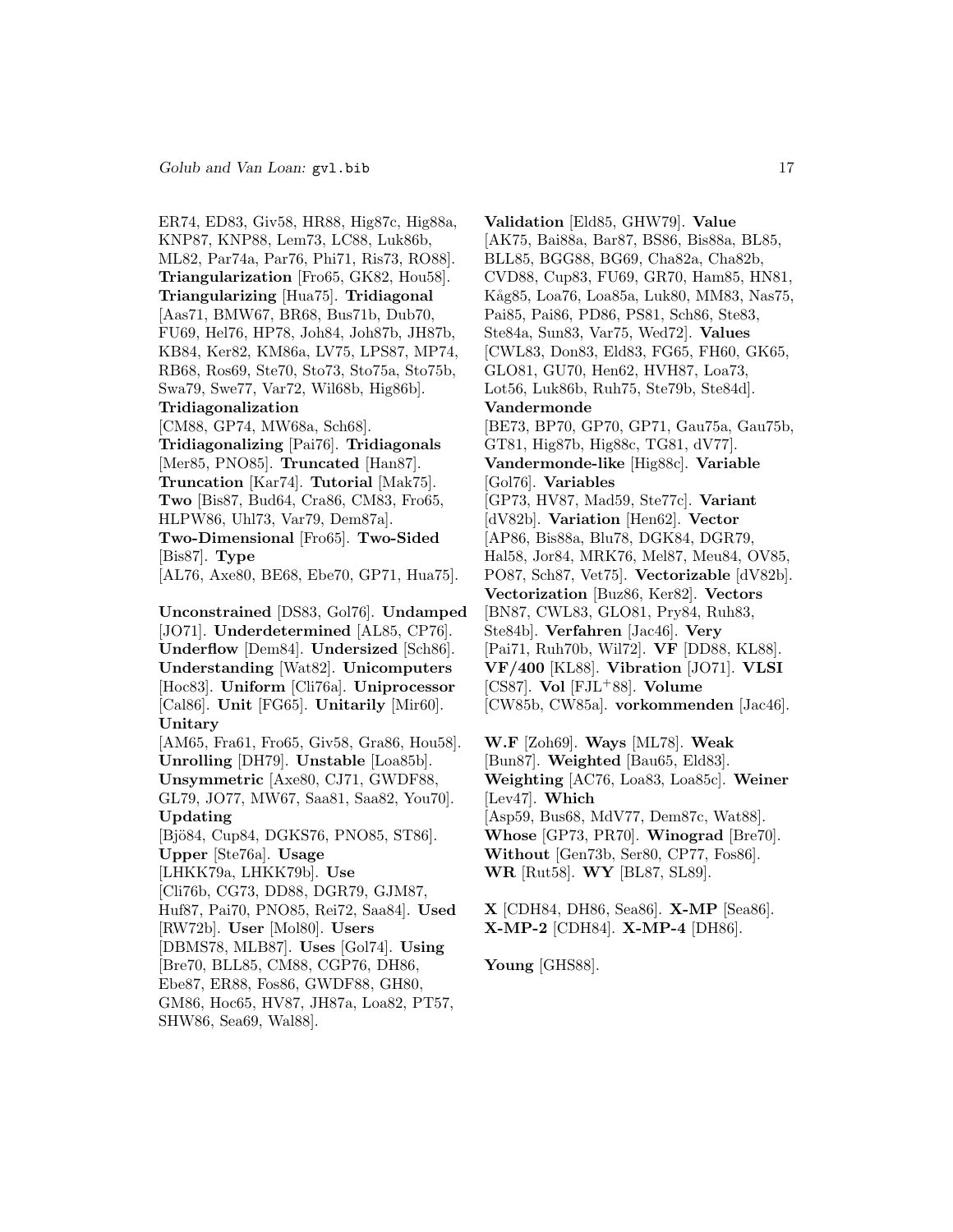### **References**

# **Aas71**

[Aas71] J. O. Aasen. On the reduction of a symmetric matrix to tridiagonal form. BIT, 11:233–242, 1971.

# **Abd71**

[Abd71] N. N. Abdelmalek. Roundoff error analysis for Gram-Schmidt method and solution of linear least squares problems. BIT, 11: 1345–1368, 1971.

# **ArmC76**

[AC76] E. S. Armstrong and A. K. Caglayan. An algorithm for the weighting matrices in the sample-data optimal linear regulator problem. Technical Report TN D-8372, NASA, 1976.

# **AdaC84**

[AC84] L. Adams and T. Crockett. Modelling algorithm execution time on processor arrays. IEEE Computer, 17:38–43, 1984.

# **Ada85**

[Ada85] L. Adams. m-step preconditioned conjugate gradient methods. SIAM J. Sci. Statist. Comput., 6:452–463, 1985.

# **AriDD88**

[ADD88] M. Arioli, J. W. Demmel, and I. S. Duff. Solving sparse linear systems with sparse backward error. Technical Report CSS 214, Computer Science and Systems Division, AERE Harwell, Didcot, UK, 1988.

# **ArbG87**

[AG87] P. Arbenz and G. H. Golub. On the spectral decomposition of Hermitian matrices subject to indefinite low rank perturbations with applications. Technical Report NA 87-07, Computer Science, Stanford University, Stanford, CA, USA, 1987.

# **ArbG88**

[AG88] P. Arbenz and G. H. Golub. On the spectral decomposition of Hermitian matrices subject to indefinite low rank perturbations with applications. SIAM J. Matrix Anal. Appl., 9:40–58, 1988.

# **ArbGG88**

[AGG88] P. Arbenz, W. Gander, and G. H. Golub. Restricted rank modification of the symmetric eigenvalue problem: Theoretical considerations. Linear Algebra Appl., 104: 75–95, 1988.

# **AndK75**

[AK75] N. Anderson and I. Karasalo. On computing bounds for the least singular value of a triangular matrix. BIT, 15:1–4, 1975.

# **AndL73**

[AL73] P. Anderson and G. Loizou. On the quadratic convergence of an algorithm that diagonalizes a complex symmetric matrix. J. Inst. Math. Appl., 12:261–271, 1973.

### **AndL76**

[AL76] P. Anderson and G. Loizou. A Jacobi-type method for complex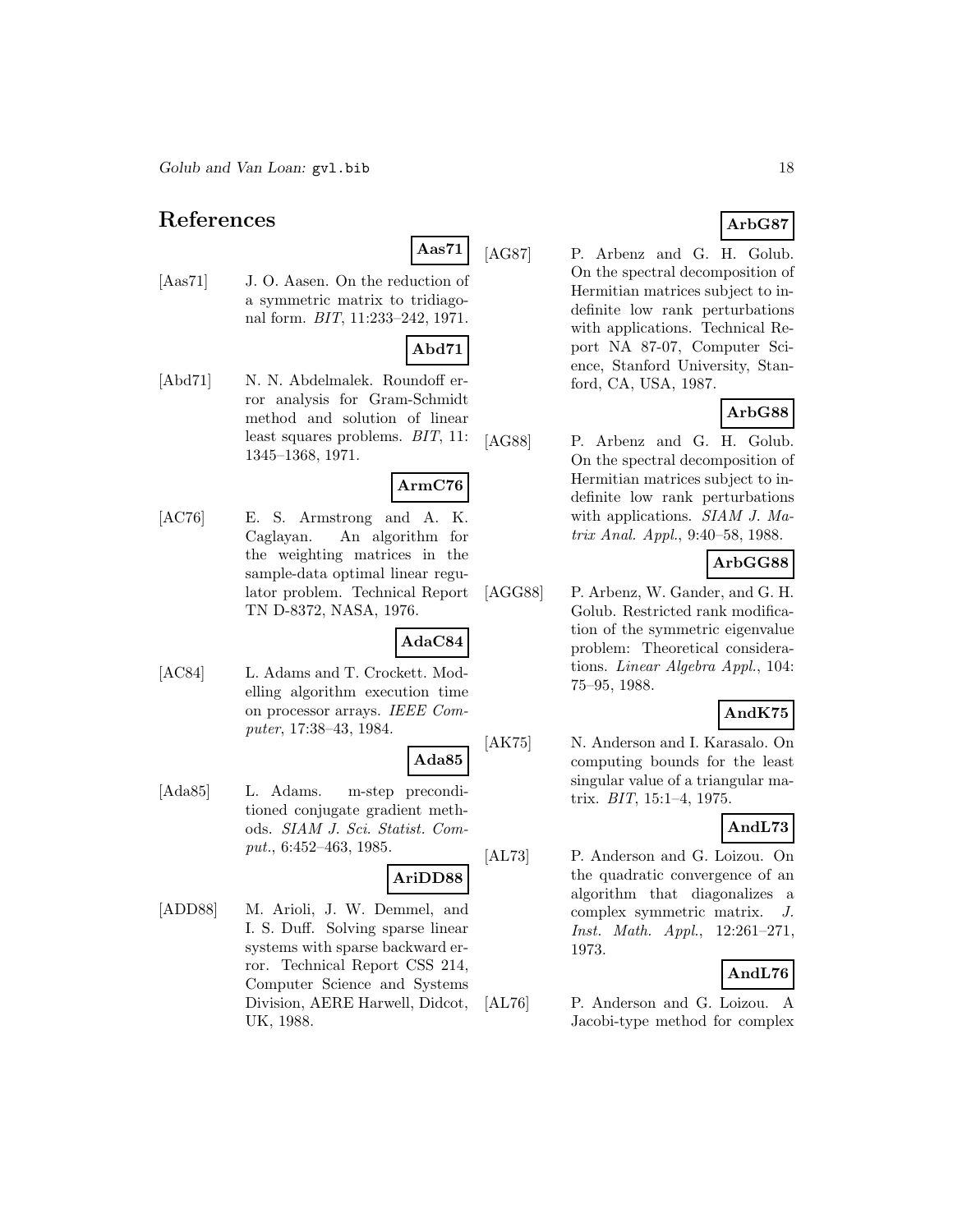symmetric matrices (Handbook). Numer. Math., 25:347–363, 1976.

# **ArnL84**

[AL84] W. F. Arnold and A. J. Laub. Generalized eigenproblem algorithms and software for algebraic Riccati equations. Proc. IEEE, 72:1746–1754, 1984.

# **AriL85**

[AL85] M. Arioli and A. Laratta. Error analysis of an algorithm for solving an underdetermined system. Numer. Math., 46:255–268, 1985.

### **All73**

[All73] E. L. Allgower. Exact inverses of certain band matrices. Numer. Math., 21:279–284, 1973.

### **AmiM65**

[AM65] A. R. Amir-Moez. Extremal properties of linear transformations and geometry of unitary spaces. Mathematics Series 243, Texas Tech University, Lubbock, TX, USA, 1965.

### **AshMS88**

[AMS88] S. Ashby, T. A. Manteuffel, and P. E. Saylor. A taxonomy for conjugate gradient methods. Technical Report UCRL-98508, Lawrence Livermore National Laboratory, Livermore, CA, USA, 1988.

# **AndOU87**

[AOU87] T. W. Anderson, I. Olkin, and L. G. Underhill. Generation of random orthogonal matrices.

SIAM J. Sci. Statist. Comput., 8: 625–629, 1987.

### **AxeP86**

[AP86] O. Axelsson and B. Polman. On approximate factorization methods for block matrices suitable for vector and parallel processors. Linear Algebra Appl., 77: 3–26, 1986.

### **AlePP88**

[APP88] S. T. Alexander, C. T. Pan, and R. J. Plemmons. Analysis of a recursive least squares hyperbolic rotation algorithm for signal processing. Linear Algebra Appl., 98: 3–40, 1988.

### **AriR85**

[AR85] M. Arioli and F. Romani. Relations between condition numbers and the convergence of the Jacobi method for real positive definite matrices. Numer. Math., 46:31– 42, 1985.

### **Arn51**

[Arn51] W. E. Arnoldi. The principle of minimized iterations in the solution of the matrix eigenvalue problem. Quart. Appl. Math., 9: 17–29, 1951.

### **AndS83**

[AS83] G. Andrews and F. B. Schneider. Concepts and notations for concurrent programming. Comput. Surveys, 15:1–43, 1983.

# **Ash87**

[Ash87] S. F. Ashby. Polynomial Preconditioning for Conjugate Gra-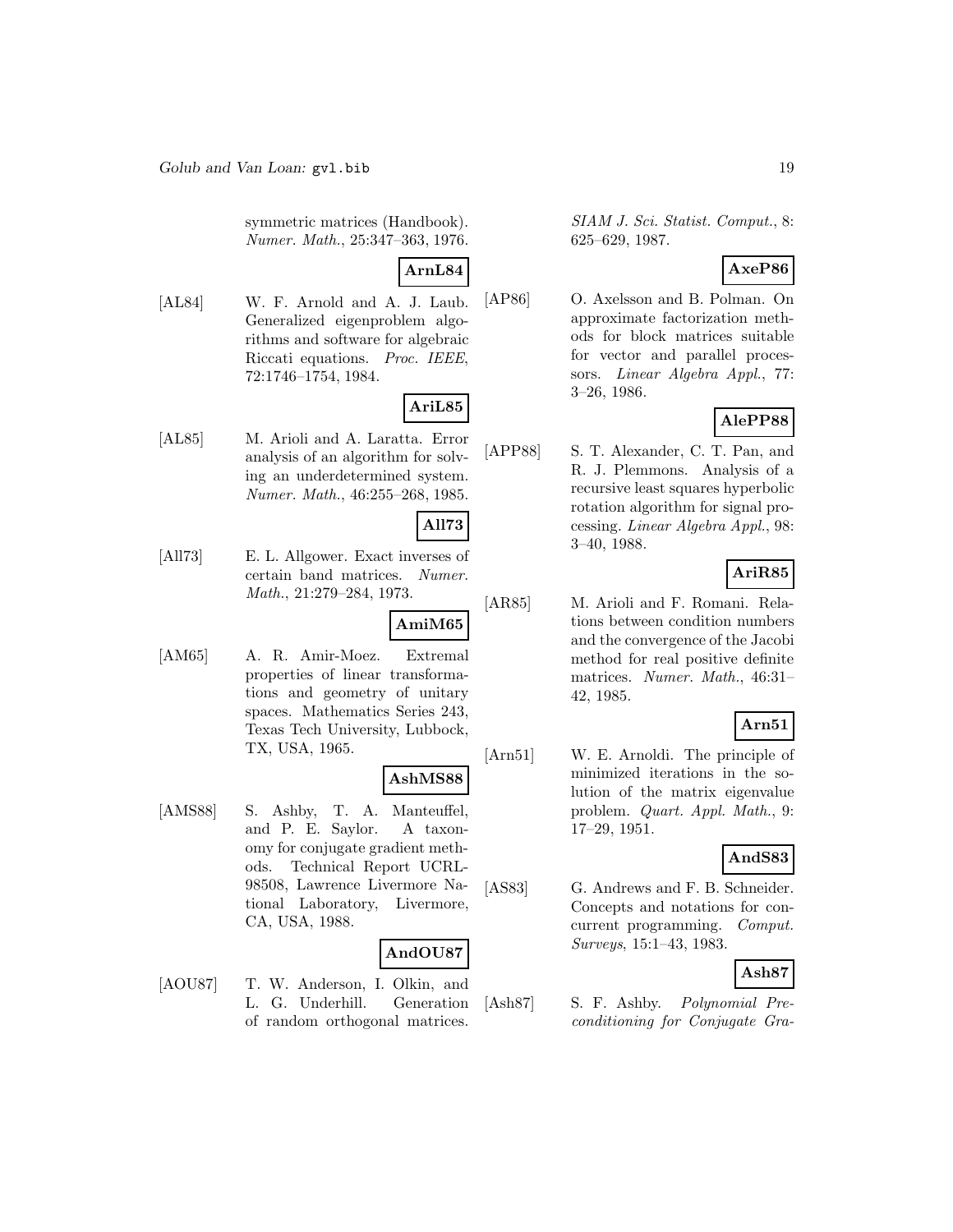dient Methods. PhD thesis, Computer Science, University of Illinois, ILL, 1987.

# **Asp59**

[Asp59] E. Asplund. Inverse of matrices  $\{a_{ij}\}\$  which satisfy  $a_{ij} = 0$ ,  $j > i + p$ . Math. Scand., 7:57–60, 1959.

# **Axe77**

[Axe77] O. Axelsson. Solution of linear systems of equations: Iterative methods. In V. A. Barker, editor, Sparse Matrix Techniques: Copenhagen, 1976. Springer-Verlag, Berlin, Germany, 1977.

### **Axe80**

[Axe80] O. Axelsson. Conjugate gradient type methods for unsymmetric and inconsistent systems of linear equations. Linear Algebra Appl., 29:1–66, 1980.

### **Axe85**

[Axe85] O. Axelsson. A survey of preconditioned iterative methods for linear systems of equations. BIT, 25:166–187, 1985.

#### **Bai88a**

[Bai88a] Z. Bai. Note on the quadratic convergence of Kogbetliantz's algorithm for computing the singular value decomposition. Linear Algebra Appl., 104:131–140, 1988.

### **Bai88b**

[Bai88b] D. Bailey. Extra high speed matrix multiplication on the Cray-2. SIAM J. Sci. Statist. Comput., 9: 603–607, 1988.

# **Bar71**

[Bar71] R. H. Bartels. A stabilization of the simplex method. Numer. Math., 16:414–434, 1971.



[Bar87] J. L. Barlow. On the smallest positive singular value of an M-matrix with applications to ergodic Markov chains. SIAM J. Algebraic Discrete Methods, 7: 414–424, 1987.

### **Bau63**

[Bau63] F. L. Bauer. Optimally scaled matrices. Numer. Math., 5:73–87, 1963.

### **Bau65**

[Bau65] F. L. Bauer. Elimination with weighted row combinations for solving linear equations and least squares problems. Numer. Math., 7:338–352, 1965. Also in [WR71, pages 119–133].

# **BjoB71**

[BB71] Å. Björck and C. Bowie. An iterative algorithm for computing the best estimate of an orthogonal matrix. SIAM J. Numer. Anal., 8:358–364, 1971.

### **BoyBD+87**

[BBD<sup>+</sup>87] J. Boyle, R. Butler, T. Disz, B. Glickfield, E. Lusk, R. Overbeek, J. Patterson, and R. Stevens. Portable Programs for Parallel Processors. Holt, Rinehart and Winston, 1987.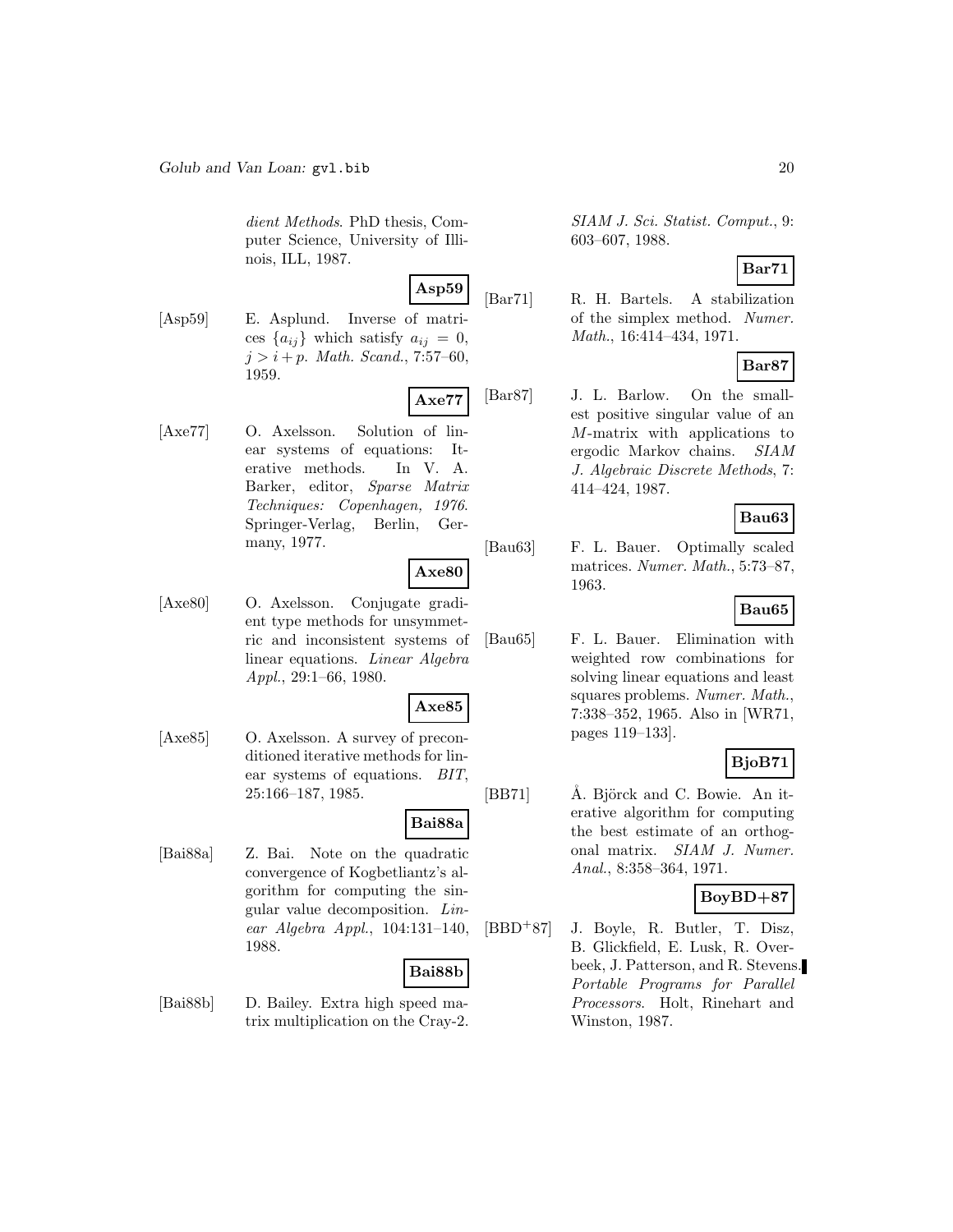# **BojBDdH87**

[BBDdH87] A. W. Bojanczyk, R. P. Brent, P. Van Dooren, and F. R. de Hoog. A note on downdating the Cholesky factorization. SIAM J. Sci. Statist. Comput., 8:210– 221, 1987.

### **BojBdH86**

[BBdH86] A. W. Bojanczyk, R. P. Brent, and F. R. de Hoog. QR factorization of Toeplitz matrices. Numer. Math., 49:81–94, 1986.

### **BerBI71**

[BBI71] A. Berman and A. Ben-Israel. A note on pencils of Hermitian of symmetric matrices. SIAM J. Appl. Math., 21:51–54, 1971.

# **BarCC78**

[BCC78] R. H. Bartels, A. R. Conn, and C. Charalambous. On Cline's direct method for solving overdetermined linear systems in the  $L_{\infty}$  sense. *SIAM J. Numer.* Anal., 15:255-270, 1978.

# **BarCS78**

[BCS78] R. H. Bartels, A. R. Conn, and J. W. Sinclair. Minimization techniques for piecewise differentiable functions: The  $L_1$  solution to an overdetermined linear system. SIAM J. Numer. Anal., 15: 224–241, 1978.

#### **BuzD74**

[BD74] B. L. Buzbee and F. W. Dorr. The direct solution of the biharmonic equation on rectangular regions and the Poisson equation

on irregular regions. SIAM J. Numer. Anal., 11:753–763, 1974.

### **BuzDGG71**

[BDGG71] B. L. Buzbee, F. W. Dorr, J. A. George, and G. H. Golub. The direct solution of the discrete Poisson equation on irregular regions. SIAM J. Numer. Anal., 8:722– 736, 1971.

### **BooE68**

[BE68] J. Boothroyd and P. J. Eberlein. Solution to the eigenproblem by a norm-reducing Jacobitype method (handbook). Numer. Math., 11:1–12, 1968. Also in [WR71, pages 327–338].

### **BjoE73**

[BE73]  $\AA$ . Björck and T. Elfving. Algorithms for confluent Vandermonde systems. Numer. Math., 21:130–137, 1973.

### **Bel73**

[Bel73] E. Beltrami. Sulle funzioni bilineari. Giorn. Mat., 11:98-106, 1873.

#### **Bel70**

[Bel70] R. Bellman. Introduction to Matrix Analysis. McGraw-Hill, New York, NY, USA, second edition, 1970.

#### **BauF60a**

[BF60a] F. L. Bauer and C. T. Fike. Norms and exclusion theorems. Numer. Math., 2:137–144, 1960.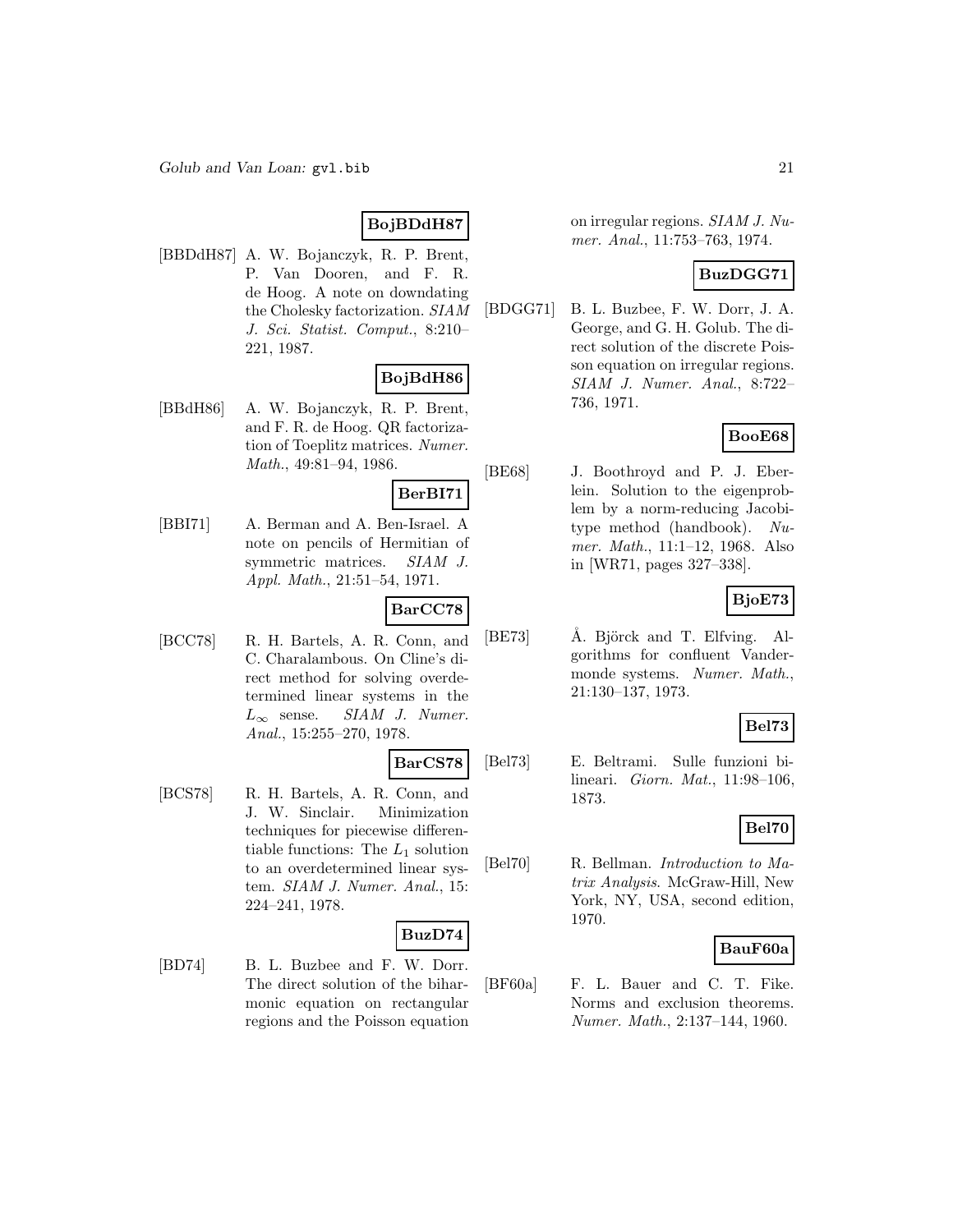### **BauF60b**

[BF60b] F. L. Bauer and C. T. Fike. Norms and exclusion theorems. Numer. Math., 2:137–144, 1960.

### **BusG65**

[BG65] P. A. Businger and G. H. Golub. Linear least squares solutions by Householder transformations. Numer. Math., 7:269–276, 1965. Also in [WR71, pages 111–118].

# **BjoG67**

[BG67]  $\AA$ . Björck and G. H. Golub. Iterative refinement of linear least squares solutions by Householder transformation. BIT, 7:322–337, 1967.

# **BusG69**

[BG69] P. A. Businger and G. H. Golub. Algorithm 358: Singular value decomposition of a complex matrix. Comm. ACM, 12:564–565, 1969.

### **BjoG73**

[BG73] Å. Björck and G. H. Golub. Numerical methods for computing angles between linear subspaces. Math. Comp., 27:579–594, 1973.

### **BarG76**

[BG76] V. Barwell and J. A. George. A comparison of algorithms for solving symmetric indefinite systems of linear equations. ACM Trans. Math. Software, 2:242– 251, 1976.

# **BolG78**

[BG78] D. L. Boley and G. H. Golub. The matrix inverse eigenvalue prob-

lem for periodic Jacobi matrices. In Proceedings Fourth Symposium on Basic Problems of Numerical Mathematics, Prague, pages 63–76, 1978.

### **BolG84a**

[BG84a] D. Boley and G. H. Golub. A modified method for restructuring periodic Jacobi matrices. Math. Comp., 42:143–150, 1984.

### **BunG84b**

[BG84b] A. Bunse-Gerstner. An algorithm for the symmetric generalized eigenvalue problem. Linear Algebra Appl., 58:43–68, 1984.

### **BunGG88**

[BGG88] A. Bunse-Gerstner and W. B. Gragg. Singular value decompositions of complex symmetric matrices. J. Comput. Appl. Math., 21:41–54, 1988.

### **BuzGN70**

[BGN70] B. L. Buzbee, G. H. Golub, and C. W. Nielson. On direct methods for solving Poisson's equations. SIAM J. Numer. Anal., 7: 627–656, 1970.

### **BjoH83**

[BH83] **A. Björck and S. Hammarling. A** Schur method for the square root of a matrix. Linear Algebra Appl., 52/53:127–140, 1983.

### **BarI75**

[BI75] I. Y. Bar-Itzhack. Iterative optimal orthogonalization of the strapdown matrix. IEEE Trans.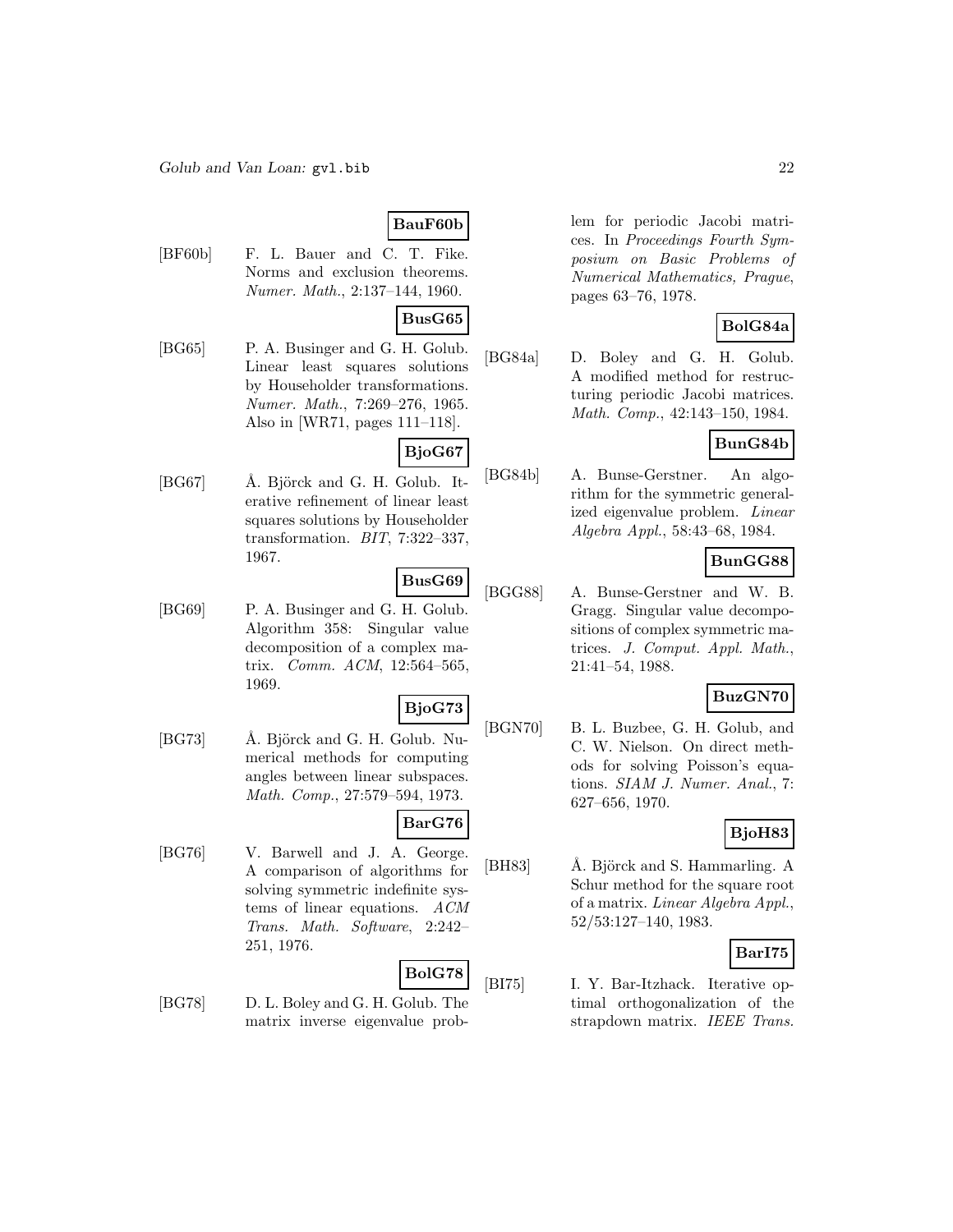Aerospace Electron. Systems, 11: 30–37, 1975.

# **Bis87**

[Bis87] C. H. Bischof. The two-sided block Jacobi method on hypercube architectures. In M. T. Heath, editor, Hypercube Multiprocessors. SIAM Publications, Philadelphia, PA, USA, 1987.

### **Bis88a**

[Bis88a] C. H. Bischof. Computing the singular value decomposition on a distributed system of vector processors. Technical Report 87 869, Computer Science, Cornell University, Ithaca, NY, USA, 1988.

# **Bis88b**

[Bis88b] C. H. Bischof. QR Factorization Algorithms for Coarse Grain Distributed Systems. PhD thesis, Computer Science, Cornell University, Ithaca, NY, USA, 1988.

### **Bjo67a**

[Bjö67a] • Å. Björck. Iterative refinement of linear least squares solution I. BIT, 7:257–278, 1967.

### **Bjo67b**

[Bjö67b] Å. Björck. Solving linear least squares problems by Gram-Schmidt orthogonalization. *BIT*, 7:1–21, 1967.

#### **Bjo68**

[Bjö68] • Å. Björck. Iterative refinement of linear least squares solution II. BIT, 8:8–30, 1968.

# **Bjo84**

[Bjö84] Å. Björck. A general updating algorithm for constrained linear least squares problems. SIAM J. Sci. Statist. Comput., 5:394–402, 1984.



[Bjö87] • Å. Björck. Stability analysis of the method of seminormal equations. Linear Algebra Appl., 88/89:31–48, 1987.

### **Bjo88**

[Bjö88]  $\AA$ . Björck. Solution of Equations in  $R^N$ , volume 1 of Least Squares Methods: Handbook of Numerical Analysis. North-Holland, 1988.

# **BunK77**

[BK77] J. R. Bunch and K. Kaufman. Some stable methods for calculating inertia and solving symmetric linear systems. Math. Comp., 31:162–179, 1977.

### **BunKP76**

[BKP76] J. R. Bunch, K. Kaufman, and B. N. Parlett. Decomposition of a symmetric matrix. Numer. Math., 27:95–109, 1976.

### **BreL85**

[BL85] R. P. Brent and F. T. Luk. The solution of singular value and symmetric eigenvalue problems on multiprocessor arrays. SIAM J. Sci. Statist. Comput., 6:69–84, 1985.

# **BisL86**

[BL86] C. H. Bischof and C. Van Loan. Computing the SVD on a ring of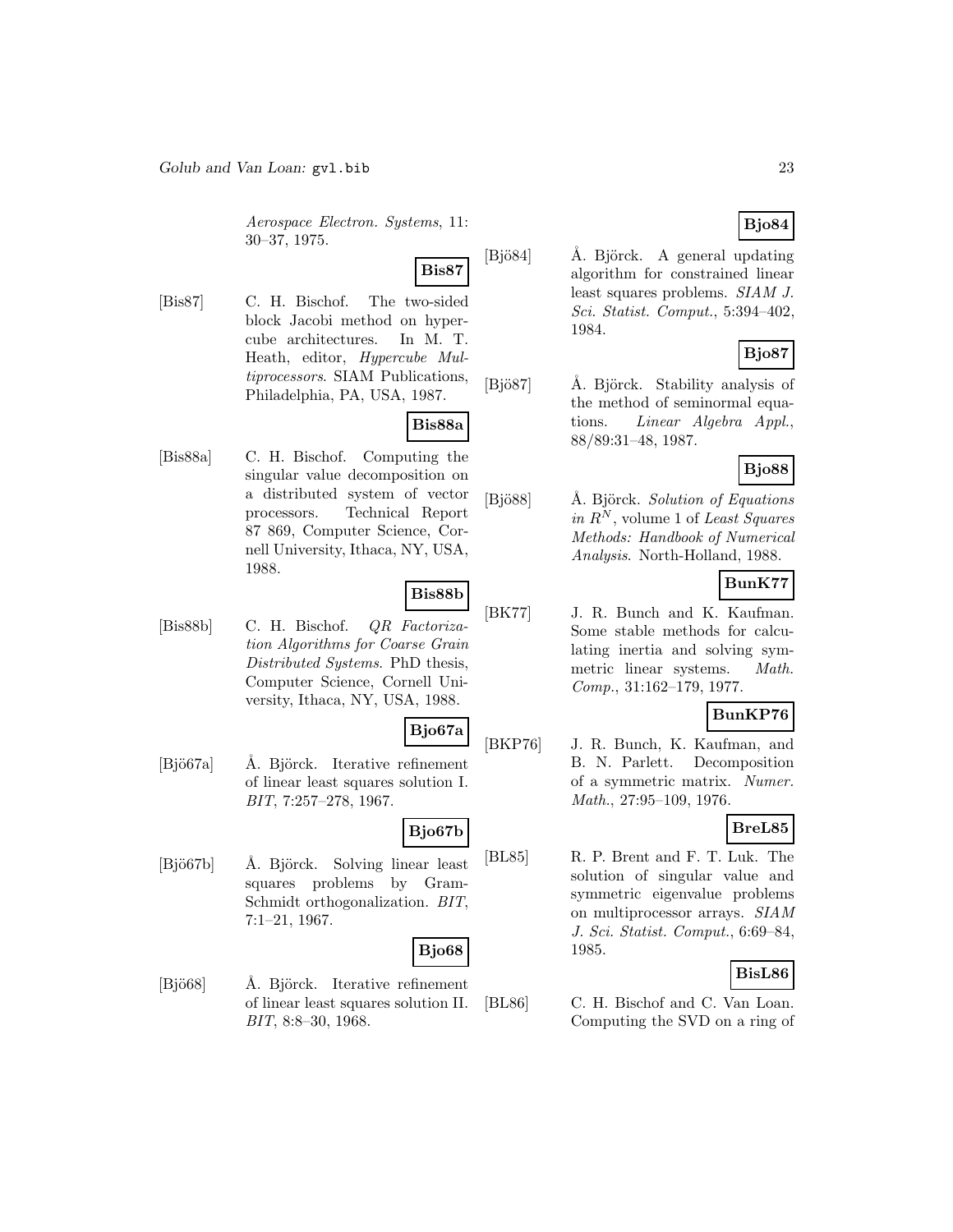array processors. In J. Cullum and R. Willoughby, editors, Large Scale Eigenvalue Problems, pages 51–66. North-Holland, 1986.

# **BisL87**

[BL87] C. H. Bischof and C. Van Loan. The WY representation for products of Householder matrices. SIAM J. Sci. Statist. Comput., 8: s2–s13, 1987.

# **BreLL85**

[BLL85] R. P. Brent, F. T. Luk, and C. Van Loan. Computation of the singular value decomposition using mesh connected processors. J. VLSI Comput. Syst., 1:242–270, 1985.

### **Blu78**

[Blu78] J. M. Blue. A portable Fortran program to find the Euclidean norm of a vector. ACM Trans. Math. Software, 4:15–23, 1978.

### **BowMPW66**

[BMPW66] H. J. Bowdler, R. S. Martin, G. Peters, and J. H. Wilkinson. Solution of real and complex systems of linear equations. Numer. Math., 8:217–234, 1966. Also in [WR71, pages 93–110].

# **BowMRW68**

[BMRW68] H. Bowdler, R. S. Martin, C. Reinsch, and J. H. Wilkinson. The QR and QL algorithms for symmetric matrices. Numer. Math., 11:293–306, 1968. Also in [WR71, pages 227–240].

# **BarMW67**

[BMW67] W. Barth, R. S. Martin, and J. H. Wilkinson. Calculation of the eigenvalues of a symmetric tridiagonal matrix by the method of bisection. Numer. Math., 9:386– 393, 1967. Also in [WR71, pages 249–256].

# **ByeN87**

[BN87] R. Byers and S. G. Nash. On the singular vectors of the Lyapunov operator. SIAM J. Algebraic Discrete Methods, 8:59–66, 1987.

#### **BarNP88**

[BNP88] J. L. Barlow, N. K. Nichols, and R. J. Plemmons. Iterative methods for equality constrained least squares problems. SIAM J. Sci. Statist. Comput., 9:892–906, 1988.

### **BunNS78**

[BNS78] J. R. Bunch, C. P. Nielsen, and D. C. Sorensen. Rank-one modification of the symmetric eigenproblem. Numer. Math., 31:31– 48, 1978.

### **Boh75**

[Boh75] Z. Bohte. Bounds for rounding errors in the Gaussian elimination for band systems. J. Inst. Math. Appl., 16:133–142, 1975.

### **BjoP70**

[BP70] Å. Björck and V. Pereyra. Solution of Vandermonde systems of equations. Math. Comp., 24:893– 903, 1970.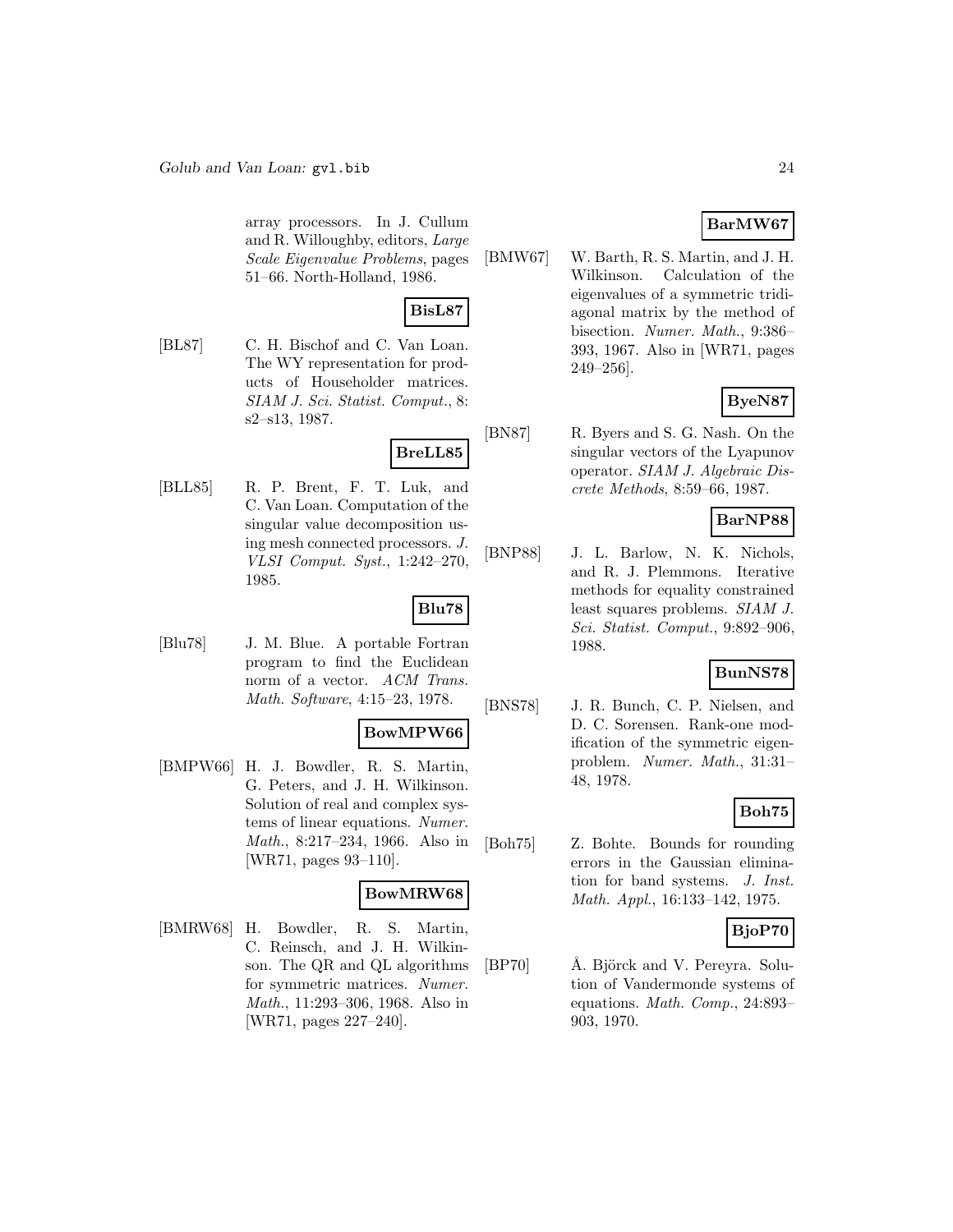# **BunP71**

[BP71] J. R. Bunch and B. N. Parlett. Direct methods for solving symmetric indefinite systems of linear equations. SIAM J. Numer. Anal., 8:639–655, 1971.

### **BarP75a**

[BP75a] I. Barrodale and C. Phillips. Algorithm 495: Solution of an overdetermined system of linear equations in the Chebychev norm. ACM Trans. Math. Software, 1:264–270, 1975.

### **BroP75b**

[BP75b] K. W. Brodlie and M. J. D. Powell. On the convergence of cyclic Jacobi methods. J. Inst. Math. Appl., 15:279–287, 1975.

#### **BjoPS81**

[BPS81] Å. Björck, R. J. Plemmons, and H. Schneider. Large-Scale Matrix Problems. North-Holland, New York, NY, USA, 1981.

#### **BraPS86a**

[BPS86a] J. H. Bramble, J. E. Pasciak, and A. H. Schatz. The construction of preconditioners for elliptic problems by substructuring I. Math. Comp., 47:103–134, 1986.

#### **BraPS86b**

[BPS86b] J. H. Bramble, J. E. Pasciak, and A. H. Schatz. The construction of preconditioners for elliptic problems by substructuring II. Math. Comp., 49:1–17, 1986.

### **BauR68**

[BR68] F. L. Bauer and C. Reinsch. Rational QR transformation with Newton shift for symmetric tridiagonal matrices. Numer. Math., 11:264–272, 1968. Also in [WR71, pages 257–265].

# **BauR70**

[BR70] F. L. Bauer and C. Reinsch. Inversion of positive definite matrices by the Gauss-Jordan methods. In J. H. Wilkinson and C. Reinsch, editors, Handbook for Automatic Computation Vol. 2: Linear Algebra, pages 45–49. Springer-Verlag, New York, NY, USA, 1970.

# **BarR73**

[BR73] I. Barrodale and F. D. K. Roberts. An improved algorithm for discrete  $L_1$  linear approximation. SIAM J. Numer. Anal., 10: 839–848, 1973.

#### **BunR76**

[BR76] J. R. Bunch and D. J. Rose, editors. Sparse Matrix Computations. Academic Press, New York, NY, USA, 1976.

### **Bre70**

[Bre70] R. P. Brent. Error analysis of algorithms for matrix multiplication and triangular decomposition using Winograd's identity. Numer. Math., 16:145–156, 1970.



[Bro73] C. G. Broyden. Some condition number bounds for the Gaus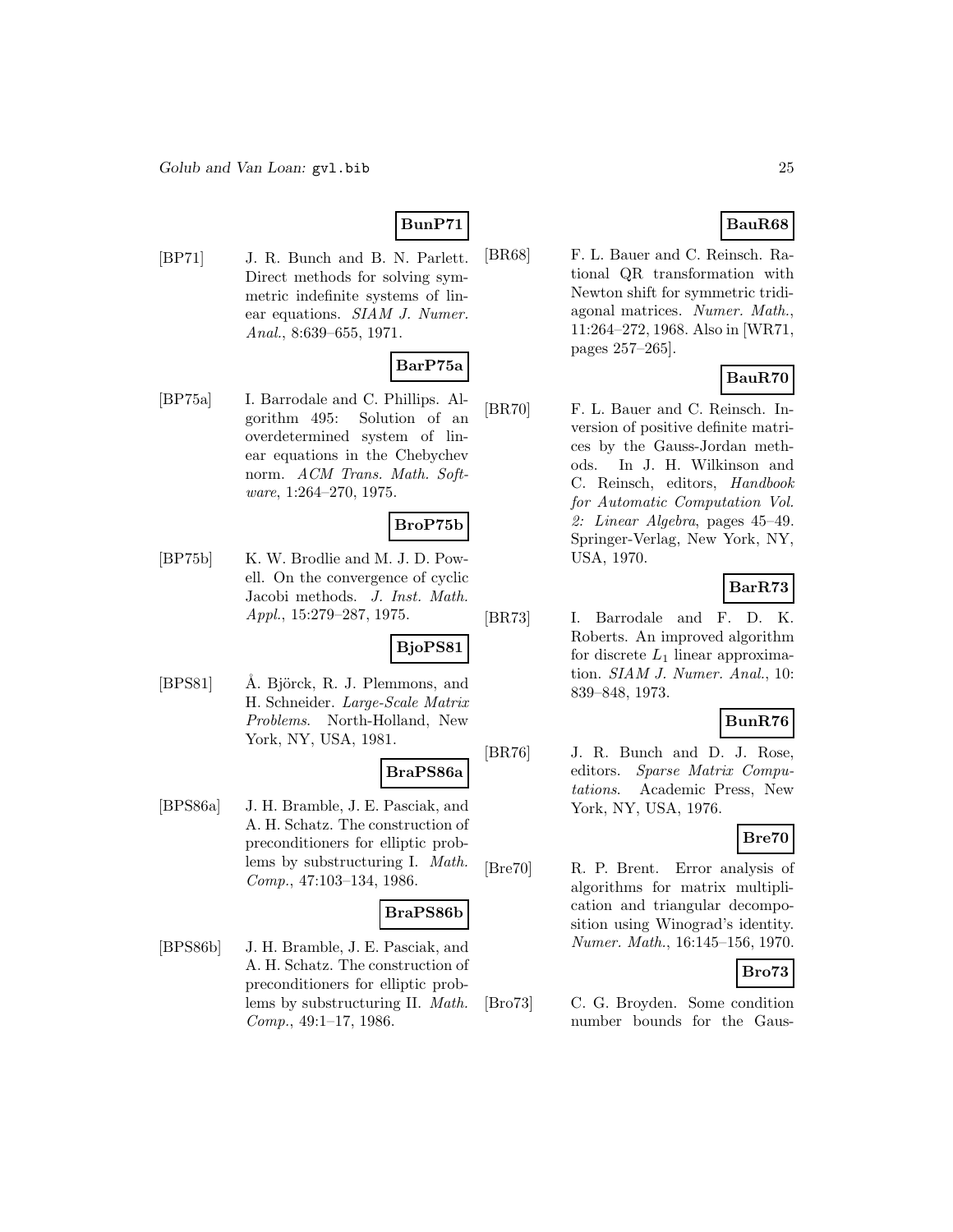sian elimination process. J. Inst. Math. Appl., 12:273–286, 1973.

### **BarS68**

[BS68] S. Barnett and C. Storey. Some applications of the Lyapunov matrix equation. J. Inst. Math. Appl., 4:33–42, 1968.

# **BenS70**

[BS70] C. F. Bender and I. Shavitt. An iterative procedure for the calculation of the lowest real eigenvalue and eigenvector of a nonsymmetric matrix. J. Comput. Phys., 6:146–149, 1970.

# **BarS72**

[BS72] R. H. Bartels and G. W. Stewart. Solution of the equation  $AX + XB = C$ . Comm. ACM, 15:820–826, 1972.

### **BavS79**

[BS79] C. Bavely and G. W. Stewart. An algorithm for computing reducing subspaces by block diagonalization. SIAM J. Numer. Anal., 16:359–367, 1979.

### **BerS86**

[BS86] M. Berry and A. Sameh. Multiprocessor Jacobi algorithms for dense symmetric eigenvalue and singular value decompositions. In Proceedings International Conference on Parallel Processing, pages 433–440, 1986.

# **Buc74**

[Buc74] A. Buckley. A note on matrices  $A = 1 + H$ , H skew-symmetric.

Z. Angew. Math. Mech., 54:125– 126, 1974.

### **Buc77**

[Buc77] A. Buckley. On the solution of certain skew-symmetric linear systems. SIAM J. Numer. Anal., 14:566–570, 1977.



[Bud64] C. D. La Budde. Two classes of algorithms for finding the eigenvalues and eigenvectors of real symmetric matrices. J. Assoc. Comput. Mach., 11:53–58, 1964.

#### **Bun69**

[Bun69] O. Buneman. A compact noniterative Poisson solver. Technical Report 294, Institute for Plasma Research, Stanford University, Stanford, CA, USA, 1969.

# **Bun71a**

[Bun71a] J. R. Bunch. Analysis of the diagonal pivoting method. SIAM J. Numer. Anal., 8:656–680, 1971.

# **Bun71b**

[Bun71b] J. R. Bunch. Equilibration of symmetric matrices in the maxnorm. J. Assoc. Comput. Mach., 18:566–572, 1971.

### **Bun74**

[Bun74] J. R. Bunch. Partial pivoting strategies for symmetric matrices. SIAM J. Numer. Anal., 11: 521–528, 1974.

### **Bun76**

[Bun76] J. R. Bunch. Block methods for solving sparse linear systems.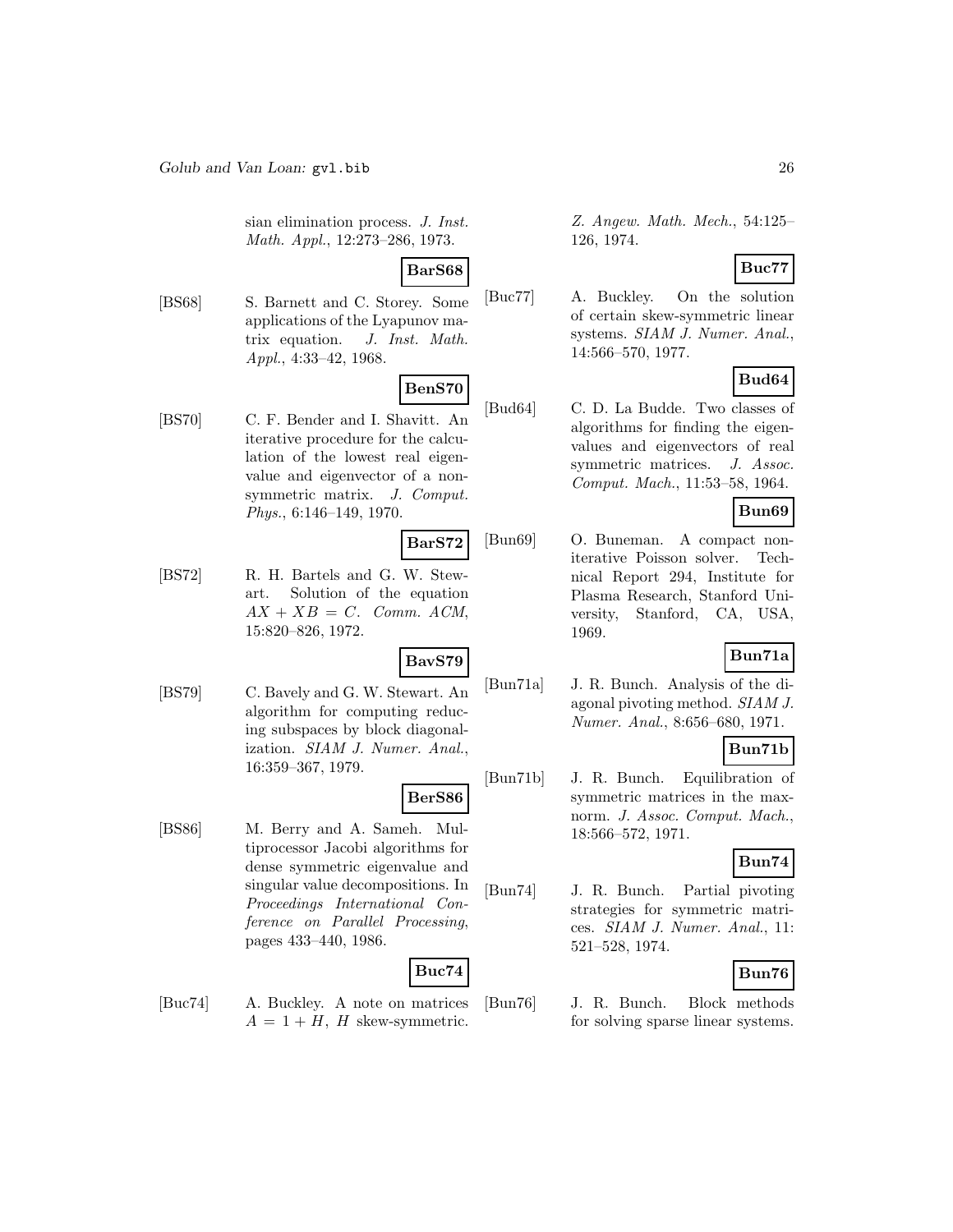In J. R. Bunch and D. J. Rose, editors, Sparse Matrix Computations. Academic Press, New York, NY, USA, 1976.

#### **Bun82**

[Bun82] J. R. Bunch. A note on the stable decomposition of skew symmetric matrices. Math. Comp., 158:475– 480, 1982.

# **Bun85**

[Bun85] J. R. Bunch. Stability of methods for solving Toeplitz systems of equations. SIAM J. Sci. Statist. Comput., 6:349–364, 1985.

# **Bun87**

[Bun87] J. R. Bunch. The weak and strong stability of algorithms in numerical linear algebra. Linear Algebra Appl., 88/89:49–66, 1987.

#### **Bus68**

[Bus68] P. A. Businger. Matrices which can be optimally scaled. Numer. Math., 12:346–348, 1968.

### **Bus69**

[Bus69] P. A. Businger. Reducing a matrix to Hessenberg form. Math. Comp., 23:819–821, 1969.

**Bus71a**

[Bus71a] P. A. Businger. Monitoring the numerical stability of Gaussian elimination. Numer. Math., 16: 360–361, 1971.

### **Bus71b**

[Bus71b] P. A. Businger. Numerically stable deflation of Hessenberg and symmetric tridiagonal matrices. BIT, 11:262–270, 1971.

### **Buz86**

[Buz86] B. L. Buzbee. A strategy for vectorization. Parallel Comput., 3: 187–192, 1986.



[BV68] M. J. M. Bernal and J. H. Verner. On generalizations of the theory of consistent orderings for successive over-relaxation methods. Numer. Math., 12:215–222, 1968.

# **BatW73**

[BW73] K. J. Bathe and E. L. Wilson. Solution methods for eigenvalue problems in structural mechanics. Internat. J. Numer. Methods Engrg., 6:213–226, 1973.

#### **Bye83**

[Bye83] R. Byers. Hamiltonian and Symplectic Algorithms for the Algebraic Riccati Equation. PhD thesis, Center for Applied Mathematics, Cornell University, Ithaca, NY, USA, 1983.

# **Bye84**

[Bye84] R. Byers. A Linpack-style condition estimator for the equation  $AX - XB^T = C$ . IEEE Trans. Automat. Control, AC-29: 926–928, 1984.

### **Bye86**

[Bye86] R. Byers. A Hamiltonian QR algorithm. SIAM J. Sci. Statist. Comput., 7:212–229, 1986.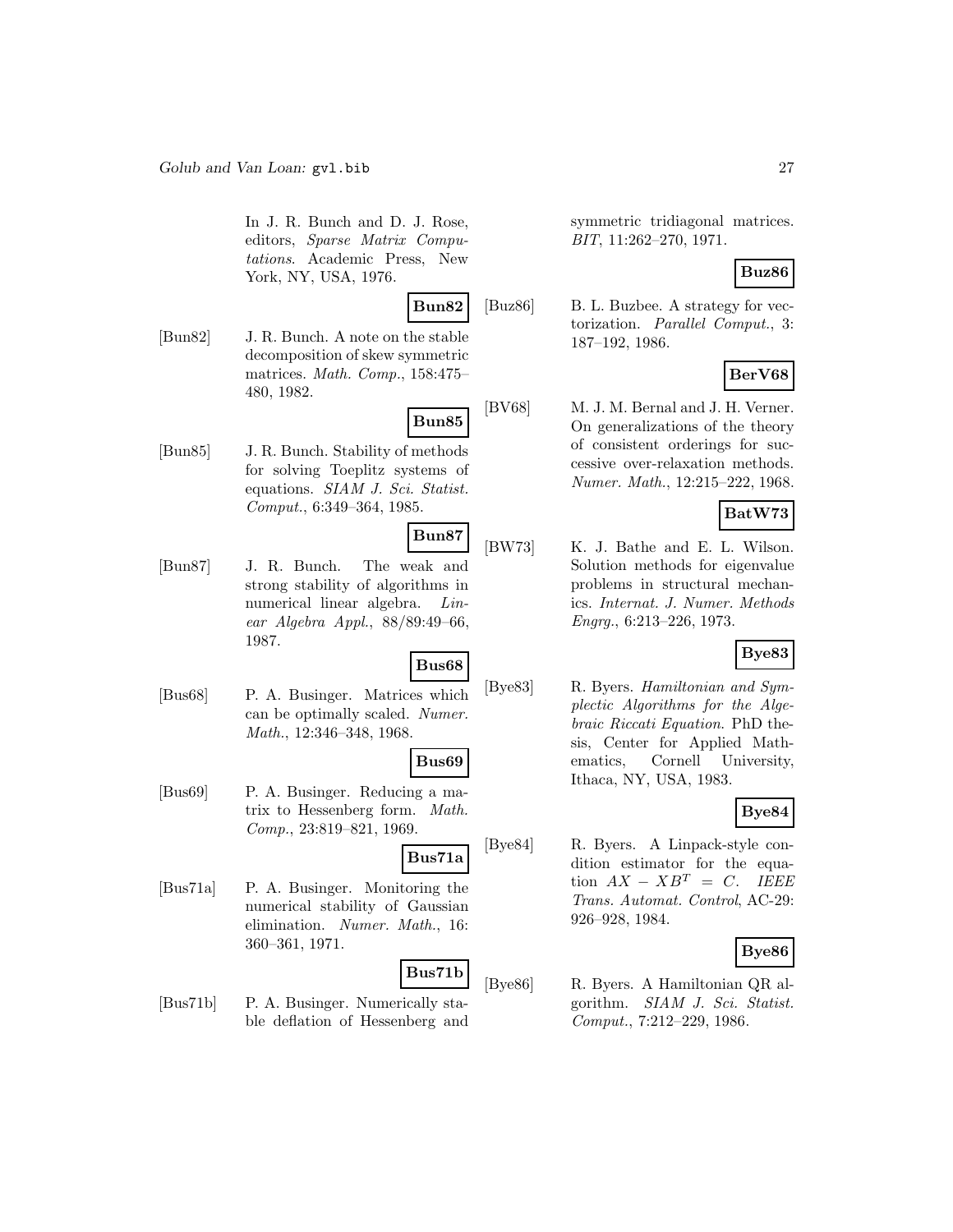# **Cal86**

[Cal86] D. A. Calihan. Block-oriented, local-memory-based linear equation solution on the Cray-2: Uniprocessor algorithms. In Proceedings of the 1986 Conference on Parallel Processing, pages 375–378, 1986.

### **CliCL82**

[CCL82] A. K. Cline, A. R. Conn, and C. Van Loan. Generalizing the LINPACK condition estimator. In J. P. Hennart, editor, Numerical Analysis, Lecture Notes in Mathematics 909. Springer-Verlag, New York, NY, USA, 1982.

# **CulD74**

[CD74] J. Cullum and W. E. Donath. A block Lanczos algorithm for computing the Q algebraically largest eigenvalues and a corresponding eigenspace of large, sparse real symmetric matrices. In Proceedings of the 1974 IEEE Conference on Decision and Control, Phoenix, AZ, pages 505–509, 1974.

### **ChaD87**

[CD87] J. P. Charlier and P. Van Dooren. On Kogbetliantz's SVD algorithm in the presence of clusters. Linear Algebra Appl., 95: 135–160, 1987.

#### **CdB80**

[CdB80] S. D. Conte and C. de Boor. *Ele*mentary Numerical Analysis: An Algorithmic Approach. McGrawHill, New York, NY, USA, third edition, 1980.

### **CheDH84**

[CDH84] S. Chen, J. Dongarra, and C. Hsuing. Multiprocessing linear algebra algorithms on the Cray X-MP-2: Experiences with small granularity. J. Parallel and Distrib. Comput., 1:22–31, 1984.

# **ConG73**

[CG73] P. Concus and G. H. Golub. Use of fast direct methods for the efficient numerical solution of nonseparable elliptic equations. SIAM J. Numer. Anal., 10:1103– 1120, 1973.

# **ConGM85**

[CGM85] P. Concus, G. H. Golub, and G. Meurant. Block preconditioning for the conjugate gradient method. SIAM J. Sci. Statist. Comput., 6:220–252, 1985.

# **ConGO76**

[CGO76] P. Concus, G. H. Golub, and D. P. O'Leary. A generalized conjugate gradient method for the numerical solution of elliptic partial differential equations. In J. R. Bunch and D. J. Rose, editors, Sparse Matrix Computations. Academic Press, New York, NY, USA, 1976.

### **CliGP76**

[CGP76] A. K. Cline, G. H. Golub, and G. W. Platzman. Calculation of normal modes of oceans using a Lanczos method. In J. R. Bunch and D. J. Rose, editors, Sparse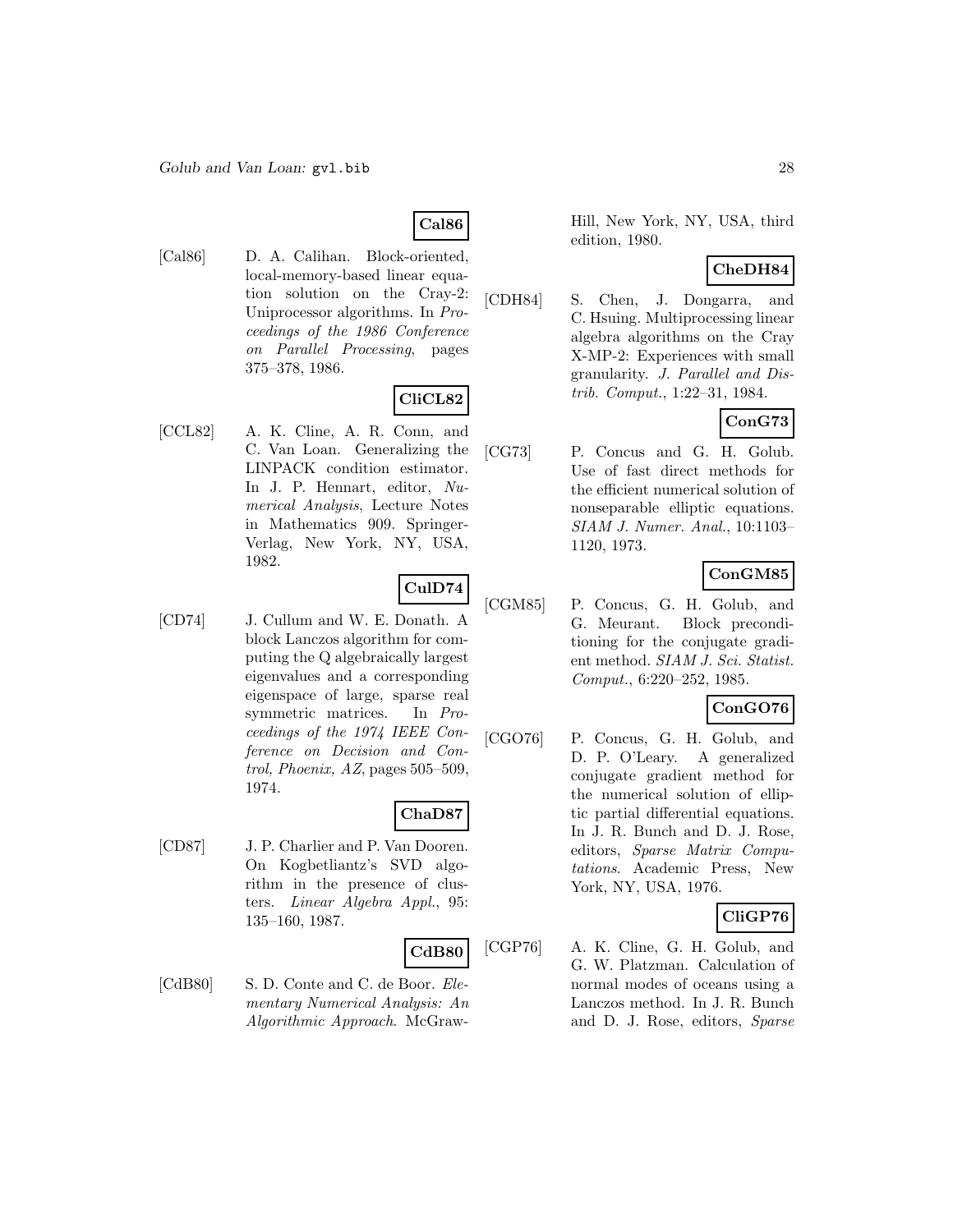Matrix Computations, pages 409– 426. Academic Press, New York, NY, USA, 1976.

# **Cha82a**

[Cha82a] T. F. Chan. Algorithm 581: An improved algorithm for computing the singular value decomposition. ACM Trans. Math. Software, 8:84–88, 1982.

### **Cha82b**

[Cha82b] T. F. Chan. An improved algorithm for computing the singular value decomposition. ACM Trans. Math. Software, 8:72–83, 1982.

# **Cha84**

[Cha84] T. F. Chan. Deflated decomposition solutions of nearly singular systems. SIAM J. Numer. Anal., 21:738–754, 1984.

### **Cha85**

[Cha85] T. F. Chan. On the existence and computation of LU factorizations with small pivots. *Math. Comp.*, 42:535–548, 1985.

### **Cha87**

[Cha87] T. F. Chan. Rank-revealing QR factorizations. Linear Algebra Appl., 88/89:67–82, 1987.

**Cha88**

[Cha88] T. F. Chan. An optimal circulant preconditioner for Toeplitz systems. SIAM J. Sci. Statist. Comput., 9:766–771, 1988.

**CliJ70**

[CJ70] M. Clint and A. Jennings. The evaluation of eigenvalues and

eigenvectors of real symmetric matrix by simultaneous iteration. Comput. J., 13:76–80, 1970.



[CJ71] M. Clint and A. Jennings. A simultaneous iteration method for the unsymmetric eigenvalue problem. J. Inst. Math. Appl., 8: 111–121, 1971.

### **ChaJZ83**

[CJZ83] T. F. Chan, K. R. Jackson, and B. Zhu. Alternating direction incomplete factorizations. SIAM J. Numer. Anal., 20:239–257, 1983.

#### **CheKS78**

[CKS78] S. Chen, D. Kuck, and A. Sameh. Practical parallel band triangular systems solvers. ACM Trans. Math. Software, 4:270–277, 1978.

### **CybL86**

[CL86] G. Cybenko and C. Van Loan. Computing the minimum eigenvalue of a symmetric positive definite Toeplitz matrix. SIAM J. Sci. Statist. Comput., 7:123–131, 1986.

### **ColL88**

[CL88] T. Coleman and C. Van Loan. Handbook for Matrix Computations. SIAM Publications, Philadelphia, PA, USA, 1988.

# **Cli73**

[Cli73] A. K. Cline. An elimination method for the solution of linear least squares problems. SIAM J. Numer. Anal., 10:283–289, 1973.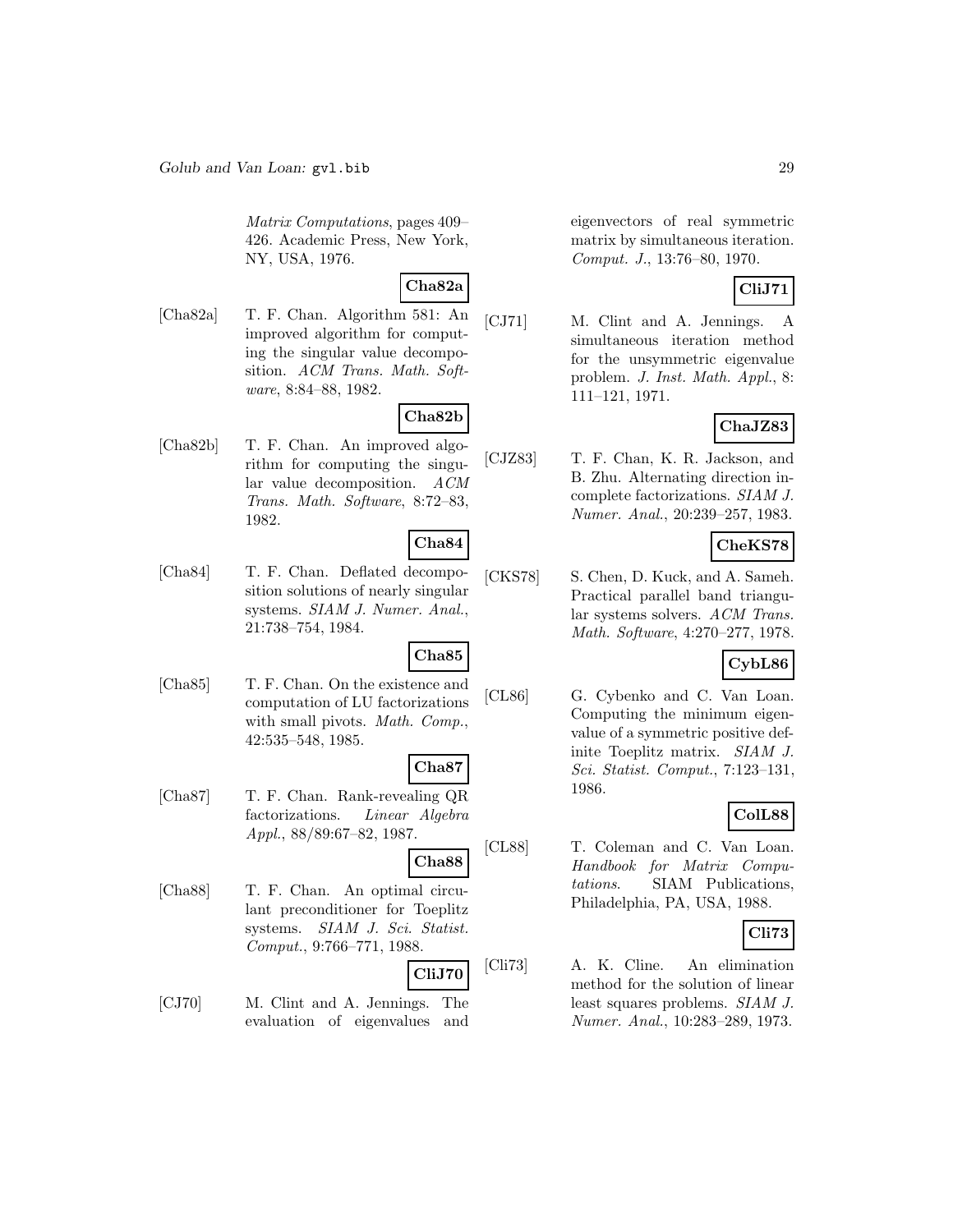# **Cli76a**

[Cli76a] A. K. Cline. A descent method for the uniform solution to overdetermined systems of equations. SIAM J. Numer. Anal., 13: 293–309, 1976.

# **Cli76b**

[Cli76b] A. K. Cline. Several observations on the use of conjugate gradient methods. report 76-22, ICASE, NASA Langley Research Center, Hampton, VA, USA, 1976.

#### **CraM83**

[CM83] C. R. Crawford and Y. S. Moon. Finding a positive definite linear combination of two Hermitian matrices. Linear Algebra Appl., 51:37–48, 1983.

#### **ChaM88**

[CM88] H. Y. Chang and M.Salama. A parallel Householder tridiagonalization stratagem using scattered square decomposition. Parallel Comput., 6:297–312, 1988.

### **ChiMdP84**

[CMdP84] R. C. Chin, T. A. Manteuffel, and J. de Pillis. ADI as a preconditioning for solving the convection-diffusion equation. SIAM J. Sci. Statist. Comput., 5:281–299, 1984.

### **CosMR86**

[CMR86] M. Costnard, J. M. Muller, and Y. Robert. Parallel QR decomposition of a rectangular matrix. Numer. Math., 48:239–250, 1986.

# **CosMR88**

[CMR88] M. Costnard, M. Marrakchi, and Y. Robert. Parallel Gaussian elimination on an MIMD computer. Parallel Comput., 6:275– 296, 1988.

### **CliMSW79**

[CMSW79] A. K. Cline, C. B. Moler, G. W. Stewart, and J. H. Wilkinson. An estimate for the condition number of a matrix. SIAM J. Numer. Anal., 16:368–375, 1979.

### **Coc68**

[Coc68] W. G. Cochrane. Errors of measurement in statistics. Technometrics, 10:637–666, 1968.

# **Coh74**

[Coh74] A. M. Cohen. A note on pivot size in Gaussian elimination. Linear Algebra Appl., 8:361–368, 1974.

### **Cot74**

[Cot74] R. W. Cottle. Manifestations of the Schur complement. Linear Algebra Appl., 8:189–211, 1974.

### **Cox81**

[Cox81] M. G. Cox. The least squares solution of overdetermined linear equations having band or augmented band structure. IMA J. Numer. Anal., 1:3–22, 1981.

### **CliP76**

[CP76] R. E. Cline and R. J. Plemmons.  $L_1$ -solutions to underdetermined linear systems. *SIAM Rev.*, 18: 92–106, 1976.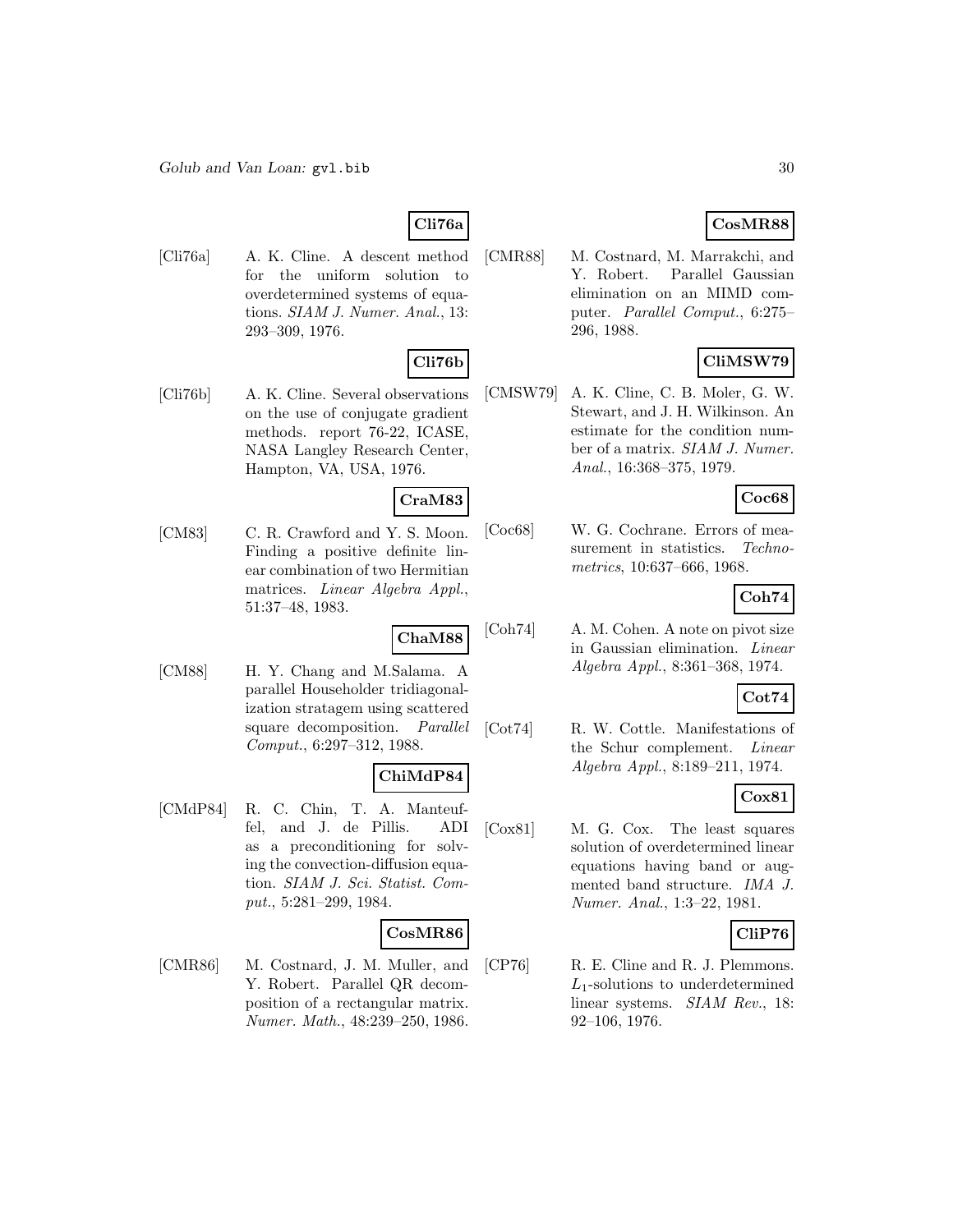# **ChaP77**

[CP77] S. P. Chan and B. N. Parlett. Algorithm 517: A program for computing the condition numbers of matrix eigenvalues without computing eigenvectors. ACM Trans. Math. Software, 3:186–203, 1977.

### **CopR79**

[CR79] J. E. Cope and B. W. Rust. Bounds on solutions of systems with inaccurate data. SIAM J. Numer. Anal., 16:950–963, 1979.

#### **CliR83**

[CR83] A. K. Cline and R. K. Rew. A set of counter examples to three condition number estimators. SIAM J. Sci. Statist. Comput., 4:602– 611, 1983.

# **Cra73**

- [Cra73] C. R. Crawford. Reduction of a band symmetric generalized eigenvalue problem. Comm. ACM, 16:41–44, 1973.
	- **Cra76**
- [Cra76] C. R. Crawford. A stable generalized eigenvalue problem. SIAM J. Numer. Anal., 13:854–860, 1976.

### **Cra86**

[Cra86] C. R. Crawford. Algorithm 646 PDFIND: A routine to find a positive definite linear combination of two real symmetric matrices. ACM Trans. Math. Software, 12: 278–282, 1986.

[Cry68] C. W. Cryer. Pivot size in Gaussian elimination. Numer. Math., 12:335–345, 1968.

# **CheS87**

**Cry68**

[CS87] K. H. Cheng and S. Sahni. VLSI systems for band matrix multiplication. Parallel Comput., 4:239– 258, 1987.

# **Cul78**

[Cul78] J. Cullum. The simultaneous computation of a few of the algebraically largest and smallest eigenvalues of a large sparse symmetric matrix. BIT, 18:265–275, 1978.

# **Cup81**

[Cup81] J. J. M. Cuppen. A divide and conquer method for the symmetric eigenproblem. Numer. Math., 36:177–195, 1981.

### **Cup83**

[Cup83] J. J. M. Cuppen. The singular value decomposition in product form. SIAM J. Sci. Statist. Comput., 4:216–222, 1983.

# **Cup84**

[Cup84] J. J. M. Cuppen. On updating triangular products of Householder matrices. Numer. Math., 45:403–410, 1984.

# **Cut72**

[Cut72] E. Cuthill. Several strategies for reducing the bandwidth of matrices. In D. J. Rose and R. A. Willoughby, editors, Sparse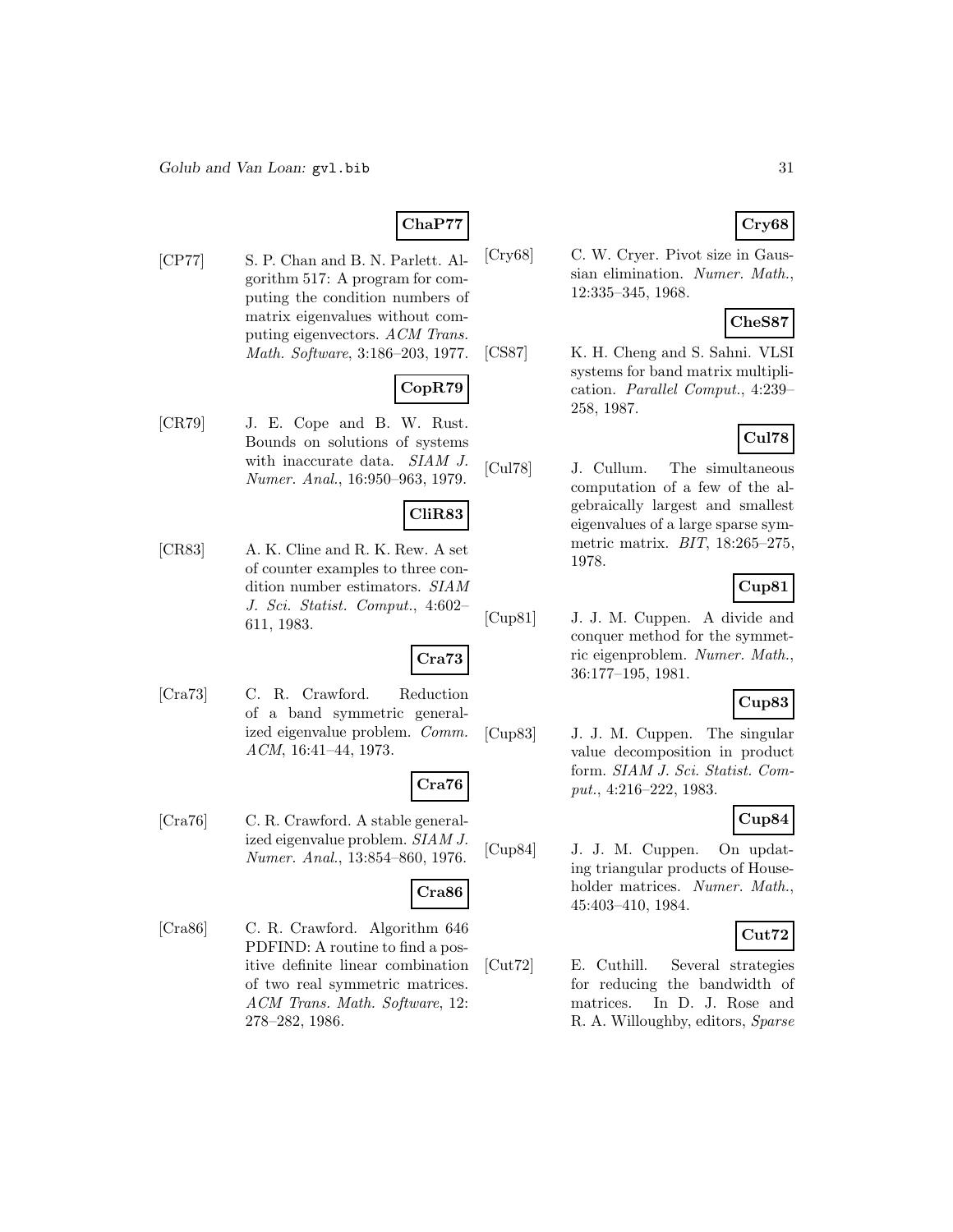Matrices and Their Applications. Plenum Press, New York, NY, USA, 1972.

# **ChaVD88**

[CVD88] J. P. Charlier, M. Vanbegin, and P. Van Dooren. On efficient implementation of Kogbetliantz's algorithm for computing the singular value decomposition. Numer. Math., 52:279–300, 1988.

# **CulW77**

[CW77] J. Cullum and R. A. Willoughby. The equivalence of the Lanczos and the conjugate gradient algorithms. Technical Report RC-6903, IBM, Yorktown Heights, NY, USA, 1977.

# **CulW79**

[CW79] J. Cullum and R. A. Willoughby. Lanczos and the computation in specified intervals of the spectrum of large, sparse real symmetric matrices. In I. S. Duff and G. W. Stewart, editors, Sparse Matrix Proceedings 1978. SIAM Publications, Philadelphia, PA, USA, 1979.

# **CulW80**

[CW80] J. Cullum and R. A. Willoughby. The Lanczos phenomena: An interpretation based on conjugate gradient optimization. Linear Algebra Appl., 29:63–90, 1980.

# **CulW85b**

[CW85a] J. Cullum and R. A. Willoughby. Lanczos Algorithms for Large Symmetric Eigenvalue Computations, Volume 1: Theory.

Birkhaüser, Boston, MA, USA, 1985.

### **CulW85a**

[CW85b] J. Cullum and R. A. Willoughby. Lanczos Algorithms for Large Symmetric Eigenvalue Computations, Volume 2: Programs. Birkhaüser, Boston, MA, USA, 1985.

# **CulW86**

[CW86] J. Cullum and R. A. Willoughby, editors. Large Scale Eigenvalue Problems. North-Holland, 1986.

### **CulWL83**

[CWL83] J. Cullum, R. A. Willoughby, and M. Lake. A Lanczos algorithm for computing singular values and vectors of large matrices. SIAM J. Sci. Statist. Comput., 4:197– 215, 1983.

### **Cyb78**

[Cyb78] G. Cybenko. Error Analysis of Some Signal Processing Algorithms. PhD thesis, Princeton University, Princeton, NJ, USA, 1978.

# **Cyb80**

[Cyb80] G. Cybenko. The numerical stability of the Levinson-Durbin algorithm for Toeplitz systems of equations. SIAM J. Sci. Statist. Comput., 1:303–310, 1980.

### **Cyb84**

[Cyb84] G. Cybenko. The numerical stability of the lattice algorithm for least squares linear prediction problems. BIT, 24:441–455, 1984.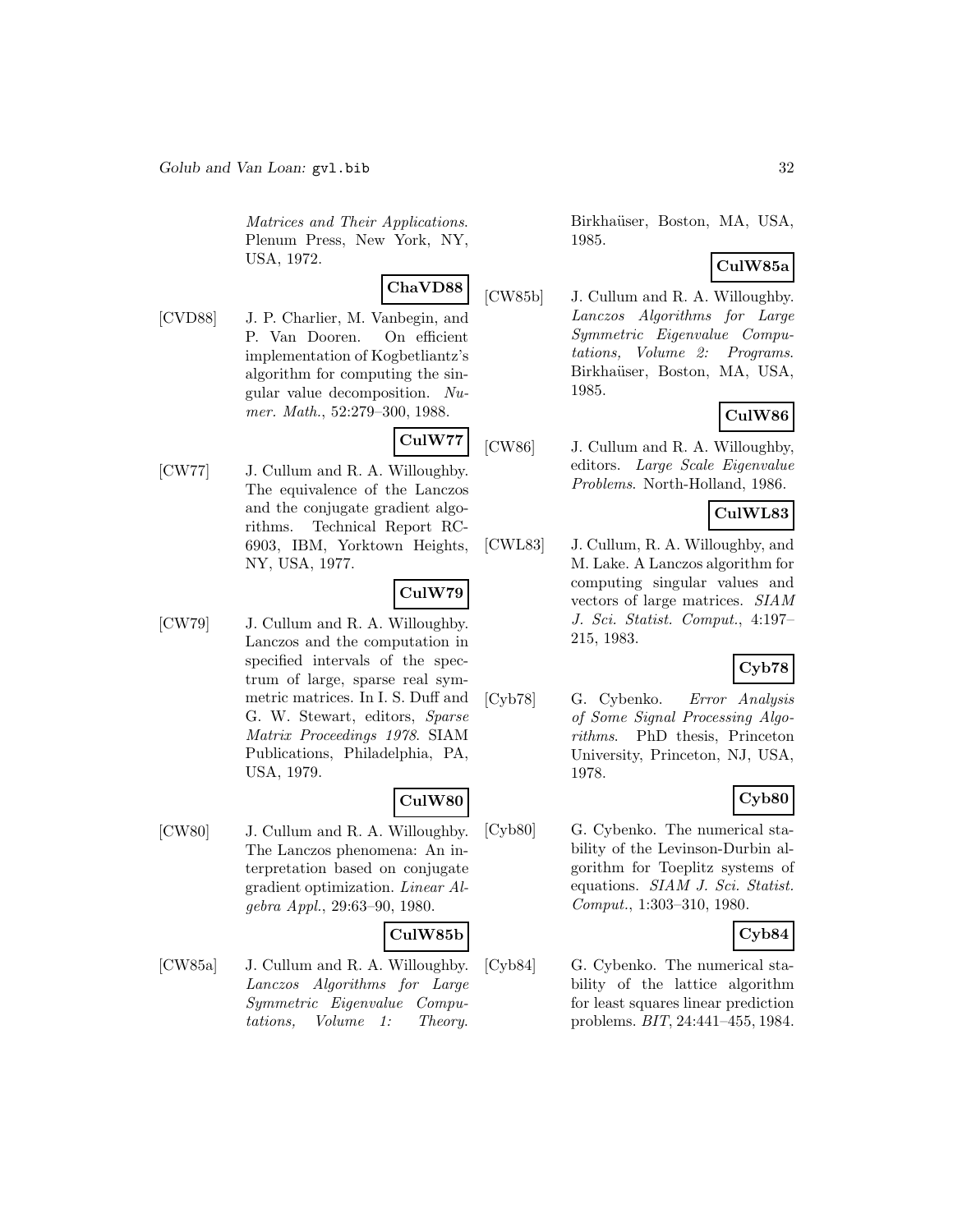# **Dav73**

[Dav73] C. Davis. Explicit functional calculus. Linear Algebra Appl., 6: 193–199, 1973.

### **Dav86**

[Dav86] G. J. Davis. Column LU pivoting on a hypercube multiprocessor. SIAM J. Algebraic Discrete Methods, 7:538–550, 1986.

### **DonBMS78**

[DBMS78] J. J. Dongarra, J. R. Bunch, C. B. Moler, and G. W. Stewart. LINPACK Users Guide. Philadelphia, PA, USA, 1978.

### **dBooP77**

[dBP77] C. de Boor and A. Pinkus. A backward error analysis for totally positive linear systems. Numer. Math., 27:485–490, 1977.

# **DonCDH88**

[DCDH88] J. J. Dongarra, J. Du Croz, I. S. Duff, and S. Hammarling. A set of level 3 Basic Linear Algebra Subprograms. Technical Report ANL-MCS-TM-88, Argonne National Laboratory, Argonne, ILL, 1988.

### **DonCHH88a**

[DCHH88a] J. J. Dongarra, J. Du Croz, S. Hammarling, and R. J. Hanson. Algorithm 656: An extended set of Fortran basic linear algebra subprograms: Model implementation and test programs. ACM Trans. Math. Software, 14:18–32, 1988.

### **DonCHH88b**

[DCHH88b] J. J. Dongarra, J. Du Croz, S. Hammarling, and R. J. Hanson. An extended set of Fortran Basic Linear Algebra Subprograms. ACM Trans. Math. Software, 14:1–17, 1988.

# **DayD88**

[DD88] M. J. Dayde and I. S. Duff. Use of level-3 BLAS in LU factorization on the Cray-2, the ETA-10P, and the IBM 3090-200/VF. Technical Report CSS-229, Computer Science and Systems Division, Harwell Laboratory, Oxon OX11 ORA, UK, 1988.

### **DonE84**

[DE84] J. J. Dongarra and S. Eisenstat. Squeezing the most out of an algorithm in Cray Fortran. ACM Trans. Math. Software, 10:221– 230, 1984.

### **Dem83a**

[Dem83a] J. W. Demmel. The condition number of equivalence transformations that block diagonalize matrix pencils. *SIAM J. Numer.* Anal., 20:599–610, 1983.

### **Dem83b**

[Dem83b] J. W. Demmel. A Numerical Analyst's Jordan Canonical Form. PhD thesis, Univ. of California at Berkeley, Berkeley, CA, USA, 1983.

### **Dem84**

[Dem84] J. W. Demmel. Underflow and the reliability of numerical soft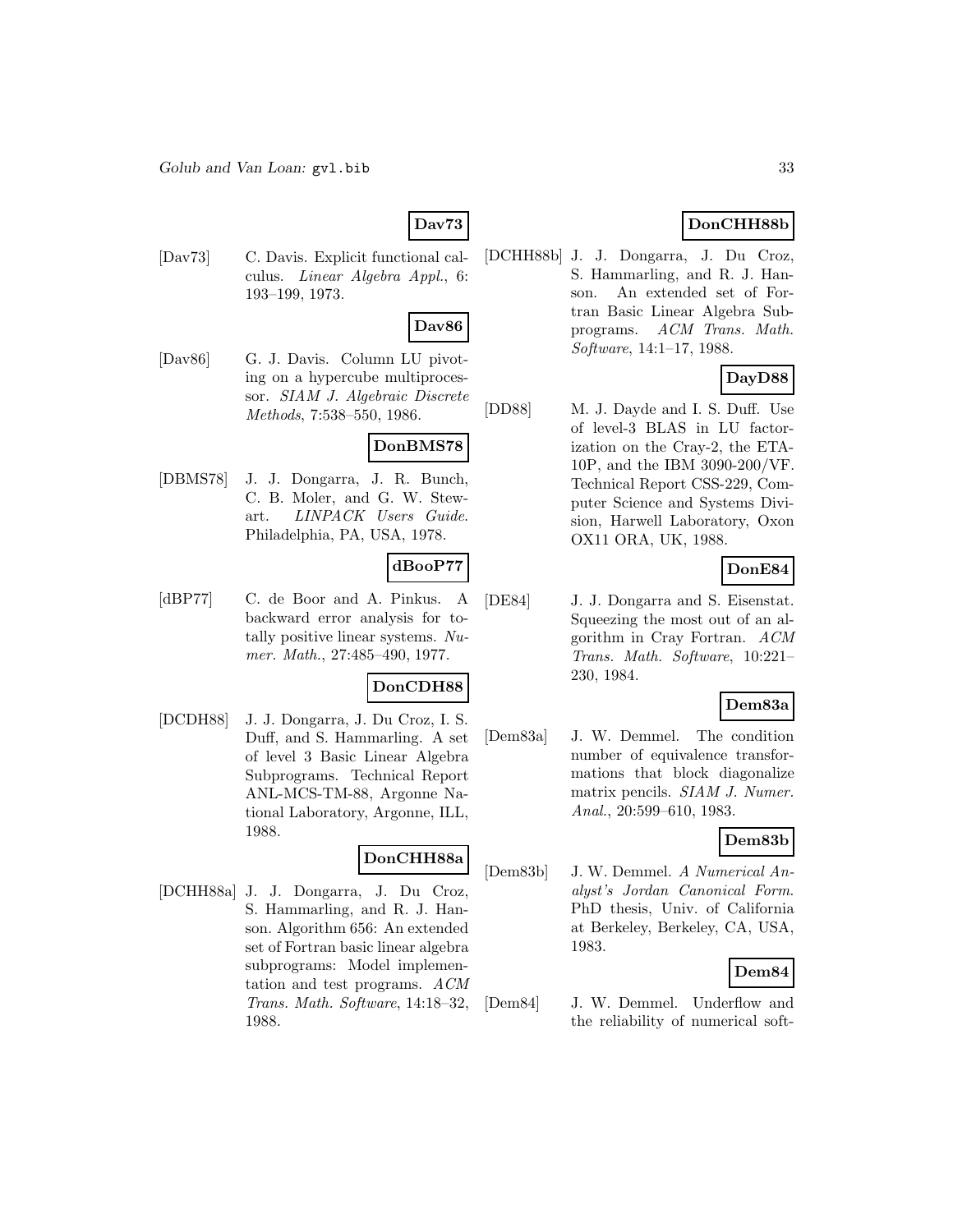*Golub and Van Loan:* gvl.bib 34

ware. SIAM J. Sci. Statist. Comput., 5:887–919, 1984.

#### **Dem87a**

[Dem87a] J. W. Demmel. A counterexample for two conjectures about stability. IEEE Trans. Automat. Control, AC-32:340–342, 1987.

### **Dem87b**

[Dem87b] J. W. Demmel. On the distance to the nearest ill-posed problem. Numer. Math., 51:251–289, 1987.

### **Dem87c**

[Dem87c] J. W. Demmel. The smallest perturbation of a submatrix which lowers the rank and constrained total least squares problems. SIAM J. Numer. Anal., 24: 199–206, 1987.

#### **Dem87d**

[Dem87d] J. W. Demmel. Three methods for refining estimates of invariant subspaces. Computing, 38:43–57, 1987.

### **Dem88**

[Dem88] J. W. Demmel. The probability that a numerical analysis problem is difficult. Math. Comp., 50: 449–480, 1988.

# **DufER86**

[DER86] I. S. Duff, A. M. Erisman, and J. K. Reid. Direct Methods for Sparse Matrices. Oxford University Press, 1986.

### **Des63**

[Des63] J. Descloux. Bounds for the spectral norm of functions of matrices. Numer. Math., 5:185–190, 1963.



[DF76] M. A. Diamond and D. L. V. Ferreira. On a cyclic reduction method for the solution of Poisson's equation. SIAM J. Numer. Anal., 13:54–70, 1976.

### **DonGK84**

[DGK84] J. J. Dongarra, F. G. Gustavson, and A. Karp. Implementing linear algebra algorithms for dense matrices on a vector pipeline machine. SIAM Rev., 26:91–112, 1984.

### **DanGKS76**

[DGKS76] J. Daniel, W. B. Gragg, L. Kaufman, and G. W. Stewart. Reorthogonalization and stable algorithms for updating the Gram-Schmidt QR factorization. Math. Comp., 30:772–795, 1976.

### **DubGR79**

[DGR79] P. F. Dubois, A. Greenbaum, and G. H. Rodrigue. Approximating the inverse of a matrix for use on iterative algorithms on vector processors. Computing, 22:257– 268, 1979.

### **DonH79**

[DH79] J. Dongarra and A. Hinds. Unrolling loops in Fortran. Software Prac. Experience, 9:219– 229, 1979.

### **DonH84**

[DH84] J. J. Dongarra and R. E. Hiromoto. A collection of parallel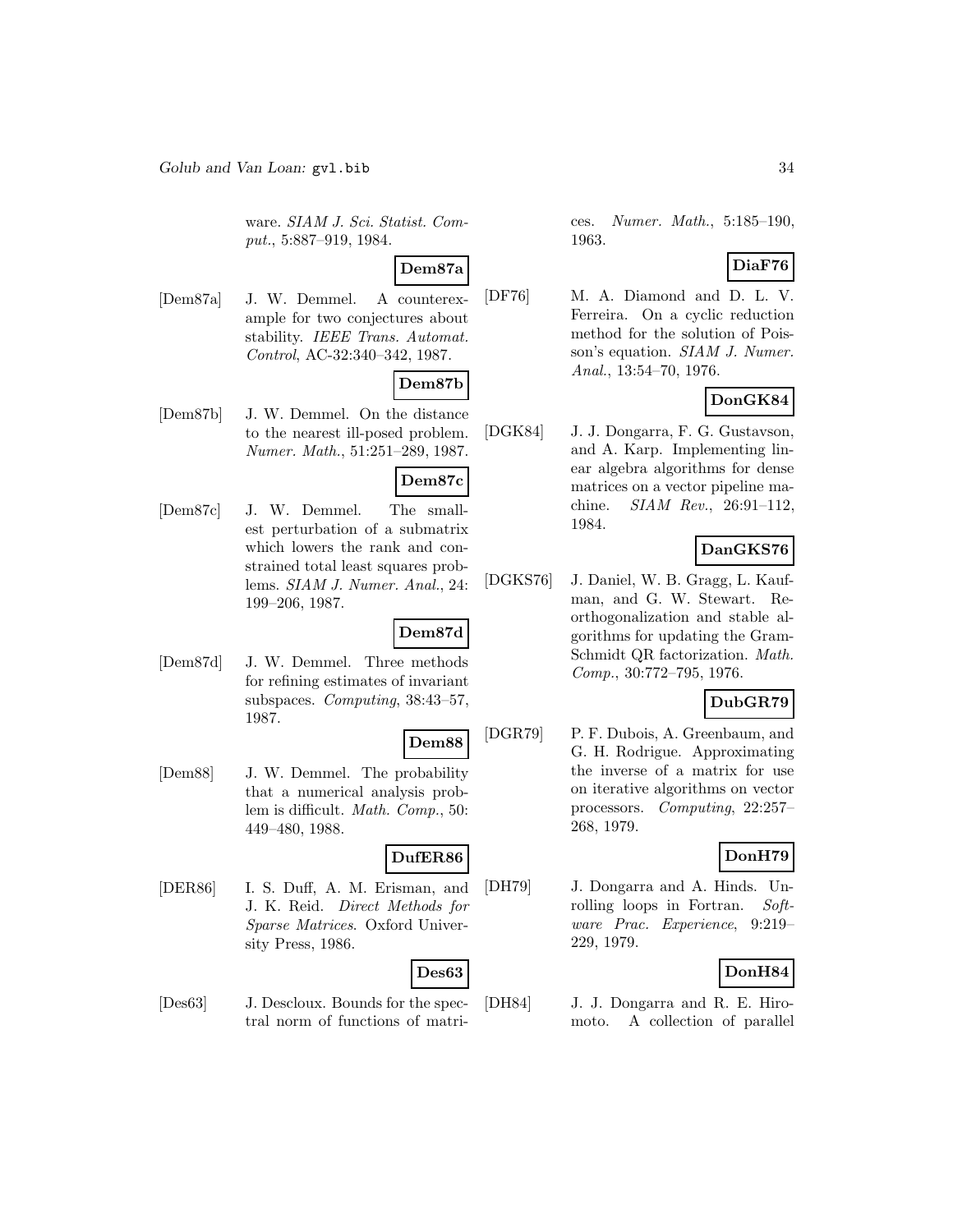linear equation routines for the Denelcor HEP. Parallel Comput., 1:133–142, 1984.

# **DonH86**

[DH86] J. Dongarra and T. Hewitt. Implementing dense linear algebra algorithms using multitasking on the Cray X-MP-4 (or approaching the gigaflop). SIAM J. Sci. Statist. Comput., 7:347–350, 1986.

# **DonHS87**

[DHS87] J. J. Dongarra, S. Hammarling, and D. C. Sorensen. Block reduction of matrices to condensed form for eigenvalue computations. Technical Report ANL-MCS-TM 99, Argonne National Laboratory, Argonne, IL, USA, 1987.

### **DelI86**

[DI86] J. M. Delosme and I. C. F. Ipsen. Parallel solution of symmetric positive definite systems with hyperbolic rotations. Linear Algebra Appl., 77:75–112, 1986.

### **DatJK+88**

[DJK<sup>+</sup>88] B. N. Datta, C. R. Johnson, M. A. Kaashoek, R. Plemmons, and E. D. Sontag. Linear Algebra in Signals, Systems, and Control. SIAM Publications, Philadelphia, PA, USA, 1988.

### **DavK70**

[DK70] C. Davis and W. M. Kahan. The rotation of eigenvectors by a perturbation III. SIAM J. Numer. Anal., 7:1–46, 1970.

# **DaxK77**

[DK77] A. Dax and S. Kaniel. Pivoting techniques for symmetric Gaussian elimination. Numer. Math., 28:221–242, 1977.

# **DemK87**

[DK87] J. W. Demmel and B. Kågström. Computing stable eigendecompositions of matrix pencils. Linear Algebra Appl., 88/89:139– 186, 1987.

### **DemK88**

[DK88] J. W. Demmel and B. Kågström. Accurate solutions of ill-posed problems in control theory. SIAM J. Matrix Anal. Appl., pages 126– 145, 1988.

### **DonKH86**

[DKH86] J. J. Dongarra, L. Kaufman, and S. Hammarling. Squeezing the most out of eigenvalue solvers on high performance computers. Linear Algebra Appl., 77:113– 136, 1986.

# **DubMW68**

[DMW68] A. Dubrulle, R. S. Martin, and J. H. Wilkinson. The implicit QL algorithm. Numer. Math., 12: 377–383, 1968. Also in [WR71, pages 241–248].

### **DonMW83**

[DMW83] J. J. Dongarra, C. B. Moler, and J. H. Wilkinson. Improving the accuracy of computed eigenvalues and eigenvectors. SIAM J. Numer. Anal., 20:23–46, 1983.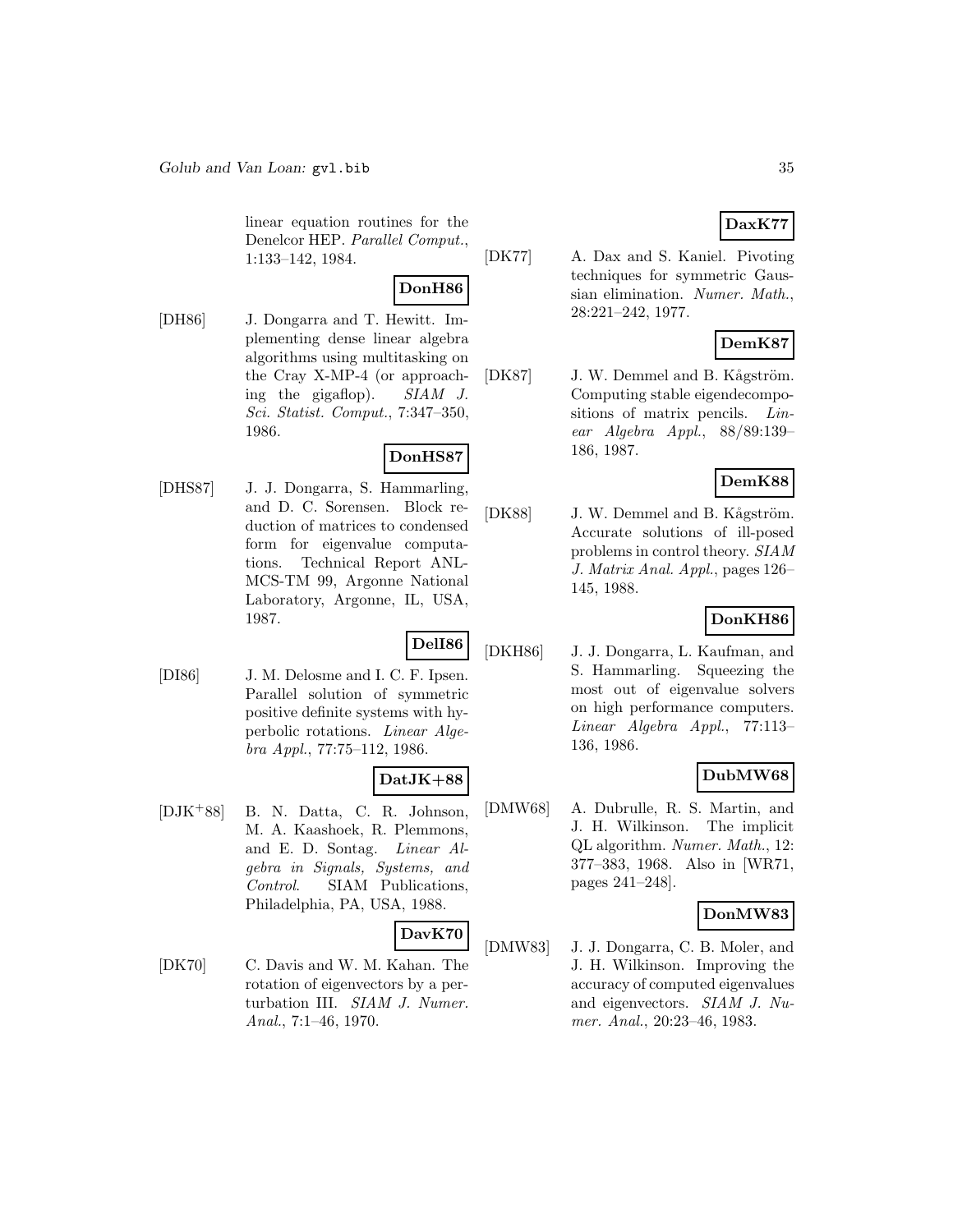# **DeiNT83**

[DNT83] P. Deift, T. Nande, and C. Tome. Ordinary differential equations and the symmetric eigenvalue problem. SIAM J. Numer. Anal., 20:1–22, 1983.

# **Don83**

[Don83] J. J. Dongarra. Improving the accuracy of computed singular values. SIAM J. Sci. Statist. Comput., 4:712–719, 1983.

### **Doo79**

[Doo79] P. Van Dooren. The computation of Kronecker's canonical form of a singular pencil. Linear Algebra Appl., 27:103–140, 1979.

### **Doo81a**

[Doo81a] P. Van Dooren. The generalized eigenstructure problem in linear system theory. IEEE Trans. Automat. Control, AC-26:111–128, 1981.

### **Doo81b**

[Doo81b] P. Van Dooren. A generalized eigenvalue approach for solving Riccati equations. SIAM J. Sci. Statist. Comput., 2:121–135, 1981.

**Doo83**

[Doo83] P. Van Dooren. Reducing subspaces: definitions, properties and algorithms. In B. Kågström and A. Ruhe, editors, Matrix Pencils, pages 58–73. Springer-Verlag, New York, NY, USA, 1983.

[Dor70] F. W. Dorr. The direct solution of the discrete Poisson equation on a rectangle. SIAM Rev., 12: 248–263, 1970.



**Dor70**

[Dor73] F. W. Dorr. The direct solution of the discrete Poisson equation in  $O(n^2)$  operations. SIAM Rev., 15:412–415, 1973.

### **DayP88**

[DP88] J. Day and B. Peterson. Growth in Gaussian elimination. Amer. Math. Monthly, 95:489–513, 1988.

### **DufR75**

[DR75] I. S. Duff and J. K. Reid. On the reduction of sparse matrices to condensed forms by similarity transformations. J. Inst. Math. Appl., 15:217–224, 1975.

# **DufR76**

[DR76] I. S. Duff and J. K. Reid. A comparison of some methods for the solution of sparse over-determined systems of linear equations. J. Inst. Math. Appl., 17:267–280, 1976.

### **DunS58**

[DS58] N. Dunford and J. Schwartz. Linear Operators, Part I. Interscience, New York, NY, USA, 1958.



[DS78] I. S. Duff and G. W. Stewart, editors. Sparse Matrix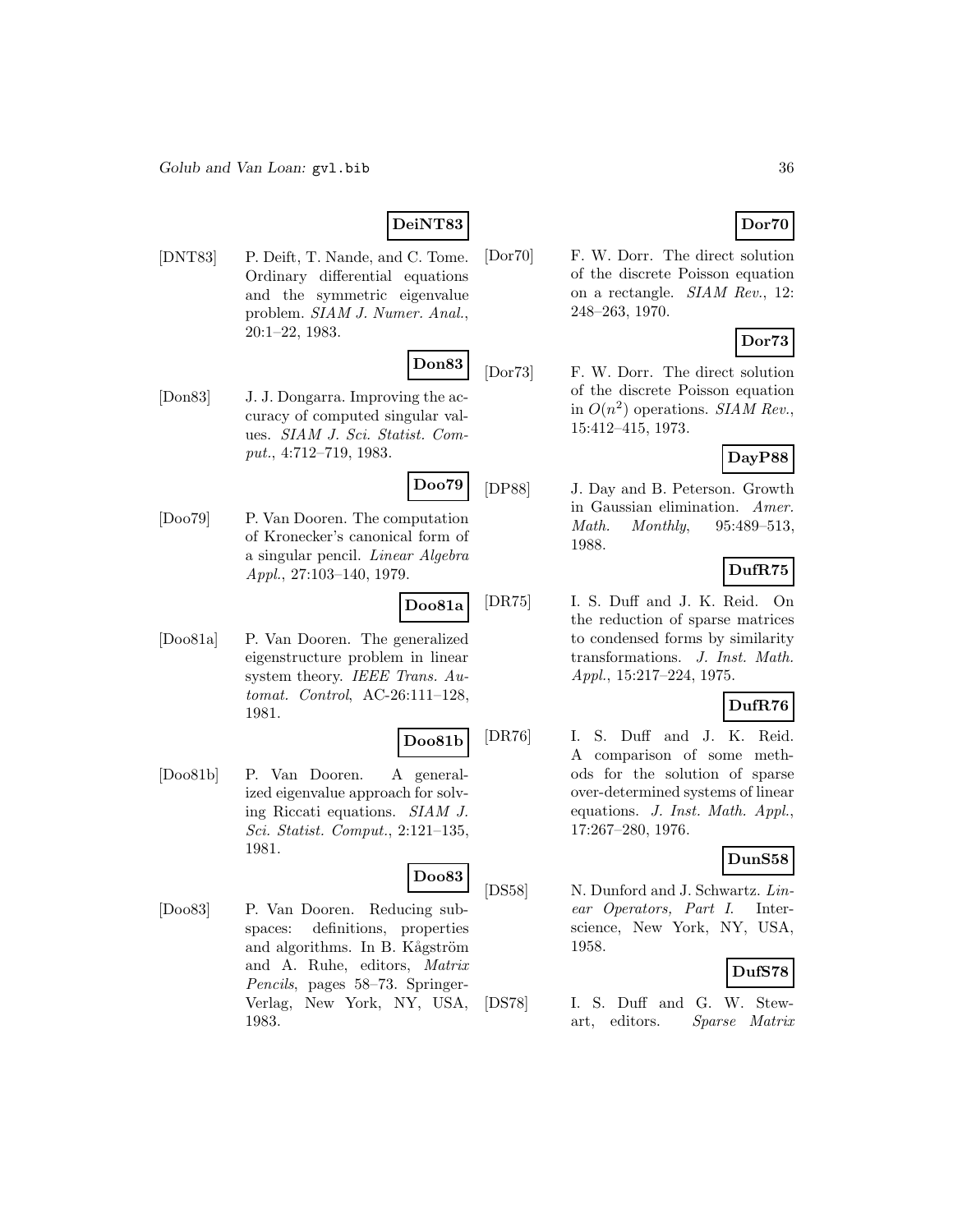Proceedings. SIAM Publications, Philadelphia, PA, USA, 1978.

# **DenS83**

[DS83] J. E. Dennis and R. Schnabel. Numerical Methods for Unconstrained Optimization and Nonlinear Equations. Prentice-Hall, Englewood Cliffs, NJ, USA, 1983.

# **DonS84**

[DS84] J. J. Dongarra and A. H. Sameh. On some parallel banded system solvers. Parallel Comput., 1:223– 235, 1984.

#### **DonS86**

[DS86] J. J. Dongarra and D. C. Sorensen. Linear algebra on high performance computers. Appl. Math. Comput., 20:57–88, 1986.

## **DonS87a**

[DS87a] J. J. Dongarra and D. C. Sorensen. A fully parallel algorithm for the symmetric eigenvalue problem. SIAM J. Sci. Statist. Comput., 8:s139–s154, 1987.

#### **DonS87b**

[DS87b] J. J. Dongarra and D. C. Sorensen. A portable environment for developing parallel programs. Parallel Comput., 5:175– 186, 1987.

## **DonSS86**

[DSS86] J. J. Dongarra, A. Sameh, and D. Sorensen. Implementation of some concurrent algorithms for matrix factorization. Parallel Comput., 3:25–34, 1986.

# **DekT71**

[DT71] T. J. Dekker and J. F. Traub. The shifted QR algorithm for Hermitian matrices. Linear Algebra Appl., 4:137–154, 1971.

# **DenT87**

[DT87] J. E. Dennis, Jr. and K. Turner. Generalized conjugate directions. Linear Algebra Appl., 88/89:187– 209, 1987.

## **Dub70**

[Dub70] A. Dubrulle. A short note on the implicit QL algorithm for symmetric tridiagonal matrices. Numer. Math., 15:450, 1970.

# **Duf74**

[Duf74] I. S. Duff. Pivot selection and row ordering in Givens reduction on sparse matrices. Computing, 13: 239–248, 1974.

# **Duf77**

[Duf77] I. S. Duff. A survey of sparse matrix research. Proc. IEEE, 65: 500–535, 1977.

# **Dur60**

[Dur60] J. Durbin. The fitting of time series models. Rev. Inst. Internat. Statist., 28:233–243, 1960.

# **dV77**

[dV77] H. Van de Vel. Numerical treatment of a generalized Vandermonde system of equations. Linear Algebra Appl., 17:149–174, 1977.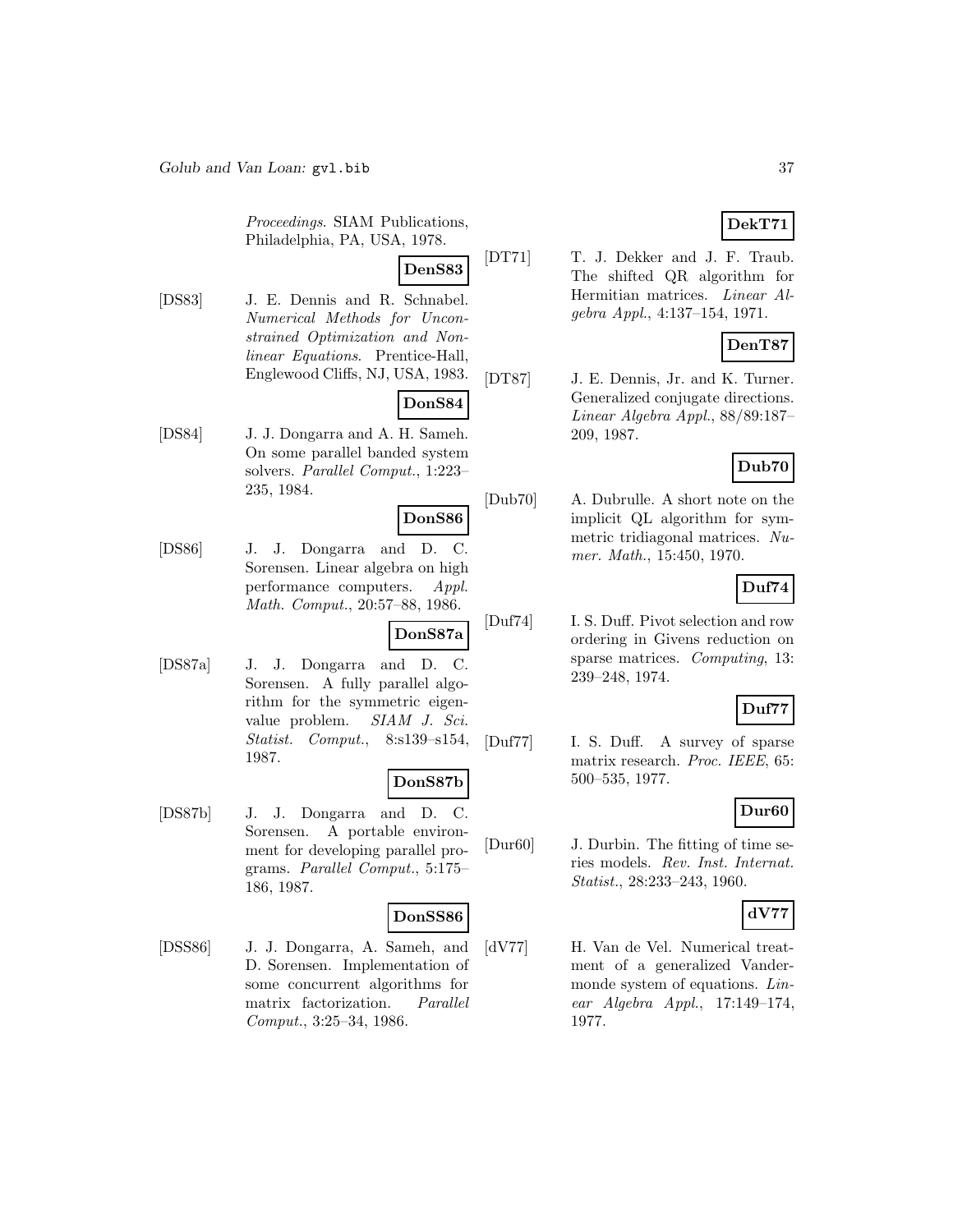# **dV82a**

[dV82a] H. A. Van der Vorst. A generalized Lanczos scheme. Math. Comp., 39:559–562, 1982.

# **dV82b**

[dV82b] H. A. Van der Vorst. A vectorizable variant of some ICCG methods. SIAM J. Sci. Statist. Comput., 3:350–356, 1982.

## **Ebe65**

[Ebe65] P. J. Eberlein. On measures of non-normality for matrices. Amer. Math. Monthly, 72:995– 996, 1965.

# **Ebe70**

[Ebe70] P. J. Eberlein. Solution to the complex eigenproblem by a norm-reducing Jacobi-type method. Numer. Math., 14:232– 245, 1970. Also in [WR71, pages 404–417].

# **Ebe71**

[Ebe71] P. J. Eberlein. On the diagonalization of complex symmetric matrices. J. Inst. Math. Appl., 7: 377–383, 1971.

#### **Ebe87**

[Ebe87] P. J. Eberlein. On using the Jacobi method on a hypercube. In M. T. Heath, editor, Hypercube Multiprocessors. SIAM Publications, Philadelphia, PA, USA, 1987.

#### **EvaD83**

[ED83] D. J. Evans and R. Dunbar. The parallel solution of triangular systems of equations. IEEE Trans. Comput., C-32:201–204, 1983.

#### **EisHHR88**

[EHHR88] S.C Eisenstat, M. T. Heath, C. S. Henkel, and C. H. Romine. Modified cyclic algorithms for solving triangular systems on distributed memory multiprocessors. SIAM J. Sci. Statist. Comput., 9:589– 600, 1988.

## **Eis84**

[Eis84] S. C. Eisenstat. Efficient implementation of a class of preconditioned conjugate gradient methods. SIAM J. Sci. Statist. Comput., 2:1–4, 1984.

## **Eld77a**

[Eld77a] L. Eldèn. Algorithms for the regularization of ill-conditioned least squares problems. BIT, 17:134– 145, 1977.

## **Eld77b**

[Eld77b] L. Eldèn. Numerical Analysis of Regularization and Constrained Least Square Methods. PhD thesis, Linkoping Studies in Science and Technology, Linkoping, Sweden, 1977.

## **Eld80**

[Eld80] L. Eldèn. Perturbation theory for the least squares problem with linear equality constraints. SIAM J. Numer. Anal., 17:338– 350, 1980.



[Eld83] L. Eldèn. A weighted pseudoinverse, generalized singular values,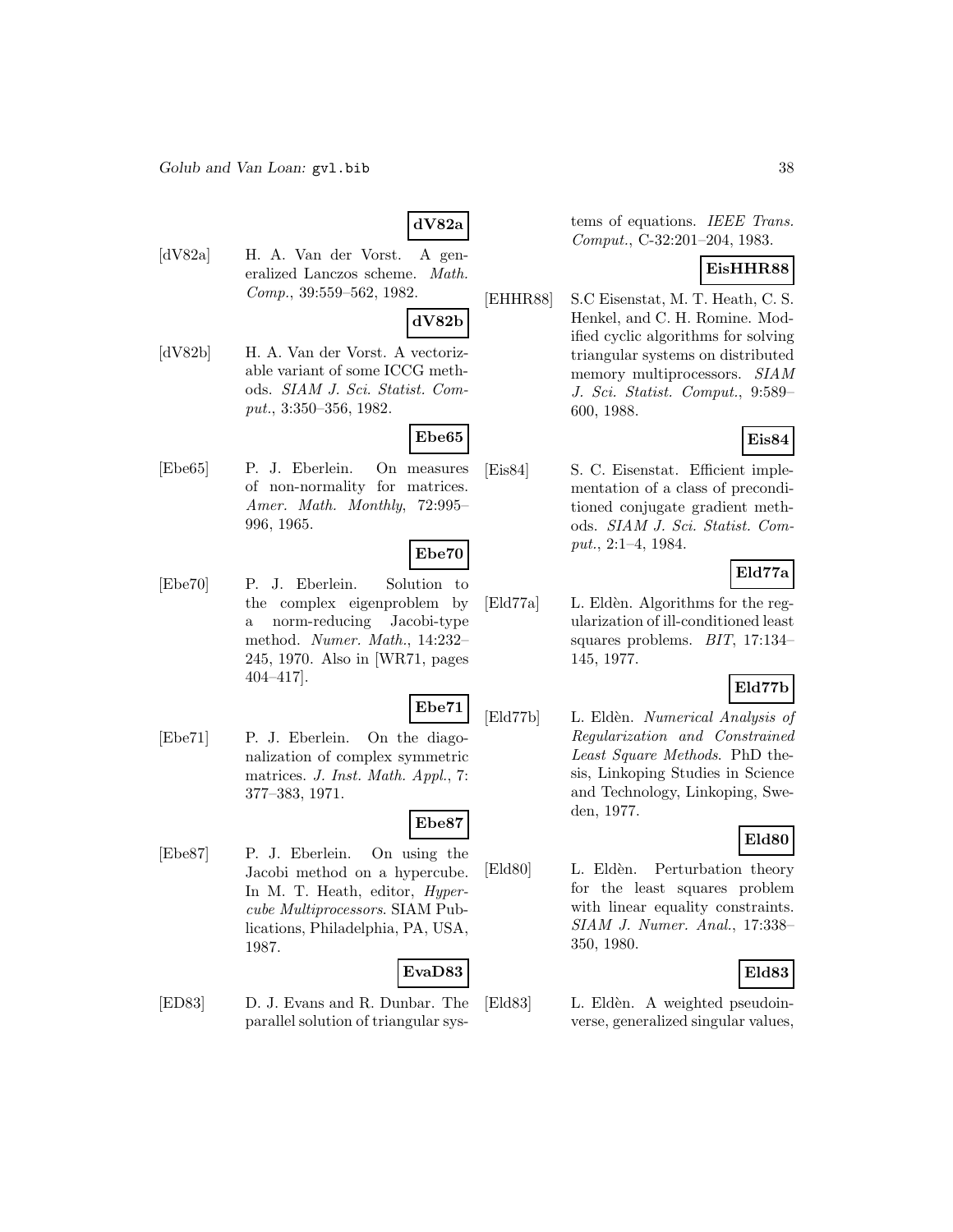and constrained least squares problems. BIT, 22:487–502, 1983.

# **Eld84**

[Eld84] L. Eldèn. An algorithm for the regularization of ill-conditioned, banded least squares problems. SIAM J. Sci. Statist. Comput., 5: 237–254, 1984.

# **Eld85**

[Eld85] L. Eld`en. A note on the computation of the generalized cross-validation function for illconditioned least squares problems. BIT, 24:467–472, 1985.

## **Eld88**

[Eld88] L. Eld`en. A parallel QR decomposition algorithm. Technical Report LiTh Mat R 1988-02, Mathematics, Linkoping University, Sweden, 1988.

## **Elm86**

[Elm86] H. Elman. A stability analysis of incomplete LU factorization. Math. Comp., 47:191–218, 1986.

**EieN83**

[EN83] M. Eiermann and W. Niethammer. On the construction of semiiterative methods. SIAM J. Numer. Anal., 20:1153–1160, 1983.

#### **Enr79**

[Enr79] W. Enright. On the efficient and reliable numerical solution of large linear systems of O. D. E.'s. IEEE Trans. Automat. Control, AC-24:905–908, 1979.

# **EriR74**

[ER74] A. M. Erisman and J. K. Reid. Monitoring the stability of the triangular factorization of a sparse matrix. Numer. Math., 22: 183–186, 1974.



[ER80] T. Ericsson and A. Ruhe. The spectral transformation Lanczos method for the numerical solution of large sparse generalized symmetric eigenvalue problems. Math. Comp., 35:1251– 1268, 1980.

**ElsR88**

[ER88] A. Elster and A. P. Reeves. Block matrix operations using orthogonal trees. In G. Fox, editor, The Third Conference on Hypercube Concurrent Computers and Applications, Vol. II, Applications, pages 1554–1561. ACM Press, New York, NY, USA, 1988.

#### **Erd67**

[Erd67] I. Erdelyi. On the matrix equation  $Ax = \lambda Bx$ . J. Math. Anal. Appl., 17:119–132, 1967.

#### **ElsS82**

[ES82] L. Elsner and J. Guang Sun. Perturbation theorems for the generalized eigenvalue problem. Linear Algebra Appl., 48:341–357, 1982.

**EldS86**

[ES86] L. Eldèn and R. Schreiber. An application of systolic arrays to linear discrete ill-posed problems. SIAM J. Sci. Statist. Comput., 7: 892–903, 1986.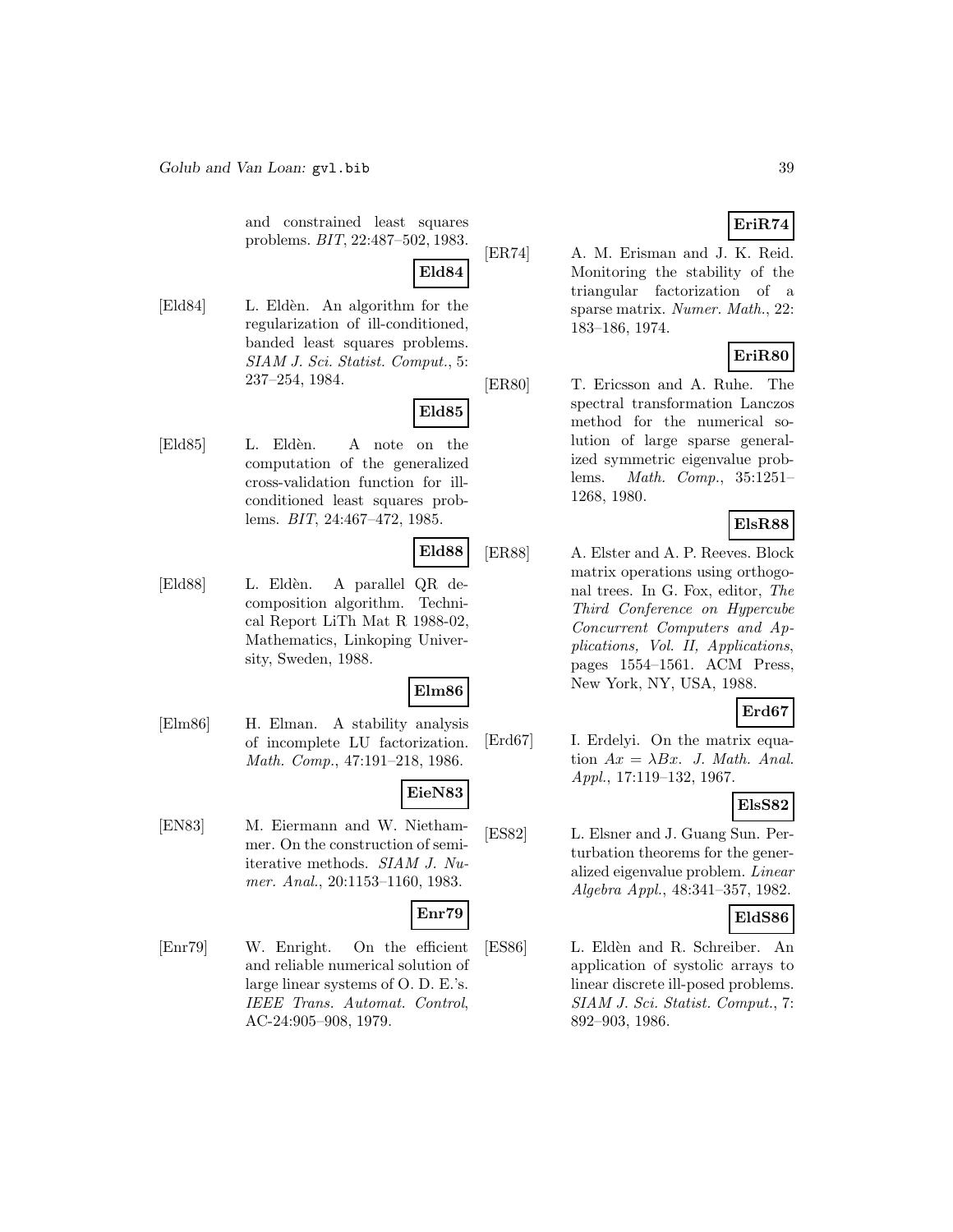*Golub and Van Loan:* gvl.bib 40

# **Eva84**

[Eva84] D. J. Evans. Parallel SOR iterative methods. Parallel Comput., 1:3–18, 1984.

# **EckY39**

[EY39] C. Eckart and G. Young. A principal axis transformation for non-Hermitian matrices. Bull. Amer. Math. Soc., 45:118–121, 1939.

## **FadF63**

[FF63] D. K. Faddeev and V. N. Faddeva. Computational Methods of Linear Algebra. W. H. Freeman and Co., San Francisco, CA, USA, 1963.

# **FadF77**

[FF77] V. N. Fadeeva and D. K. Fadeev. Parallel calculations in linear algebra. Kibernetika, 6:28–40, 1977.

## **ForG65**

[FG65] G. E. Forsythe and G. H. Golub. On the stationary values of a second-degree polynomial on the unit sphere. SIAM J. Appl. Math., 13:1050–1068, 1965.

# **FunG86**

[FG86] R. E. Funderlic and A. Geist. Torus data flow for parallel computation of missized matrix problems. Linear Algebra Appl., 77: 149–164, 1986.

## **ForH60**

[FH60] G. E. Forsythe and P. Henrici. The cyclic Jacobi method for computing the principal values of a complex matrix. Trans. Amer. Math. Soc., 94:1–23, 1960.

# **FixH72**

[FH72] G. Fix and R. Heiberger. An algorithm for the ill-conditioned generalized eigenvalue problem. SIAM J. Numer. Anal., 9:78–88, 1972.

# **FoxJL+88**

[FJL<sup>+</sup>88] G. Fox, M. Johnson, G. Lyzenga, S. Otto, J. Salmon, and D. Walker. On Concurrent Processors Vol I: General Techniques and Regular Problems. Prentice-Hall, Englewood Cliffs, NJ, USA, 1988.

## **FaiL70**

[FL70] W. Fair and Y. Luke. Padé approximations to the operator exponential. Numer. Math., 14: 379–382, 1970.

## **FenL74**

[FL74] T. Fenner and G. Loizou. Some new bounds on the condition numbers of optimally scaled matrices. J. Assoc. Comput. Mach., 1:514–524, 1974.

## **Fle76**

[Fle76] R. Fletcher. Factorizing symmetric indefinite matrices. Linear Algebra Appl., 14:257–272, 1976.

#### **ForM67**

[FM67] G. E. Forsythe and C. B. Moler. Computer Solution of Linear Algebraic Systems. Prentice-Hall, Englewood Cliffs, NJ, USA, 1967.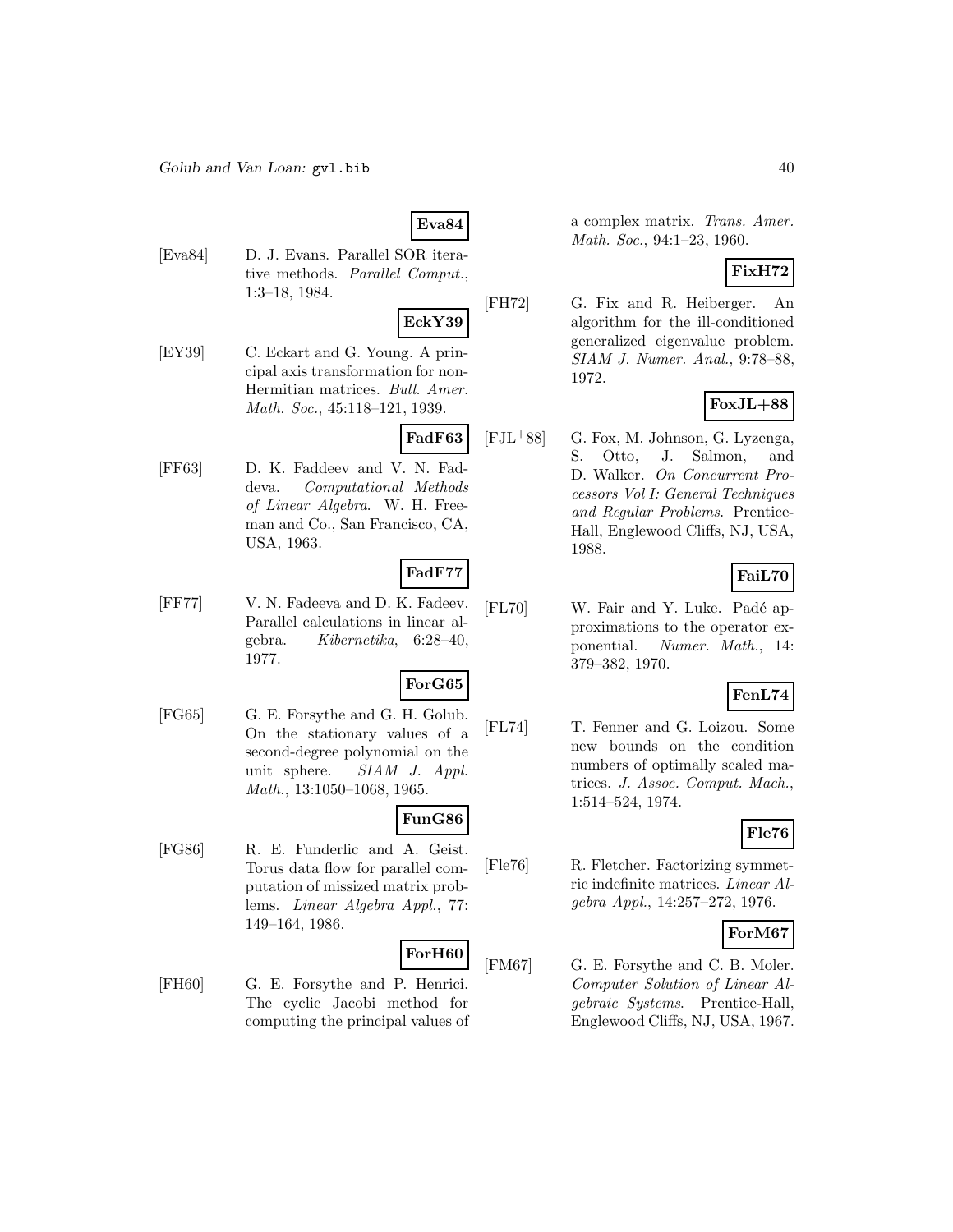#### **FabM84**

[FM84] V. Faber and T. Manteuffel. Necessary and sufficient conditions for the existence of a conjugate gradient method. SIAM J. Numer. Anal., 21:352–362, 1984.

#### **ForMM77**

[FMM77] G. E. Forsythe, M. A. Malcolm, and C. B. Moler. Computer Methods for Mathematical Computations. Prentice-Hall, Englewood Cliffs, NJ, USA, 1977.

## **FriNO87**

[FNO87] S. Friedland, J. Nocedal, and M. L. Overton. The formulation and analysis of numerical methods for inverse eigenvalue problems. SIAM J. Numer. Anal., 24: 634–667, 1987.

## **FunNP82**

[FNP82] R. E. Funderlic, M. Neuman, and R. J. Plemmons. Generalized diagonally dominant matrices. Numer. Math., 40:57–70, 1982.

# **FoxOH87**

[FOH87] G. Fox, S. W. Otto, and A. J. Hey. Matrix algorithms on a hypercube I: Matrix multiplication. Parallel Comput., 4:17–31, 1987.

#### **For60**

[For60] G. E. Forsythe. Crout with pivoting. Comm. ACM, 3:507–508, 1960.

#### **Fos86**

[Fos86] L. V. Foster. Rank and null space calculations using matrix decomposition without column interchanges. Linear Algebra Appl., 74:47–71, 1986.

#### **Fou84**

[Fou84] R. Fourer. Staircase matrices and systems.  $SIAM$  Rev., 26:1-71, 1984.



[Fox64] L. Fox. An Introduction to Numerical Linear Algebra. Oxford University Press, Oxford, UK, 1964.

**Fox88**

[Fox88] G. Fox, editor. Applications, volume 2 of The Third Conference on Hypercube Concurrent Computers and Applications. ACM Press, New York, NY, USA, 1988.

#### **Fra61**

[Fra61] J. G. F. Francis. The QR transformation: A unitary analogue to the LR transformation, parts I and II. Comput. J., 4:265–272, 332–345, 1961.

## **Fra64a**

[Fra64a] J. S. Frame. Matrix functions and applications, part II. IEEE Spectrum, 1:102–108, April 1964.

**Fra64b**

[Fra64b] J. S. Frame. Matrix functions and applications, part IV. IEEE Spectrum, 1:123–131, June 1964.



[Fri75] S. Friedland. On inverse multiplicative eigenvalue problems for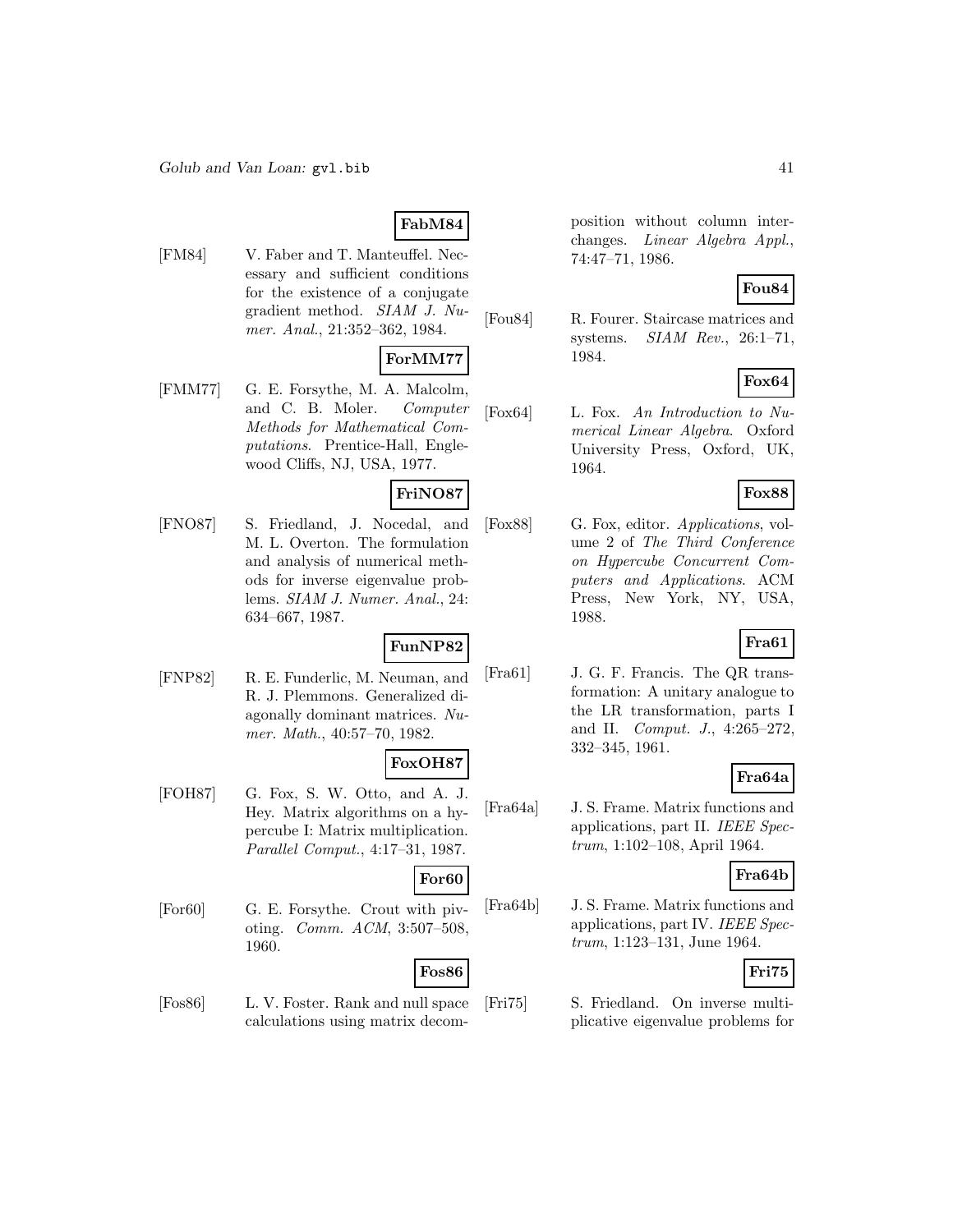*Golub and Van Loan:* gvl.bib 42

matrices. Linear Algebra Appl., 12:127–138, 1975.

# **Fri77**

[Fri77] S. Friedland. Inverse eigenvalue problems. Linear Algebra Appl., 17:15–52, 1977.

# **Fro65**

[Fro65] C. E. Froberg. On triangularization of complex matrices by twodimensional unitary transformations. BIT, 5:230–234, 1965.

## **FisU69**

[FU69] C. Fischer and R. A. Usmani. Properties of some tridiagonal matrices and their application to boundary value problems. SIAM J. Numer. Anal., 6:127– 142, 1969.

#### **FeiV62**

[FV62] D. G. Feingold and R. S. Varga. Block diagonally dominant matrices and generalizations of the Gershgorin circle theorem. Pacific J. Math., 12:1241–1250, 1962.

## **Gan59a**

[Gan59a] F. R. Gantmacher. The Theory of Matrices, volume 1. Chelsea, New York, NY, USA, 1959.

**Gan59b**

[Gan59b] F. R. Gantmacher. The Theory of Matrices, volume 2. Chelsea, New York, NY, USA, 1959.

#### **Gan81**

[Gan81] W. Gander. Least squares with a quadratic constraint. Numer. Math., 36:291–307, 1981.

# **Gau75a**

[Gau75a] W. Gautschi. Norm estimates for inverses of Vandermonde matrices. Numer. Math., 23:337–347, 1975.



[Gau75b] W. Gautschi. Optimally conditioned Vandermonde matrices. Numer. Math., 24:1–12, 1975.

## **GarBDM72**

[GBDM72] B. S. Garbow, J. M. Boyle, J. J. Dongarra, and C. B. Moler. Matrix Eigensystem Routines: EIS-PACK Guide Extension. New York, NY, USA, 1972.

# **Gen73a**

[Gen73a] W. M. Gentleman. Error analysis of QR decompositions by Givens transformations. Linear Algebra Appl., 10:189–197, 1973.

## **Gen73b**

[Gen73b] W. M. Gentleman. Least squares computations by Givens transformations without square roots. J. Inst. Math. Appl., 12:329–336, 1973.

# **Geo73**

[Geo73] J. A. George. Nested dissection of a regular finite element mesh. SIAM J. Numer. Anal., 10:345– 363, 1973.

## **Geo74**

[Geo74] J. A. George. On block elimination for sparse linear systems. SIAM J. Numer. Anal., 11:585– 603, 1974.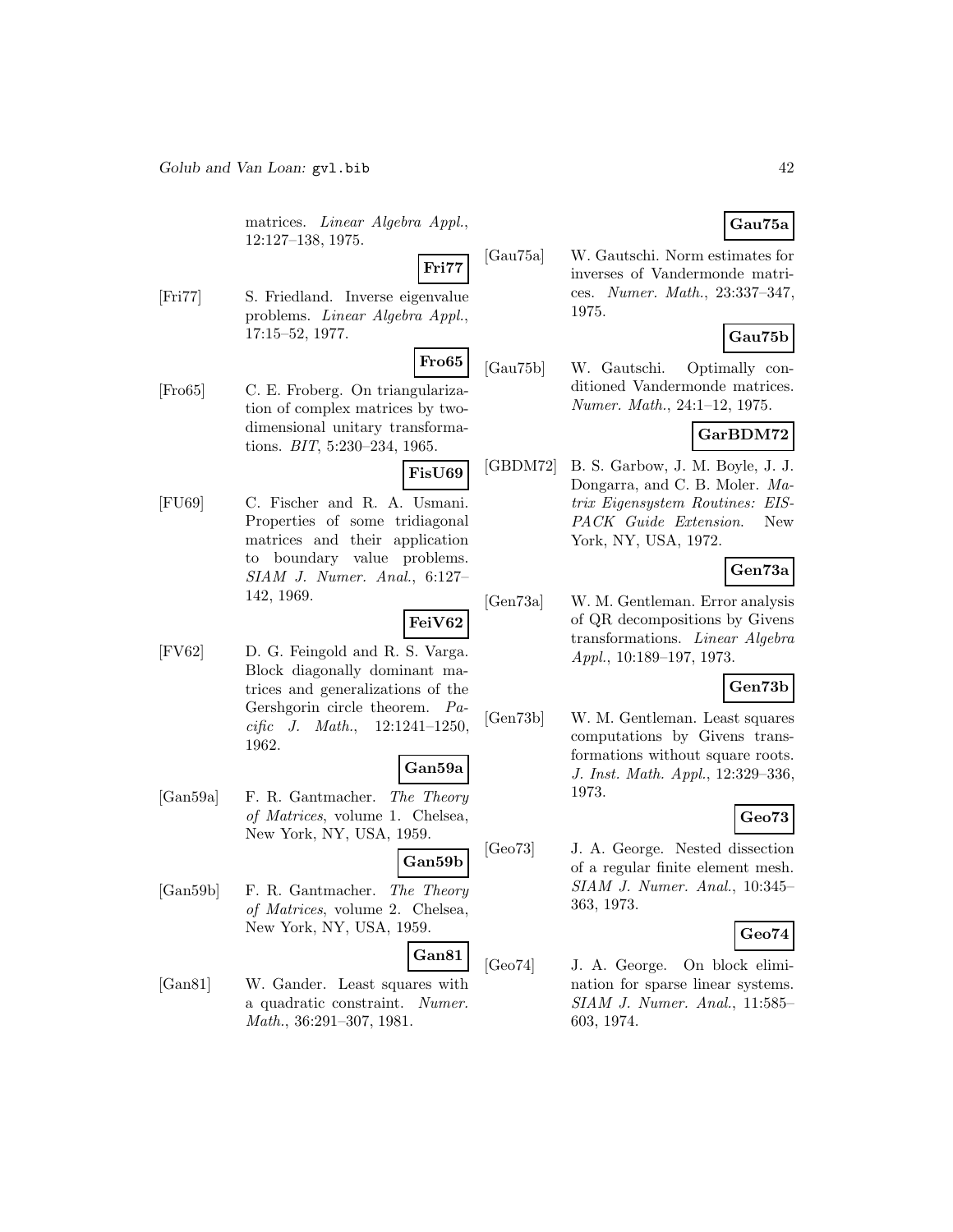## **GilGMS74**

[GGMS74] P. E. Gill, G. H. Golub, W. Murray, and M. A. Saunders. Methods for modifying matrix factorizations. Math. Comp., 28:505– 535, 1974.

# **GolH59**

[GH59] H. H. Goldstine and L. P. Horowitz. A procedure for the diagonalization of normal matrices. J. Assoc. Comput. Mach., 6:176– 195, 1959.

## **GeoH80**

[GH80] J. A. George and M. T. Heath. Solution of sparse linear least squares problems using Givens rotations. Linear Algebra Appl., 34:69–83, 1980.

#### **GraH84**

[GH84] W. B. Gragg and W. J. Harrod. The numerically stable reconstruction of Jacobi matrices from spectral data. Numer. Math., 44:317–336, 1984.

## **GeiH85**

[GH85] G. A. Geist and M. T. Heath. Parallel Cholesky factorization on a hypercube multiprocessor. Technical Report ORNL 6190, Oak Ridge Laboratory, Oak Ridge, TN, USA, 1985.

#### **GeiH86**

[GH86] G. A. Geist and M. T. Heath. Matrix factorization on a hypercube. In M. T. Heath, editor, Hypercube Multiprocessors, pages 161–180. SIAM Publications, 1986.

## **GeoHL86**

[GHL86] J. A. George, M. T. Heath, and J. Liu. Parallel Cholesky factorization on a shared memory multiprocessor. Linear Algebra Appl., 77:165–187, 1986.

## **GolHS88**

[GHS88] G. H. Golub, A. Hoffman, and G. W. Stewart. A generalization of the Eckart–Young–Mirsky approximation theorem. Linear Algebra Appl., 88/89:317– 328, 1988.

#### **GolHW79**

[GHW79] G. H. Golub, M. Heath, and G. Wahba. Generalized crossvalidation as a method for choosing a good ridge parameter. Technometrics, 21:215–223, 1979.

## **Gin71**

[Gin71] T. Ginsburg. The conjugate gradient method. In J. H. Wilkinson and C. Reinsch, editors, Handbook for Automatic Computation Vol. 2: Linear Algebra, pages 57– 69. Springer-Verlag, New York, NY, USA, 1971.

## **Giv58**

[Giv58] W. Givens. Computation of plane unitary rotations transforming a general matrix to triangular form. SIAM J. Appl. Math., 6:26–50, 1958.

#### **GalJM87**

[GJM87] K. Gallivan, W. Jalby, and U. Meier. The use of BLAS3 in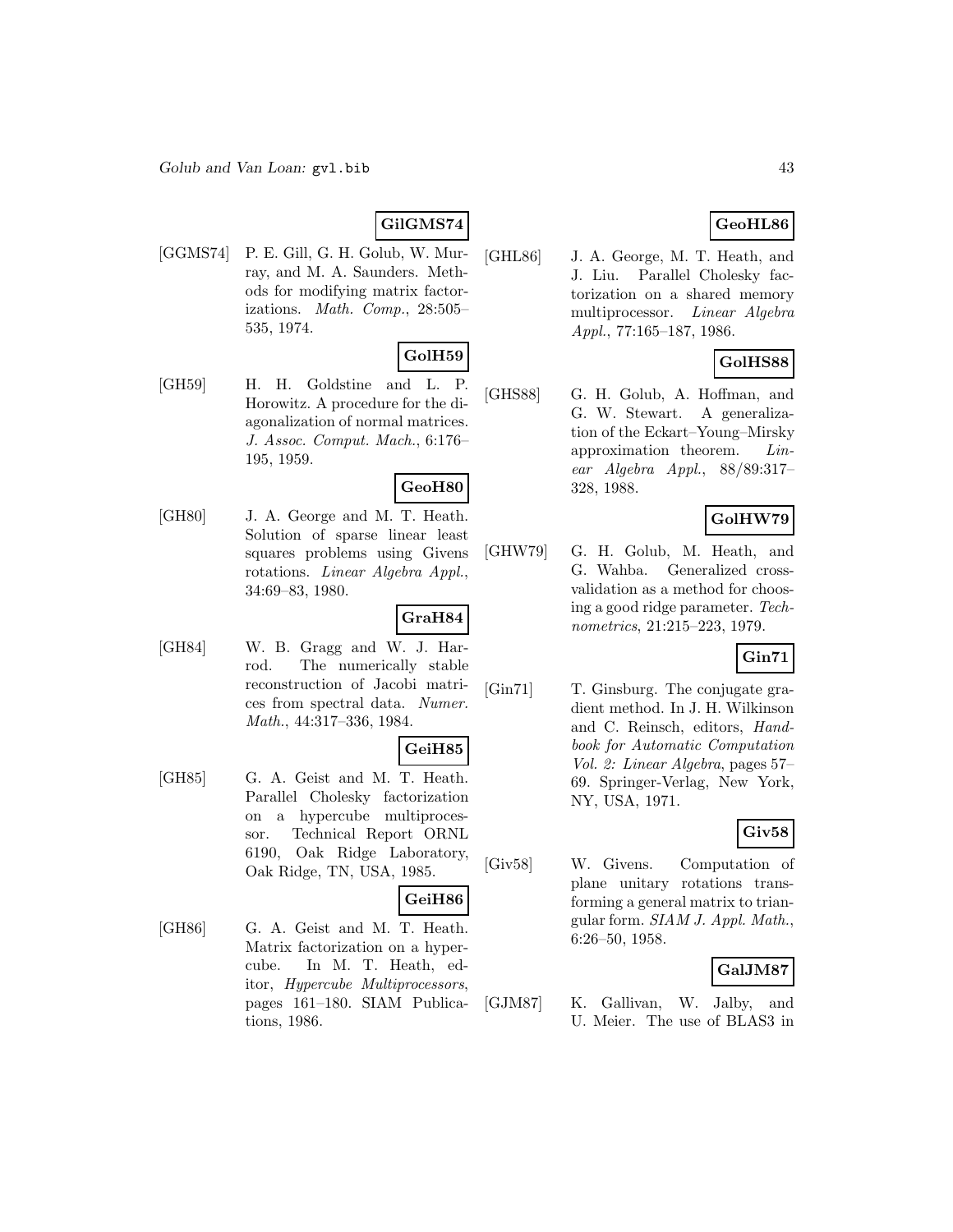linear algebra on a parallel processor with a hierarchical memory. SIAM J. Sci. Statist. Comput., 8:1079–1084, 1987.

# **GalJMS88**

[GJMS88] K. Gallivan, W. Jalby, U. Meier, and A. H. Sameh. Impact of hierarchical memory systems on linear algebra algorithm design. Internat. J. Supercomputing Applic., 2:12–48, 1988.

## **GolK65**

[GK65] G. H. Golub and W. Kahan. Calculating the singular values and pseudo-inverse of a matrix. J. Soc. Indust. Appl. Math. Ser. B Numer. Anal., 2:205–224, 1965.

#### **GohK69**

[GK69] I. C. Gohberg and M. G. Krein. Introduction to the Theory of Linear Non-Self-Adjoint Operators. American Mathematical Society, Providence, RI, USA, 1969.

## **GenK82**

[GK82] W. M. Gentleman and H. T. Kung. Matrix triangularization by systolic arrays. In SPIE Proceedings, volume 298, pages 19– 26, 1982.

## **GolKS76**

[GKS76] G. H. Golub, V. Klema, and G. W. Stewart. Rank degeneracy and least squares problems. Technical Report TR-456, Computer Science, University of Maryland, College Park, MD, USA, 1976.

## **GolL79**

[GL79] G. H. Golub and C. F. Van Loan. Unsymmetric positive definite linear systems. Linear Algebra Appl., 28:85–98, 1979.

## **GolL80**

[GL80] G. H. Golub and C. F. Van Loan. An analysis of the total least squares problem. SIAM J. Numer. Anal., 17:883–893, 1980.

#### **GeoL81a**

[GL81a] J. A. George and J. W. Liu. Computer Solution of Large Sparse Positive Definite Systems. Prentice-Hall, Englewood Cliffs, NJ, USA, 1981.

#### **GriL81b**

[GL81b] R. G. Grimes and J. G. Lewis. Condition number estimation for sparse matrices. SIAM J. Sci. Statist. Comput., 2:384–388, 1981.

## **GolL89**

[GL89] G. H. Golub and C. F. Van Loan. Matrix Computations. The Johns Hopkins University Press, Baltimore, MD, USA, second edition, 1989.

## **GolLO81**

[GLO81] G. H. Golub, F. T. Luk, and M. Overton. A block Lanczos method for computing the singular values and corresponding singular vectors of a matrix. ACM Trans. Math. Software, 7:149– 169, 1981.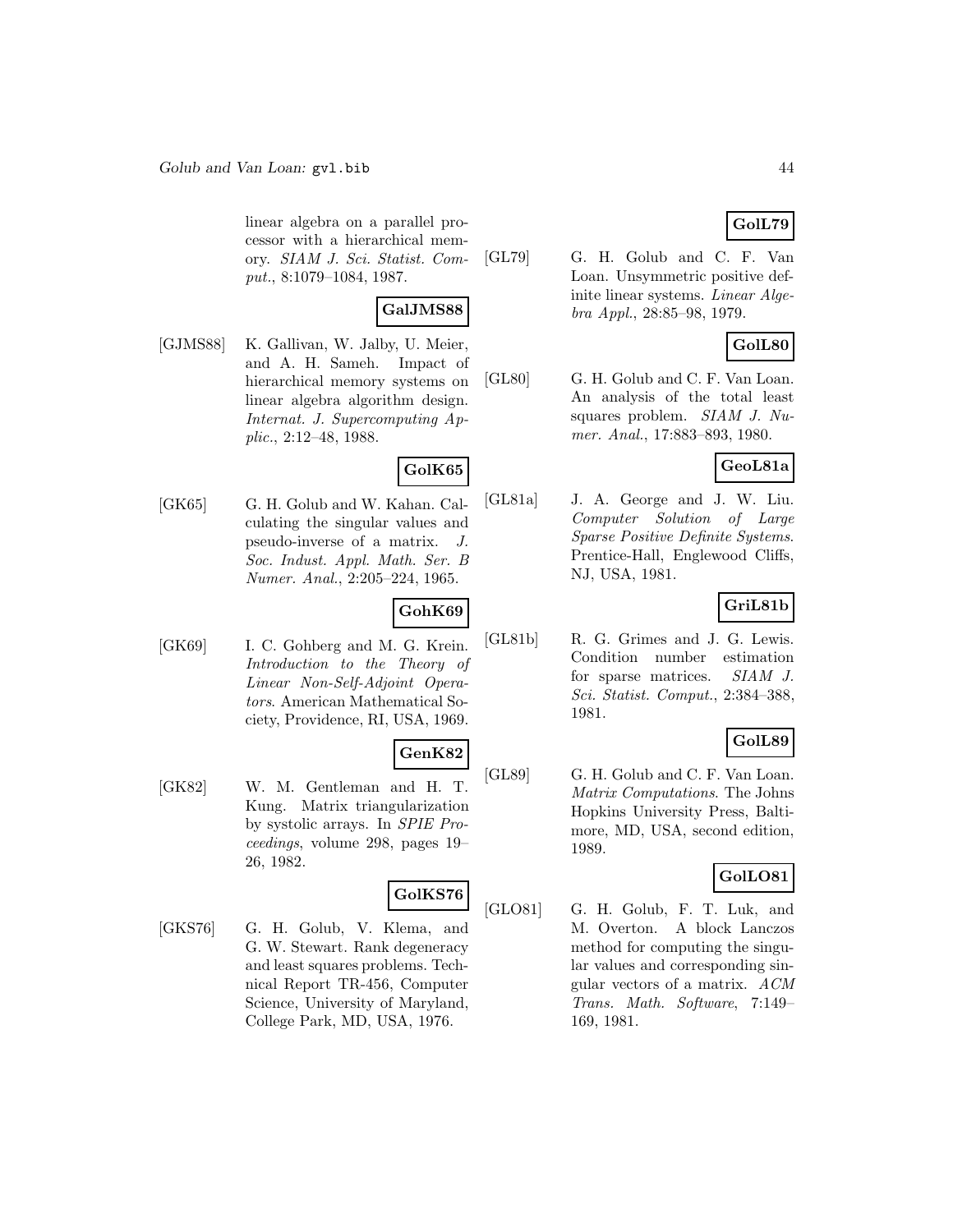# **GohLR86**

[GLR86] I. C. Gohberg, P. Lancaster, and L. Rodman. Invariant Subspaces of Matrices With Applications. John Wiley and Sons, New York, NY, USA, 1986.

## **GilM76**

[GM76] P. E. Gill and W. Murray. The orthogonal factorization of a large sparse matrix. In J. R. Bunch and D. J. Rose, editors, Sparse Matrix Computations, pages 177– 200. Academic Press, New York, NY, USA, 1976.

# **GolM83**

[GM83] G. H. Golub and G. Meurant. Résolution Numérique des Grands Systèmes Linéaires, volume 49 of Collection de la Direction des Etudes et Recherches de l'Electricité de France. Eyolles, Paris, France, 1983.

#### **GolM86**

[GM86] G. H. Golub and C. D. Meyer. Using the QR factorization and group inversion to compute, differentiate, and estimate the sensitivity of stationary probabilities for Markov chains. SIAM J. Algebraic Discrete Methods, 7:273– 281, 1986.

## **GilMS75**

[GMS75] P. E. Gill, W. Murray, and M. A. Saunders. Methods for computing and modifying the LDV factors of a matrix. Math. Comp., 29:1051–1077, 1975.

## **GolNL79**

[GNL79] G. H. Golub, S. Nash, and C. Van Loan. A Hessenberg-Schur method for the matrix problem  $AX + XB = C$ . IEEE Trans. Automat. Control, AC-24: 909–913, 1979.



[GO88] G. H. Golub and M. Overton. The convergence of inexact Chebychev and Richardson iterative methods for solving linear systems. Numer. Math., 53:571– 594, 1988.

#### **Gol65**

[Gol65] G. H. Golub. Numerical methods for solving linear least squares problems. Numer. Math., 7:206– 216, 1965.

#### **Gol69**

[Gol69] G. H. Golub. Matrix decompositions and statistical computation. In R. C. Milton and J. A. Nelder, editors, Statistical Computation, pages 365–397. Academic Press, New York, NY, USA, 1969.

#### **Gol73**

[Gol73] G. H. Golub. Some modified matrix eigenvalue problems. SIAM Rev., 15:318–344, 1973.

#### **Gol74**

[Gol74] G. H. Golub. Some uses of the Lanczos algorithm in numerical linear algebra. In J. J. H. Miller, editor, Topics in Numerical Analysis. Academic Press, New York, NY, USA, 1974.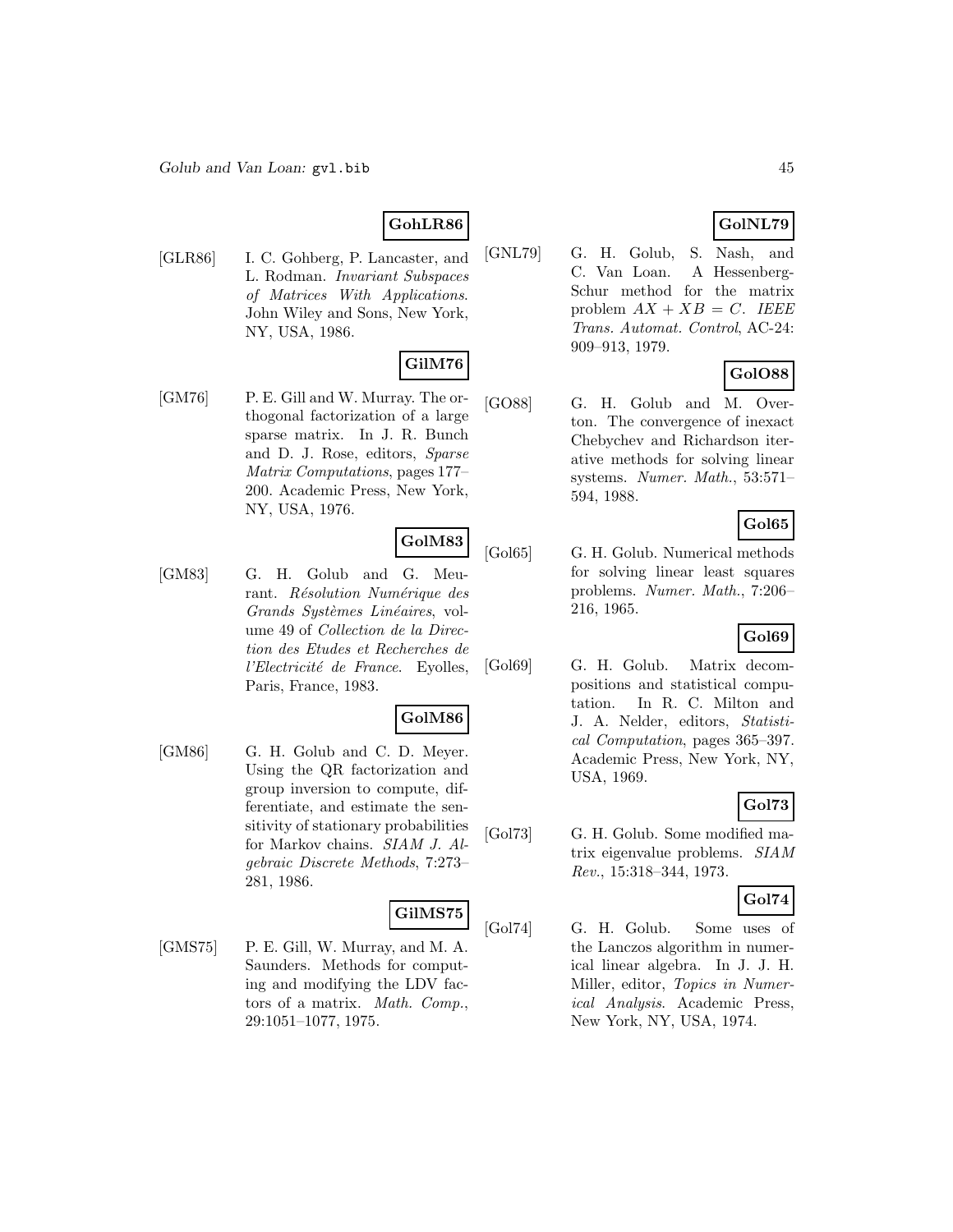# **Gol76**

[Gol76] D. Goldfarb. Factorized variable metric methods for unconstrained optimization. Math. Comp., 30:796–811, 1976.

# **Gou70**

[Gou70] A. R. Gourlay. Generalization of elementary Hermitian matrices. Comput. J., 13:411–412, 1970.

## **GalP70**

[GP70] G. Galimberti and V. Pereyra. Numerical differentiation and the solution of multidimensional Vandermonde systems. Math. Comp., 24:357–364, 1970.

# **GalP71**

[GP71] G. Galimberti and V. Pereyra. Solving confluent Vandermonde systems of Hermite type. Numer. Math., 18:44–60, 1971.

## **GolP73**

[GP73] G. H. Golub and V. Pereyra. The differentiation of pseudo-inverses and nonlinear least squares problems whose variables separate. SIAM J. Numer. Anal., 10:413– 432, 1973.

## **GibWP74**

[GP74] N. E. Gibbs and W. G. Poole, Jr. Tridiagonalization by permutations. Comm. ACM, 17:20–24, 1974.

## **GolP76**

[GP76] G. H. Golub and V. Pereyra. Differentiation of pseudo-inverses, separable nonlinear least squares problems and other tales. In M. Z. Nashed, editor, Generalized Inverses and Applications, pages 303–324. Academic Press, New York, NY, USA, 1976.

## **GibPS76a**

[GPS76a] N. E. Gibbs, W. G. Poole, and P. K. Stockmeyer. An algorithm for reducing the bandwidth and profile of a sparse matrix. SIAM J. Numer. Anal., 13:236– 250, 1976.

## **GibPS76b**

[GPS76b] N. E. Gibbs, W. G. Poole, and P. K. Stockmeyer. A comparison of several bandwidth and profile reduction algorithms. ACM Trans. Math. Software, 2:322– 330, 1976.

## **GolR70**

[GR70] G. H. Golub and C. Reinsch. Singular value decomposition and least squares solutions. Numer. Math., 14:403–420, 1970. Also in [WR71, pages 134–151].

## **GanR84**

[GR84] D. Gannon and J. Van Rosendale. On the impact of communication complexity on the design of parallel numerical algorithms. IEEE Trans. Comput., C-33: 1180–1194, 1984.

#### **Gra86**

[Gra86] W. B. Gragg. The QR algorithm for unitary Hessenberg matrices. J. Comput. Appl. Math., 16:1–8, 1986.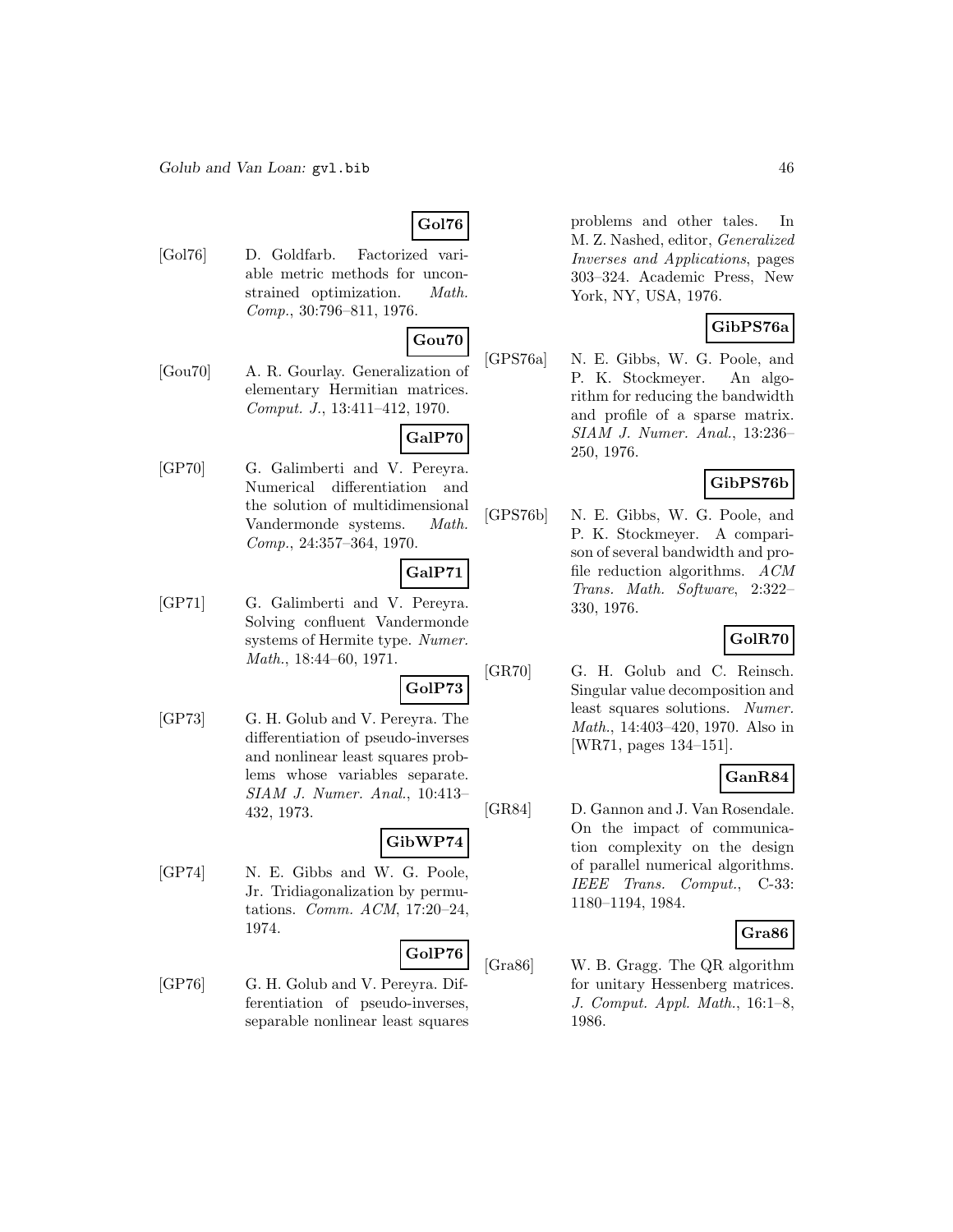# **Gre52**

[Gre52] B. Green. The orthogonal approximation of an oblique structure in factor analysis. Psychometrika, 17:429–440, 1952.

# **Gre81**

[Gre81] A. Greenbaum. Behavior of the conjugate gradient algorithm in finite precision arithmetic. Technical Report UCRL 85752, Lawrence Livermore Laboratory, Livermore, CA, USA, 1981.

## **GolT81**

[GT81] G. H. Golub and W. P. Tang. The block decomposition of a Vandermonde matrix and its applications. BIT, 21:505–517, 1981.

# **GolU70**

[GU70] G. H. Golub and R. Underwood. Stationary values of the ratio of quadratic forms subject to linear constraints. Z. Angew. Math. Phys., 21:318–326, 1970.

#### **GolU77**

[GU77] G. H. Golub and R. Underwood. The block Lanczos method for computing eigenvalues. In J. Rice, editor, Mathematical Software III, pages 364–377. Academic Press, New York, NY, USA, 1977.

## **Gup72**

[Gup72] K. K. Gupta. Solution of eigenvalue problems by Sturm sequence method. Internat. J. Numer. Methods Engrg., 4:379–404, 1972.

# **GolUW72**

[GUW72] G. H. Golub, R. Underwood, and J. H. Wilkinson. The Lanczos algorithm for the symmetric  $Ax =$  $\lambda Bx$  problem. Technical Report STAN-CS-72-270, Computer Science, Stanford University, Stanford, CA, USA, 1972.

# **GolV61**

[GV61] G. H. Golub and R. S. Varga. Chebychev semi-iterative methods, successive over-relaxation iterative methods, and secondorder Richardson iterative methods, parts I and II. Numer. Math., 3:147–156, 157–168, 1961.

# **GolV74**

[GV74] G. H. Golub and J. M. Varah. On a characterization of the best  $L_2$ scaling of a matrix. SIAM J. Numer. Anal., 11:472–479, 1974.

## **GolW66**

[GW66] G. H. Golub and J. H. Wilkinson. Note on the iterative refinement of least squares solution. Numer. Math., 9:139–148, 1966.

#### **GolW69**

[GW69] G. H. Golub and J. H. Welsch. Calculation of Gauss quadrature rules. Math. Comp., 23:221–230, 1969.

## **GolW76**

[GW76] G. H. Golub and J. H. Wilkinson. Ill-conditioned eigensystems and the computation of the Jordan canonical form. SIAM Rev., 18:578–619, 1976.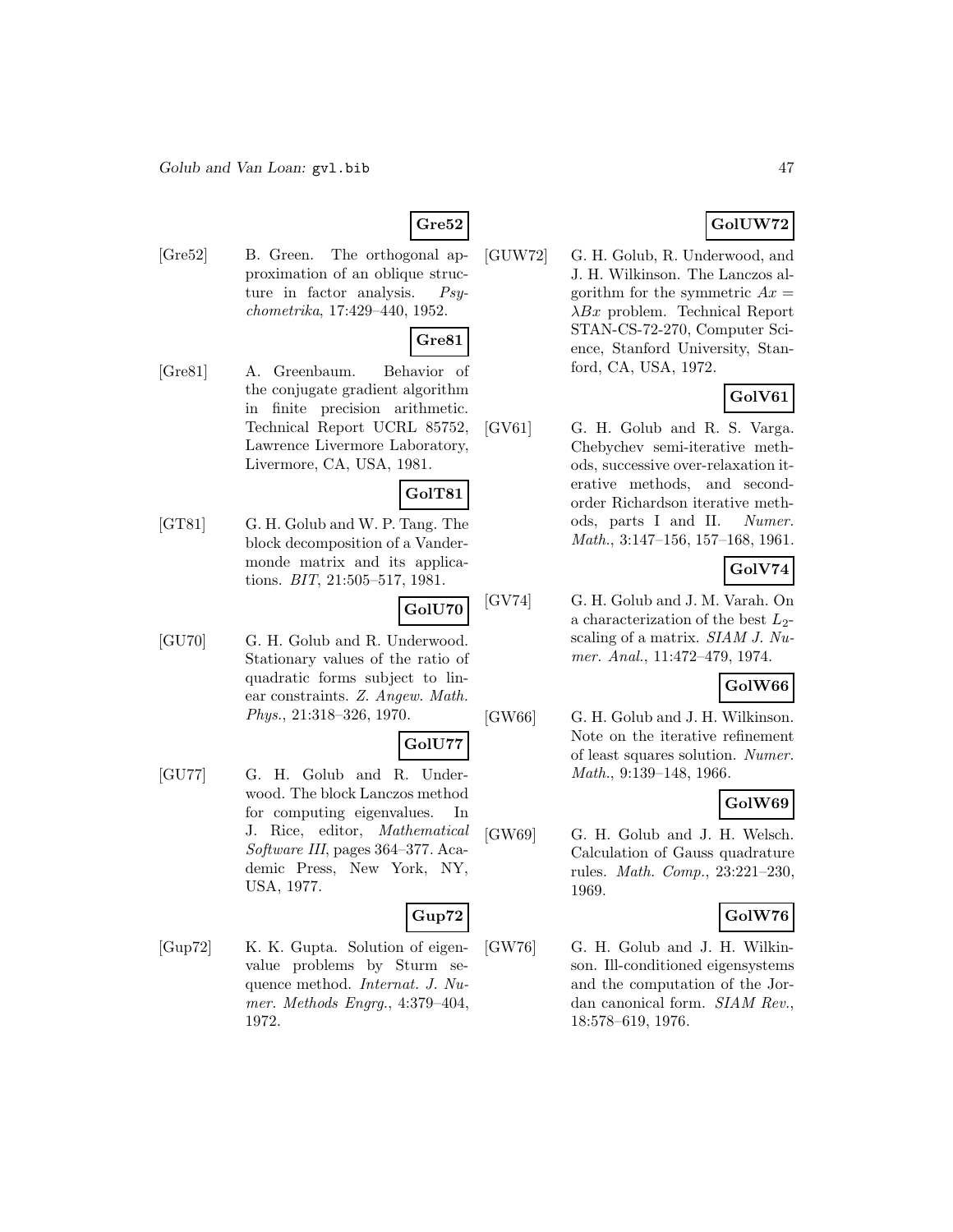# **GeiWDF88**

[GWDF88] G. A. Geist, R. C. Ward, G. J. Davis, and R. E. Funderlic. Finding eigenvalues and eigenvectors of unsymmetric matrices using a hypercube multiprocessor. In G. Fox, editor, The Third Conference on Hypercube Concurrent Computers and Applications, Vol. II, Applications, pages 1577–1582. ACM Press, New York, NY, USA, 1988.

#### **GunWM76**

[GWM76] R. F. Gunst, J. T. Webster, and R. L. Mason. A comparison of least squares and latent root regression estimators. Technometrics, 18:75–83, 1976.

#### **Hag84**

[Hag84] W. Hager. Condition estimates. SIAM J. Sci. Statist. Comput., 5: 311–316, 1984.

#### **Hag88**

[Hag88] W. Hager. Applied Numerical Linear Algebra. Prentice-Hall, Englewood Cliffs, NJ, USA, 1988.

**Hal58**

[Hal58] P. Halmos. Finite Dimensional Vector Spaces. Van Nostrand, New York, NY, USA, 1958.

#### **Ham74**

[Ham74] S. Hammarling. A note on modifications to the Givens plane rotation. J. Inst. Math. Appl., 13: 215–218, 1974.

[Ham85] S. J. Hammarling. The singular value decomposition in multivariate statistics. ACM SIGNUM Newslett., 20:2–25, 1985.

#### **Han62**

[Han62] E. R. Hansen. On quasicyclic Jacobi methods. J. Assoc. Comput. Mach., 9:118–135, 1962.

#### **Han63**

[Han63] E. R. Hanson. On cyclic Jacobi methods. SIAM J. Appl. Math., 11:448–459, 1963.

#### **Han87**

[Han87] P. C. Hansen. The truncated SVD as a method for regularization. BIT, 27:534–553, 1987.

#### **Han88**

[Han88] P. C. Hansen. Reducing the number of sweeps in Hestenes method. In E. F. Deprettere, editor, Singular Value Decomposition and Signal Processing. North-Holland, 1988.

## **Har82**

[Har82] V. Hari. On the global convergence of the Eberlein method for real matrices. Numer. Math., 39: 361–370, 1982.

#### **Hea78**

[Hea78] M. T. Heath. Numerical Algorithms for Nonlinearly Constrained Optimization. PhD thesis, Computer Science, Stanford University, Stanford, CA, USA, 1978.

# **Ham85**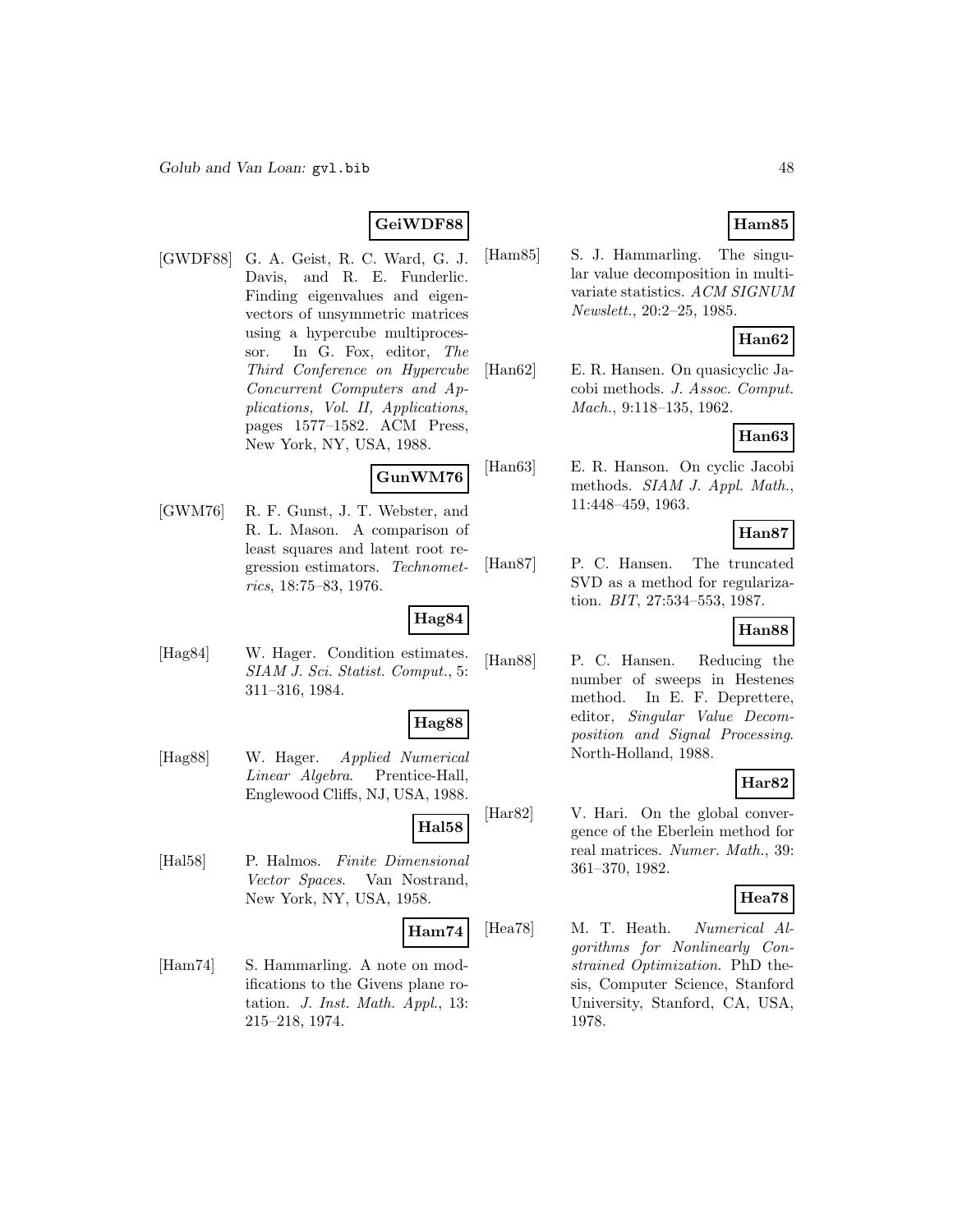## **Hea86**

[Hea86] M. T. Heath, editor. *Proceedings* of First SIAM Conference on Hypercube Multiprocessors. SIAM Publications, Philadelphia, PA, USA, 1986.

# **Hea87**

[Hea87] M. T. Heath, editor. Hypercube Multiprocessors. SIAM Publications, Philadelphia, PA, USA, 1987.

#### **Hel68**

[Hel68] B. W. Helton. Logarithms of matrices. Proc. Amer. Math. Soc., 19:733–736, 1968.

#### **Hel76**

[Hel76] D. Heller. Some aspects of the cyclic reduction algorithm for block tridiagonal linear systems. SIAM J. Numer. Anal., 13:484– 496, 1976.

## **Hel78**

[Hel78] D. Heller. A survey of parallel algorithms in numerical linear algebra. SIAM Rev., 20:740–777, 1978.

#### **Hen58**

[Hen58] P. Henrici. On the speed of convergence of cyclic and quasicyclic Jacobi methods for computing the eigenvalues of Hermitian matrices. SIAM J. Appl. Math., 6:144–162, 1958.

## **Hen62**

[Hen62] P. Henrici. Bounds for iterates, inverses, spectral variation, and fields of values of non-normal matrices. Numer. Math., 4:24–40, 1962.

#### **Hes80**

[Hes80] M. R. Hestenes. Conjugate Direction Methods in Optimization. Springer-Verlag, Berlin, Germany, 1980.

## **HigH89**

[HH89] N. J. Higham and D. J. Higham. Large growth factors in Gaussian elimination with pivoting. SIAM J. Matrix Anal. Appl., 10:155– 164, 1989.

#### **HenHP88**

[HHP88] C. S. Henkel, M. T. Heath, and R. J. Plemmons. Cholesky downdating on a hypercube. In G. Fox, editor, The Third Conference on Hypercube Concurrent Computers and Applications, Vol. II, Applications, pages 1592–1598. ACM Press, New York, NY, USA, 1988.

## **HelI83**

[HI83] D. E. Heller and I. C. F. Ipsen. Systolic networks for orthogonal decompositions. SIAM J. Sci. Statist. Comput., 4:261–269, 1983.

## **Hig85**

[Hig85] N. J. Higham. Nearness Problems in Numerical Linear Algebra. PhD thesis, University of Manchester, UK, 1985.

## **Hig86a**

[Hig86a] N. J. Higham. Computing the polar decomposition with applica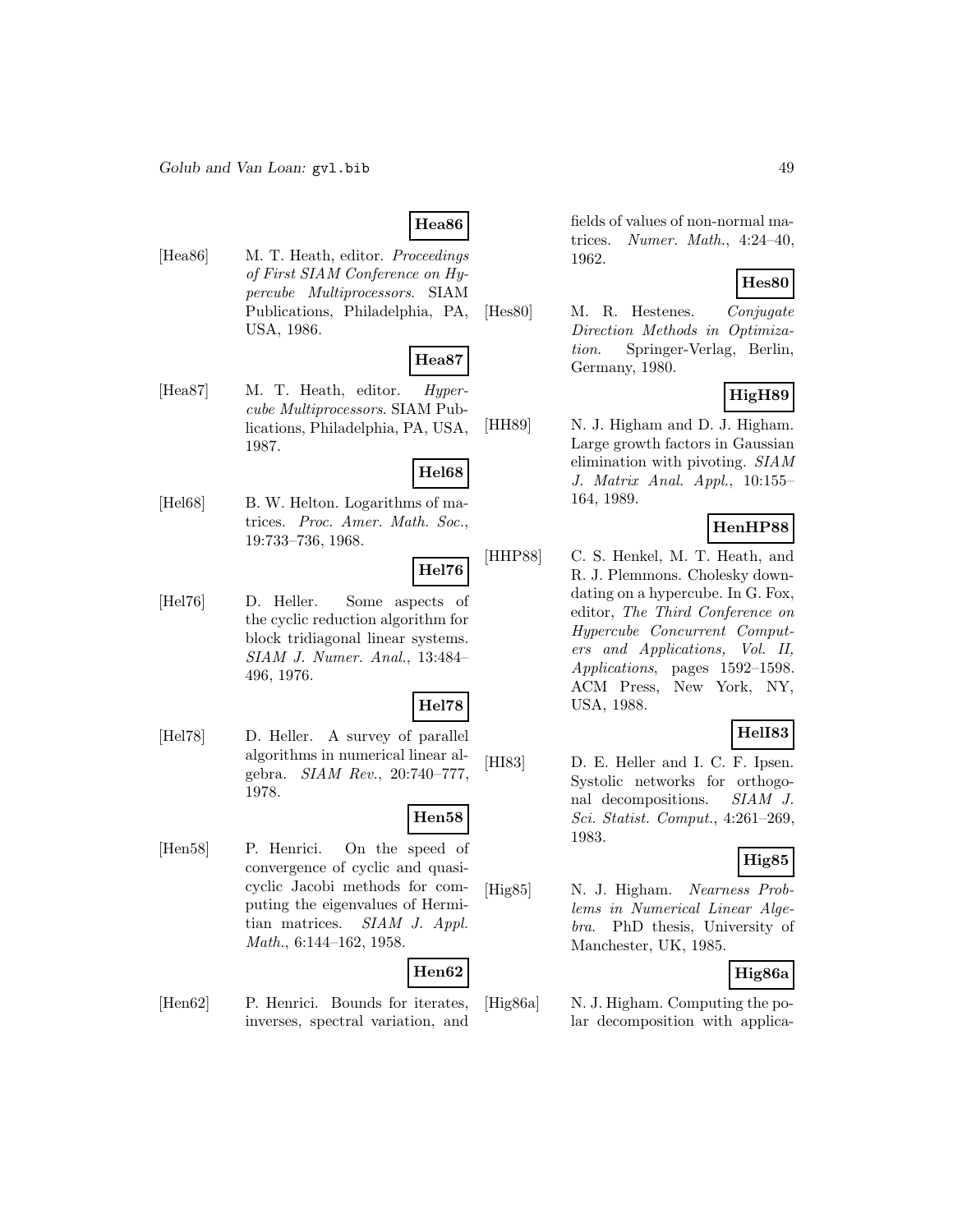tions. SIAM J. Sci. Statist. Comput., 7:1160–1174, 1986.

# **Hig86b**

[Hig86b] N. J. Higham. Efficient algorithms for computing the condition number of a tridiagonal matrix. SIAM J. Sci. Statist. Comput., 7:150–165, 1986.

#### **Hig86c**

[Hig86c] N. J. Higham. Newton's method for the matrix square root. Math. Comp., 46:537–550, 1986.

## **Hig87a**

[Hig87a] N. J. Higham. Computing real square roots of a real matrix. Linear Algebra Appl., 88/89:405– 430, 1987.

## **Hig87b**

[Hig87b] N. J. Higham. Error analysis of the Björck-Pereyra algorithms for solving Vandermonde systems. Numer. Math., 50:613– 632, 1987.

## **Hig87c**

[Hig87c] N. J. Higham. A survey of condition number estimation for triangular matrices. SIAM Rev., 29: 575–596, 1987.

#### **Hig88a**

[Hig88a] N. J. Higham. The accuracy of solutions to triangular systems. Technical Report 158, Mathematics, University of Manchester, UK, 1988.

# **Hig88b**

[Hig88b] N. J. Higham. Computing a nearest symmetric positive semidefinite matrix. Linear Algebra Appl., 103:103–118, 1988.

## **Hig88c**

[Hig88c] N. J. Higham. Fast solution of Vandermonde-like systems involving orthogonal polynomials. IMA J. Numer. Anal., 8:473–486, 1988.

## **Hig88e**

[Hig88d] N. J. Higham. Fortran codes for estimating the one-norm of a real or complex matrix, with applications to condition estimation. ACM Trans. Math. Software, 14: 381–396, 1988.

## **Hig88f**

[Hig88e] N. J. Higham. Matrix nearness problems and applications. Technical Report 161, Mathematics, University of Manchester, UK, 1988. To appear in Proceedings of the IMA Conference on Applications of Matrix Theory, eds. S. Barnett and M. J. C. Gover.



[Hig88f] N. J. Higham. The symmetric Procrustes problem. BIT, 28: 133–143, 1988.

# **Hig89**

[Hig89] N. J. Higham. Analysis of the Cholesky decomposition of a semi-definite matrix. In M. G. Cox and S. J. Hammarling, editors, Reliable Numerical Compu-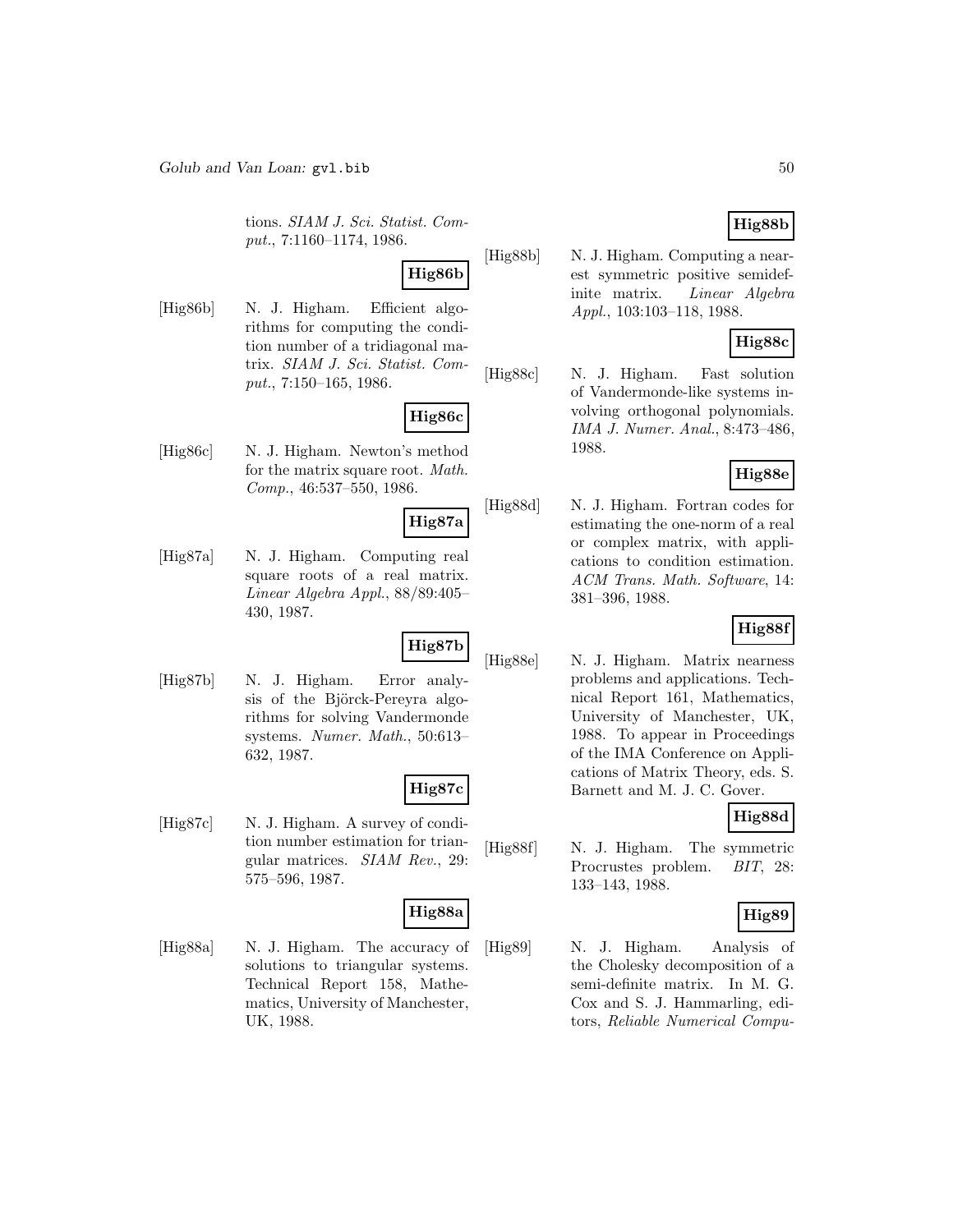tation. Oxford University Press, 1989.

# **HocJ88**

[HJ88] R. W. Hockney and C. R. Jesshope. Parallel Computers 2. Adam Hilger, Bristol and Philadelphia, 1988.

# **HanL69**

[HL69] R. J. Hanson and C. L. Lawson. Extensions and applications of the Householder algorithm for solving linear least squares problems. Math. Comp., 23:787–812, 1969.

#### **HeaLPW86**

[HLPW86] M. T. Heath, A. J. Laub, C. C. Paige, and R. C. Ward. Computing the SVD of a product of two matrices. SIAM J. Sci. Statist. Comput., 7:1147–1159, 1986.

#### **HanN81**

[HN81] R. J. Hanson and M. J. Norris. Analysis of measurements based on the singular value decomposition. SIAM J. Sci. Statist. Comput., 2:363–374, 1981.

# **Hoa77**

[Hoa77] D. Hoaglin. Mathematical software and exploratory data analysis. In John Rice, editor, Mathematical Software III, pages 139– 159. Academic Press, New York, NY, USA, 1977.

#### **Hoc65**

[Hoc65] R. W. Hockney. A fast direct solution of Poisson's equation using Fourier analysis. J. Assoc. Comput. Mach., 12:95–113, 1965.

# **Hoc83**

[Hoc83] R. Hockney. Characterizing computers and optimizing the  $FACR(\ell)$  Poisson solver on parallel unicomputers. IEEE Trans. Comput., C-32:933–941, 1983.

# **Hot57**

[Hot57] H. Hotelling. The relations of the newer multivariate statistical methods to factor analysis. Brit. J. Math. Statist. Psych., 10:69– 79, 1957.

## **Hou58**

[Hou58] A. S. Householder. Unitary triangularization of a nonsymmetric matrix. J. Assoc. Comput. Mach., 5:339–342, 1958.

#### **Hou68**

[Hou68] A. S. Householder. Moments and characteristic roots II. Numer. Math., 11:126–128, 1968.

#### **Hou74**

[Hou74] A. S. Householder. The Theory of Matrices in Numerical Analysis. Dover Publications, New York, NY, USA, 1974.

#### **HofP78**

[HP78] W. Hoffmann and B. N. Parlett. A new proof of global convergence for the tridiagonal QL algorithm. SIAM J. Numer. Anal., 15:929–937, 1978.

## **HeaR88**

[HR88] M. T. Heath and C. H. Romine. Parallel solution of triangular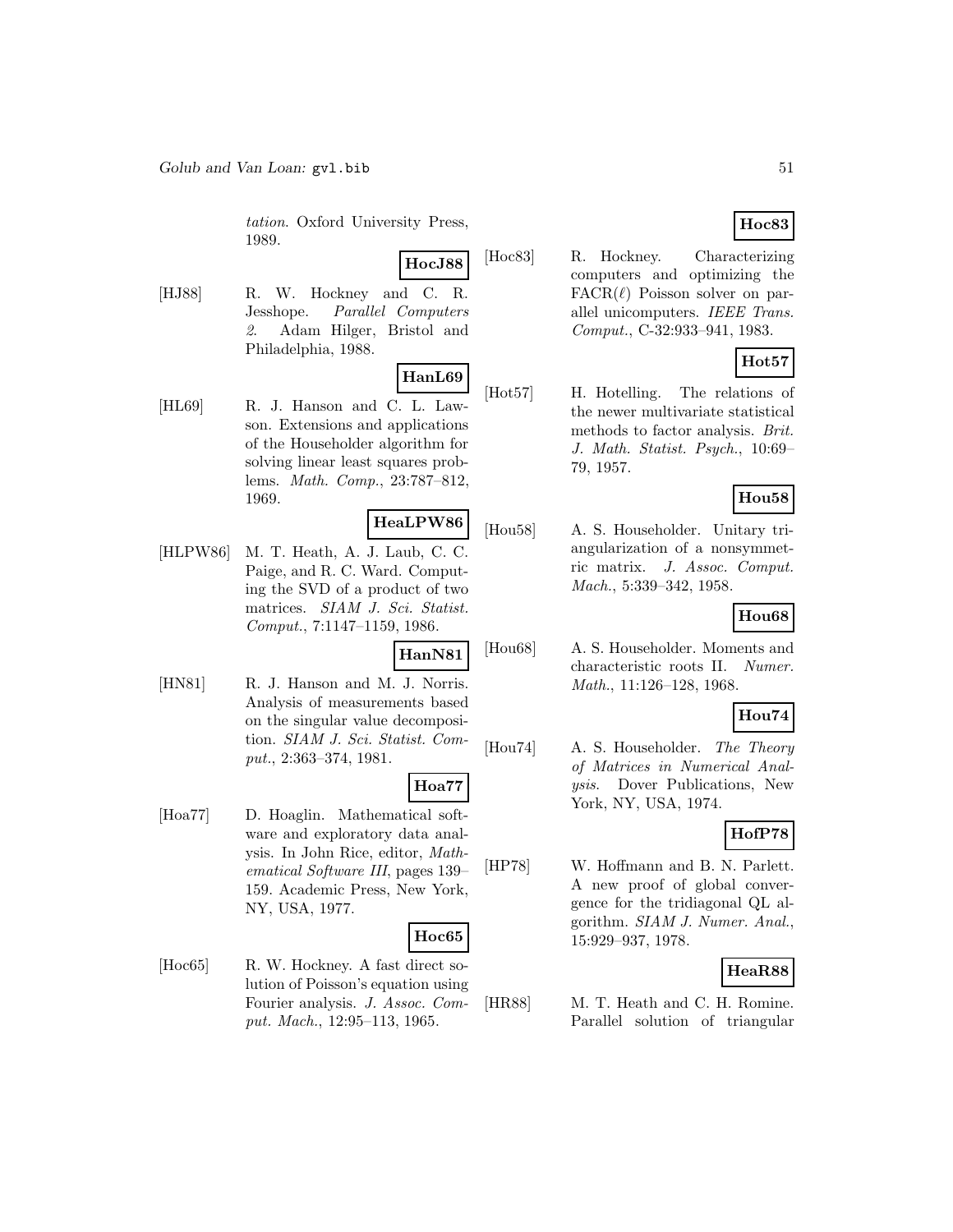systems on distributed memory multiprocessors. SIAM J. Sci. Statist. Comput., 9:558–588, 1988.

## **HesS52**

[HS52] M. R. Hestenes and E. Stiefel. Methods of conjugate gradients for solving linear systems. J. Res. Nat. Bur. Standards, 49:409–436, 1952.

# **HulS66**

[HS66] T. E. Hull and J. R. Swenson. Tests of probabilistic models for propagation of roundoff errors. Comm. ACM, 9:108–113, 1966.

## **HeaS86**

[HS86] M. T. Heath and D. C. Sorensen. A pipelined method for computing the QR factorization of a sparse matrix. Linear Algebra Appl., 77:189–203, 1986.

## **HigS88**

[HS88] N. J. Higham and R. S. Schreiber. Fast polar decomposition of an arbitrary matrix. Technical Report 88-942, Computer Science, Cornell University, Ithaca, NY 14853, 1988.

#### **Hua75**

[Hua75] C. P. Huang. A Jacobi-type method for triangularizing an arbitrary matrix. SIAM J. Numer. Anal., 12:566–570, 1975.

#### **Hua81**

[Hua81] C. P. Huang. On the convergence of the QR algorithm with origin shifts for normal matrices.

IMA J. Numer. Anal., 1:127–133, 1981.

# **Huf87**

[Huf87] S. Van Huffel. Analysis of the Total Least Squares Problem and Its Use in Parameter Estimation. PhD thesis, Electrical Engineering, Katholieke Universiteit Leuven, Leuven, Belgium, 1987.

## **Huf88**

[Huf88] S. Van Huffel. Comments on the solution of the nongeneric total least squares problem. Technical Report ESAT-KUL-88/3, Department of Electrical Engineering, Katholieke Universiteit Leuven, Leuven, Belgium, 1988.

# **HufV87**

[HV87] S. Van Huffel and J. Vandewalle. Subset selection using the total least squares approach in collinearity problems with errors in the variables. Linear Algebra Appl., 88/89:695–714, 1987.

## **HufV88a**

[HV88a] S. Van Huffel and J. Vandewalle. The partial total least squares algorithm. J. Comput. Appl. Math., 21:333–342, 1988.

#### **HufV88b**

[HV88b] S. Van Huffel and J. Vandewalle. The partial total least squares algorithm. J. Comput. Appl. Math., 21:333–342, 1988.

# **HufVH87**

[HVH87] S. Van Huffel, J. Vandewalle, and A. Haegemans. An efficient and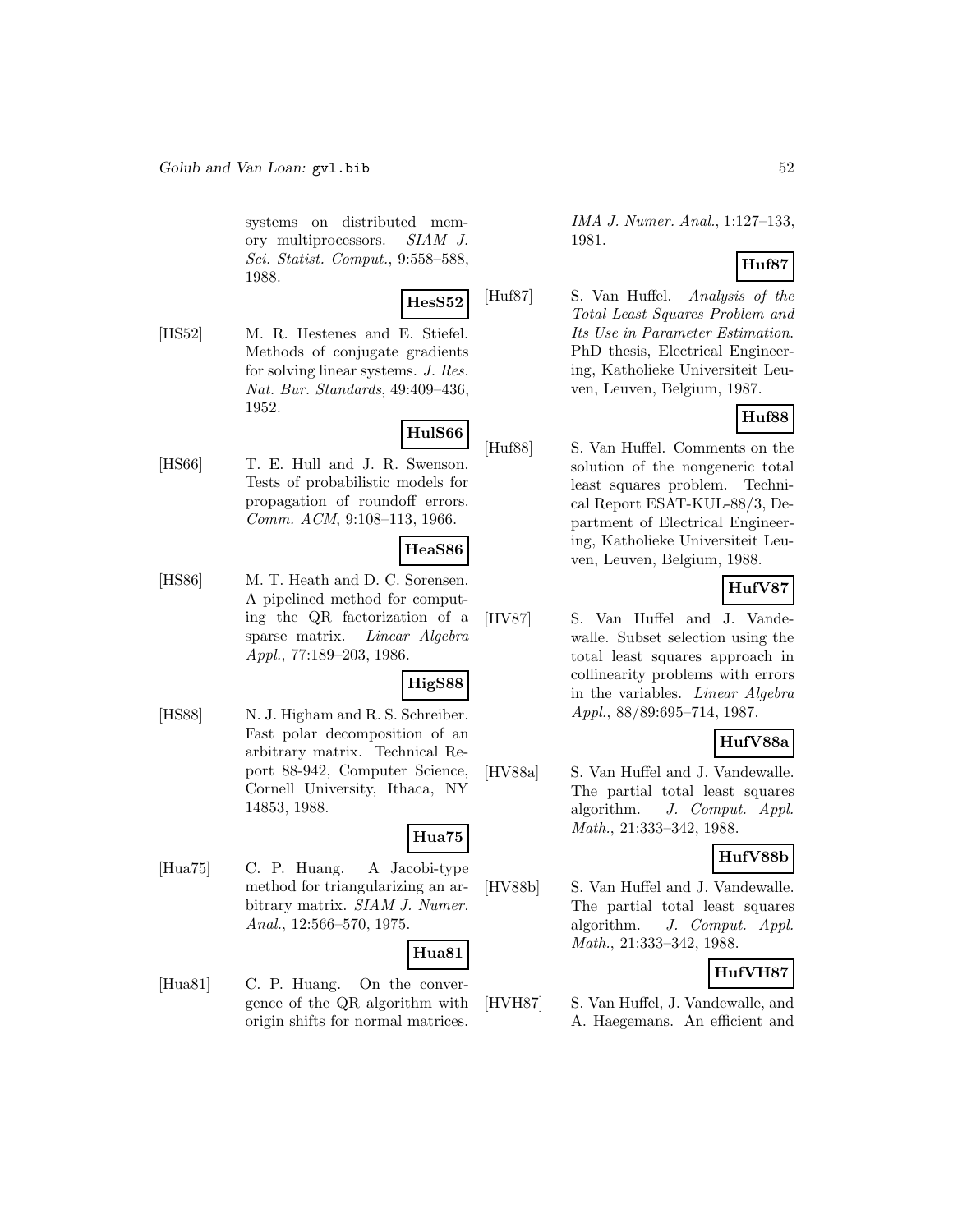reliable algorithm for computing the singular subspace of a matrix associated with its smallest singular values. J. Comput. Appl. Math., 19:313–330, 1987.

## **HagY81**

[HY81] L. A. Hageman and D. M. Young. Applied Iterative Methods. Academic Press, New York, NY, USA, 1981.

## **HenZ68**

[HZ68] P. Henrici and K. Zimmermann. An estimate for the norms of certain cyclic Jacobi operators. Linear Algebra Appl., 1:489–501, 1968.

# **Ike79**

[Ike79] Y. Ikebe. On inverses of Hessenberg matrices. Linear Algebra Appl., 24:93–97, 1979.

## **IseP87**

[IP87] A. Iserles and M. J. D. Powell, editors. The State of the Art in Numerical Analysis. Oxford University Press, 1987.

## **IpsSS86**

[ISS86] I. C. F. Ipsen, Y. Saad, and M. Schultz. Dense linear systems on a ring of processors. Linear Algebra Appl., 77:205–239, 1986.

#### **Jac46**

 $[Jac46]$  C. G. J. Jacobi. Uber ein leichtes verfahren die in der theorie der säculärstörungen vorkommenden gleichungen numerisch aufzulösen. Crelle's J.,  $30:51-94$ , 1846.

[Jen72] P. S. Jenson. The solution of large symmetric eigenproblems by sectioning. SIAM J. Numer. Anal., 9:534–545, 1972.

# **Jen77a**

**Jen72**

[Jen77a] A. Jennings. Influence of the eigenvalue spectrum on the convergence rate of the conjugate gradient method. J. Inst. Math. Appl., 20:61–72, 1977.

#### **Jen77b**

[Jen77b] A. Jennings. Matrix Computation for Engineers and Scientists. John Wiley and Sons, New York, NY, USA, 1977.

## **JohH87**

[JH87a] S. L. Johnsson and C. T. Ho. Algorithms for multiplying matrices of arbitrary shapes using shared memory primatives on a Boolean cube. Technical Report YALEU DCS RR-569, Computer Science, Yale University, New Haven, CT, USA, 1987.

## **JohH87c**

[JH87b] S. L. Johnsson and C. T. Ho. Multiple tridiagonal systems, the alternating direction methods, and Boolean cube configured multiprocessors. Technical Report YALEU DCS RR-532, Computer Science, Yale University, New Haven, CT, USA, 1987.



[JH88] S. L. Johnsson and C. T. Ho. Algorithms for matrix transposition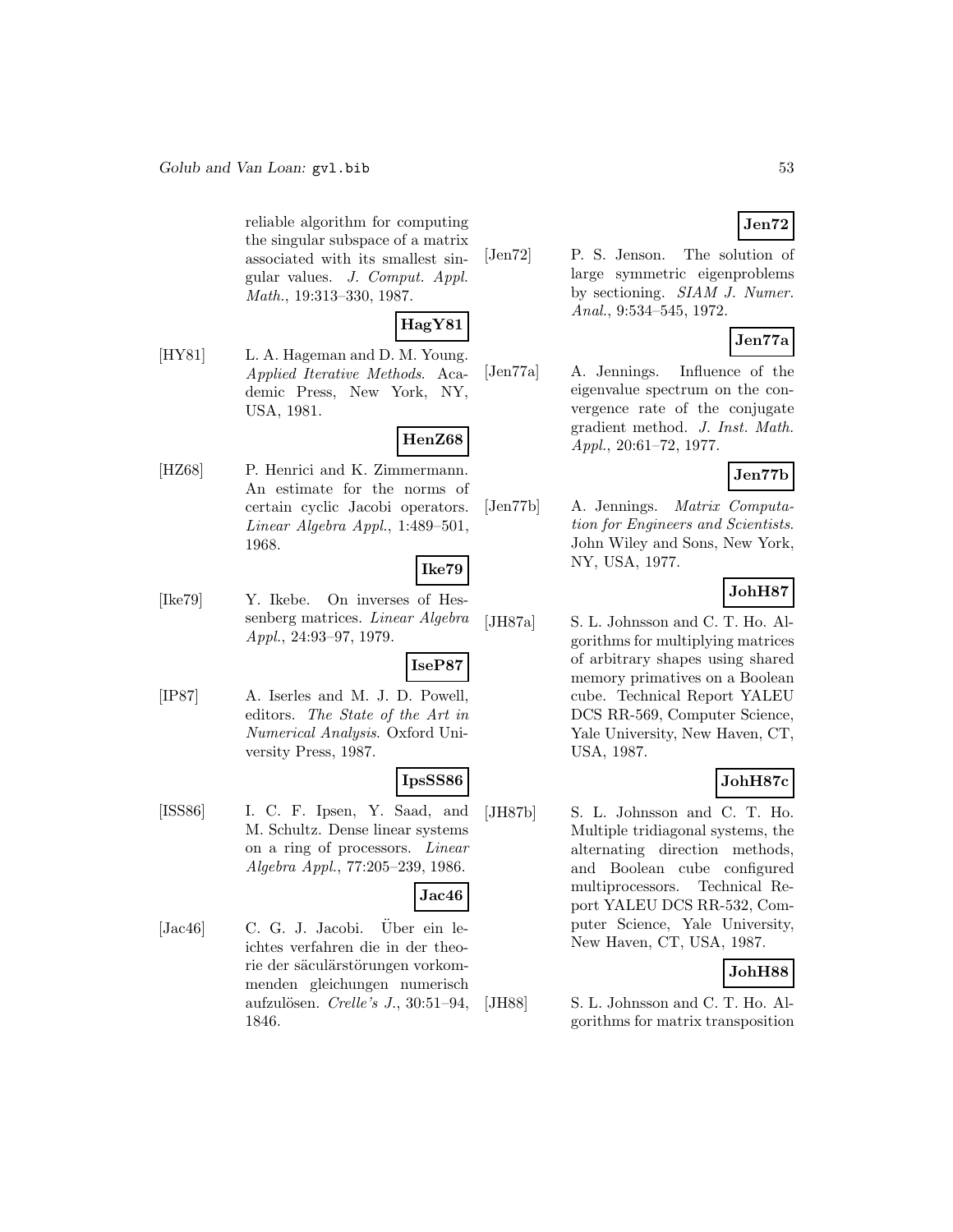on Boolean N-cube configured ensemble architectures. SIAM J. Matrix Anal. Appl., 9:419–454, 1988.

#### **JohMP83**

[JMP83] O. G. Johnson, C. A. Micchelli, and G. Paul. Polynomial preconditioners for conjugate gradient calculations. SIAM J. Numer. Anal., 20:362–376, 1983.

# **JenO71**

[JO71] A. Jennings and D. R. L. Orr. Application of the simultaneous iteration method to undamped vibration problems. Internat. J. Numer. Methods Engrg., 3:13–24, 1971.

## **JenO74**

[JO74] L. S. Jennings and M. R. Osborne. A direct error analysis for least squares. Numer. Math., 22: 322–332, 1974.

## **JenO77**

[JO77] A. Jennings and M. R. Osborne. Generalized eigenvalue problems for certain unsymmetric band matrices. Linear Algebra Appl., 29:139–150, 1977.

## **Joh71**

[Joh71] R. L. Johnston. Gershgorin theorems for partitioned matrices. Linear Algebra Appl., 4:205–220, 1971.

#### **Joh84**

[Joh84] S. L. Johnsson. Odd-even cyclic reduction on ensemble architectures and the solution of tridiago-

nal systems of equations. Technical Report YALEU DCS RR-339, Computer Science, Yale University, New Haven, CT, USA, 1984.

#### **Joh85**

[Joh85] S. L. Johnsson. Solving narrow banded systems on ensemble architectures. ACM Trans. Math. Software, 11:271–288, 1985.

# **Joh86**

[Joh86] S. L. Johnsson. Band matrix system solvers on ensemble architectures. In F. A. Matsen and T. Tajima, editors, Supercomputers: Algorithms, Architectures, and Scientific Computation, pages 196–216. University of Texas Press, Austin, TX, USA, 1986.

## **Joh87a**

[Joh87a] S. L. Johnsson. Communication efficient basic linear algebra computations on hypercube multiprocessors. J. Parallel and Distrib. Comput., 4:133–172, 1987.

## **Joh87b**

[Joh87b] S. L. Johnsson. Solving tridiagonal systems on ensemble architectures. SIAM J. Sci. Statist. Comput., 8:354–392, 1987.

## **Jor84**

[Jor84] T. Jordan. Conjugate gradient preconditioners for vector and parallel processors. In G. Birkoff and A. Schoenstadt, editors, Proceedings of the Conference on Elliptic Problem Solvers. Academic Press, New York, NY, USA, 1984.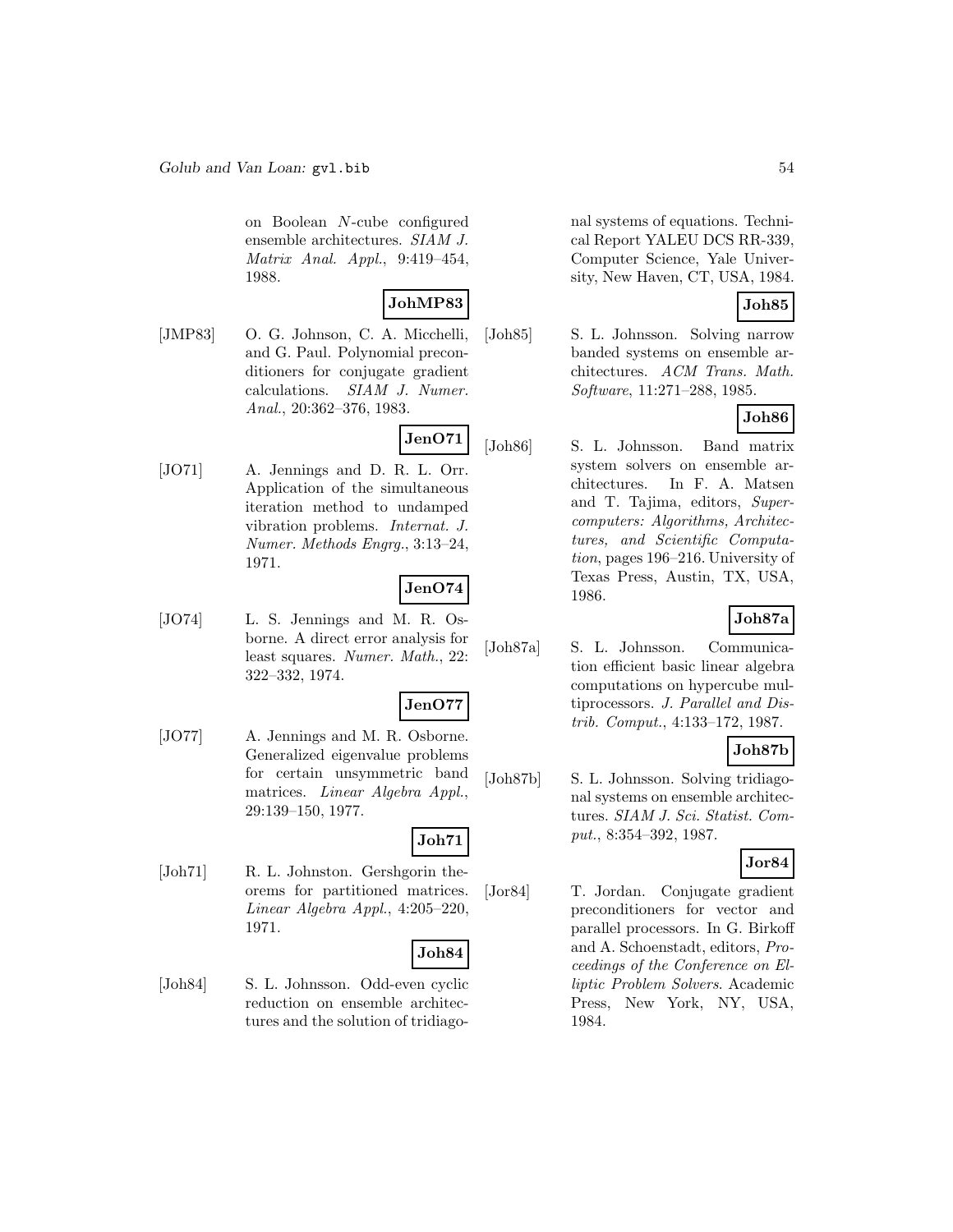# **Jor87**

[Jor87] H. Jordan. Interpreting parallel processor performance measurements. SIAM J. Sci. Statist. Comput., 8:s220–s226, 1987.

## **JohP71**

[JP71] J. Johnson and C. L. Phillips. An algorithm for the computation of the integral of the state transition matrix. IEEE Trans. Automat. Control, AC-16:204–205, 1971.

#### **JenS75**

[JS75] A. Jennings and W. J. Stewart. Simultaneous iteration for the partial eigensolution of real matrices. J. Inst. Math. Appl., 15:351–362, 1975.

# **JanW77**

[JW77] M. Jankowski and M. Wozniakowski. Iterative refinement implies numerical stability. BIT, 17: 303–311, 1977.

#### **JeaY83**

[JY83] K. C. Jea and D. M. Young. On the simplification of generalized conjugate gradient methods for nonsymmetrizable linear systems. Linear Algebra Appl., 52/53:399–417, 1983.

# **Kag77a**

[Kåg77a] B. Kågström. Bounds and perturbation bounds for the matrix exponential. BIT, 17:39–57, 1977.

#### **Kag77b**

[Kåg77b] B. Kågström. Numerical computation of matrix functions. Technical Report UMINF-58.77, Information Processing, University of Umeå, Umeå, Sweden, 1977.

## **Kag85**

[Kåg85] B. Kågström. The generalized singular value decomposition and the general  $A-\lambda B$  problem. BIT, 24:568–583, 1985.

#### **Kag86**

[Kåg86] B. Kågström. RGSVD: An algorithm for computing the Kronecker structure and reducing subspaces of singular  $A-\lambda B$  pencils. SIAM J. Sci. Statist. Comput., 7:185–211, 1986.

#### **Kah66**

[Kah66] W. Kahan. Numerical linear algebra. Canad. Math. Bull., 9:757– 801, 1966.

## **Kah67**

[Kah67] W. Kahan. Inclusion theorems for clusters of eigenvalues of Hermitian matrices. report, Computer Science, University of Toronto, Toronto, Canada, 1967.

#### **Kah75**

[Kah75] W. Kahan. Spectra of nearly Hermitian matrices. Proc. Amer. Math. Soc., 48:11–17, 1975.

#### **Kan66**

[Kan66] S. Kaniel. Estimates for some computational techniques in linear algebra. Math. Comp., 20: 369–378, 1966.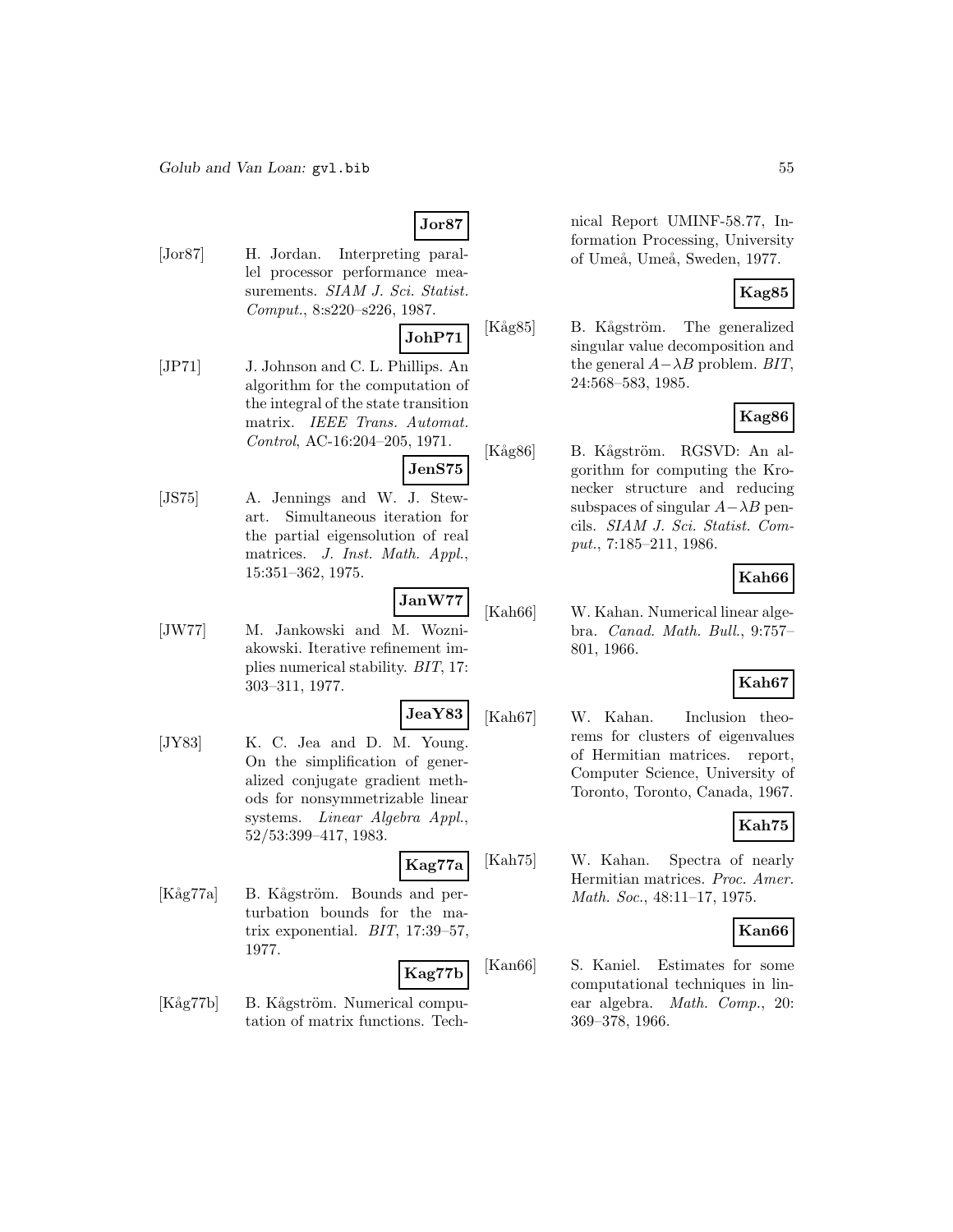# **Kar74**

[Kar74] I. Karasalo. A criterion for truncation of the QR decomposition algorithm for the singular linear least squares problem. BIT, 14: 156–166, 1974.

# **Kat66**

[Kat66] T. Kato. Perturbation Theory for Linear Operators. Springer-Verlag, New York, NY, USA, 1966.

#### **Kau74**

[Kau74] L. Kaufman. The LZ algorithm to solve the generalized eigenvalue problem. SIAM J. Numer. Anal., 11:997–1024, 1974.

## **Kau77**

[Kau77] L. Kaufman. Some thoughts on the QZ algorithm for solving the generalized eigenvalue problem. ACM Trans. Math. Software, 3: 65–75, 1977.

#### **Kau79**

[Kau79] L. Kaufman. Application of dense Householder transformations to a sparse matrix. ACM Trans. Math. Software, 5:442– 450, 1979.

## **Kau83**

[Kau83] L. Kaufman. Matrix methods for queueing problems. SIAM J. Sci. Statist. Comput., 4:525–552, 1983.

#### **Kau87**

[Kau87] L. Kaufman. The generalized Householder transformation and

sparse matrices. Linear Algebra Appl., 90:221–234, 1987.

# **KapB84**

[KB84] R. N. Kapur and J. C. Browne. Techniques for solving block tridiagonal systems on reconfigurable array computers. SIAM J. Sci. Statist. Comput., 5:701–719, 1984.

## **KatdV77**

[KdV77] J. M. Van Kats and H. A. Van der Vorst. Automatic monitoring of Lanczos schemes for symmetric or skew-symmetric generalized eigenvalue problems. Technical Report TR 7, Academische Computer Centre, Utrecht, The Netherlands, 1977.

# **Ker82**

[Ker82] D. Kershaw. Solution of single tridiagonal linear systems and vectorization of the ICCG algorithm on the Cray-1. In G. Roderigue, editor, Parallel Computation. Academic Press, New York, NY, USA, 1982.

## **KubF64**

[KF64] V. N. Kublanovskaya and V. N. Fadeeva. Computational methods for the solution of a generalized eigenvalue problem. Amer. Math. Soc. Transl., 2:271–290, 1964.

#### **KauG83**

[KG83] J. Kautsky and G. H. Golub. On the calculation of Jacobi matrices. Linear Algebra Appl., 52/53: 439–456, 1983.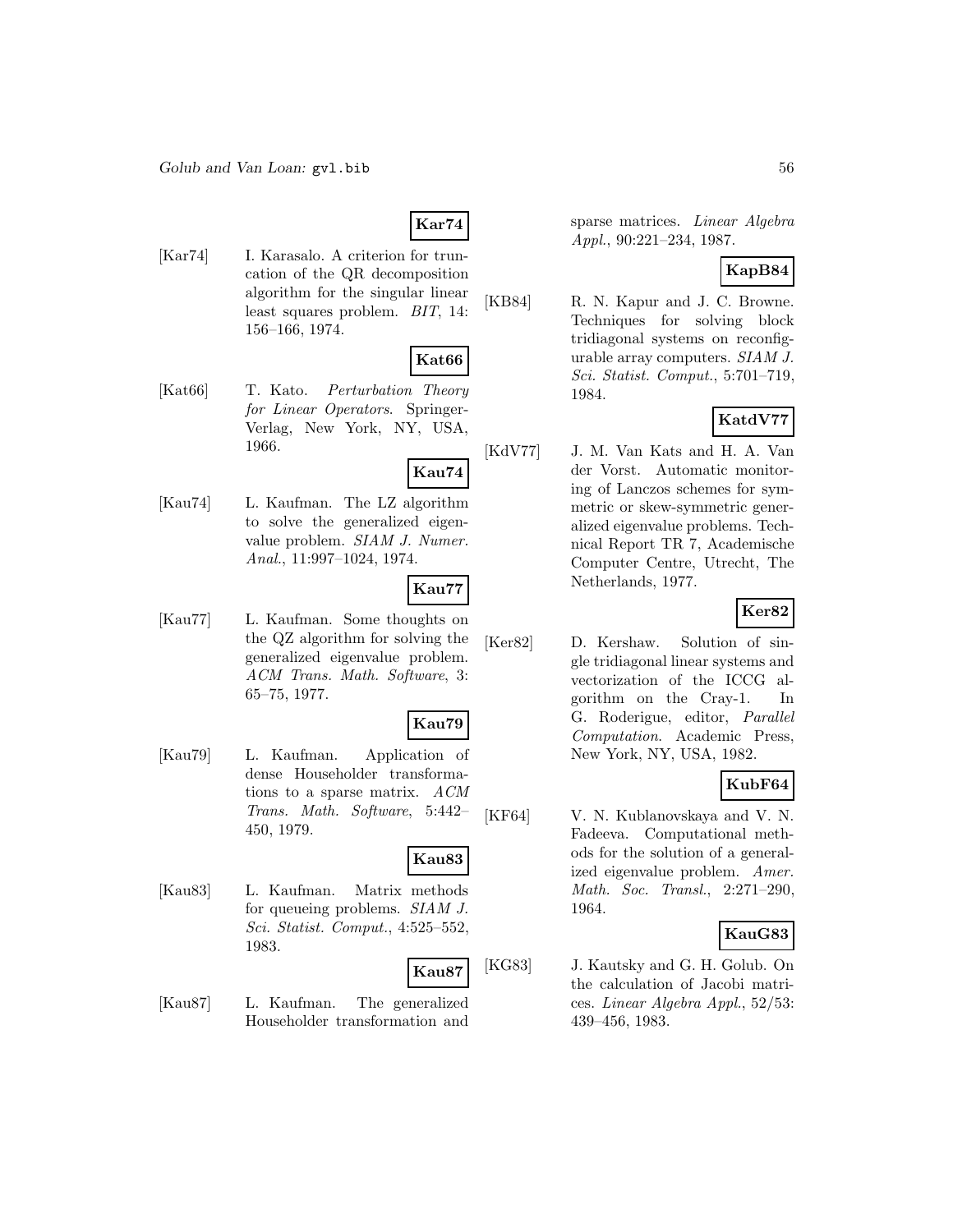# **Kie87**

[Kie87] A. Kielbasinski. A note on rounding error analysis of Cholesky factorization. Linear Algebra Appl., 88/89:487–494, 1987.

## **KagL88**

[KL88] B. Kågström and P. Ling. Level 2 and 3 BLAS routines for the IBM 3090 VF/400: Implementation and experiences. Technical Report UMINF-154.88, Information Processing, University of Umeå, S-901 87 Umeå, Sweden, 1988.

#### **KriM86a**

[KM86a] A. S. Krishnakuma and M. Morf. Eigenvalues of a symmetric tridiagonal matrix: A divide and conquer approach. Numer. Math., 48:349–368, 1986.

#### **KulM86b**

[KM86b] U. W. Kulisch and W. L. Miranker. The arithmetic of the digital computer. SIAM Rev., 28:1– 40, 1986.

## **KahMN88**

[KMN88] D. Kahaner, C. B. Moler, and S. Nash. Numerical Methods and Software. Prentice-Hall, Englewood Cliffs, NJ, USA, 1988.

## **KagNP87**

[KNP87] B. Kågström, L. Nyström, and P. Poromaa. Parallel algorithms for solving the triangular Sylvester equation on a hypercube multiprocessor. Technical Report UMINF-136.87, Information Processing, University of Umeå, S-901 87 Umeå, Sweden. 1987.

#### **KagNP88**

[KNP88] B. Kågström, L. Nyström, and P. Poromaa. Parallel shared memory algorithms for solving the triangular Sylvester equation. Technical Report UMINF-155.88, Information Processing, University of Umeå, S-901 87 Umeå, Sweden, 1988.

#### **Knu81**

[Knu81] D. Knuth. Seminumerical-Algorithms, volume 2 of The Art of Computer Programming. Addison-Wesley, Reading, MA, USA, second edition, 1981.

## **Kog55**

[Kog55] E. G. Kogbetliantz. Solution of linear equations by diagonalization of coefficient matrix. Quart. Appl. Math., 13:123–132, 1955.

#### **KahP74**

[KP74] W. Kahan and B. N. Parlett. An analysis of Lanczos algorithms for symmetric matrices. Technical Report ERL-M467, University of California, Berkeley, Berkeley, CA, USA, 1974.

#### **KahP76**

[KP76] W. Kahan and B. N. Parlett. How far should you go with the Lanczos process? In J. Bunch and D. Rose, editors, Sparse Matrix Computations, pages 131– 144. Academic Press, New York, NY, USA, 1976.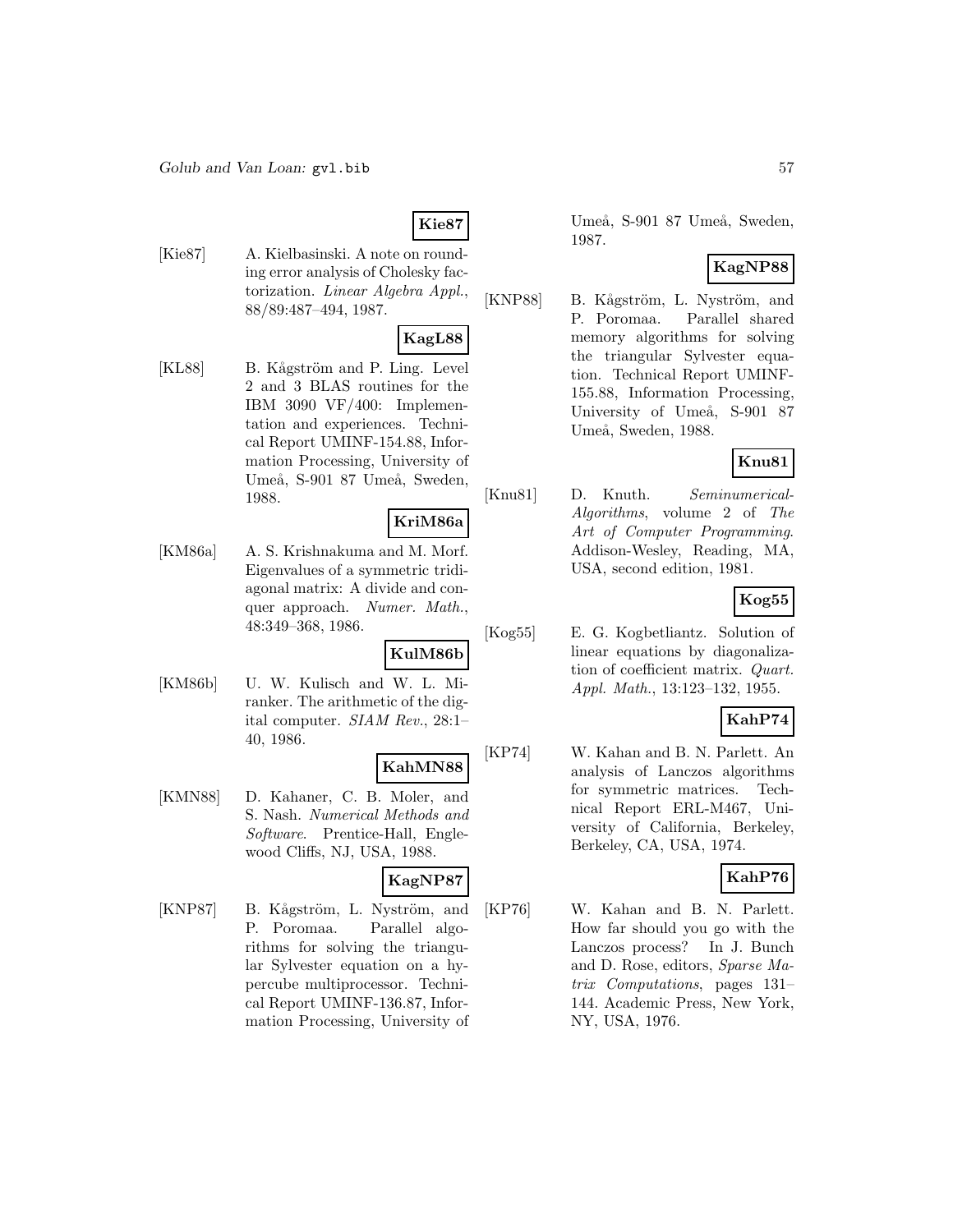## **KouP81**

[KP81] S. Kourouklis and C. C. Paige. A constrained least squares approach to the general Gauss-Markov linear model. J. Amer. Statist. Assoc., 76:620–625, 1981.

# **KahPJ82**

[KPJ82] W. Kahan, B. N. Parlett, and E. Jiang. Residual bounds on approximate eigensystems of nonnormal matrices. SIAM J. Numer. Anal., 19:470–484, 1982.

## **KagR80a**

[KR80a] B. Kågström and A. Ruhe. Algorithm 560 JNF: An algorithm for numerical computation of the Jordan normal form of a complex matrix. ACM Trans. Math. Software, 6:437–443, 1980.

#### **KagR80b**

[KR80b] B. Kågström and A. Ruhe. An algorithm for numerical computation of the Jordan normal form of a complex matrix. ACM Trans. Math. Software, 6:398–419, 1980.

#### **KagR83**

[KR83] B. Kågström and A. Ruhe, editors. Proceedings of the Conference on Matrix Pencils, Pite Havsbad 1982, volume 973 of Lecture Notes in Mathematics. Springer-Verlag, New York and Berlin, 1983.

#### **Kub61**

[Kub61] V. N. Kublanovskaya. On some algorithms for the solution of the complete eigenvalue problem.

U. S. S. R. Comput. Math. and Math. Phys., 3:637–657, 1961.

#### **Kun82**

[Kun82] H. T. Kung. Why systolic architectures? IEEE Computer, 15: 37–46, 1982.



[KW87] B. Kågström and L. Westin. GSYLV- Fortran routines for the generalized Schur method with dif−<sup>1</sup> estimators for solving the generalized Sylvester equation. Technical Report UMINF-132.86, Information Processing, University of Umeå, S-901 87 Umeå, Sweden, 1987.

## **Lan50**

[Lan50] C. Lanczos. An iteration method for the solution of the eigenvalue problem of linear differential and integral operators. J. Res. Nat. Bur. Standards, 45: 255–282, 1950.

## **Lan70**

[Lan70] P. Lancaster. Explicit solution of linear matrix equations. SIAM Rev., 12:544–566, 1970.

#### **Lau81**

[Lau81] A. Laub. Efficient multivariable frequency response computations. IEEE Trans. Automat. Control, AC-26:407–408, 1981.



[Lau85] A. Laub. Numerical linear algebra aspects of control design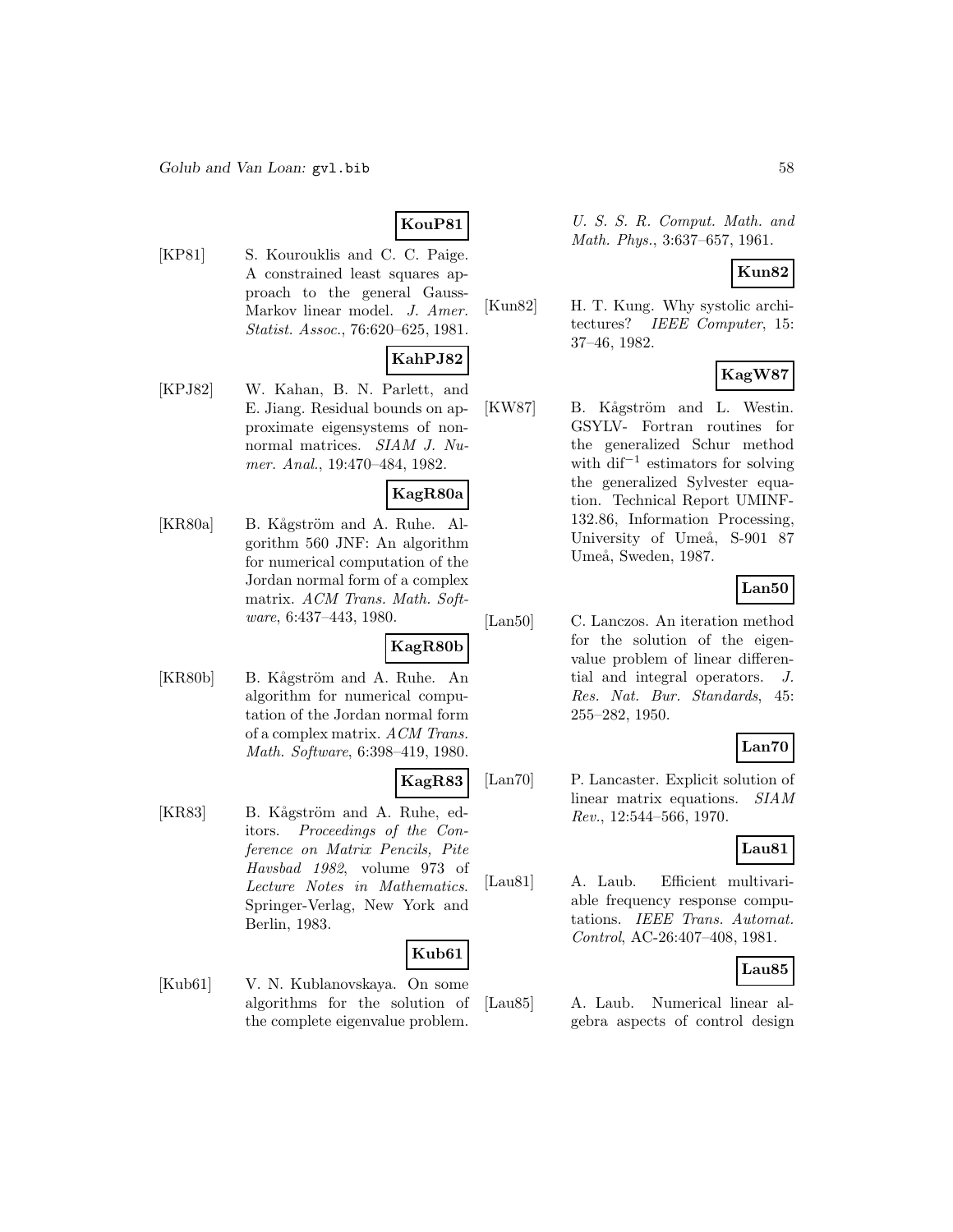computations. IEEE Trans. Automat. Control, AC-30:97–108, 1985.

# **LiC88**

[LC88] G. Li and T. Coleman. A parallel triangular solver for a distributed-memory multiprocessor. SIAM J. Sci. Statist. Comput., 9:485–502, 1988.

## **Leh63**

[Leh63] N. J. Lehmann. Optimale Eigenwerteinschliessungen. Numer. Math., 5:246–272, 1963.

## **Lem73**

[Lem73] F. Lemeire. Bounds for condition numbers of triangular and trapezoid matrices. BIT, 15:58– 64, 1973.

#### **Leo80**

[Leo80] S. J. Leon. Linear Algebra with Applications. Macmillan, New York, NY, USA, 1980.

#### **Lev47**

[Lev47] N. Levinson. The Weiner RMS error criterion in filter design and prediction. J. Math. Phys., 25: 261–278, 1947.

#### **Lew77**

[Lew77] J. Lewis. Algorithms for sparse matrix eigenvalue problems. Technical Report STAN-CS-77-595, Department of Computer Science, Stanford University, Stanford, CA, USA, 1977.

#### **LawH69**

[LH69] C. L. Lawson and R. J. Hanson. Extensions and applications of the Householder algorithm for solving linear least squares problems. Math. Comp., 23:787–812, 1969.

## **LawH74**

[LH74] C. L. Lawson and R. J. Hanson. Solving Least Squares Problems. Prentice-Hall, Englewood Cliffs, NJ, USA, 1974.

## **LawHKK79a**

[LHKK79a] C. L. Lawson, R. J. Hanson, D. R. Kincaid, and F. T. Krogh. Algorithm 539: Basic linear algebra subprograms for Fortran usage. ACM Trans. Math. Software, 5:324–325, 1979.

#### **LawHKK79b**

[LHKK79b] C. L. Lawson, R. J. Hanson, D. R. Kincaid, and F. T. Krogh. Basic linear algebra subprograms for Fortran usage. ACM Trans. Math. Software, 5:308–323, 1979.

## **Lin61**

[Lin61] I. Linnik. *Method of Least* Squares and Principles of the Theory of Observation. Pergamon Press, New York, NY, USA, 1961.

#### **LusO83**

[LO83] E. Lusk and R. Overbeek. Implementation of monitors with macros: A programming aid for the HEP and other parallel processors. Technical Report 83- 97, Argonne National Laboratory, Argonne, ILL, 1983.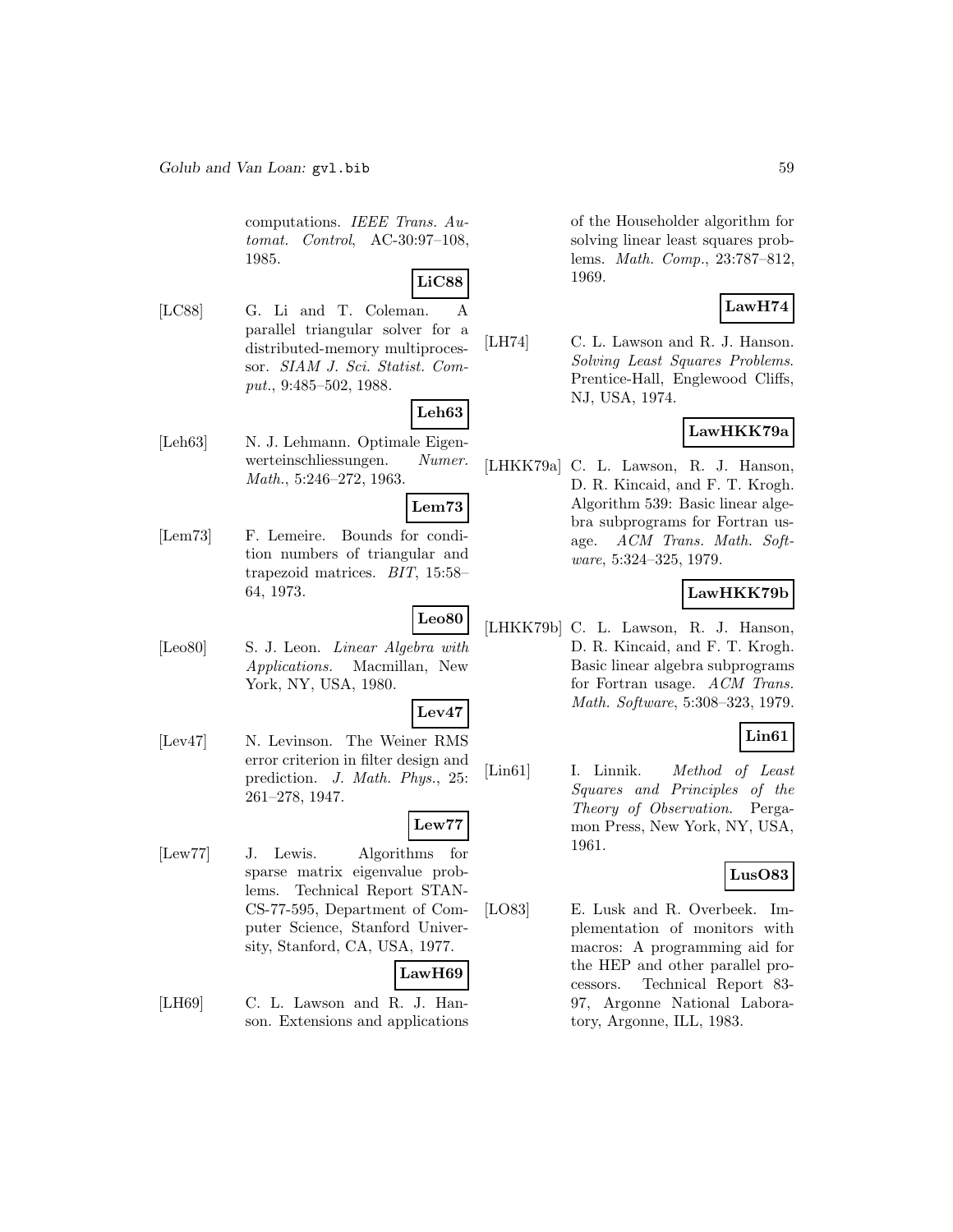## **Loa73**

[Loa73] C. F. Van Loan. Generalized Singular Values with Algorithms and Applications. PhD thesis, University of Michigan, Ann Arbor, MI, USA, 1973.

## **Loa75a**

[Loa75a] C. F. Van Loan. A general matrix eigenvalue algorithm. SIAM J. Numer. Anal., 12:819–834, 1975.

## **Loa75b**

[Loa75b] C. F. Van Loan. A study of the matrix exponential. Technical Report 10, Numerical Analysis, University of Manchester, UK, 1975.

#### **Loa76**

[Loa76] C. F. Van Loan. Generalizing the singular value decomposition. SIAM J. Numer. Anal., 13:76– 83, 1976.

#### **Loa77a**

[Loa77a] C. F. Van Loan. On the limitation and application of the Padé approximation to the matrix exponential. In E. B. Saff and R. S. Varga, editors, Padé and Rational Approximation. Academic Press, New York, NY, USA, 1977.

#### **Loa77b**

[Loa77b] C. F. Van Loan. The sensitivity of the matrix exponential. SIAM J. Numer. Anal., 14:971– 981, 1977.

[Loa78a] C. F. Van Loan. Computing integrals involving the matrix exponential. IEEE Trans. Automat. Control, AC-23:395–404, 1978.

# **Loa78b**

[Loa78b] C. F. Van Loan. A note on the evaluation of matrix polynomials. IEEE Trans. Automat. Control, AC-24:320–321, 1978.

# **Loa82**

[Loa82] C. F. Van Loan. Using the Hessenberg decomposition in control theory. In D. C. Sorensen and R. J. Wets, editors, Algorithms and Theory in Filtering and Control, number 18 in Mathematical Programming Study, pages 102– 111. North-Holland, Amsterdam, The Netherlands, 1982.

## **Loa83**

[Loa83] C. F. Van Loan. A generalized SVD analysis of some weighting methods for equality-constrained least squares. In B. Kågström and A. Ruhe, editors, Proceedings of the Conference on Matrix Pencils. Springer-Verlag, New York, NY, USA, 1983.

## **Loa84**

[Loa84] C. F. Van Loan. A symplectic method for approximating all the eigenvalues of a Hamiltonian matrix. Linear Algebra Appl., 61: 233–252, 1984.

# **Loa85a**

[Loa85a] C. F. Van Loan. Computing the CS and generalized singular value

**Loa78a**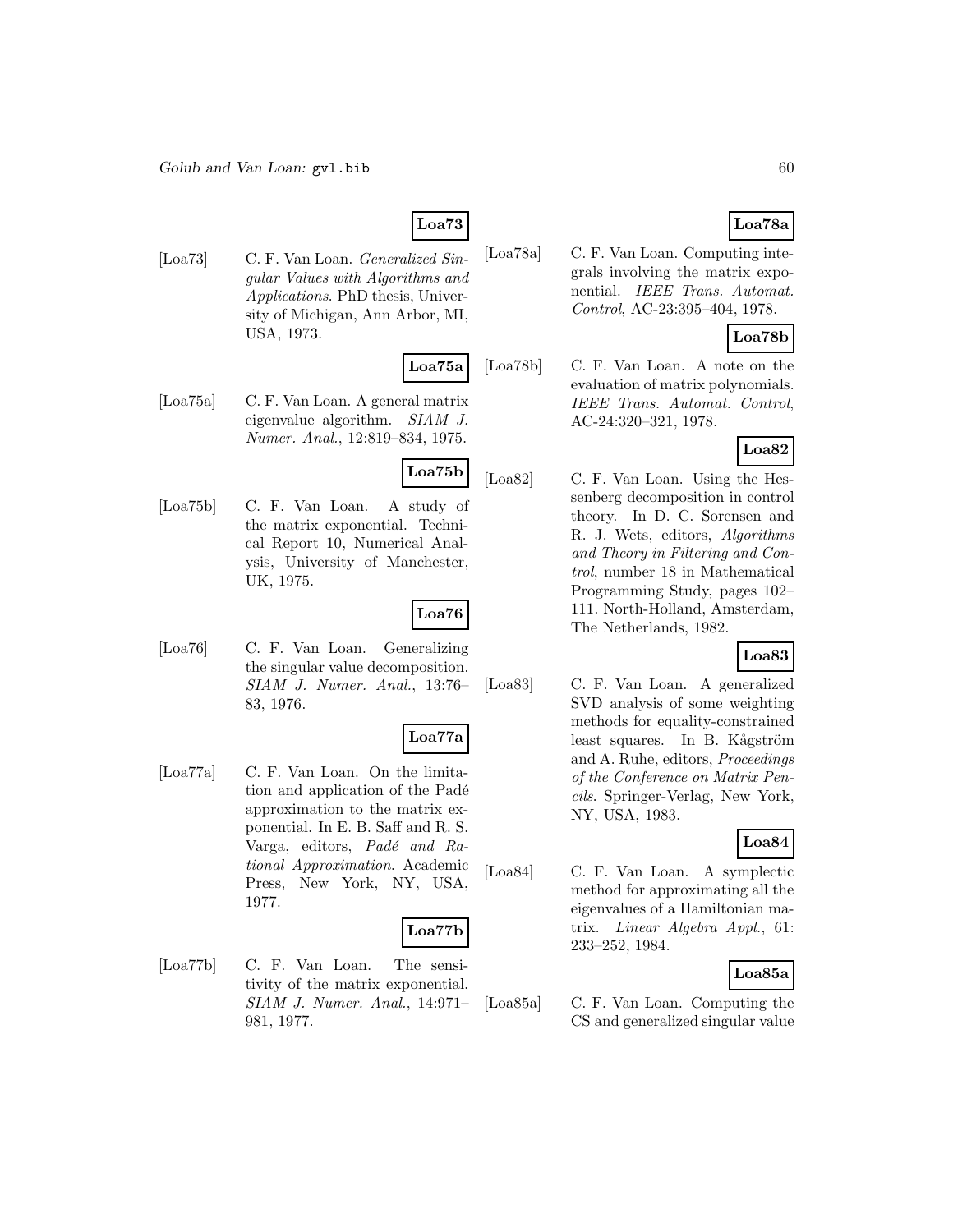decomposition. Numer. Math., 46:479–492, 1985.

## **Loa85b**

[Loa85b] C. F. Van Loan. How near is a stable matrix to an unstable matrix? Contemp. Math., 47:465– 477, 1985.

## **Loa85c**

[Loa85c] C. F. Van Loan. On the method of weighting for equality constrained least squares problems. SIAM J. Numer. Anal., 22:851– 864, 1985.

#### **Loa87**

[Loa87] C. F. Van Loan. On estimating the condition of eigenvalues and eigenvectors. Linear Algebra Appl., 88/89:715–732, 1987.

#### **Loi69**

[Loi69] G. Loizou. Nonnormality and Jordan condition numbers of matrices. J. Assoc. Comput. Mach., 16:580–584, 1969.

## **Loi72**

[Loi72] G. Loizou. On the quadratic convergence of the Jacobi method for normal matrices. Comput. J., 15: 274–276, 1972.

**Lot56**

[Lot56] M. Lotkin. Characteristic values of arbitrary matrices. Quart. Appl. Math., 14:267–275, 1956.

## **LoPS87**

[LPS87] S. Lo, B. Philippe, and A. Sameh. A multiprocessor algorithm for the symmetric tridiagonal eigenvalue problem. SIAM J. Sci. Statist. Comput., 8:s155–s165, 1987.

## **LarS78**

[LS78] J. Larson and A. Sameh. Efficient calculation of the effects of roundoff errors. ACM Trans. Math. Software, 4:228–236, 1978.

## **LanT85**

[LT85] P. Lancaster and M. Tismenetsky. The Theory of Matrices. Academic Press, New York, NY, USA, second edition, 1985.

# **Lue73**

[Lue73] D. G. Luenberger. Introduction to Linear and Nonlinear Programming. Addison-Wesley, New York, NY, USA, 1973.

#### **Luk78**

[Luk78] F. T. Luk. Sparse and Parallel Matrix Computations. PhD thesis, Computer Science, Stanford University, Stanford, CA, USA, 1978.

#### **Luk80**

[Luk80] F. T. Luk. Computing the singular value decomposition on the ILLIAC IV. ACM Trans. Math. Software, 6:524–539, 1980.

#### **Luk86a**

[Luk86a] F. T. Luk. A rotation method for computing the QR factorization. SIAM J. Sci. Statist. Comput., 7: 452–459, 1986.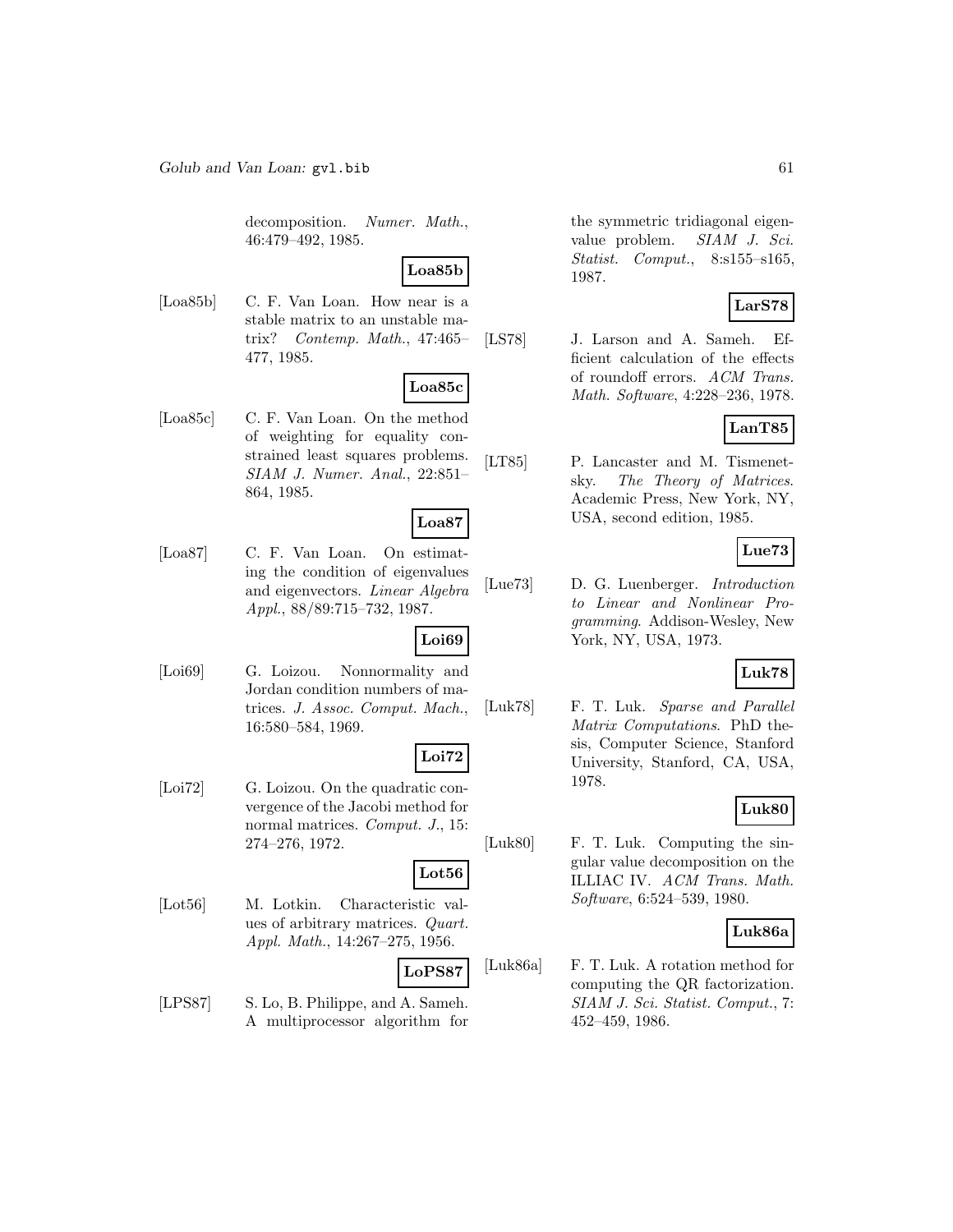## **Luk86b**

[Luk86b] F. T. Luk. A triangular processor array for computing singular values. Linear Algebra Appl., 77: 259–274, 1986.

# **LamV75**

[LV75] J. Lambiotte and R. G. Voigt. The solution of tridiagonal linear systems on the CDC-STAR 100 computer. ACM Trans. Math. Software, 1:308–329, 1975.

## **Mad59**

[Mad59] A. Madansky. The fitting of straight lines when both variables are subject to error. J. Amer. Statist. Assoc., 54:173–205, 1959.

# **Mah79**

[Mah79] K. N. Mahindar. Linear combinations of Hermitian and real symmetric matrices. Linear Algebra Appl., 25:95–105, 1979.

# **Mak75**

[Mak75] J. Makhoul. Linear prediction: A tutorial review. Proc. IEEE, 63(4):561–580, 1975.

# **Man77**

[Man77] T. A. Manteuffel. The Tchebychev iteration for nonsymmetric linear systems. Numer. Math., 28:307–327, 1977.

#### **Man79**

[Man79] T. A. Manteuffel. Shifted incomplete Cholesky factorization. In I. S. Duff and G. W. Stewart, editors, Sparse Matrix Proceedings 1978. SIAM Publications, Philadelphia, PA, USA, 1979.

[MC86] J. J. Modi and M. R. B. Clarke. An alternative Givens ordering. Numer. Math., 43:83–90, 1986.

# **McC72**

**ModC86**

[McC72] S. F. McCormick. A general approach to one-step iterative methods with application to eigenvalue problems. J. Comput. System Sci., 6:354–372, 1972.

## **McK62**

[McK62] W. M. McKeeman. Crout with equilibration and iteration. Comm. ACM, 5:553–555, 1962.

# **MdV77**

[MdV77] J. A. Meijerink and H. A. Van der Vorst. An iterative solution method for linear equations systems of which the coefficient matrix is a symmetric M-matrix. Math. Comp., 31:148–162, 1977.

#### **Mei83**

[Mei83] J. Meinguet. Refined error analyses of Cholesky factorization. SIAM J. Numer. Anal., 20:1243– 1250, 1983.

# **Mel87**

[Mel87] R. Melhem. Toward efficient implementation of preconditioned conjugate gradient methods on vector supercomputers. Internat. J. Supercomputing Applic., 1:70– 98, 1987.

#### **Mer85**

[Mer85] M. L. Merriam. On the factorization of block tridiagonals with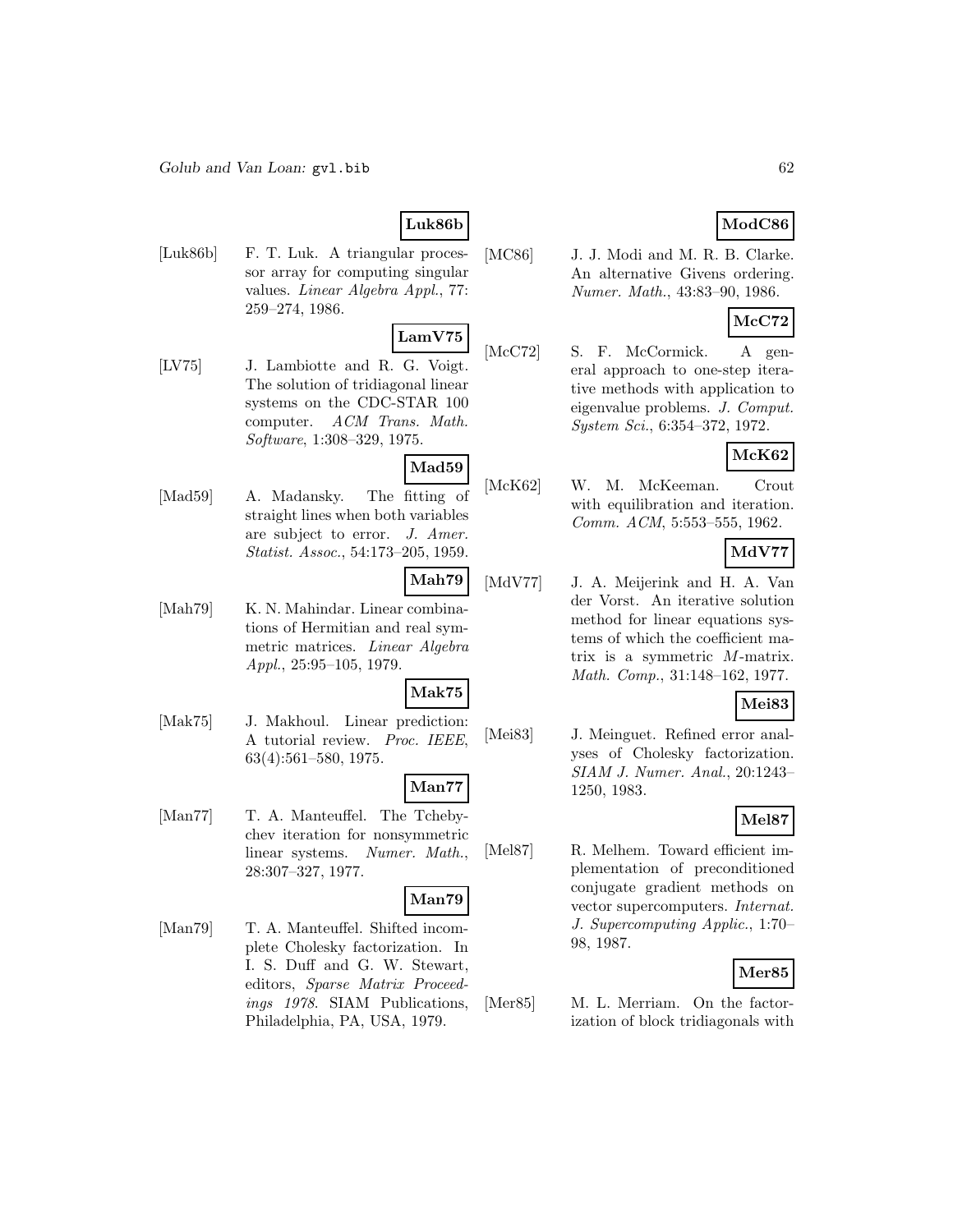storage constraints. SIAM J. Sci. Statist. Comput., 6:182–192, 1985.

# **Meu84**

[Meu84] G. Meurant. The block preconditioned conjugate gradient method on vector computers. BIT, 24:623–633, 1984.

## **Meu89**

[Meu89] G. Meurant. Domain decomposition methods for partial differential equations on parallel computers. Internat. J. Supercomputing Applic., 1989. To appear.

## **MarG76**

[MG76] J. Markel and A. Gray. *Linear* Prediction of Speech. Springer-Verlag, Berlin and New York, 1976.

## **Mil75**

[Mil75] W. Miller. Computational complexity and numerical stability. SIAM J. Comput., 4:97–107, 1975.

## **Mir55**

[Mir55] L. Mirsky. An Introduction to Linear Algebra. Oxford University Press, London, UK, 1955.

**Mir60**

[Mir60] L. Mirsky. Symmetric gauge functions and unitarily invariant norms. Quart. J. Math. Oxford Ser. (2), 11:50–59, 1960.

## **MolL78**

[ML78] C. B. Moler and C. F. Van Loan. Nineteen dubious ways to compute the exponential of a matrix. SIAM Rev., 20:801–836, 1978.

## **MonL82**

[ML82] R. Montoye and D. Laurie. A practical algorithm for the solution of triangular systems on a parallel processing system. IEEE Trans. Comput., C-31: 1076–1082, 1982.

## **MolLB87**

[MLB87] C. B. Moler, J. N. Little, and S. Bangert. PC-Matlab Users Guide. 20 N. Main St., Sherborn, MA, USA, 1987.

## **MarM64**

[MM64] M. Marcus and H. Minc. A Survey of Matrix Theory and Matrix Inequalities. Allyn and Bacon, Boston, MA, USA, 1964.

#### **MolM83**

[MM83] C. B. Moler and D. Morrison. Singular value analysis of cryptograms. Amer. Math. Monthly, 90:78–87, 1983.

## **Mod88**

[Mod88] J. J. Modi. *Parallel Algorithms* and Matrix Computation. Oxford University Press, Oxford, UK, 1988.

#### **Mol67**

[Mol67] C. B. Moler. Iterative refinement in floating point. J. Assoc. Comput. Mach., 14:316–371, 1967.



[Mol80] C. B. Moler. MATLAB user's guide. Technical Report CS81-1,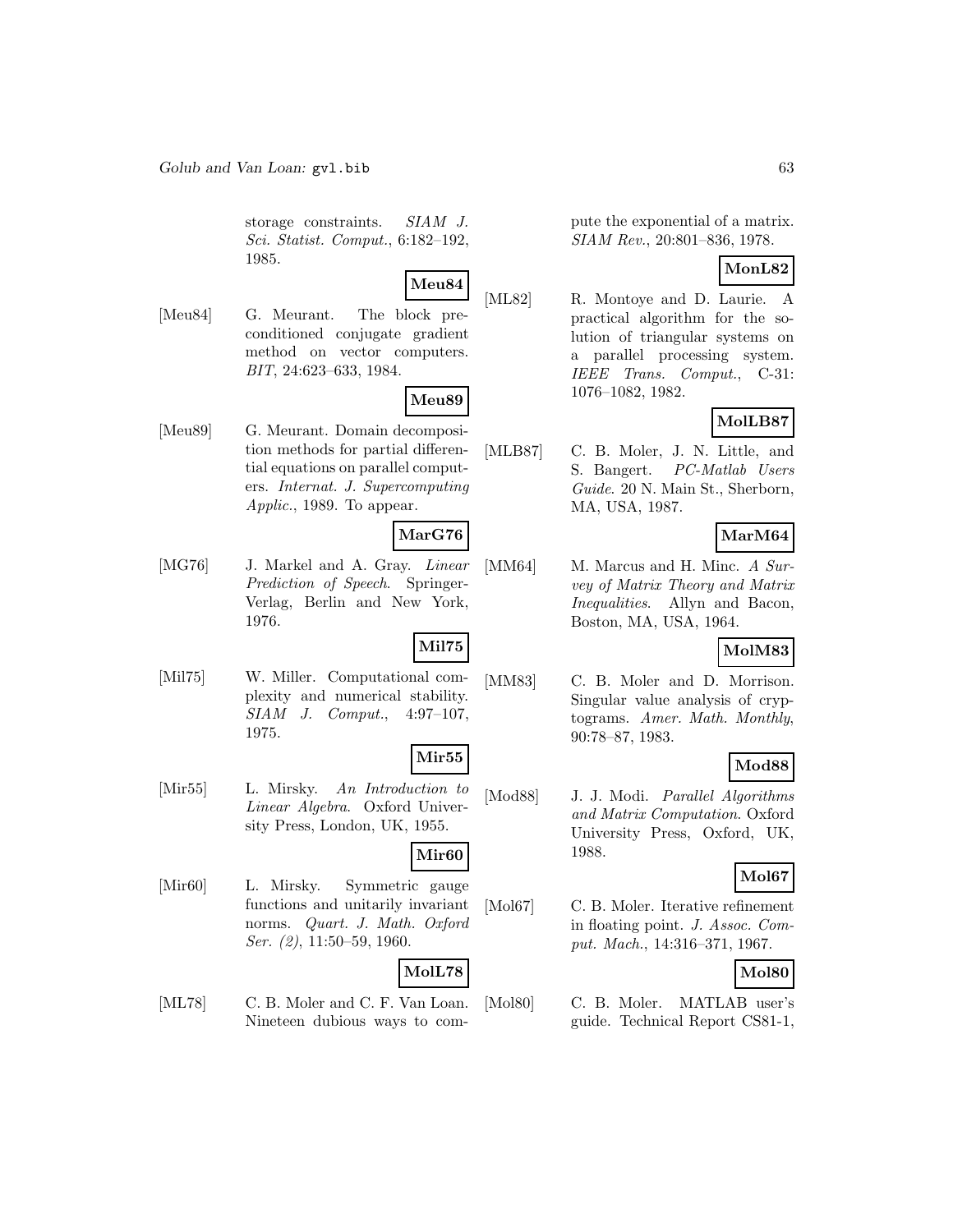Computer Science, University of New Mexico, Albuquerque, NM, USA, 1980.

# **Mol86**

[Mol86] C. B. Moler. Matrix computations on distributed memory multiprocessors. In M. T. Heath, editor, Hypercube Multiprocessors. SIAM Publications, Philadelphia, PA, USA, 1986.

# **MalP74**

[MP74] M. A. Malcolm and J. Palmer. A fast method for solving a class of tridiagonal systems of linear equations. Comm. ACM, 17:14– 17, 1974.

#### **MimP82**

[MP82] G. Miminis and C. C. Paige. An algorithm for pole assignment of time invariant linear systems. Internat. J. Control, 35:341–354, 1982.

#### **ModP85**

[MP85] J. J. Modi and J. D. Pryce. Efficient implementation of Jacobi's diagonalization method on the DAP. Numer. Math., 46:443–454, 1985.

#### **MarPW65**

[MPW65] R. S. Martin, G. Peters, and J. H. Wilkinson. Symmetric decomposition of a positive definite matrix. Numer. Math., 7:362–383, 1965. Also in [WR71, pages 9– 30].

#### **MarPW66**

[MPW66] R. S. Martin, G. Peters, and J. H. Wilkinson. Iterative refinement of the solution of a positive definite system of equations. Numer. Math., 8:203–216, 1966. Also in [WR71, pages 31–44].

## **MarPW70**

[MPW70] R. S. Martin, G. Peters, and J. H. Wilkinson. The QR algorithm for real Hessenberg matrices. Numer. Math., 14:219–231, 1970. Also in [WR71, pages 359– 371].

## **MadRK76**

[MRK76] N. Madsen, G. Roderigue, and J. Karush. Matrix multiplication by diagonals of a vector parallel processor. Inform. Process. Lett., pages 41–45, 1976.

#### **MarRW70**

[MRW70] R. S. Martin, C. Reinsch, and J. H. Wilkinson. The QR algorithm for band symmetric matrices. Numer. Math., 16:85–92, 1970. Also in [WR71, pages 266– 272].

#### **McCS73a**

[MS73a] C. McCarthy and G. Strang. Optimal conditioning of matrices. SIAM J. Numer. Anal., 10:370– 388, 1973.

#### **MolS73b**

[MS73b] C. B. Moler and G. W. Stewart. An algorithm for generalized matrix eigenvalue problems. SIAM J. Numer. Anal., 10:241– 256, 1973.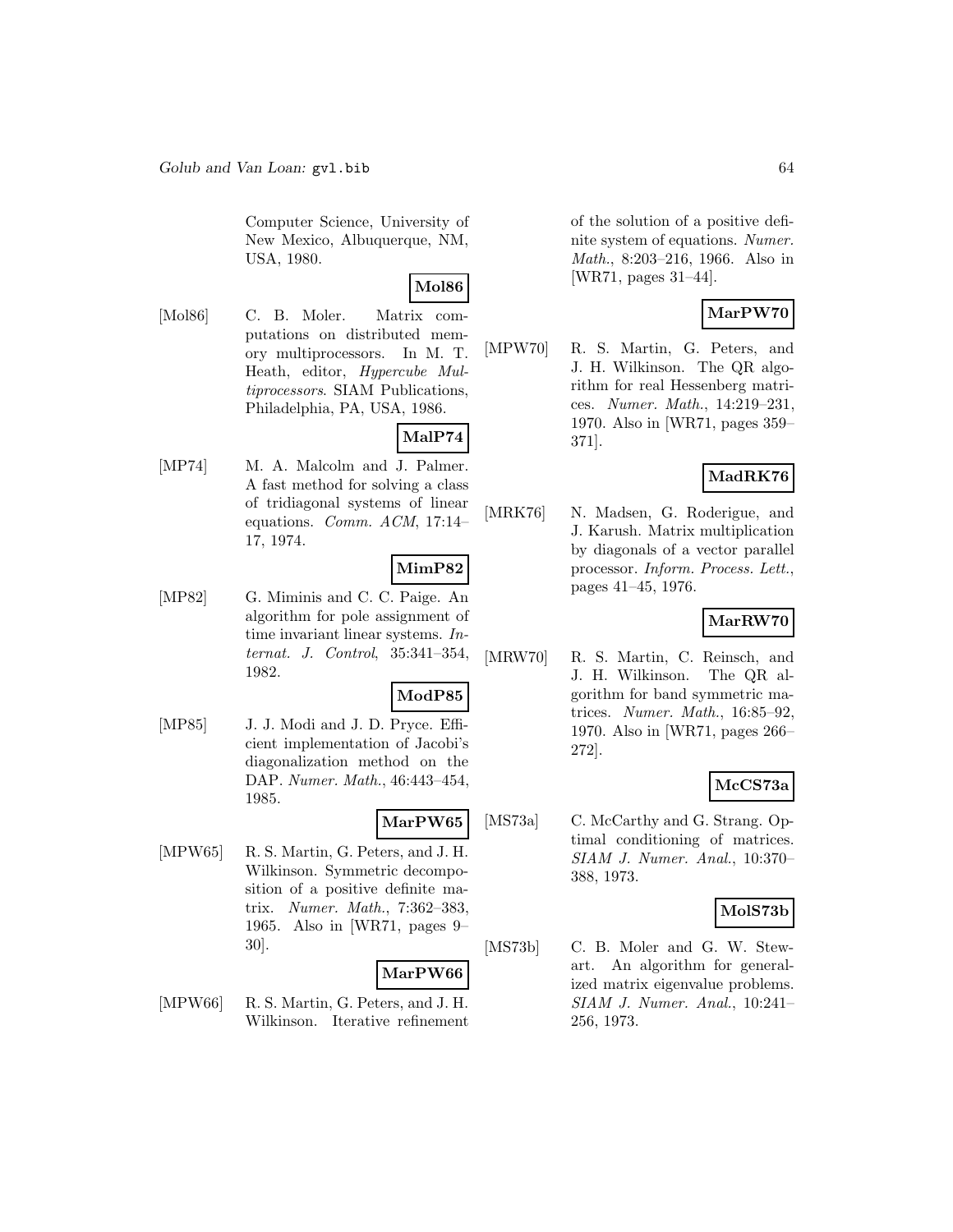# **MilS78**

[MS78] W. Miller and D. Spooner. Software for roundoff analysis, II. ACM Trans. Math. Software, 4: 369–390, 1978.

# **Mue66**

[Mue66] D. Mueller. Householder's method for complex matrices and Hermitian matrices. Numer. Math., 8:72–92, 1966.

## **MvdV87**

[MvdV87] O. McBryan and E. F. van de Velde. Hypercube algorithms and implementations. SIAM J. Sci. Statist. Comput., 8:s227– s287, 1987.

## **MurW31**

[MW31] F. D. Murnaghan and A. Wintner. A canonical form for real matrices under orthogonal transformations. Proc. Nat. Acad. Sci. U. S. A., 17:417–420, 1931.

# **MarW65**

[MW65] R. S. Martin and J. H. Wilkinson. Symmetric decomposition of positive definite band matrices. Numer. Math., 7:355–361, 1965. Also in [WR71, pages 50–56].

#### **MarW67**

[MW67] R. S. Martin and J. H. Wilkinson. Solution of symmetric and unsymmetric band equations and the calculation of eigenvalues of band matrices. Numer. Math., 9: 279–301, 1967. Also in [WR71, pages 70–92].

## **MarW68a**

[MW68a] R. S. Martin and J. H. Wilkinson. Householder's tridiagonalization of a symmetric matrix. Numer. Math., 11:181–195, 1968. Also in [WR71, pages 212–226].

## **MarW68b**

[MW68b] R. S. Martin and J. H. Wilkinson. The modified LR algorithm for complex Hessenberg matrices. Numer. Math., 12:369–376, 1968. Also in [WR71, pages 396–403].

## **MarW68c**

[MW68c] R. S. Martin and J. H. Wilkinson. Reduction of the symmetric eigenproblem  $Ax = \lambda Bx$  and related problems to standard form. Numer. Math., 11:99–110, 1968.

#### **MarW68d**

[MW68d] R. S. Martin and J. H. Wilkinson. Similarity reduction of a general matrix to Hessenberg form. Numer. Math., 12:349–368, 1968. Also in [WR71, pages 339–358].

#### **Nan85**

[Nan85] T. Nanda. Differential equations and the QR algorithm. SIAM J. Numer. Anal., 22:310–321, 1985.

**Nas75**

[Nas75] J. C. Nash. A one-sided transformation method for the singular value decomposition and algebraic eigenproblem. Comput. J., 18:74–76, 1975.



[Nas76] M. Z. Nashed. Generalized Inverses and Applications. Aca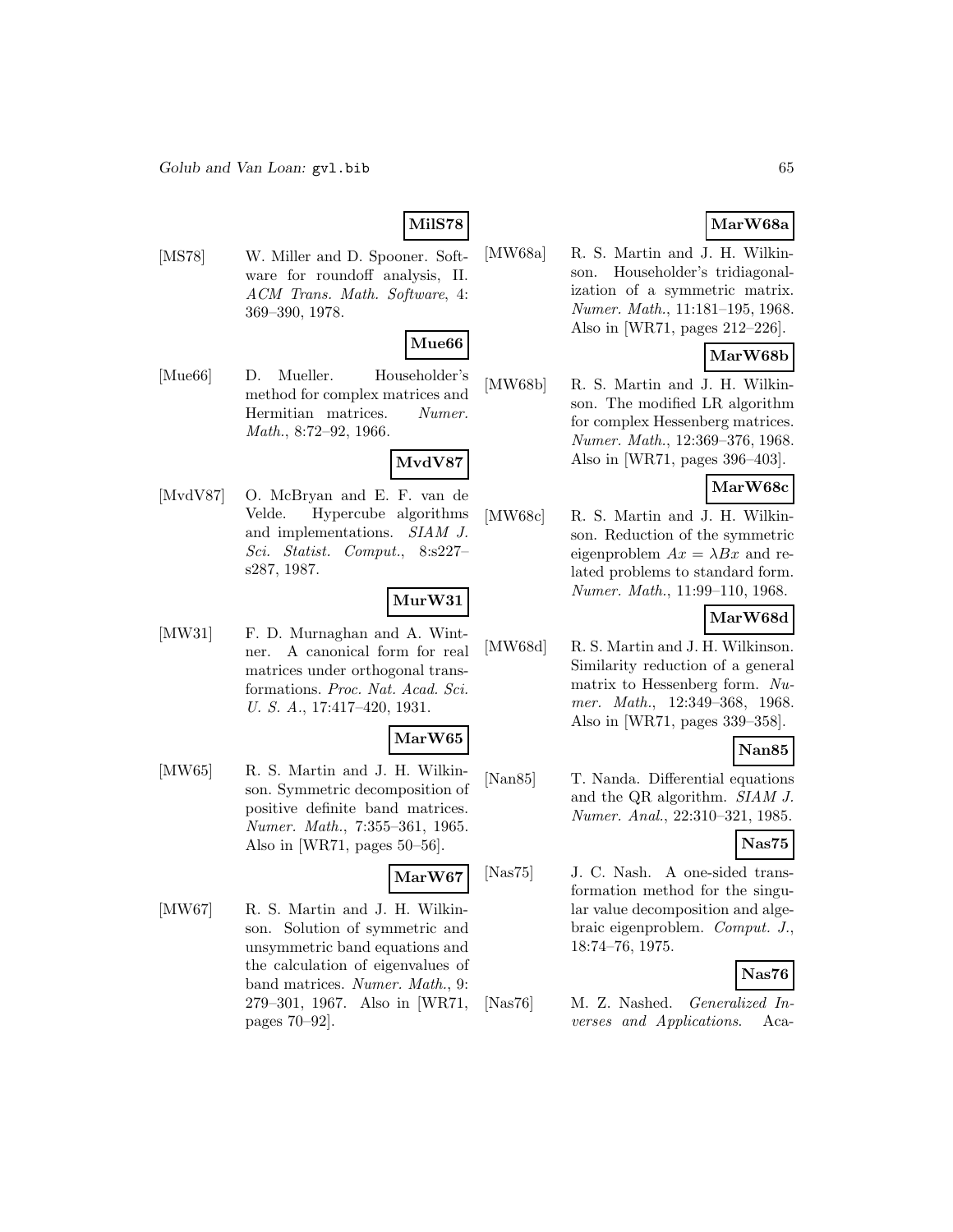demic Press, New York, NY, USA, 1976.

# **NobD77**

[ND77] B. Noble and J. W. Daniel.  $Ap$ plied Linear Algebra. Prentice-Hall, Englewood Cliffs, NJ, USA, 1977.

**Nic74**

[Nic74] R. A. Nicolaides. On a geometrical aspect of SOR and the theory of consistent ordering for positive definite matrices. Numer. Math., 23:99–104, 1974.

## **NooV75**

[NV75] A. Noor and R. Voigt. Hypermatrix scheme for the STAR-100 computer. Comput. & Structures, 5:287–296, 1975.

## **NieV83**

[NV83] W. Niethammer and R. S. Varga. The analysis of k-step iterative methods for linear systems from summability theory. Numer. Math., 41:177–206, 1983.

## **OLe76**

[O'L76] D. P. O'Leary. Hybrid Conjugate Gradient Algorithms. PhD thesis, Computer Science, Stanford University, Stanford, CA, USA, 1976.

#### **OLe80a**

[O'L80a] D. P. O'Leary. The block conjugate gradient algorithm and related methods. Linear Algebra Appl., 29:293–322, 1980.

# **OLe80b**

[O'L80b] D. P. O'Leary. Estimating matrix condition numbers. SIAM J. Sci. Statist. Comput., 1:205–209, 1980.



[OP64] W. Oettli and W. Prager. Compatibility of approximate solutions of linear equations with given error bounds for coefficients and right hand sides. Numer. Math., 6:405–409, 1964.

## **Opp78**

[Opp78] A. V. Oppenheim. Applications of Digital Signal Processing. Prentice-Hall, Englewood Cliffs, NJ, USA, 1978.

#### **OrtR88**

[OR88] J. M. Ortega and C. H. Romine. The ijk forms of factorization methods II: Parallel systems. Parallel Comput., 7:149– 162, 1988.

# **Ort72**

[Ort72] J. M. Ortega. Numerical Analysis: A Second Course. Academic Press, New York, NY, USA, 1972.

## **Ort88**

[Ort88] J. M. Ortega. Matrix Theory: A Second Course. Plenum Press, New York, NY, USA, 1988.

#### **OLeS81**

[OS81] D. P. O'Leary and J. A. Simmons. A bidiagonalization - regularization procedure for large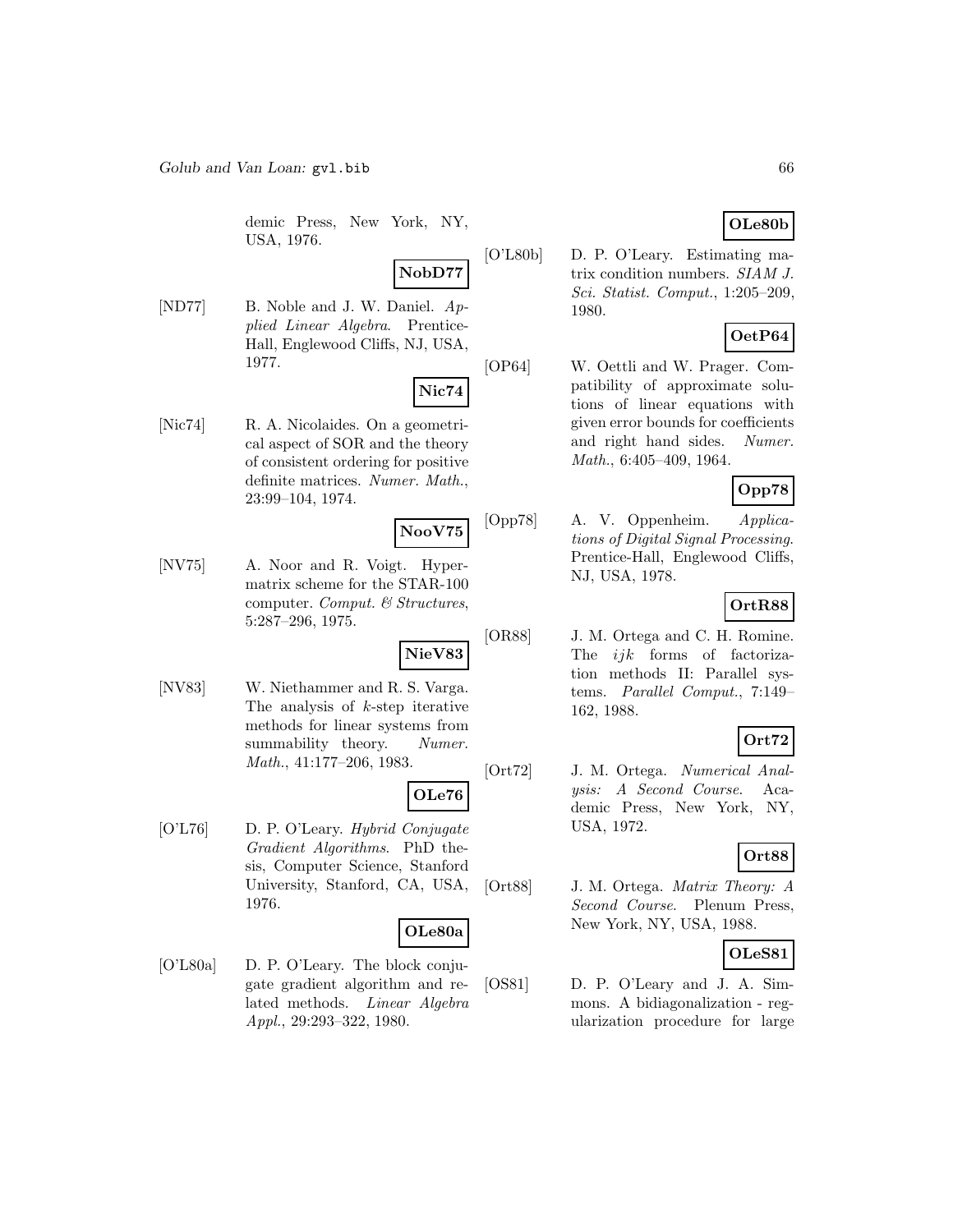scale discretizations of ill-posed problems. SIAM J. Sci. Statist. Comput., 2:474–489, 1981.

# **OLeS85**

[OS85] D. P. O'Leary and G. W. Stewart. Data flow algorithms for parallel matrix computations. Comm. ACM, 28:841–853, 1985.

# **OLeS86**

[OS86] D. P. O'Leary and G. W. Stewart. Assignment and scheduling in parallel matrix factorization. Linear Algebra Appl., 77: 275–300, 1986.

## **Osb60**

[Osb60] E. E. Osborne. On preconditioning of matrices. J. Assoc. Comput. Mach., 7:338–345, 1960.

# **OrtV85**

[OV85] J. M. Ortega and R. G. Voigt. Solution of partial differential equations on vector and parallel computers. SIAM Rev., 27:149–240, 1985.

# **Paa71**

[Paa71] M. H. C. Paardekooper. An eigenvalue algorithm for skew symmetric matrices. Numer. Math., 17:189–202, 1971.

## **Pai70**

[Pai70] C. C. Paige. Practical use of the symmetric Lanczos process with reorthogonalization. BIT, 10:183–195, 1970.

## **Pai71**

[Pai71] C. C. Paige. The Computation of Eigenvalues and Eigenvectors of

Very Large Sparse Matrices. PhD thesis, London University, London, UK, 1971.

# **Pai73**

[Pai73] C. C. Paige. An error analysis of a method for solving matrix equations. Math. Comp., 27:355– 359, 1973.

# **Pai74a**

[Pai74a] C. C. Paige. Bidiagonalization of matrices and solution of linear equations. SIAM J. Numer. Anal., 11:197–209, 1974.

#### **Pai74b**

[Pai74b] C. C. Paige. Eigenvalues of perturbed Hermitian matrices. Linear Algebra Appl., 8:1–10, 1974.

# **Pai76**

[Pai76] C. C. Paige. Error analysis of the Lanczos algorithm for tridiagonalizing a symmetric matrix. J. Inst. Math. Appl., 18:341–349, 1976.

## **Pai79a**

[Pai79a] C. C. Paige. Computer solution and perturbation analysis of generalized least squares problems. Math. Comp., 33:171–184, 1979.

## **Pai79b**

[Pai79b] C. C. Paige. Fast numerically stable computations for generalized linear least squares problems. SIAM J. Numer. Anal., 16: 165–171, 1979.

# **Pai80**

[Pai80] C. C. Paige. Accuracy and effectiveness of the Lanczos algo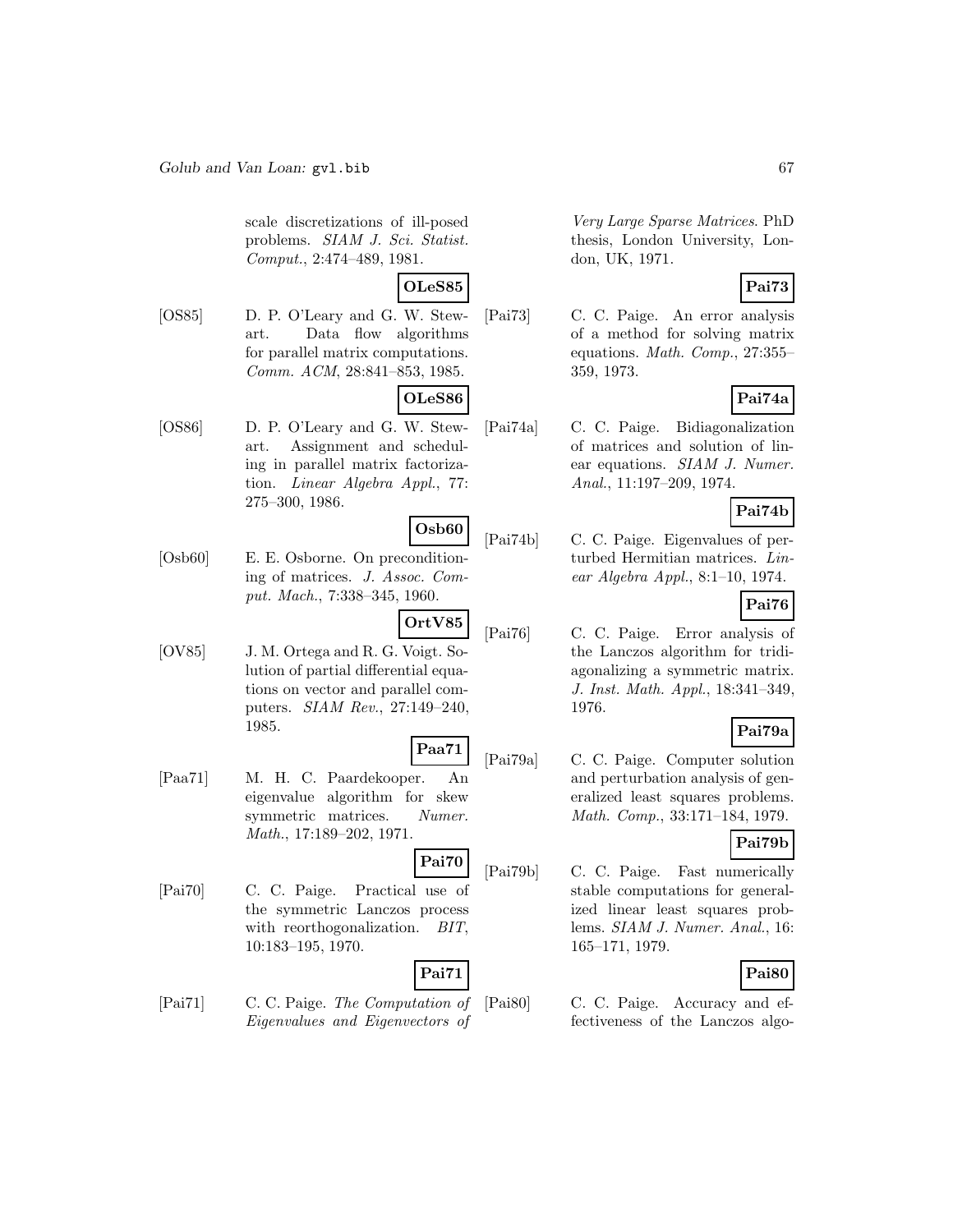rithm for the symmetric eigenproblem. Linear Algebra Appl., 34:235–258, 1980.

#### **Pai81**

[Pai81] C. C. Paige. Properties of numerical algorithms related to computing controllability. IEEE Trans. Automat. Control, AC-26: 130–138, 1981.

## **Pai84**

[Pai84] C. C. Paige. A note on a result of Sun J.-Guang: Sensitivity of the CS and GSV decompositions. SIAM J. Numer. Anal., 21:186– 191, 1984.

# **Pai85**

[Pai85] C. C. Paige. The general linear model and the generalized singular value decomposition. Linear Algebra Appl., 70:269–284, 1985.

#### **Pai86**

[Pai86] C. C. Paige. Computing the generalized singular value decomposition. SIAM J. Sci. Statist. Comput., 7:1126–1146, 1986.

## **Pan84**

[Pan84] V. Pan. How can we speed up matrix multiplication? SIAM Rev., 26:393–416, 1984.

## **Par65**

[Par65] B. N. Parlett. Convergence of the QR algorithm. Numer. Math., 7:187–193, 1965. Correction in Numerische Mathematik 10, pp. 163–164.

#### [Par66] B. N. Parlett. Singular and invariant matrices under the QR algorithm. Math. Comp., 20:611– 615, 1966.



**Par66**

[Par67] B. N. Parlett. Canonical decomposition of Hessenberg matrices. Math. Comp., 21:223–227, 1967.

**Par68**

[Par68] B. N. Parlett. Global convergence of the basic QR algorithm on Hessenberg matrices. Math. Comp., 22:803–817, 1968.



[Par71] B. N. Parlett. Analysis of algorithms for reflections in bisectors. SIAM Rev., 13:197–208, 1971.

**Par74a**

[Par74a] B. N. Parlett. Computation of functions of triangular matrices. Memorandum ERL-M481, Electronics Research Laboratory, College of Engineering, University of California, Berkeley, Berkeley, CA, USA, 1974.

# **Par74b**

[Par74b] B. N. Parlett. The Rayleigh quotient iteration and some generalizations for nonnormal matrices. Math. Comp., 28:679–693, 1974.

## **Par76**

[Par76] B. N. Parlett. A recurrence among the elements of functions of triangular matrices. Linear Algebra Appl., 14:117–121, 1976.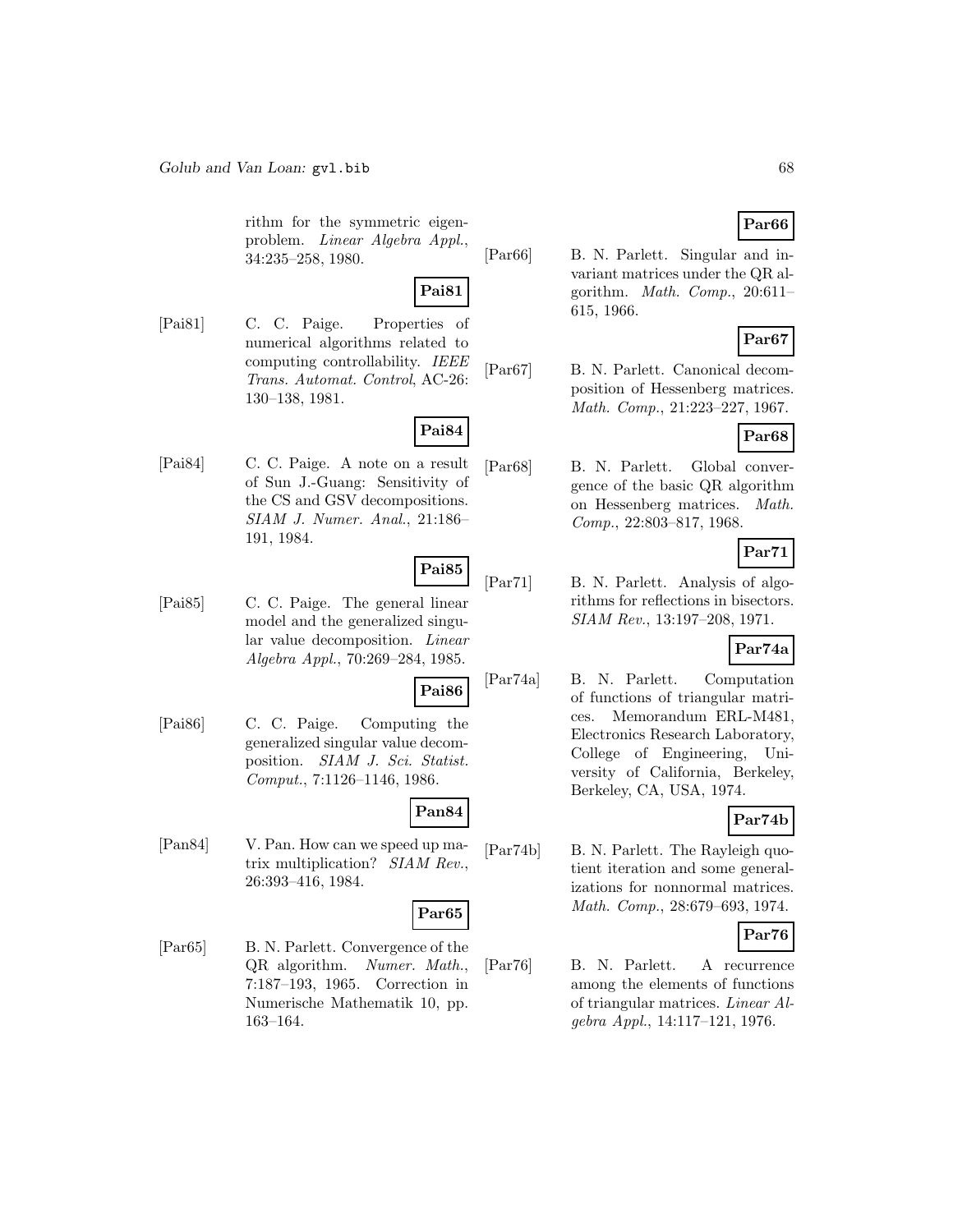## **Par80a**

[Par80a] B. N. Parlett. A new look at the Lanczos algorithm for solving symmetric systems and linear equations. Linear Algebra Appl., 29:323–346, 1980.

#### **Par80b**

**PaiD86**

- [Par80b] B. N. Parlett. The Symmetric Eigenvalue Problem. Prentice-Hall, Englewood Cliffs, NJ, USA, 1980.
- [PD86] C. C. Paige and P. Van Dooren. On the quadratic convergence of Kogbetliantz's algorithm for computing the singular value decomposition. Linear Algebra Appl., 77:301–313, 1986.

#### **Pea01**

[Pea01] K. Pearson. On lines and planes of closest fit to points in space. Philos. Mag., 2:559–572, 1901.

# **Phi71**

[Phi71] J. L. Phillips. The triangular decomposition of Hankel matrices. Math. Comp., 25:599–602, 1971.

## **PatJ84**

[PJ84] N. Patel and H. Jordan. A parallelized point rowwise successive over-relaxation method on a multiprocessor. Parallel Comput., 1: 207–222, 1984.

## **PotJV87**

[PJV87] A. Pothen, S. Jha, and U. Vemapulati. Orthogonal factorization on a distributed memory multiprocessor. In M. T. Heath, editor, Hypercube Multiprocessors. SIAM Publications, Philadelphia, PA, USA, 1987.

# **PaiL81**

[PL81] C. C. Paige and C. Van Loan. A Schur decomposition for Hamiltonian matrices. Linear Algebra Appl., 41:11–32, 1981.

# **Ple74**

[Ple74] R. J. Plemmons. Linear least squares by elimination and MGS. J. Assoc. Comput. Mach., 21: 581–585, 1974.

## **Ple86**

[Ple86] R. J. Plemmons. A parallel block iterative scheme applied to computations in structural analysis. SIAM J. Algebraic Discrete Methods, 7:337–347, 1986.

#### **ParNO85**

[PNO85] B. N. Parlett and B. Nour-Omid. The use of a refined error bound when updating eigenvalues of tridiagonals. Linear Algebra Appl., 68:179–220, 1985.

#### **PooO87**

[PO87] E. L. Poole and J. M. Ortega. Multicolor ICCG methods for vector computers. SIAM J. Numer. Anal., 24:1394–1418, 1987.

#### **ParP73**

[PP73] B. N. Parlett and W. G. Poole. A geometric theory for the QR, LU, and power iterations. SIAM J. Numer. Anal., 10:389–412, 1973.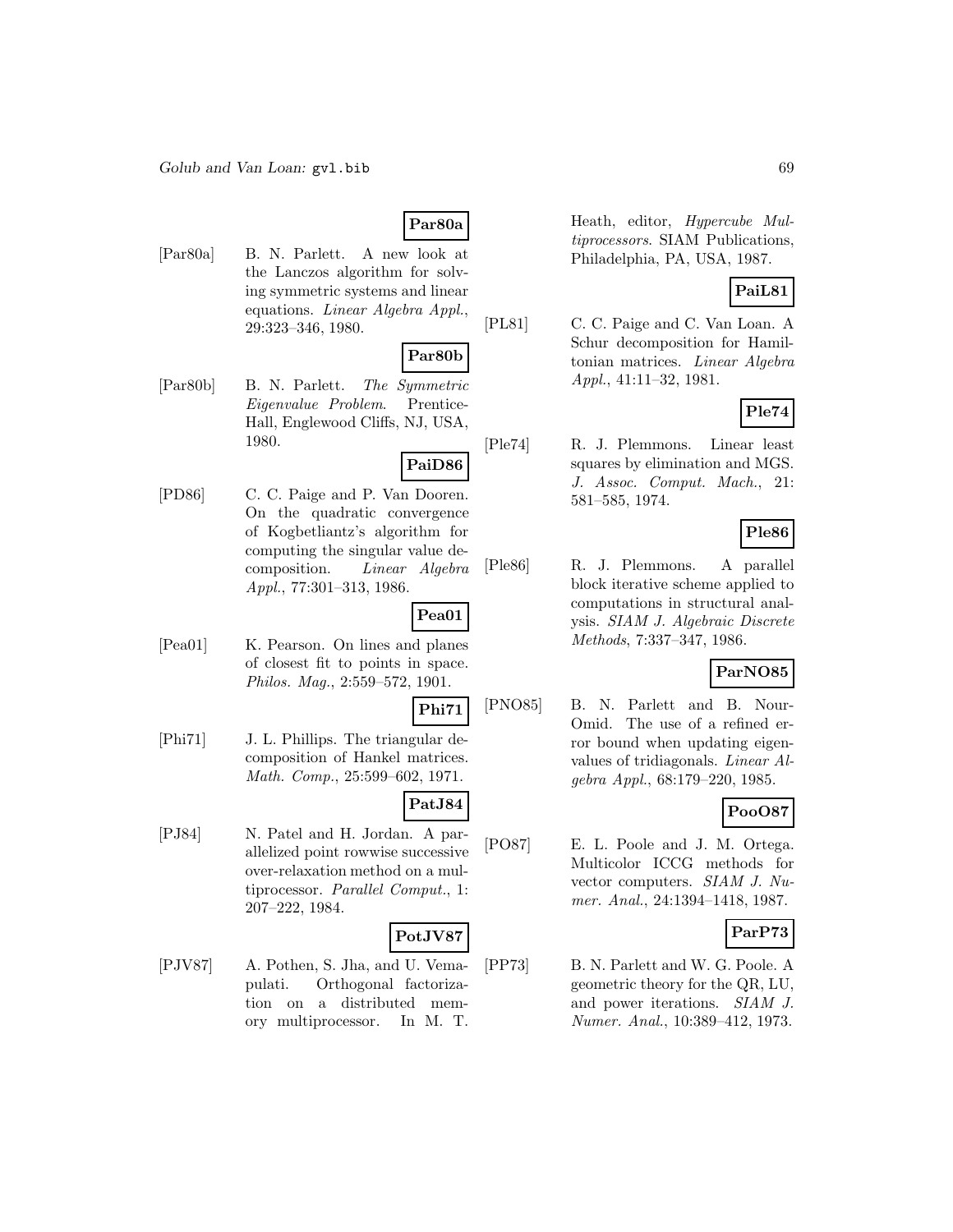## **PowR68**

[PR68] M. J. D. Powell and J. K. Reid. On applying Householder's method to linear least squares problems. In Proceedings IFIP Congress, pages 122–126, 1968.

## **ParR69**

[PR69] B. N. Parlett and C. Reinsch. Balancing a matrix for calculation of eigenvalues and eigenvectors. Numer. Math., 13:292–304, 1969. Also in [WR71, pages 315– 326].

## **ParR70**

[PR70] B. N. Parlett and J. K. Reid. On the solution of a system of linear equations whose matrix is symmetric but not definite. BIT, 10: 386–397, 1970.

#### **ParR81**

[PR81] B. N. Parlett and J. K. Reid. Tracking the progress of the Lanczos algorithm for large symmetric eigenproblems. IMA J. Numer. Anal., 1:135–155, 1981.

# **Pry84**

[Pry84] J. D. Pryce. A new measure of relative error for vectors. SIAM J. Numer. Anal., 21:202– 221, 1984.

# **Pry85**

[Pry85] J. D. Pryce. Multiplicative error analysis of matrix transformation algorithms. IMA J. Numer. Anal., 5:437–445, 1985.

## **PatS73**

[PS73] M. S. Paterson and L. J. Stockmeyer. On the number of nonscalar multiplications necessary to evaluate polynomials. SIAM J. Comput., 2:60–66, 1973.

## **PaiS75**

[PS75] C. C. Paige and M. A. Saunders. Solution of sparse indefinite systems of linear equations. SIAM J. Numer. Anal., 12:617–629, 1975.

# **PaiS78**

[PS78] C. C. Paige and M. A. Saunders. A bidiagonalization algorithm for sparse linear equations and least squares problems. Technical Report SOL 78-19, Operations Research, Stanford University, Stanford, CA, USA, 1978.

#### **ParS79**

[PS79] B. N. Parlett and D. S. Scott. The Lanczos algorithm with selective orthogonalization. Math. Comp., 33:217–238, 1979.

# **PaiS81**

[PS81] C. C. Paige and M. Saunders. Towards a generalized singular value decomposition. SIAM J. Numer. Anal., 18:398–405, 1981.

## **PaiS82a**

[PS82a] C. C. Paige and M. A. Saunders. Algorithm 583 LSQR: Sparse linear equations and least squares problems. ACM Trans. Math. Software, 8:195–209, 1982.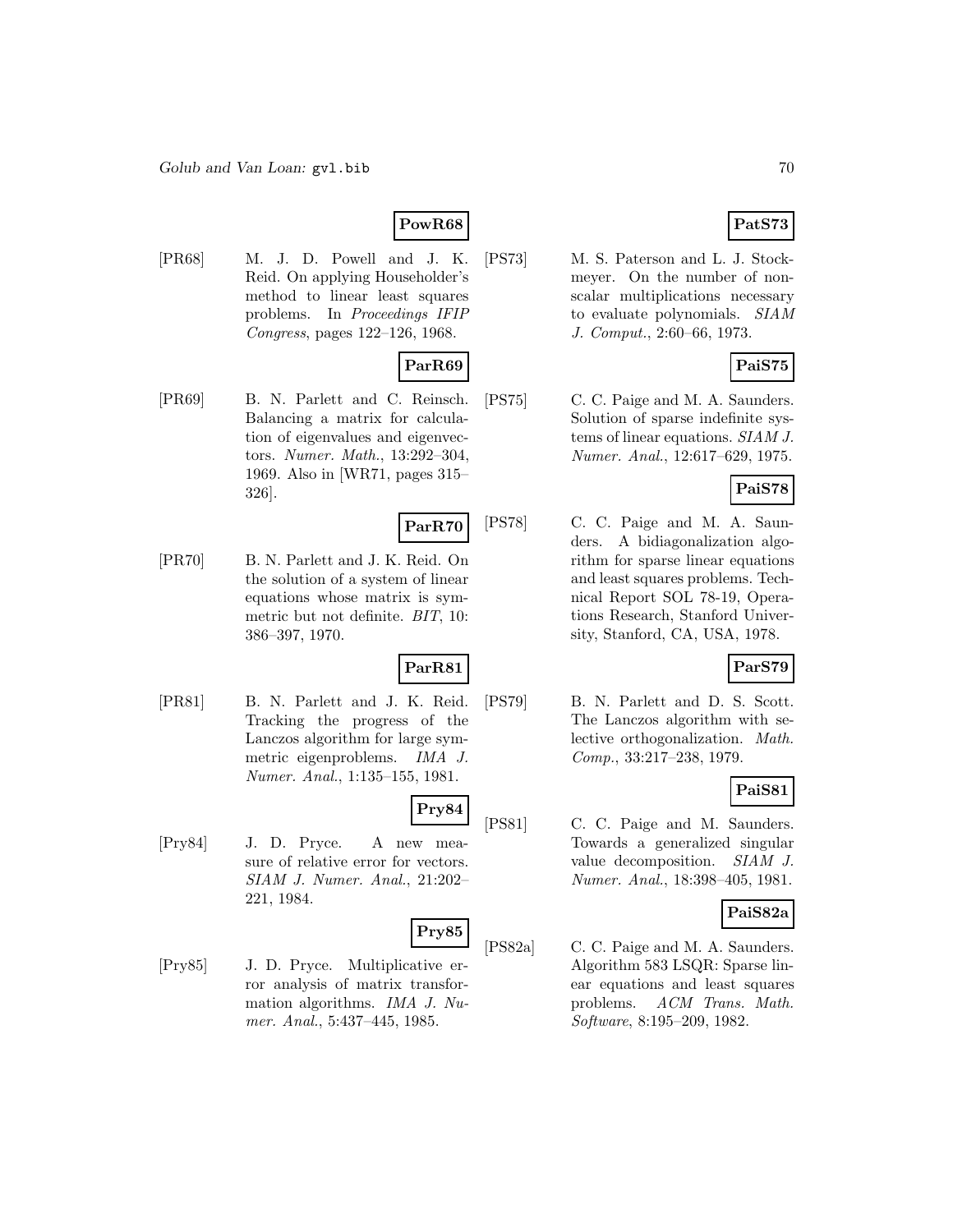## **PaiS82b**

[PS82b] C. C. Paige and M. A. Saunders. LSQR: An algorithm for sparse linear equations and sparse least squares. ACM Trans. Math. Software, 8:43–71, 1982.

#### **ParSS82**

[PSS82] B. N. Parlett, H. Simon, and L. M. Stringer. On estimating the largest eigenvalue with the Lanczos algorithm. Math. Comp., 38: 153–166, 1982.

#### **PopT57**

[PT57] D. A. Pope and C. Tompkins. Maximizing functions of rotations: Experiments concerning speed of diagonalization of symmetric matrices using Jacobi's method. J. Assoc. Comput. Mach., 4:459–466, 1957.

## **PetW69**

[PW69] G. Peters and J. H. Wilkinson. Eigenvalue of  $Ax = \lambda Bx$  with band symmetric A and B. Comput. J., 12:398–404, 1969.

## **PetW70a**

[PW70a] G. Peters and J. H. Wilkinson.  $Ax = \lambda Bx$  and the generalized eigenproblem. SIAM J. Numer. Anal., 7:479–492, 1970.

## **PetW70b**

[PW70b] G. Peters and J. H. Wilkinson. The least squares problem and pseudo-inverses. Comput. J., 13: 309–316, 1970.

# **PetW71**

[PW71] G. Peters and J. H. Wilkinson. The calculation of specified eigenvectors by inverse iteration. In J. H. Wilkinson and C. Reinsch, editors, Handbook for Automatic Computation Vol. 2: Linear Algebra, pages 418–439. Springer-Verlag, New York, NY, USA, 1971.

# **PetW79**

[PW79] G. Peters and J. H. Wilkinson. Inverse iteration, ill-conditioned equations, and Newton's method. SIAM Rev., 21:339–360, 1979.

## **Rat82**

[Rat82] W. Rath. Fast Givens rotations for orthogonal similarity. Numer. Math., 40:47–56, 1982.

#### **ReiB68**

[RB68] C. Reinsch and F. L. Bauer. Rational QR transformations with Newton's shift for symmetric tridiagonal matrices. Numer. Math., 11:264–272, 1968. Also in [WR71, pages 257–265].

# **Rei67**

[Rei67] J. K. Reid. A note on the least squares solution of a band system of linear equations by Householder reductions. *Comput. J.*, 10:188–189, 1967.

#### **Rei71a**

[Rei71a] J. K. Reid. A note on the stability of Gaussian elimination. J. Inst. Math. Appl., 8:374–375, 1971.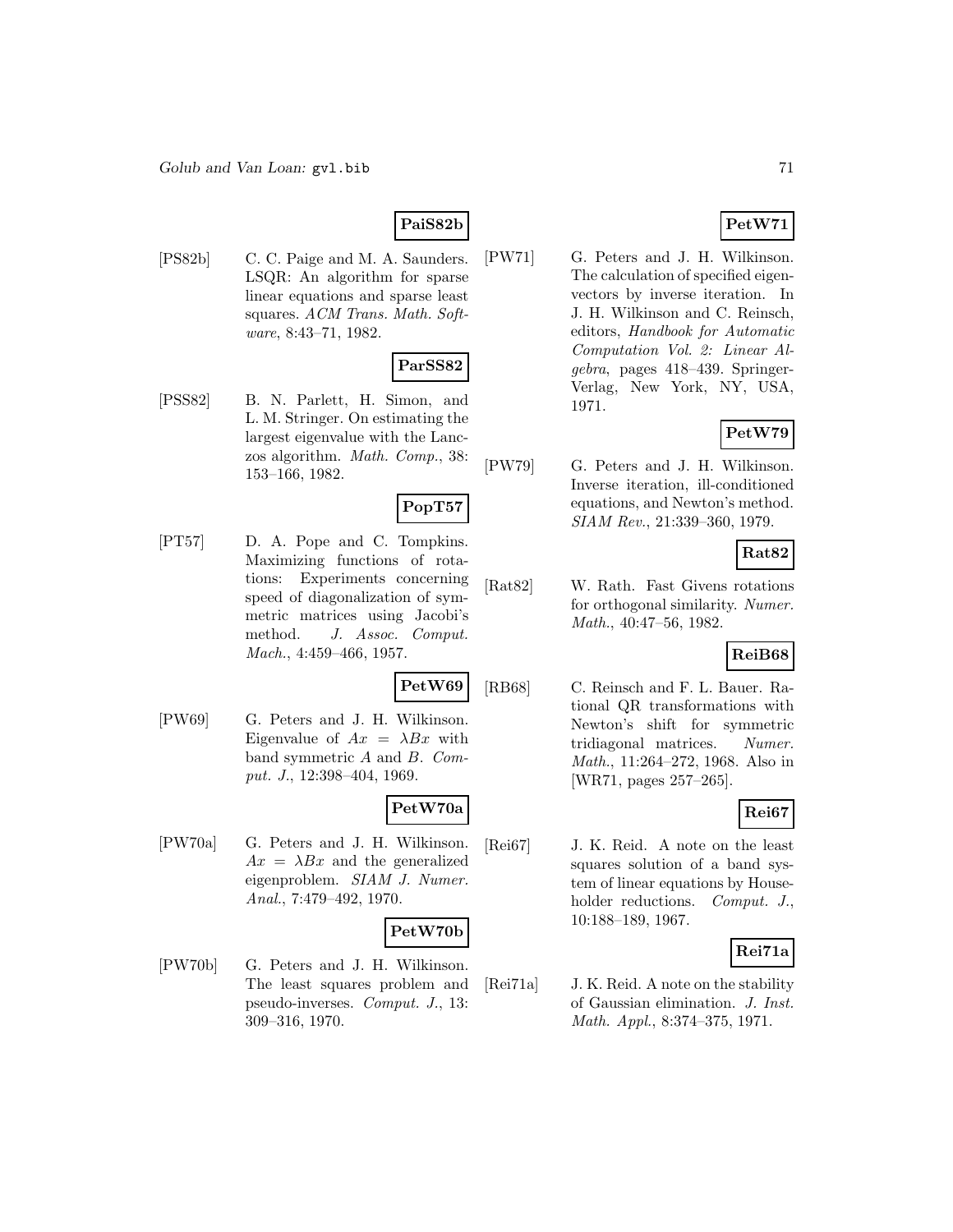## **Rei71b**

[Rei71b] J. K. Reid. On the method of conjugate gradients for the solution of large sparse linear equations. In J. K. Reid, editor, Large Sparse Sets of Linear Equations, pages 231–254. Academic Press, New York, NY, USA, 1971.

# **Rei72**

[Rei72] J. K. Reid. The use of conjugate gradients for systems of linear equations possessing property A. SIAM J. Numer. Anal., 9:325–332, 1972.

# **Ric66b**

[Ric66a] J. R. Rice. Experiments on Gram-Schmidt orthogonalization. Math. Comp., 20:325–328, 1966.

#### **Ric66a**

[Ric66b] J. R. Rice. A theory of condition. SIAM J. Numer. Anal., 3: 287–310, 1966.

## **Ric81**

[Ric81] J. R. Rice. Matrix Computations and Mathematical Software. Academic Press, New York, NY, USA, 1981.

**Rin55**

[Rin55] R. F. Rinehart. The equivalence of definitions of a matrix function. Amer. Math. Monthly, 62: 395–414, 1955.

#### **Ris73**

[Ris73] J. Rissanen. Algorithms for triangular decomposition of block

Hankel and Toeplitz matrices with application to factoring positive matrix polynomials. Math. Comp., 27:147–154, 1973.

#### **RomO88**

[RO88] C. H. Romine and J. M. Ortega. Parallel solution of triangular systems of equations. Parallel Comput., 6:109–114, 1988.

## **Rob77**

[Rob77] H. H. Robertson. The accuracy of error estimates for systems of linear algebraic equations. J. Inst. Math. Appl., 20:409–414, 1977.

#### **Rod73**

[Rod73] G. Rodrigue. A gradient method for the matrix eigenvalue problem  $Ax = \lambda Bx$ . Numer. Math., 22:1-16, 1973.

#### **Rod82a**

[Rod82a] G. Roderigue, editor. Parallel Computations. Academic Press, New York, NY, USA, 1982.

## **Rod82b**

[Rod82b] G. Roderigue, editor. Parallel Computations. Academic Press, New York, NY, USA, 1982.

#### **Ros69**

[Ros69] D. J. Rose. An algorithm for solving a special class of tridiagonal systems of linear equations. Comm. ACM, 12:234–236, 1969.



[Ruh67] A. Ruhe. On the quadratic convergence of the Jacobi method for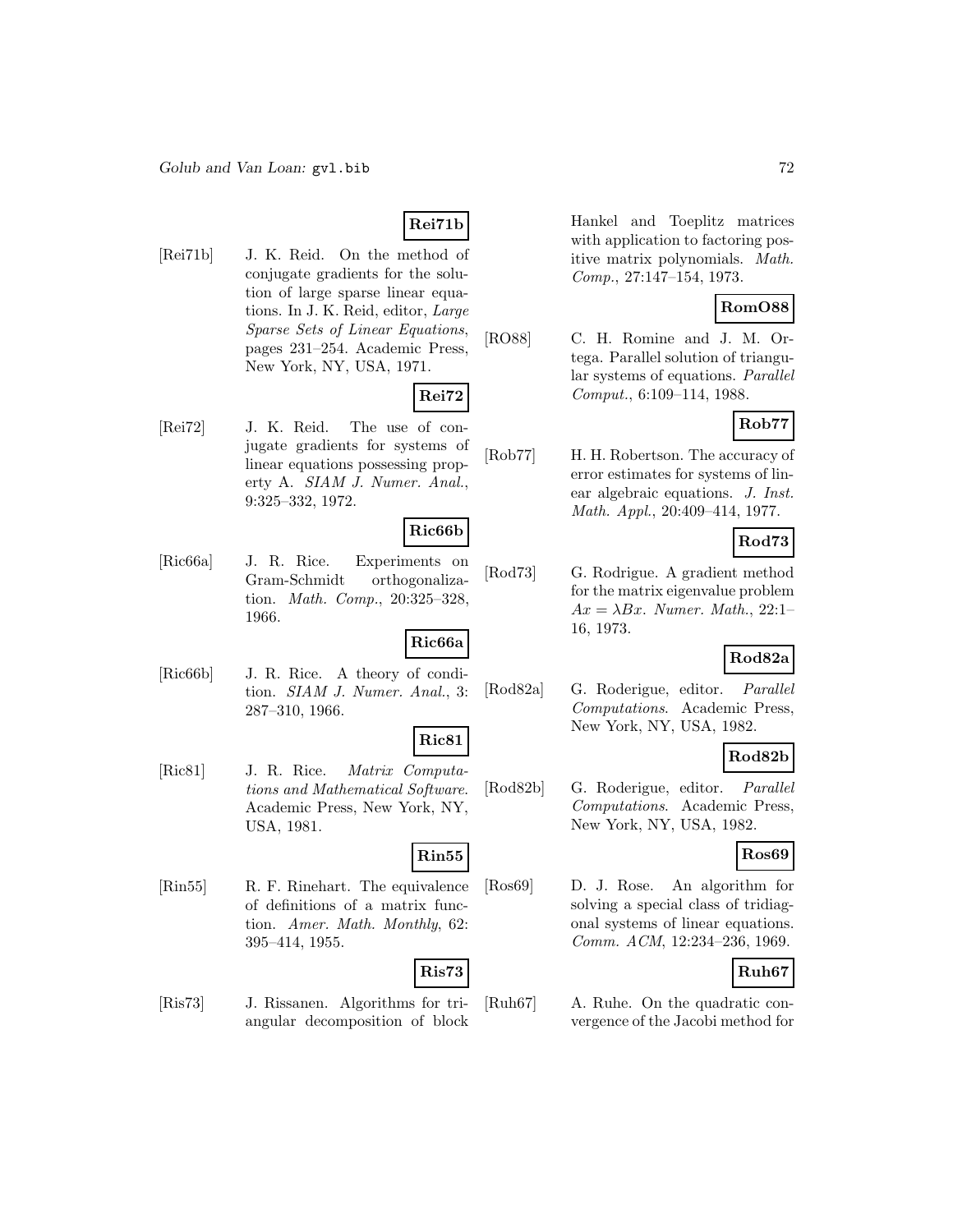normal matrices. BIT, 7:305–313, 1967.

### **Ruh68**

[Ruh68] A. Ruhe. On the quadratic convergence of a generalization of the Jacobi method to arbitrary matrices. BIT, 8:210–231, 1968.

## **Ruh69a**

[Ruh69a] A. Ruhe. An algorithm for numerical determination of the structure of a general matrix. BIT, 10:196–216, 1969.

#### **Ruh69b**

[Ruh69b] A. Ruhe. The norm of a matrix after a similarity transformation. BIT, 9:53–58, 1969.

#### **Ruh70a**

[Ruh70a] A. Ruhe. Perturbation bounds for means of eigenvalues and invariant subspaces. BIT, 10:343– 354, 1970.

#### **Ruh70b**

[Ruh70b] A. Ruhe. Properties of a matrix with a very ill-conditioned eigenproblem. Numer. Math., 15:57– 60, 1970.

#### **Ruh74**

[Ruh74] A. Ruhe. SOR methods for the eigenvalue problem with large sparse matrices. Math. Comp., 28:695–710, 1974.

#### **Ruh75**

[Ruh75] A. Ruhe. On the closeness of eigenvalues and singular values for almost normal matrices.

Linear Algebra Appl., 11:87–94, 1975.

#### **Ruh78**

[Ruh78] A. Ruhe. A note on the efficient solution of matrix pencil systems. BIT, 18:276–281, 1978.

#### **Ruh79**

[Ruh79] A. Ruhe. Implementation aspects of band Lanczos algorithms for computation of eigenvalues of large sparse symmetric matrices. Math. Comp., 33:680–687, 1979.

#### **Ruh83**

[Ruh83] A. Ruhe. Numerical aspects of Gram-Schmidt orthogonalization of vectors. Linear Algebra Appl., 52/53:591–602, 1983.

#### **Ruh87**

[Ruh87] A. Ruhe. Closest normal matrix found! BIT, 27:585–598, 1987.

#### **Rut58**

[Rut58] H. Rutishauser. Solution of eigenvalue problems with the WR transformation. In Applied Mathematics Series, volume 49, pages 47–81. National Bureau of Standards, 1958.

#### **Rut66**

[Rut66] H. Rutishauser. The Jacobi method for real symmetric matrices. Numer. Math., 9:1–10, 1966. Also in [WR71, pages 202–211].



[Rut69] H. Rutishauser. Computation aspects of F.L. Bauer's simultane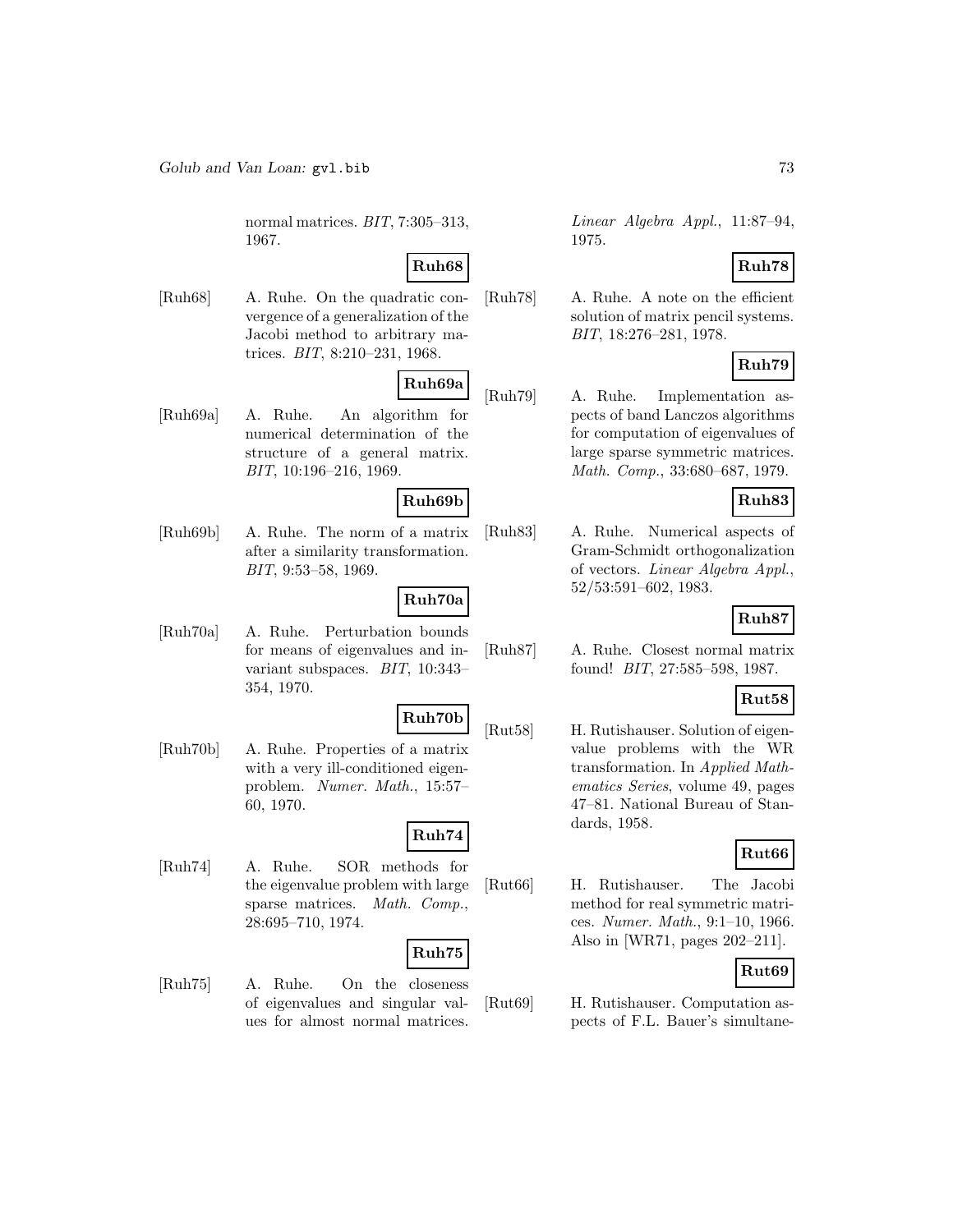*Golub and Van Loan:* gvl.bib 74

ous iteration method. Numer. Math., 13:4–13, 1969.

## **Rut70**

[Rut70] H. Rutishauser. Simultaneous iteration method for symmetric matrices. Numer. Math., 16:205– 223, 1970. Also in [WR71, pages 284–302].

## **RosW72a**

[RW72a] D. J. Rose and R. A. Willoughby, editors. Sparse Matrices and Their Applications. Plenum Press, New York, NY, USA, 1972.

#### **RuhW72b**

[RW72b] A. Ruhe and T. Wiberg. The method of conjugate gradients used in inverse iteration. BIT, 12: 543–554, 1972.

#### **RodW84a**

[RW84a] G. Roderigue and D. Wolitzer. Preconditioning by incomplete block cyclic reduction. Math. Comp., 42:549–566, 1984.

#### **RodW84b**

[RW84b] G. Roderigue and D. Wolitzer. Preconditioning by incomplete block cyclic reduction. Math. Comp., 42:549–566, 1984.

**Saa80**

[Saa80] Y. Saad. On the rates of convergence of the Lanczos and the block Lanczos methods. SIAM J. Numer. Anal., 17:687–706, 1980.

**Saa81**

[Saa81] Y. Saad. Krylov subspace methods for solving large unsymmetric linear systems. Math. Comp., 37: 105–126, 1981.

## **Saa82**

[Saa82] Y. Saad. The Lanczos biorthogonalization algorithm and other oblique projection methods for solving large unsymmetric systems. SIAM J. Numer. Anal., 19: 485–506, 1982.

#### **Saa84**

[Saa84] Y. Saad. Practical use of some Krylov subspace methods for solving indefinite and nonsymmetric linear systems. SIAM J. Sci. Statist. Comput., 5:203–228, 1984.

### **Saa86**

[Saa86] Y. Saad. On the condition number of some Gram matrices arising from least squares approximation in the complex plane. Numer. Math., 48:337–348, 1986.

#### **Saa87**

[Saa87] Y. Saad. On the Lanczos method for solving symmetric systems with several right hand sides. Math. Comp., 48:651–662, 1987.

#### **Sam71**

[Sam71] A. Sameh. On Jacobi and Jacobilike algorithms for a parallel computer. Math. Comp., 25:579–590, 1971.

#### **SerB79**

[SB79] S. Serbin and S. Blalock. An algorithm for computing the matrix cosine. SIAM J. Sci. Statist. Comput., 1:198–204, 1979.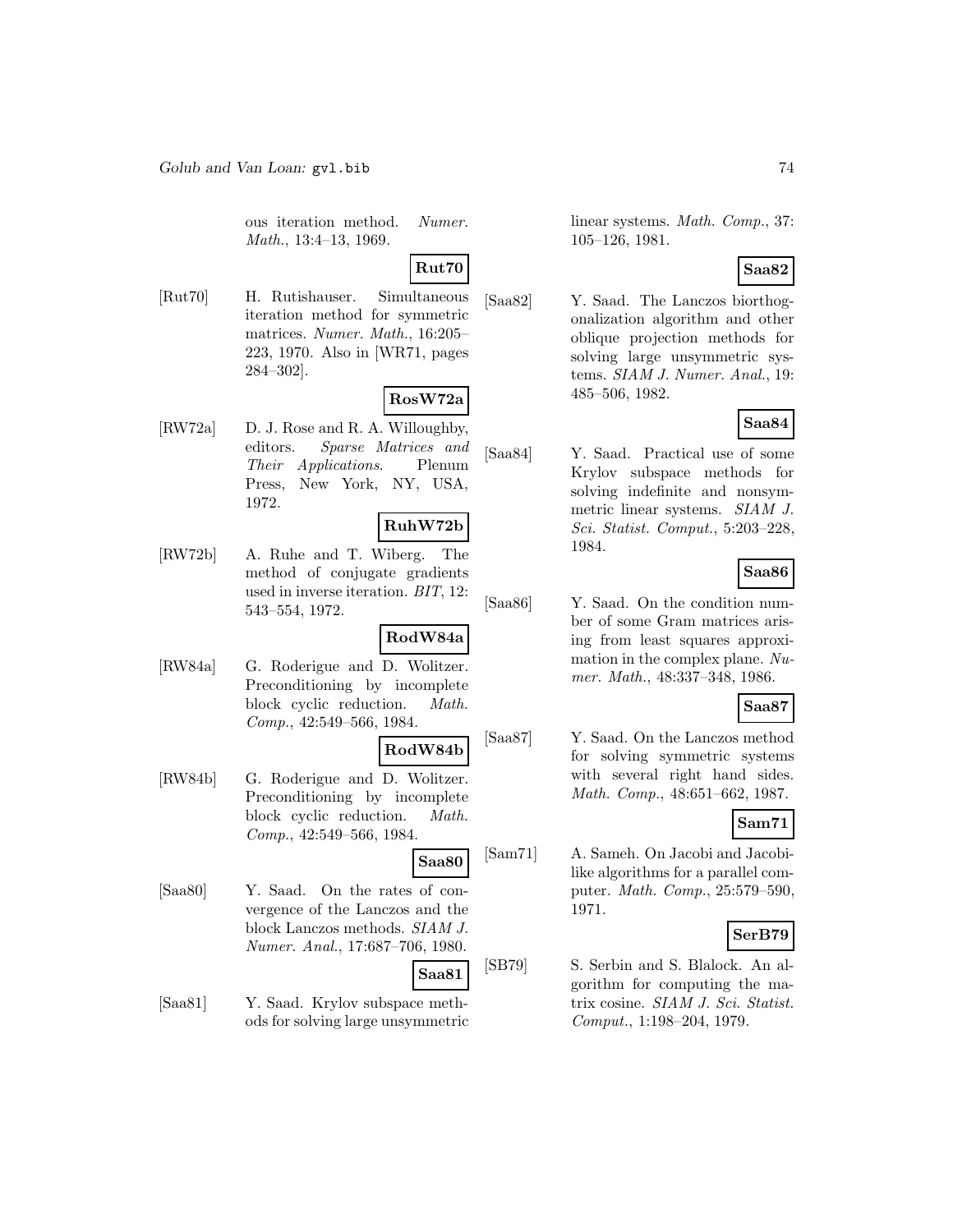### **SmiBI+70**

[SBI<sup>+</sup>70] B. T. Smith, J. M. Boyle, Y. Ikebe, V. C. Klema, and C. B. Moler. Matrix Eigensystem Routines: EISPACK Guide. Springer-Verlag, New York, NY, USA, second edition, 1970.

## **Sch09**

[Sch09] I. Schur. On the characteristic roots of a linear substitution with an application to the theory of integral equations. Math. Ann., 66: 488–510, 1909. German.

#### **Sch64**

[Sch64] A. Schonage. On the quadratic convergence of the Jacobi process. Numer. Math., 6:410–412, 1964.

#### **Sch66**

[Sch66] P. Schoenemann. A generalized solution of the orthogonal Procrustes problem. Psychometrika, 31:1–10, 1966.

#### **Sch68**

[Sch68] H. R. Schwartz. Tridiagonalization of a symmetric band matrix. Numer. Math., 12:231–241, 1968. Also in [WR71, pages 273–283].

#### **Sch74**

[Sch74] H. R. Schwartz. The method of coordinate relaxation for  $(A \lambda B)x = 0$ . Numer. Math., 23: 135–152, 1974.

#### **Sch79**

[Sch79] A. Schonage. Arbitrary perturbations of Hermitian matrices. Linear Algebra Appl., 24:143–149, 1979.

#### **Sch86**

[Sch86] R. Schreiber. Solving eigenvalue and singular value problems on an undersized systolic array. SIAM J. Sci. Statist. Comput., 7:441–451, 1986.

## **Sch87**

[Sch87] W. Schönauer. Scientific Computing on Vector Computers. North-Holland, Amsterdam, The Netherlands, 1987.

#### **Sco78**

[Sco78] D. S. Scott. Analysis of the symmetric Lanczos process. Technical Report M78/40, UCB-ERL, University of California, Berkeley, Berkeley, CA, USA, 1978.

#### **Sco79a**

[Sco79a] D. S. Scott. Block Lanczos software for symmetric eigenvalue problems. Technical Report ORNL/CSD-48, Oak Ridge National Laboratory, Oak Ridge, TN, USA, 1979.

#### **Sco79b**

[Sco79b] D. S. Scott. How to make the Lanczos algorithm converge slowly. Math. Comp., 33:239–247, 1979.

#### **Sco84**

[Sco84] D. S. Scott. Computing a few eigenvalues and eigenvectors of a symmetric band matrix. SIAM J. Sci. Statist. Comput., 5:658–666, 1984.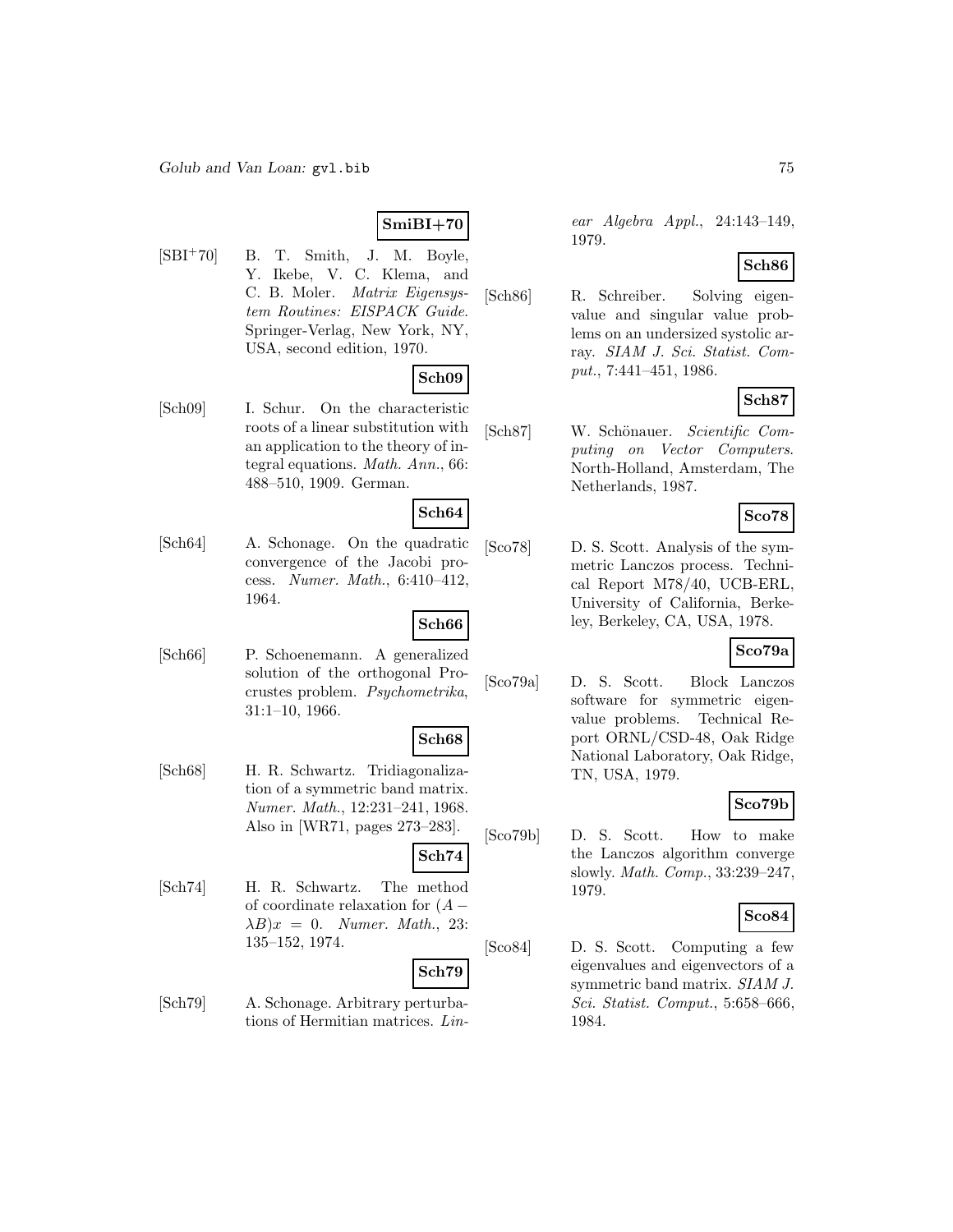## **Sco85**

[Sco85] D. S. Scott. On the accuracy of the Gershgorin circle theorem for bounding the spread of a real symmetric matrix. Linear Algebra Appl., 65:147–155, 1985.

## **Sea69**

[Sea69] J. J. Seaton. Diagonalization of complex symmetric matrices using a modified Jacobi method. Comput. J., 12:156–157, 1969.

#### **Sea86**

[Sea86] M. K. Seager. Parallelizing conjugate gradient for the Cray X-MP. Parallel Comput., 3:35–47, 1986.

### **Ser80**

[Ser80] S. Serbin. On factoring a class of complex symmetric matrices without pivoting. *Math. Comp.*, 35:1231–1234, 1980.

#### **She55**

[She55] J. W. Sheldon. On the numerical solution of elliptic difference equations. Math. Tables Aids Comput., 9:101–112, 1955.

## **ScoHW86**

[SHW86] D. S. Scott, M. T. Heath, and R. C. Ward. Parallel block Jacobi eigenvalue algorithms using systolic arrays. Linear Algebra Appl., 77:345–356, 1986.

#### **Sim84**

[Sim84] H. Simon. Analysis of the symmetric Lanczos algorithm with reorthogonalization methods. Linear Algebra Appl., 61: 101–132, 1984.

[SK78] A. Sameh and D. Kuck. On stable parallel linear system solvers. J. Assoc. Comput. Mach., 25:81–91, 1978.

## **Ske79**

**SamK78**

[Ske79] R. D. Skeel. Scaling for numerical stability in Gaussian elimination. J. Assoc. Comput. Mach., 26:494–526, 1979.

### **Ske80**

[Ske80] R. D. Skeel. Iterative refinement implies numerical stability for Gaussian elimination. Math. Comp., 35:817–832, 1980.

### **Ske81**

[Ske81] R. D. Skeel. Effect of equilibration on residual size for partial pivoting. SIAM J. Numer. Anal., 18:449–455, 1981.

#### **SchL89**

[SL89] R. Schreiber and C. Van Loan. A storage efficient WY representation for products of Householder transformations. SIAM J. Sci. Statist. Comput., 10:53–57, 1989.

## **SamLN75**

[SLN75] A. Sameh, J. Lermit, and K. Noh. On the intermediate eigenvalues of symmetric sparse matrices. BIT, 12:543–554, 1975.

#### **Smi67**

[Smi67] R. A. Smith. The condition numbers of the matrix eigenvalue problem. Numer. Math., 10:232– 240, 1967.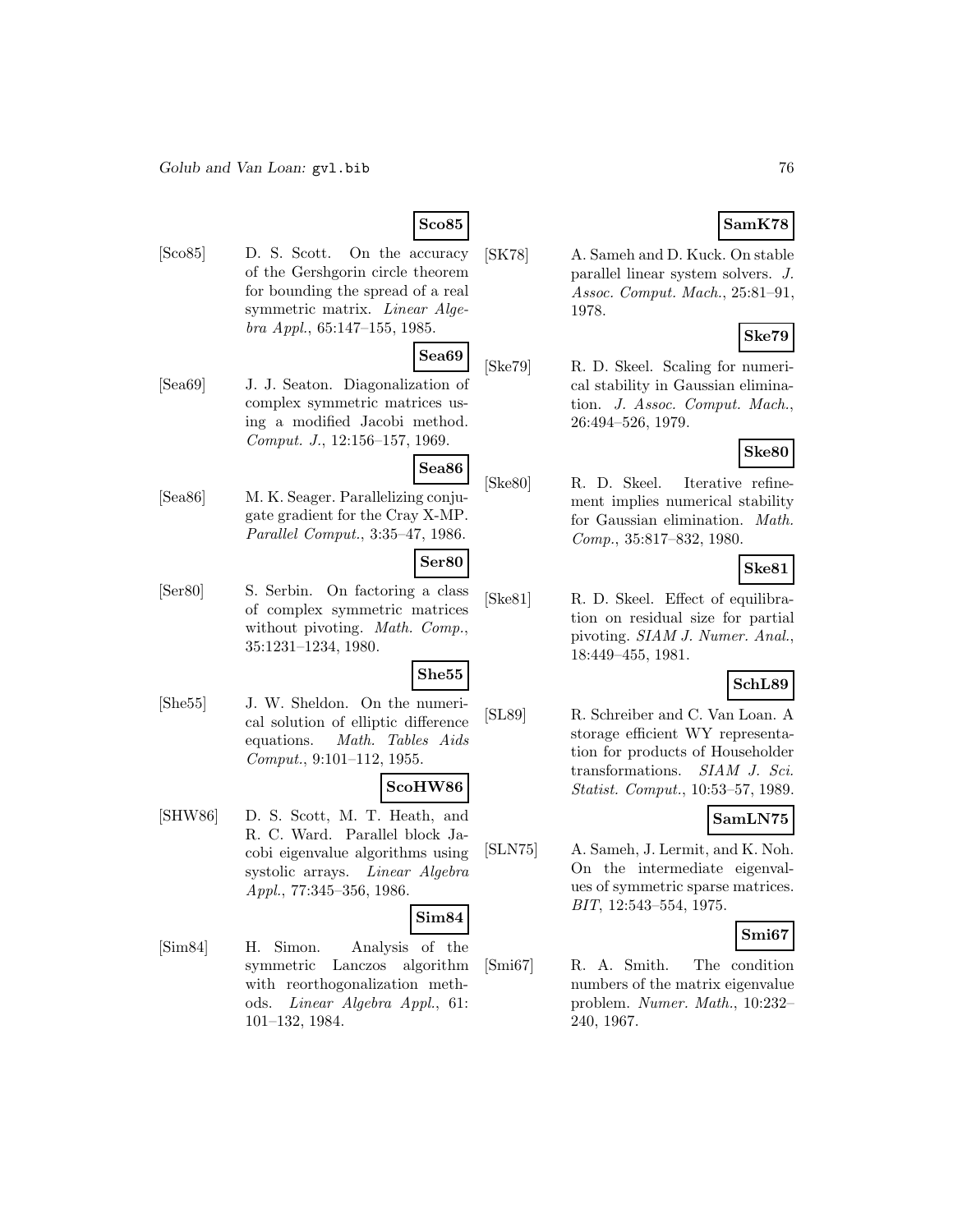## **Smi70**

- [Smi70] F. Smithies. Integral Equations. Cambridge University Press, Cambridge, UK, 1970.
	- **Sor85**
- [Sor85] D. Sorensen. Analysis of pairwise pivoting in Gaussian elimination. IEEE Trans. Comput., C-34:274– 278, 1985.

## **SchP87**

[SP87] R. Schreiber and B. N. Parlett. Block reflectors: Theory and computation. SIAM J. Numer. Anal., 25:189–205, 1987.

## **SwaS73**

[SS73] P. N. Swarztrauber and R. A. Sweet. The direct solution of the discrete Poisson equation on a disk. SIAM J. Numer. Anal., 10:900–907, 1973.

#### **SinS76**

[SS76] B. Singer and S. Spilerman. The representation of social processes by Markov models. Amer. J. Sociology, 82:1–54, 1976.

#### **SchS79**

[SS79] K. Schittkowski and J. Stoer. A factorization method for the solution of constrained linear least squares problems allowing for subsequent data changes. Numer. Math., 31:431–463, 1979.

#### **SaaS85a**

[SS85a] Y. Saad and M. H. Schultz. Data communication in hypercubes. Technical Report YALEU

DCS RR-428, Computer Science, Yale University, New Haven, CT, USA, 1985.

#### **SaaS85b**

[SS85b] Y. Saad and M. H. Schultz. Topological properties of hypercubes. Technical Report YALEU DCS RR-389, Computer Science, Yale University, New Haven, CT, USA, 1985.

### **SaaS86**

[SS86] Y. Saad and M. Schultz. GM-RES: A generalized minimal residual algorithm for solving nonsymmetric linear systems. SIAM J. Sci. Statist. Comput., 7:856–869, 1986.

## **ShrS87**

[SS87] G. Shroff and R. Schreiber. Convergence of block Jacobi methods. Technical Report 87-25, Computer Science, Rensselaer Polytechnic Institute, Troy, NY, USA, 1987.

#### **SchT86**

[ST86] R. Schreiber and W. P. Tang. On systolic arrays for updating the Cholesky factorization. BIT, 26: 451–466, 1986.

## **Ste69**

[Ste69] G. W. Stewart. Accelerating the orthogonal iteration for the eigenvectors of a Hermitian matrix. Numer. Math., 13:362–376, 1969.

## **Ste70**

[Ste70] G. W. Stewart. Incorporating origin shifts into the QR algorithm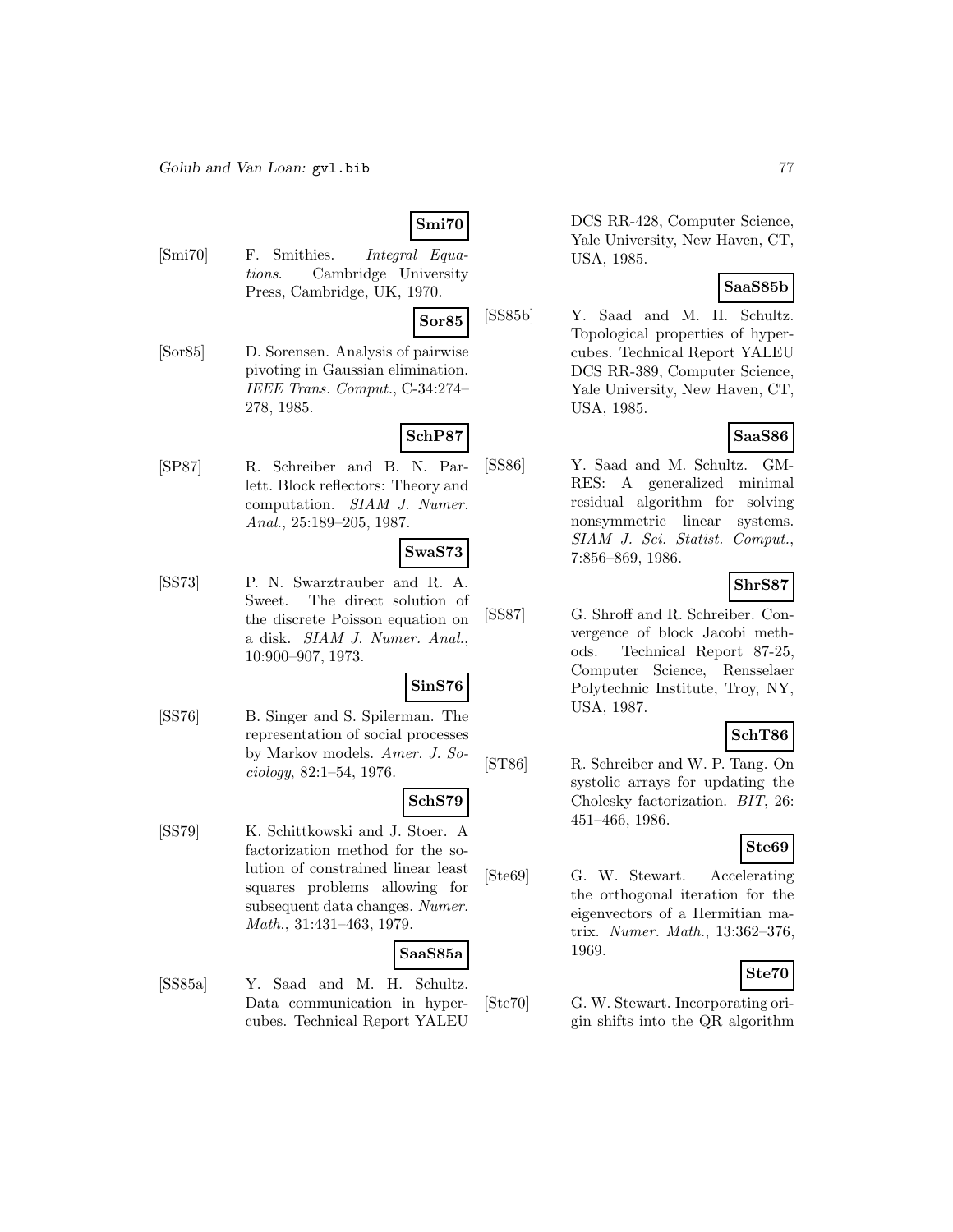for symmetric tridiagonal matrices. Comm. ACM, 13:365–367, 1970.

#### **Ste71**

[Ste71] G. W. Stewart. Error bounds for approximate invariant subspaces of closed linear operators. SIAM J. Numer. Anal., 8:796– 808, 1971.

## **Ste72**

[Ste72] G. W. Stewart. On the sensitivity of the eigenvalue problem  $Ax =$  $\lambda Bx$ . SIAM J. Numer. Anal., 9: 669–686, 1972.

#### **Ste73a**

[Ste73a] G. W. Stewart. Conjugate direction methods for solving systems of linear equations. Numer. Math., 21:284–297, 1973.

#### **Ste73b**

[Ste73b] G. W. Stewart. Error and perturbation bounds for subspaces associated with certain eigenvalue problems. SIAM Rev., 15:727– 764, 1973.

#### **Ste73c**

[Ste73c] G. W. Stewart. Introduction to Matrix Computations. Academic Press, New York, NY, USA, 1973.

#### **Ste74**

[Ste74] G. W. Stewart. The numerical treatment of large eigenvalue problems. In Proceedings IFIP Congress 74, pages 666– 672. North-Holland, 1974.

### **Ste75a**

[Ste75a] G. W. Stewart. The convergence of the method of conjugate gradients at isolated extreme points in the spectrum. Numer. Math., 24: 85–93, 1975.

### **Ste75b**

[Ste75b] G. W. Stewart. Gershgorin theory for the generalized eigenvalue problem  $Ax = \lambda Bx$ . Math. Comp., 29:600–606, 1975.

#### **Ste75c**

[Ste75c] G. W. Stewart. Methods of simultaneous iteration for calculating eigenvectors of matrices. In J. H. Miller, editor, Topics in Numerical Analysis II, pages 185–196. Academic Press, New York, NY, USA, 1975.

#### **Ste76a**

[Ste76a] G. W. Stewart. Algorithm 406 HQR3 and EXCHNG: Fortran subroutines for calculating and ordering and eigenvalues of a real upper Hessenberg matrix. ACM Trans. Math. Software, 2:275– 280, 1976.

#### **Ste76b**

[Ste76b] G. W. Stewart. A bibliographical tour of the large sparse generalized eigenvalue problem. In J. R. Bunch and D. J. Rose, editors, Sparse Matrix Computations. Academic Press, New York, NY, USA, 1976.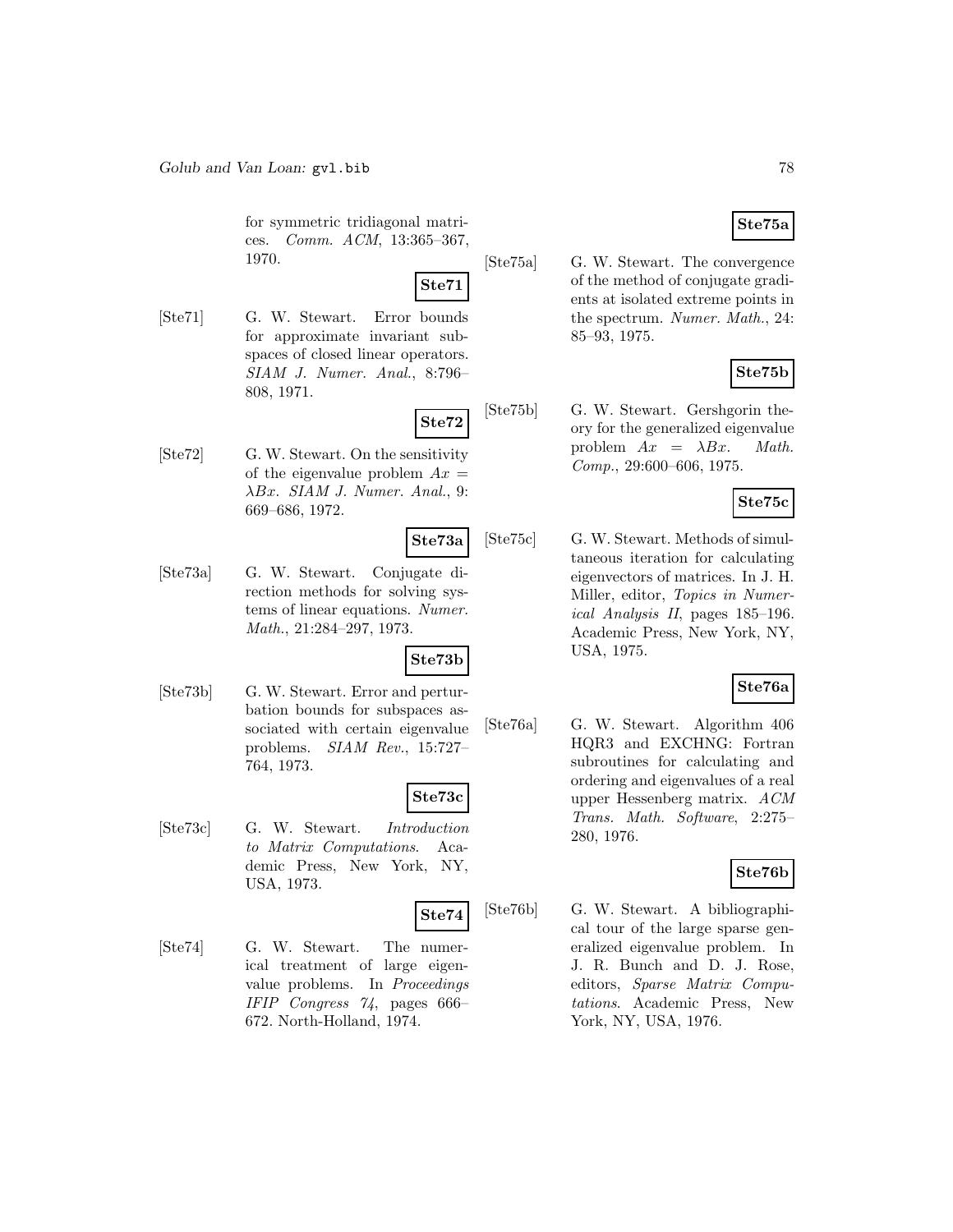## **Ste76c**

[Ste76c] G. W. Stewart. The economical storage of plane rotations. Numer. Math., 25:137–138, 1976.

## **Ste76d**

[Ste76d] G. W. Stewart. Simultaneous iteration for computing invariant subspaces of non-Hermitian matrices. Numer. Math., 25:12–36, 1976.

## **Ste77a**

[Ste77a] G. W. Stewart. On the perturbation of pseudo-inverses, projections, and linear least squares problems. SIAM Rev., 19:634– 662, 1977.

#### **Ste77b**

[Ste77b] G. W. Stewart. Perturbation bounds for the QR factorization of a matrix. SIAM J. Numer. Anal., 14:509–518, 1977.

#### **Ste77c**

[Ste77c] G. W. Stewart. Sensitivity coefficients for the effects of errors in the independent variables in a linear regression. Technical Report TR-571, Computer Science, University of Maryland, College Park, MD, USA, 1977.

#### **Ste78**

[Ste78] G. W. Stewart. Perturbation theory for the generalized eigenvalue problem. In C. de Boor and G. H. Golub, editors, Recent Advances in Numerical Analysis. Academic Press, New York, NY, USA, 1978.

#### [Ste79a] G. W. Stewart. The effects of rounding error on an algorithm for downdating a Cholesky factorization. J. Inst. Math. Appl., 23:203–213, 1979.

## **Ste79b**

**Ste79a**

[Ste79b] G. W. Stewart. A note on the perturbation of singular values. Linear Algebra Appl., 28: 213–216, 1979.

#### **Ste79c**

[Ste79c] G. W. Stewart. Perturbation bounds for the definite generalized eigenvalue problem. Linear Algebra Appl., 23:69–86, 1979.

## **Ste80**

[Ste80] G. W. Stewart. The efficient generation of random orthogonal matrices with an application to condition estimators. SIAM J. Numer. Anal., 17:403–409, 1980.

#### [Ste81a] D. Stevenson. A proposed standard for binary floating point arithmetic. IEEE Computer, 14: 51–62, March 1981.

#### **Ste81b**

**Ste81a**

[Ste81b] G. W. Stewart. On the implicit deflation of nearly singular systems of linear equations. SIAM J. Sci. Statist. Comput., 2:136–140, 1981.

#### **Ste83**

[Ste83] G. W. Stewart. A method for computing the generalized singular value decomposition. In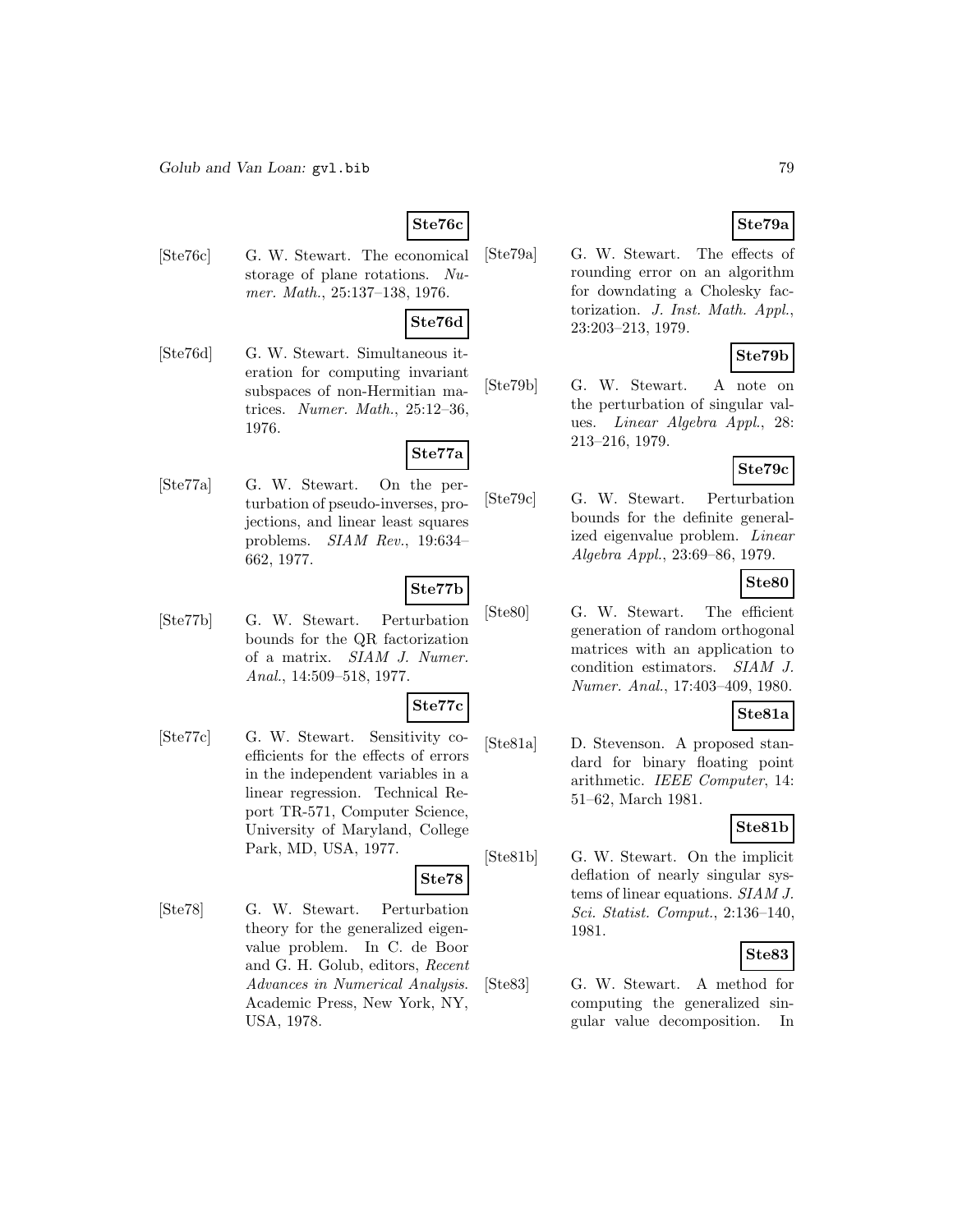B. Kågström and A. Ruhe, editors, Matrix Pencils, pages 207– 220. Springer-Verlag, New York, NY, USA, 1983.

#### **Ste84a**

[Ste84a] G. W. Stewart. On the asymptotic behavior of scaled singular value and QR decompositions. Math. Comp., 43:483–490, 1984.

**Ste84b**

[Ste84b] G. W. Stewart. On the invariance of perturbed null vectors under column scaling. Numer. Math., 33,34:61–66, 1984.

### **Ste84c**

[Ste84c] G. W. Stewart. Rank degeneracy. SIAM J. Sci. Statist. Comput., 5: 403–413, 1984.

#### **Ste84d**

[Ste84d] G. W. Stewart. A second order perturbation expansion for small singular values. Linear Algebra Appl., 56:231–236, 1984.

#### **Ste85**

[Ste85] G. W. Stewart. A Jacobi-like algorithm for computing the Schur decomposition of a nonhermitian matrix. SIAM J. Sci. Statist. Comput., 6:853–862, 1985.

#### **Ste87**

[Ste87] G. W. Stewart. Collinearity and least squares regression. Statist. Sci., 2:68–100, 1987.

#### **Sto73**

[Sto73] H. S. Stone. An efficient parallel algorithm for the solution of a tridiagonal linear system of equations. J. Assoc. Comput. Mach., 20:27–38, 1973.

### **Sto75a**

[Sto75a] H. Stone. Parallel tridiagonal equation solvers. ACM Trans. Math. Software, 1:289–307, 1975.

#### **Sto75b**

[Sto75b] H. S. Stone. Parallel tridiagonal equation solvers. ACM Trans. Math. Software, 1:289–307, 1975.

#### **Str69**

[Str69] V. Strassen. Gaussian elimination is not optimal. Numer. Math., 13:354–356, 1969.

## **Str88**

[Str88] G. Strang. Linear Algebra and Its Applications. Academic Press, New York, NY, USA, third edition, 1988.

#### **Sun82**

[Sun82] J. Guang Sun. A note on Stewart's theorem for definite matrix pairs. Linear Algebra Appl., 48: 331–339, 1982.

#### **Sun83**

[Sun83] J. Guang Sun. Perturbation analysis for the generalized singular value problem. SIAM J. Numer. Anal., 20:611–625, 1983.

#### **SymW80**

[SW80] H. J. Symm and J. H. Wilkinson. Realistic error bounds for a simple eigenvalue and its associated eigenvector. Numer. Math., 35: 113–126, 1980.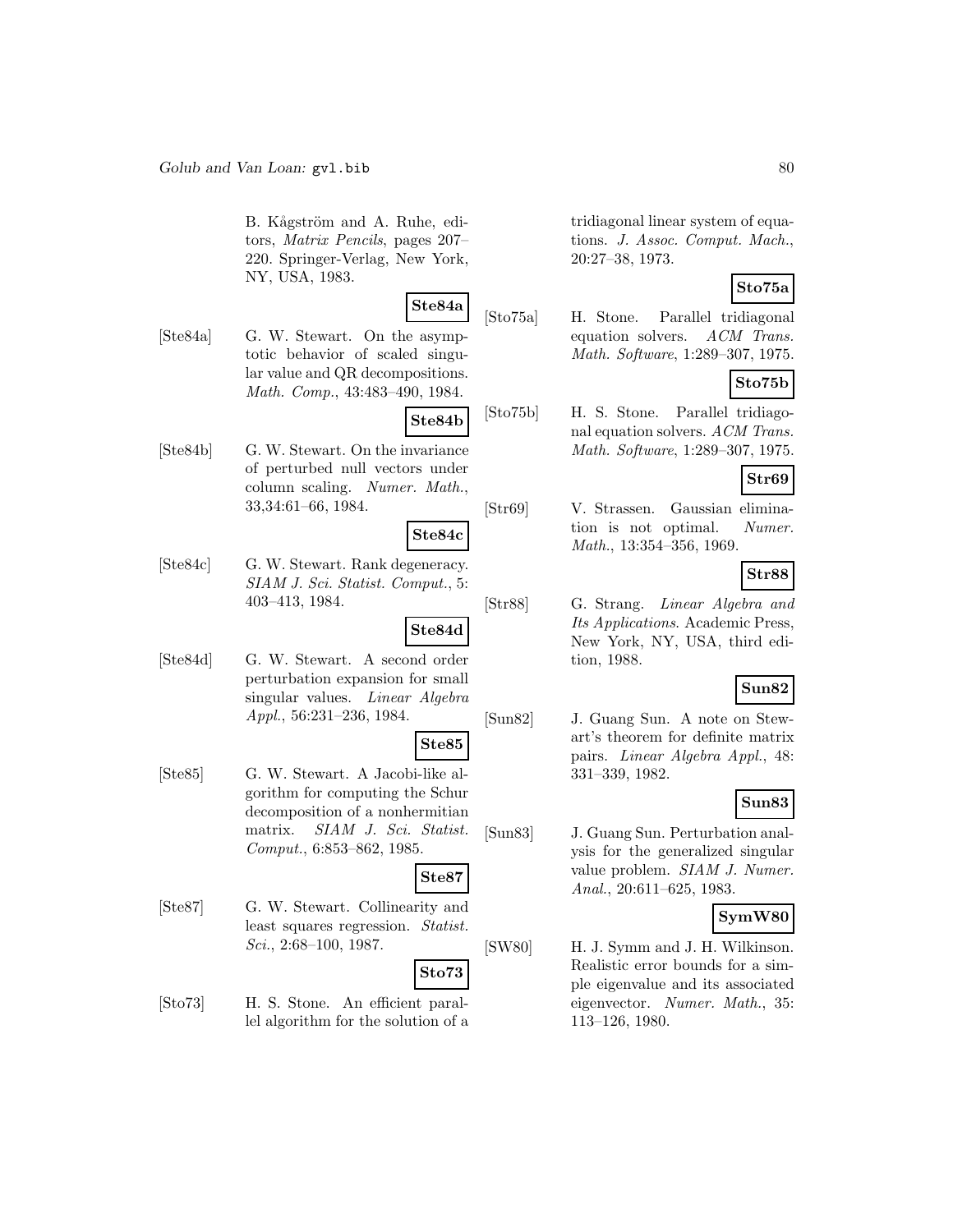## **Swa79**

[Swa79] P. N. Swarztrauber. A parallel algorithm for solving general tridiagonal equations. Math. Comp., 33:185–199, 1979.

## **Swe74**

[Swe74] R. A. Sweet. A generalized cyclic reduction algorithm. SIAM J. Numer. Anal., 11:506–520, 1974.

## **Swe77**

[Swe77] R. A. Sweet. A cyclic reduction algorithm for solving block tridiagonal systems of arbitrary dimension. SIAM J. Numer. Anal., 14:706–720, 1977.

## **TurA61**

[TA61] H. W. Turnbull and A. C. Aitken. An Introduction to the Theory of Canonical Matrices. Dover Publications, New York, NY, USA, 1961.

#### **TanG81**

[TG81] W. P. Tang and G. H. Golub. The block decomposition of a Vandermonde matrix and its applications. BIT, 21:505–517, 1981.

**Tre64**

[Tre64] W. F. Trench. An algorithm for the inversion of finite Toeplitz matrices. J. SIAM, 12:515–522, 1964.

**Tre74**

[Tre74] W. F. Trench. Inversion of Toeplitz band matrices. Math. Comp., 28:1089–1095, 1974.

### **TreS87**

[TS87] L. N. Trefethen and R. S. Schreiber. Average case stability of Gaussian elimination. Technical Report 88-3, Numerical Analysis, Department of Mathematics, MIT, MA, 1987.

## **Tsa75**

[Tsa75] N. K. Tsao. A note on implementing the Householder transformation. SIAM J. Numer. Anal., 12:53–58, 1975.

#### **ThoW70**

[TW70] G. L. Thompson and R. L. Weil. Reducing the rank of  $A - \lambda B$ . Proc. Amer. Math. Soc., 26:548– 554, 1970.

#### **ThoW72**

[TW72] G. L. Thompson and R. L. Weil. Roots of matrix pencils  $Ay =$  $\lambda By:$  Existence, calculations, and relations to game theory. Linear Algebra Appl., 5:207–226, 1972.

## **Uhl73**

[Uhl73] F. Uhlig. Simultaneous block diagonalization of two real symmetric matrices. Linear Algebra Appl., 7:281–289, 1973.

## **Uhl76**

[Uhl76] F. Uhlig. A canonical form for a pair of real symmetric matrices that generate a nonsingular pencil. Linear Algebra Appl., 14:189– 210, 1976.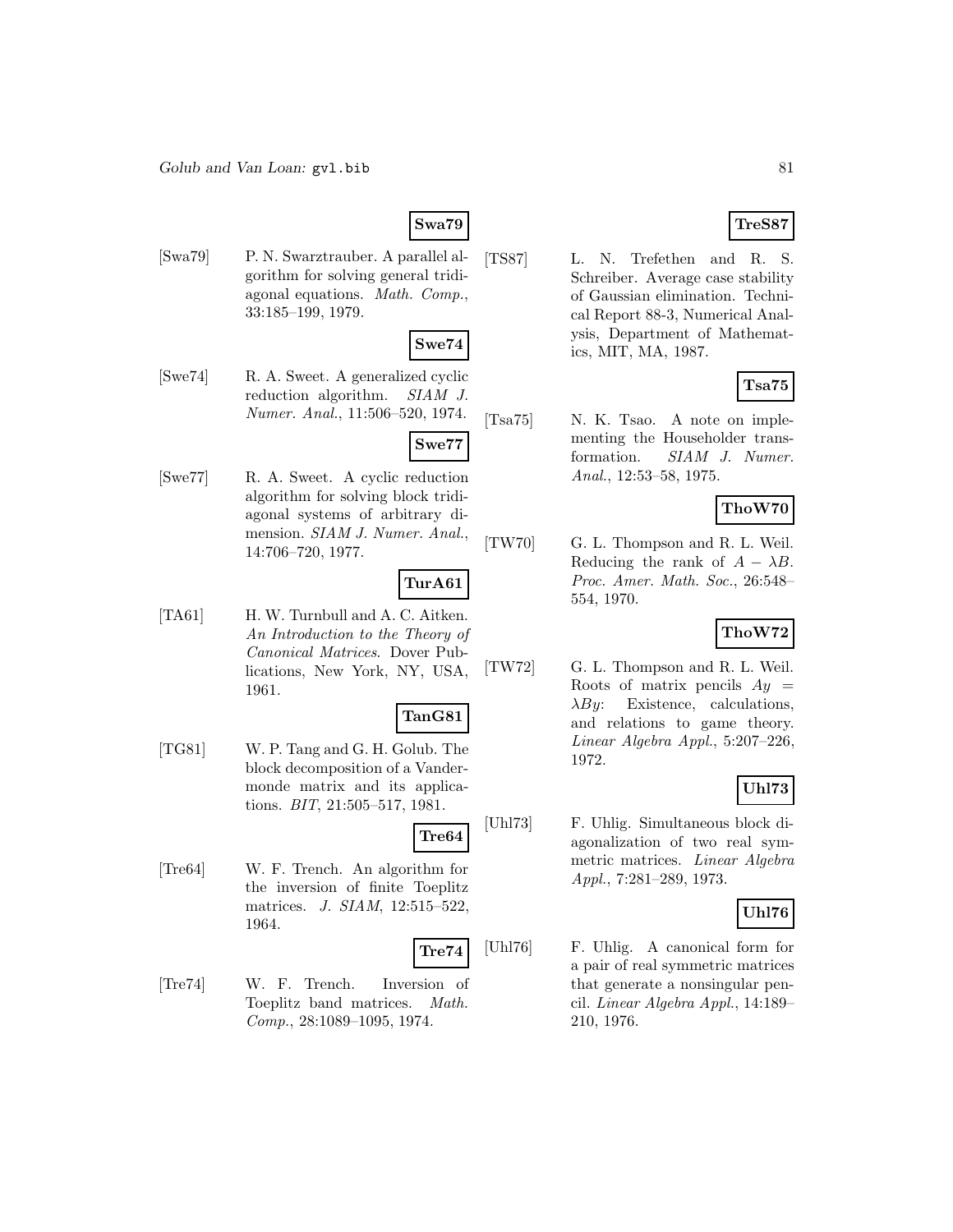## **Und75**

[Und75] R. Underwood. An iterative block Lanczos method for the solution of large sparse symmetric eigenproblems. Technical Report STAN-CS-75-496, Computer Science, Stanford University, Stanford, CA, USA, 1975.

## **Van71**

[Van71] J. Vandergraft. Generalized Rayleigh methods with applications to finding eigenvalues of large matrices. Linear Algebra Appl., 4:353–368, 1971.

#### **Var61**

[Var61] R. S. Varga. On higher-order stable implicit methods for solving parabolic partial differential equations. J. Math. Phys., 40: 220–231, 1961.

#### **Var62**

[Var62] R. S. Varga. Matrix Iterative Analysis. Prentice-Hall, Englewood Cliffs, NJ, USA, 1962.

#### **Var68a**

[Var68a] J. M. Varah. The calculation of the eigenvectors of a general complex matrix by inverse iteration. Math. Comp., 22:785–791, 1968.

## **Var68b**

[Var68b] J. M. Varah. Rigorous machine bounds for the eigensystem of a general complex matrix. Math. Comp., 22:793–801, 1968.

## **Var70a**

[Var70a] J. M. Varah. Computing invariant subspaces of a general matrix when the eigensystem is poorly determined. Math. Comp., 24: 137–149, 1970.

## **Var70b**

[Var70b] R. S. Varga. Minimal Gershgorin sets for partitioned matrices. SIAM J. Numer. Anal., 7: 493–507, 1970.

**Var72**

[Var72] J. M. Varah. On the solution of block-tridiagonal systems arising from certain finite-difference equations. Math. Comp., 26:859– 868, 1972.



[Var73] J. M. Varah. On the numerical solution of ill-conditioned linear systems with applications to illposed problems. SIAM J. Numer. Anal., 10:257–267, 1973.

**Var75**

[Var75] J. M. Varah. A lower bound for the smallest singular value of a matrix. Linear Algebra Appl., 11: 1–2, 1975.

#### **Var76**

[Var76] R. S. Varga. On diagonal dominance arguments for bounding  $||A^{-1}||$ . Linear Algebra Appl., 14: 211–217, 1976.

**Var79**

[Var79] J. M. Varah. On the separation of two matrices. SIAM J. Numer. Anal., 16:216–222, 1979.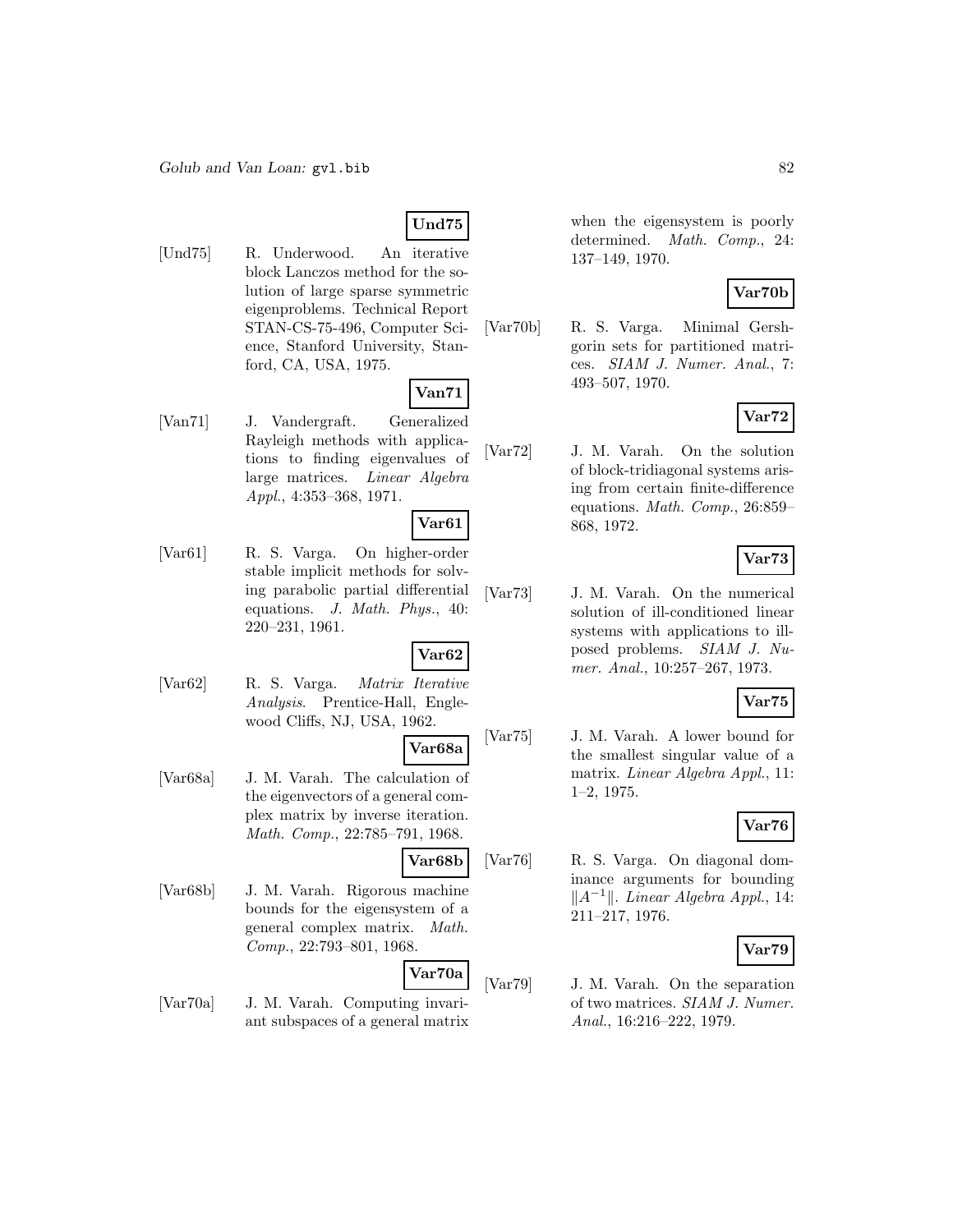## **vdS69**

[vdS69] A. van der Sluis. Condition numbers and equilibration matrices. Numer. Math., 14:14–23, 1969.

# **vdS70**

[vdS70] A. van der Sluis. Condition, equilibration, and pivoting in linear algebraic systems. Numer. Math., 15:74–86, 1970.

## **vdS75a**

[vdS75a] A. van der Sluis. Perturbations of eigenvalues of nonnormal matrices. Comm. ACM, 18:30–36, 1975.

## **vdS75b**

[vdS75b] A. van der Sluis. Stability of the solutions of linear least squares problem. Numer. Math., 23:241– 254, 1975.

#### **vdSV86**

[vdSdV86] A. van der Sluis and H. A. Van der Vorst. The rate of convergence of conjugate gradients. Numer. Math., 48:543–560, 1986.

#### **vdSV79**

[vdSV79] A. van der Sluis and G. W. Veltkamp. Restoring rank and consistency by orthogonal projection. Linear Algebra Appl., 28: 257–278, 1979.

#### **Vet75**

[Vet75] W. J. Vetter. Vector structures and solutions of linear matrix equations. Linear Algebra Appl., 10:181–188, 1975.

[vK66] H. P. M. van Kempen. On quadratic convergence of the special cyclic Jacobi method. Numer. Math., 9:19–22, 1966.

## **Wac66**

**vK66**

[Wac66] E. L. Wachpress. Iterative Solution of Elliptic Systems. Prentice-Hall, Englewood Cliffs, NJ, USA, 1966.

#### **WalAC+88**

[WAC<sup>+</sup>88] D. W. Walker, T. Aldcroft, A. Cisneros, G. Fox, and W. Furmanski. LU decomposition of banded matrices and the solution of linear systems on hypercubes. In G. Fox, editor, The Third Conference on Hypercube Concurrent Computers and Applications, Vol. II, Applications, pages 1635–1655. ACM Press, New York, NY, USA, 1988.

#### **Wal88**

[Wal88] H. F. Walker. Implementation of the GMRES method using Householder transformations. SIAM J. Sci. Statist. Comput., 9: 152–163, 1988.

#### **War75**

[War75] R. C. Ward. The combination shift QZ algorithm. SIAM J. Numer. Anal., 12:835–853, 1975.

#### **War77**

[War77] R. C. Ward. Numerical computation of the matrix exponential with accuracy estimate. SIAM J. Numer. Anal., 14:600–614, 1977.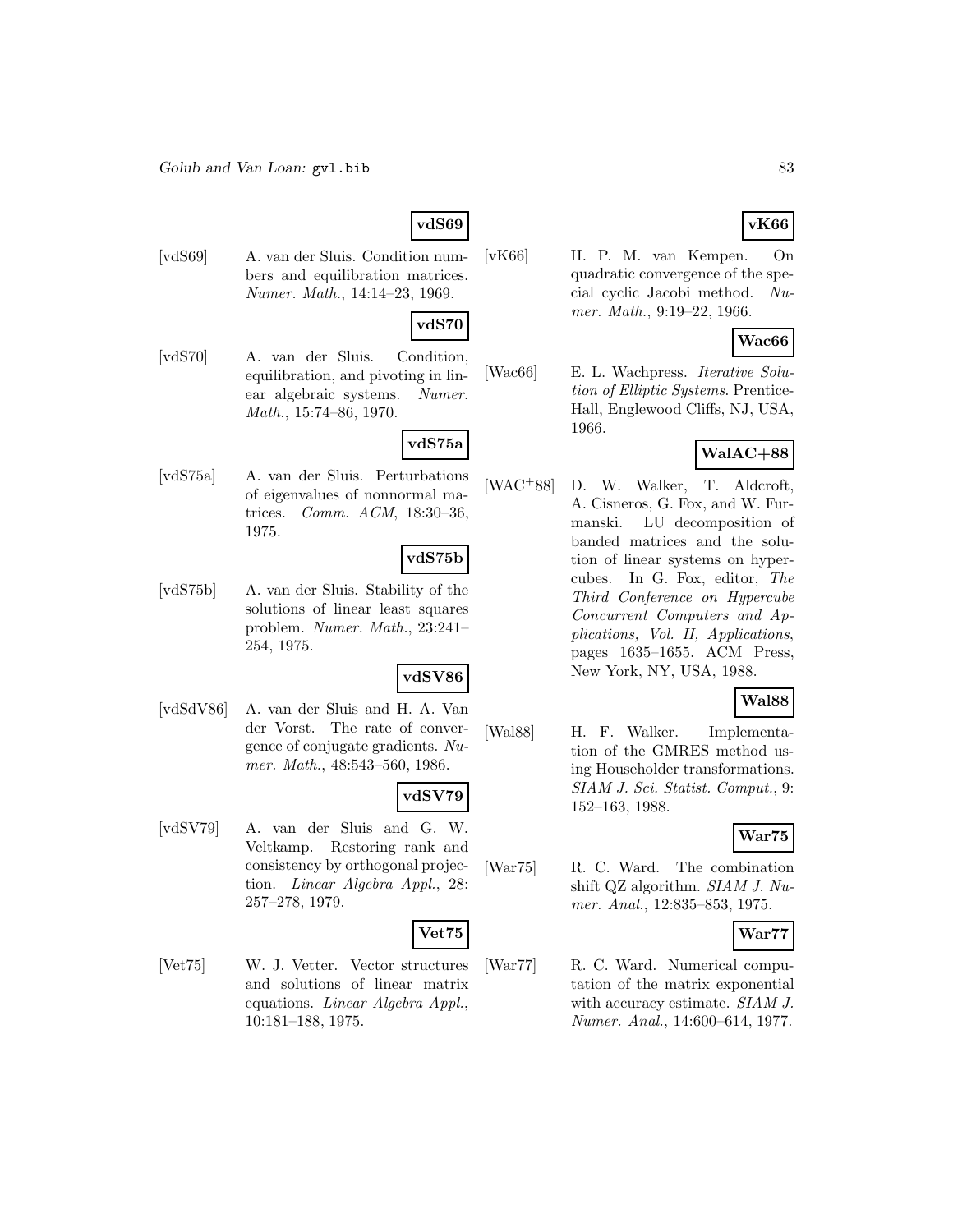## **War81**

[War81] R. C. Ward. Balancing the generalized eigenvalue problem. SIAM J. Sci. Statist. Comput., 2:141– 152, 1981.

## **Wat73**

[Wat73] G. A. Watson. An algorithm for the inversion of block matrices of Toeplitz form. J. Assoc. Comput. Mach., 20:409–415, 1973.

#### **Wat82**

[Wat82] D. S. Watkins. Understanding the QR algorithm. SIAM Rev., 24:427–440, 1982.

## **Wat88**

[Wat88] G. A. Watson. The smallest perturbation of a submatrix which lowers the rank of the matrix. IMA J. Numer. Anal., 8:295–304, 1988.

#### **Wed72**

[Wed72] P.Å. Wedin. Perturbation bounds in connection with the singular value decomposition. BIT, 12:99–111, 1972.

#### **Wed73a**

[Wed73a] P.Å. Wedin. On the almost rankdeficient case of the least squares problem. BIT, 13:344–354, 1973.

#### **Wed73b**

[Wed73b] P.A. Wedin. Perturbation theory for pseudo-inverses. BIT, 13:217– 232, 1973.

#### **WarG78**

[WG78] R. C. Ward and L. J. Gray. Eigensystem computation for skew-symmetric and a class of symmetric matrices. ACM Trans. Math. Software, 4:278–285, 1978.

#### **Wid78**

[Wid78] O. Widlund. A Lanczos method for a class of nonsymmetric systems of linear equations. SIAM J. Numer. Anal., 15:801–812, 1978.



[Wil61] J. H. Wilkinson. Error analysis of direct methods of matrix inversion. J. Assoc. Comput. Mach., 10:281–330, 1961.

### **Wil63**

[Wil63] J. H. Wilkinson. Rounding Errors in Algebraic Processes. Prentice-Hall, Englewood Cliffs, NJ, USA, 1963.

#### **Wil65a**

[Wil65a] J. H. Wilkinson. The Algebraic Eigenvalue Problem. Claredon Press, Oxford, UK, 1965.

#### **Wil65b**

[Wil65b] J. H. Wilkinson. Convergence of the LR, QR, and related algorithms. Comput. J., 8:77–84, 1965.

#### **Wil68a**

[Wil68a] J. H. Wilkinson. Almost diagonal matrices with multiple or close eigenvalues. Linear Algebra Appl., 1:1–12, 1968.

#### **Wil68c**

[Wil68b] J. H. Wilkinson. Global convergence of tridiagonal QR algorithm with origin shifts. Linear Algebra Appl., 1:409–420, 1968.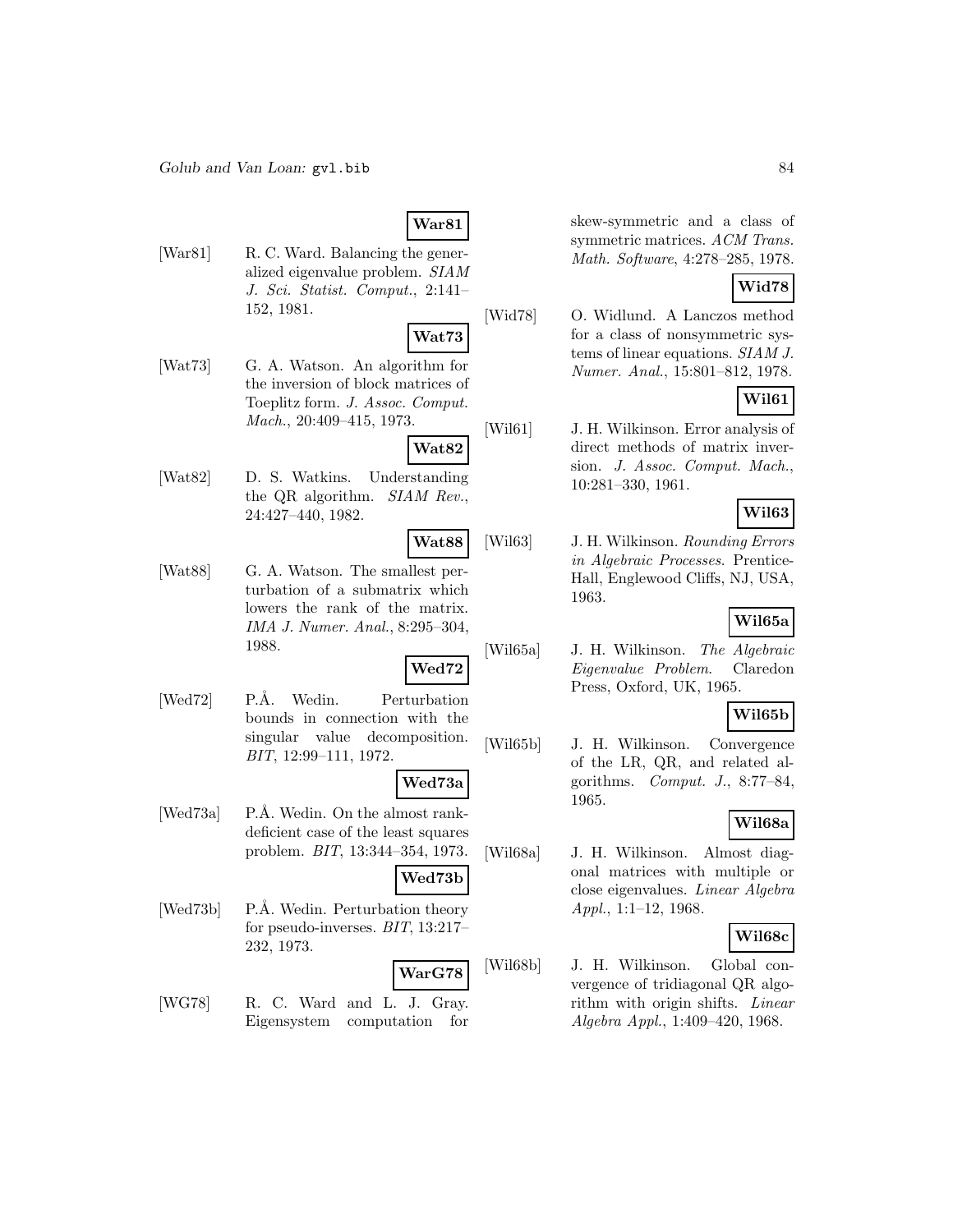## **Wil68b**

[Wil68c] J. H. Wilkinson. A priori error analysis of algebraic processes. In Proceedings International Congress Math. (Moscow: Izdat. Mir), pages 629–639, 1968.

# **Wil71**

[Wil71] J. H. Wilkinson. Modern error analysis. SIAM Rev., 14:548–568, 1971.

## **Wil72**

[Wil72] J. H. Wilkinson. Note on matrices with a very ill-conditioned eigenproblem. Numer. Math., 19: 176–178, 1972.

# **Wil77**

[Wil77] J. H. Wilkinson. Some recent advances in numerical linear algebra. In D. A. H. Jacobs, editor, The State of the Art in Numerical Analysis, pages 1–53. Academic Press, New York, NY, USA, 1977.

#### **Wil78**

[Wil78] J. H. Wilkinson. Linear differential equations and Kronecker's canonical form. In C. de Boor and G. H. Golub, editors, Recent Advances in Numerical Analysis, pages 231–265. Academic Press, New York, NY, USA, 1978.

#### **Wil79**

[Wil79] J. H. Wilkinson. Kronecker's canonical form and the QZ algorithm. Linear Algebra Appl., 28: 285–303, 1979.

[Wil84] J. H. Wilkinson. On neighboring matrices with quadratic elementary divisors. Numer. Math., 44: 1–21, 1984.

## **Win68**

**Wil84**

[Win68] S. Winograd. A new algorithm for inner product. IEEE Trans. Comput., C-17:693–694, 1968.

#### **Woz80**

[Woz80] H. Wozniakowski. Roundoff error analysis of a new class of conjugate gradient algorithms. Linear Algebra Appl., 29:507–529, 1980.

## **WilR71**

[WR71] J. H. Wilkinson and C. Reinsch, editors. Linear Algebra, volume 2 of Handbook for Automatic Computation. Springer-Verlag, New York, NY, USA, 1971.

#### **Wra73**

[Wra73] A. Wragg. Computation of the exponential of a matrix I: Theoretical considerations. J. Inst. Math. Appl., 11:369–375, 1973.

## **Wra75**

[Wra75] A. Wragg. Computation of the exponential of a matrix II: Practical considerations. J. Inst. Math. Appl., 15:273–278, 1975.

#### **WimZ72**

[WZ72] H. Wimmer and A. D. Ziebur. Solving the matrix equation  $\sum f_p(A)Xg_p(A)$ . SIAM Rev., 14: 318–323, 1972.